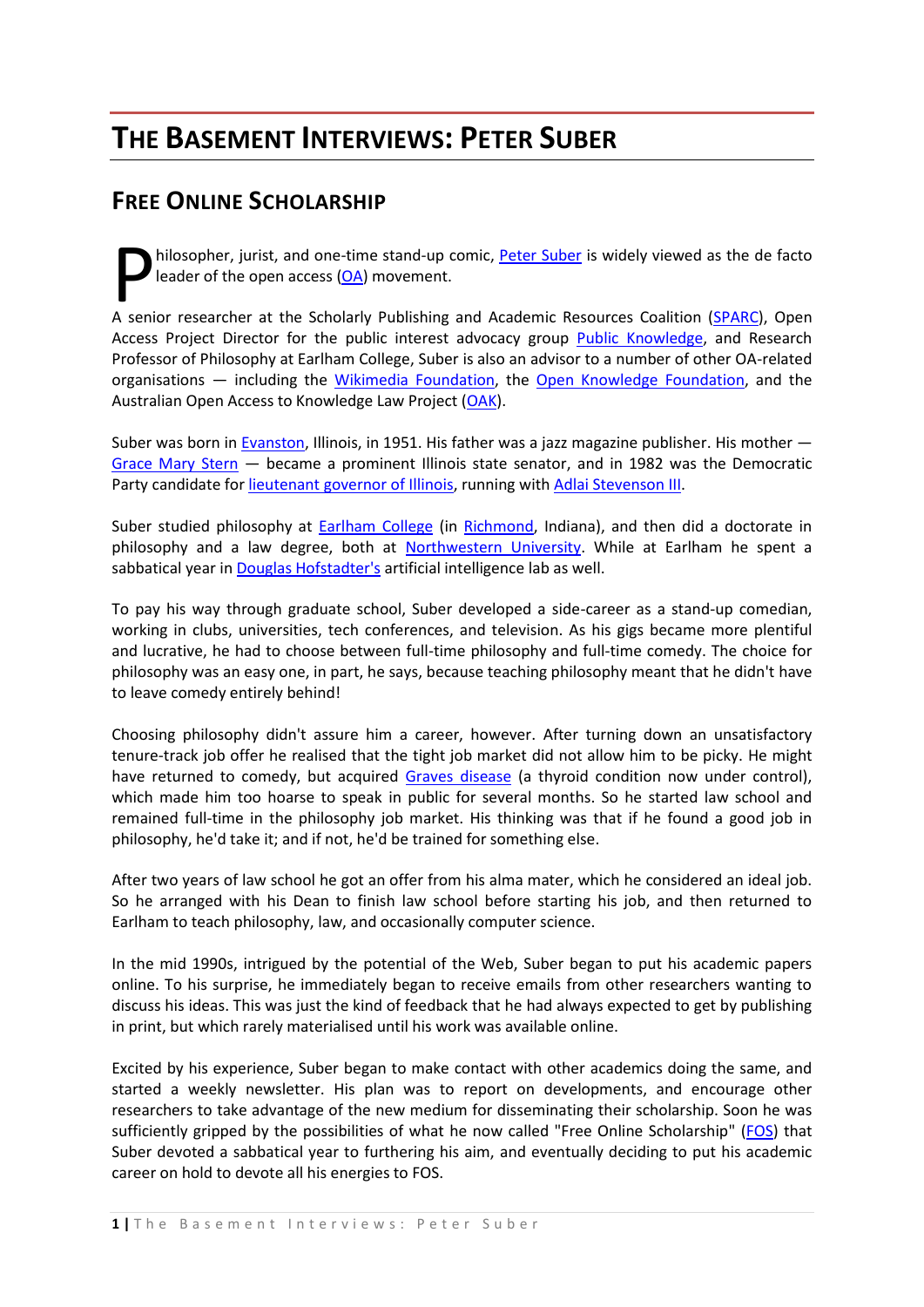For this Suber realised he would need funding. He soon secured a grant from [George Soros'](http://en.wikipedia.org/wiki/George_Soros) Open Society Institute [\(OSI\)](http://www.soros.org/) and in 2003, after a final post-sabbatical year of teaching, he and his wife (who had been teaching classics at Earlham) both gave up their tenured positions, and moved to [Maine](http://en.wikipedia.org/wiki/Maine) – where Suber threw himself his new project with energy and determination.

That he had something to offer the world in his new role became apparent at a meeting organised by OSI in 2002. Held in Budapest, the aim of the event was to explore possible synergies between a number of apparently related developments — including several initiatives undertaken by SPARC to address the so-called ["serials crisis"](http://en.wikipedia.org/wiki/Serials_crisis), the nascent [self-archiving movement,](http://en.wikipedia.org/wiki/Self-archiving) and the emergence of [new publishers](http://en.wikipedia.org/wiki/Open_access_publishing) like [Biomed Central,](http://en.wikipedia.org/wiki/BioMed_Central) who were committed to exploiting the internet to develop new publishing models that would make research papers freely available to everyone, rather than accessible only to those able to afford the constantly rising journal subscriptions.

The meeting was hugely successful, giving birth both to the open access movement and the Budapest Open Access Initiative [\(BOAI\)](http://www.soros.org/openaccess/read.shtml). It also attracted \$3 million in funding from George Soros, for projects aimed at providing what was now no longer called Free Online Scholarship, but open access. Those attending the Budapest meeting also decided that it would be good to produce an open access manifesto — and the task of writing it fell to Suber.

In penning the manifesto Suber first demonstrated his unique ability to articulate the aims and aspirations of the movement in strikingly clear and compelling terms. [Frederick Friend,](http://www.aepic.it/conf/viewabstract.php?id=85&cf=3) one of the other attendees of the Budapest meeting, describes it thus: "His beautiful words and phrasing gave the movement a vision which people in every country have been able to relate to."

In recognition of his important contribution to OA, OSI has continued to fund Suber's activities ever since, enabling him to develop his daily-updated blog (*[Open Access News](http://www.earlham.edu/~peters/fos/fosblog.html)*) and engage in advocacy. And with additional support from SPARC Suber has been able to continue writing his (now monthly) newsletter —*[The SPARC Open Access Newsletter](http://www.earlham.edu/~peters/fos/)*. Both publications have become key platforms for promoting open access, and for publicising and recording its progress. And along with the Budapest manifesto, they are viewed as the bible of the OA movement. Suber is also widely sought out for advice by researchers, librarians, researcher funders, publishers, and governments.

Above all Suber's work is valued for its precision and its unemotional but tireless advocacy for a cause that he has both reported on and helped to shape. "All of his writing has an intellectual rigour that one might expect from a good philosopher or jurist," explains the director of SPARC Europe [David Prosser.](http://www.sparceurope.org/) "He can construct and deconstruct arguments. It is amazing to see him methodically pick-apart an anti-OA piece."

Adds Prosser, "He is devastating on sloppy logic, inconsistencies, and disingenuous ideas, as well as being very clear on the distinction between opinion and fact."

It is his objectivity and rationality above all that has seen Suber become the unofficial leader of the movement. His calm and inclusive approach has also proved the essential glue to hold together an often rowdy and rumbustious collection of highly-opinionated and disputatious individuals. For like most of the burgeoning free and open movements, the open access movement is constantly riven with disagreements and factional in-fighting, most notably between supporters of self-archiving (the so-called [green road](http://users.ecs.soton.ac.uk/harnad/Temp/mixcrit.htm) to open access), and those who insist that open access publishing (the gold [road\)](http://www.jisc.ac.uk/whatwedo/themes/information_environment/scholarly_comms/oa.aspx) is the best way forward.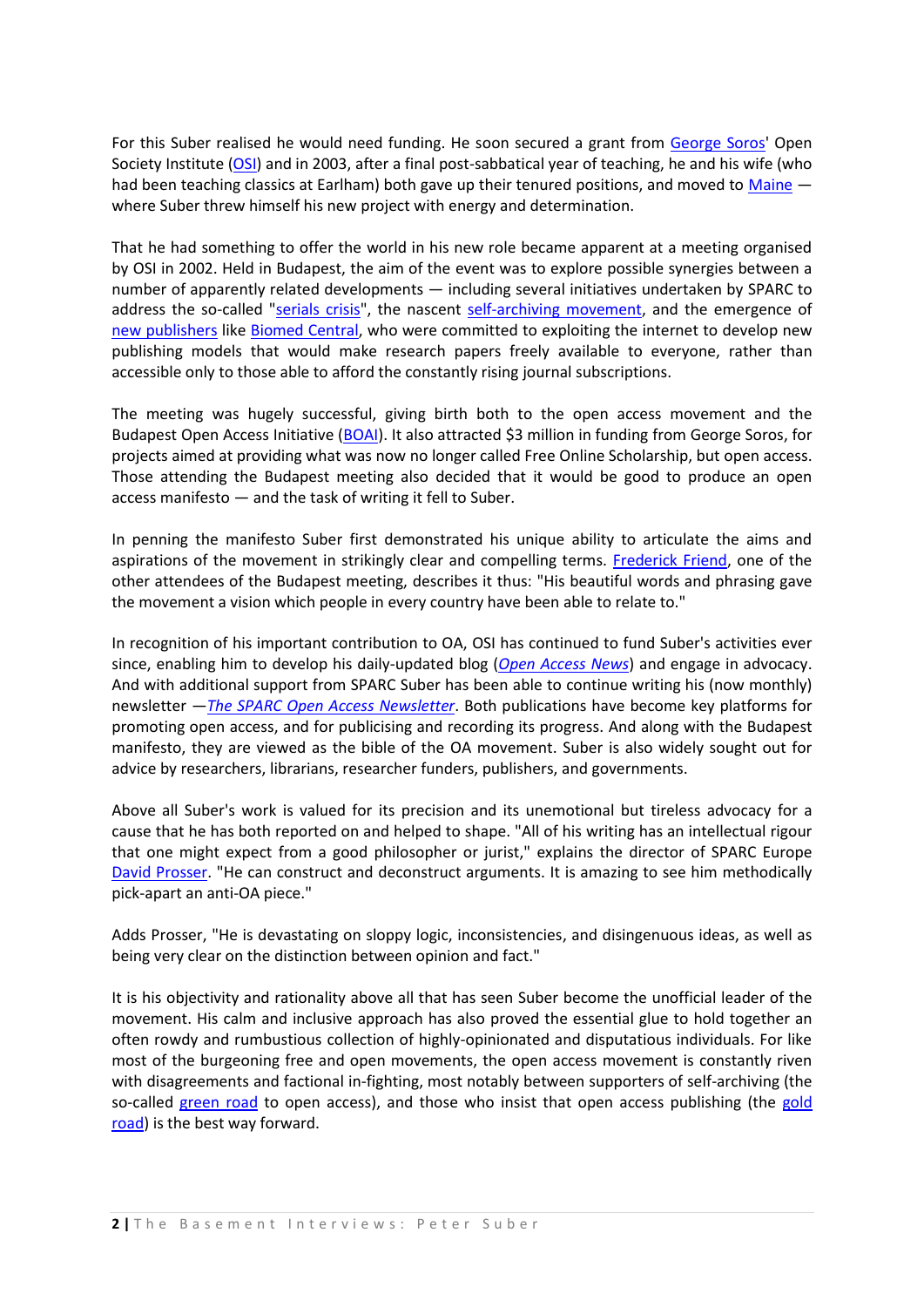At the heart of Suber's ability to unite the movement is a commitment to what he calls "the big tent" — a tent from which no faction of the open access movement is excluded, and in which all shades of opinion are welcomed. His blog covers points of view he does not personally accept, but he gives them space to make their case before offering his own constructive, critical comments.

In his own analytic pieces, Suber often argues that the movement will make faster progress by harnessing differences than by quarrelling about them, but he does not hesitate to criticise ideas he believes are incorrect or untenable, even from allies. He achieves the difficult balance of being inclusive but not woolly-minded or indecisive.

Behind his approach lies a belief in the principle that the best way of achieving open access is to acknowledge when different strategies are compatible and to tap the energy of everyone who wants to play a part. The way to think about it, he says, is as a division of labour.

"It's good for us that some people want to pursue OA journals first, because they will work hard to create OA journals. It's also good that some people want to pursue OA repositories first, because they will work hard to create and fill OA repositories. The two strategies are complementary and we need them both. Individuals have to decide how to spend their time, but the movement doesn't have to decide which of these strategies is more urgent. On the contrary, it should support this division of labour."

Unlike many of his fellow OA advocates, Suber also views the movement in a larger context recognising that the internet has implications for knowledge sharing that go some way beyond scholarly journal articles alone. And while insisting that the open access movement can achieve its objectives unilaterally, he is nevertheless conscious that there are important synergies with the other free and open movements, and reasons for sometimes working in common cause.

As [Clifford Lynch,](http://www.cni.org/staff/clifford_index.html) director of the Coalition for Networked Information [\(CNI\)](http://www.cni.org/), puts it, "Peter's interests are very broad — they go not only to open access, but to the future of scholarly communication broadly, and to questions that range from new genres of scholarly communication to open data and open notebook science. Indeed, he is also interested in questions like citizen access to government data beyond the scholarly setting."

What is most striking is that Suber has acquired his leadership role not by sitting in smoke-filled rooms, and constantly travelling around pressing the flesh, but largely by sitting at his computer in the peaceful surroundings of coastal [Maine](http://en.wikipedia.org/wiki/Maine)  $-$  on an unpaved road off the [Bagaduce River](http://www.worldofstock.com/closeups/TAU2415.php)  $-$  from where he despatches a constant stream of news, commentary, advice and wise words.

For although Suber travelled frequently, and spoke often, in the years immediately following the seminal Budapest meeting (and the subsequent [Bethesda meeting\)](http://www.earlham.edu/~peters/fos/bethesda.htm), more recently he has deliberately cut back on travel, in part from weariness and in part to cope with the rising demands of his newsletter, blog, and the informal advice and consulting he undertakes.

Indeed so successful a politician and diplomat does Suber appear to be that — despite his frequent absence at OA events — he has gained the respect even of those who oppose open access, or seek to divert it to their own ends. "Peter is the 'thinking person's OA advocate' — he is measured, reasonable and considers others' ideas (even if I don't always agree with his conclusions!)", says former chief executive of the Association of Learned and Professional Society Publishers [\(ALPSP\)](http://www.alpsp.org/ngen_public/) [Sally Morris.](http://www.researchinformation.info/rijanfeb04sally_morris.html)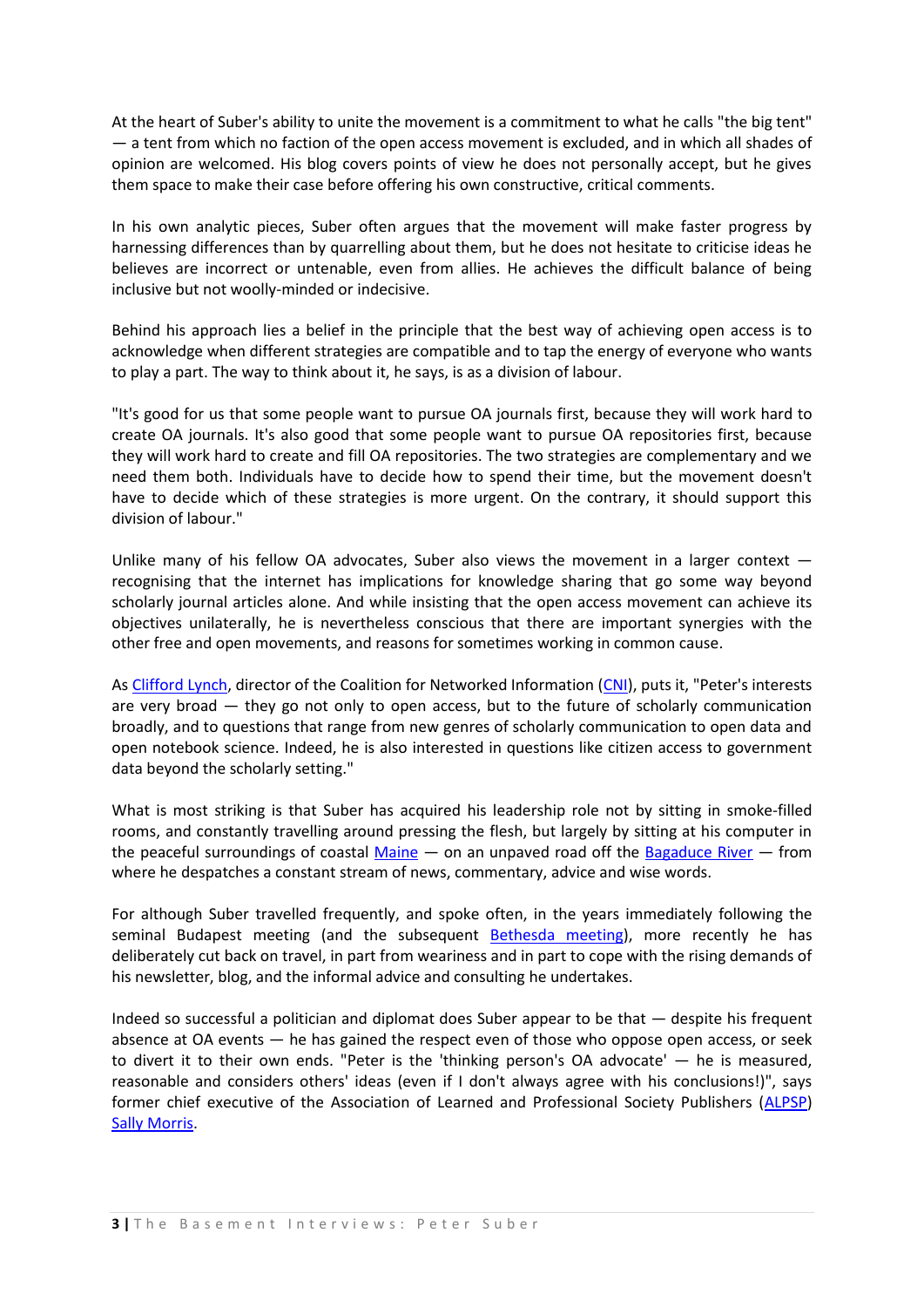Or as [Springer's](http://www.springer.com/uk/home?SGWID=3-102-0-0-0) [Jan Velterop,](http://en.wikipedia.org/wiki/Jan_Velterop) puts it, "Peter's measured and well put arguments are never offensive and on the whole as fair as you could expect from anybody who clearly believes in one side of the argument. That in itself made open access far more credible, sensible, and reasonable than the heated arguments that flew before, and keep on flying."

In short, Suber appears to have gained the trust and respect of all the actors in the OA drama, not excluding the movement's hotheads and those who have sought to derail it. Vitally, suggests OSI's [Melissa Hagemann,](http://poynder.blogspot.com/2005/06/interview-with-melissa-hagemann-of.html) his non-confrontational approach has prevented the movement from "tearing itself asunder".

But it would be wrong to say that Suber has no critics[. Stevan Harnad](http://en.wikipedia.org/wiki/Stevan_Harnad) worries that has a tendency to be too non-confrontational and emollient. This, he believes, has sometimes held the movement back. Although deeply complimentary and respectful of Suber, and keen to acknowledge the central role he has played, Harnad worries that Suber's determination to be reasonable has on occasions enabled the open access publishing faction to sideline and devalue self-archiving.

"He is even handed to a fault," says Harnad. "If he were less compliant and obliging, he could have fought harder at the Bethesda meeting (where he was and I wasn't) where, vastly outnumbered by the gold contingent, OA essentially got defined as OAP [Open Access Publishing], omitting green completely, and setting OA back at least 3 years."

However, Harnad adds: "But this is all carping at minor things considering that Peter is the only other person in the 'OA' movement who has seen and understood it all, as of 2001. Without exception, all others have either gone pure-gold, over-gold, or simply never understood green properly. Peter did."

Criticism of Suber's ecumenism, however, overlooks the fact that beneath his emollient exterior lies a powerful and unbending determination, an extremely focused goal, and a well-articulated strategy. As fellow OA advocate [Jean-Claude Guédon](http://en.wikipedia.org/wiki/Jean-Claude_Gu%C3%A9don) puts it, Suber "shuns controversy but will hold his stand if needed. In other words, he strikes me as someone quite courageous, but he does not look for fights."

And if he failed to get green OA an equal hearing at Bethesda, explains Suber, it was not for want of trying. Not only was he outnumbered by the gold advocates attending, he says, but many of them were simply unable to comprehend the green argument.

"The fact is that green OA has always had to fight for recognition," he explains. "Its novelty makes it invisible. People understand OA journals, more or less, because they understand journals. But there's no obvious counterpart to OA archiving in the traditional landscape of scholarly communication. It's as if people can only understand new things that they can assimilate to old things. All of us have had the experience of describing green OA at a meeting and then getting questions that presuppose that all OA is gold OA. All of us have seen critics object to green OA policies by pointing out supposed shortcomings of gold OA. This is the kind of obstacle green OA faced at Bethesda."

In short, it would wrong to suggest that Suber is in any way a pushover, or that he is not prepared to call a spade a spade. Moreover, he stressed to me, he is a strong believer in the need to take a tough stand when necessary. "When calling a spade a spade, or speaking accurately, requires a fight, then I fight, and many of my public writings are 'fighting words' in just this sense."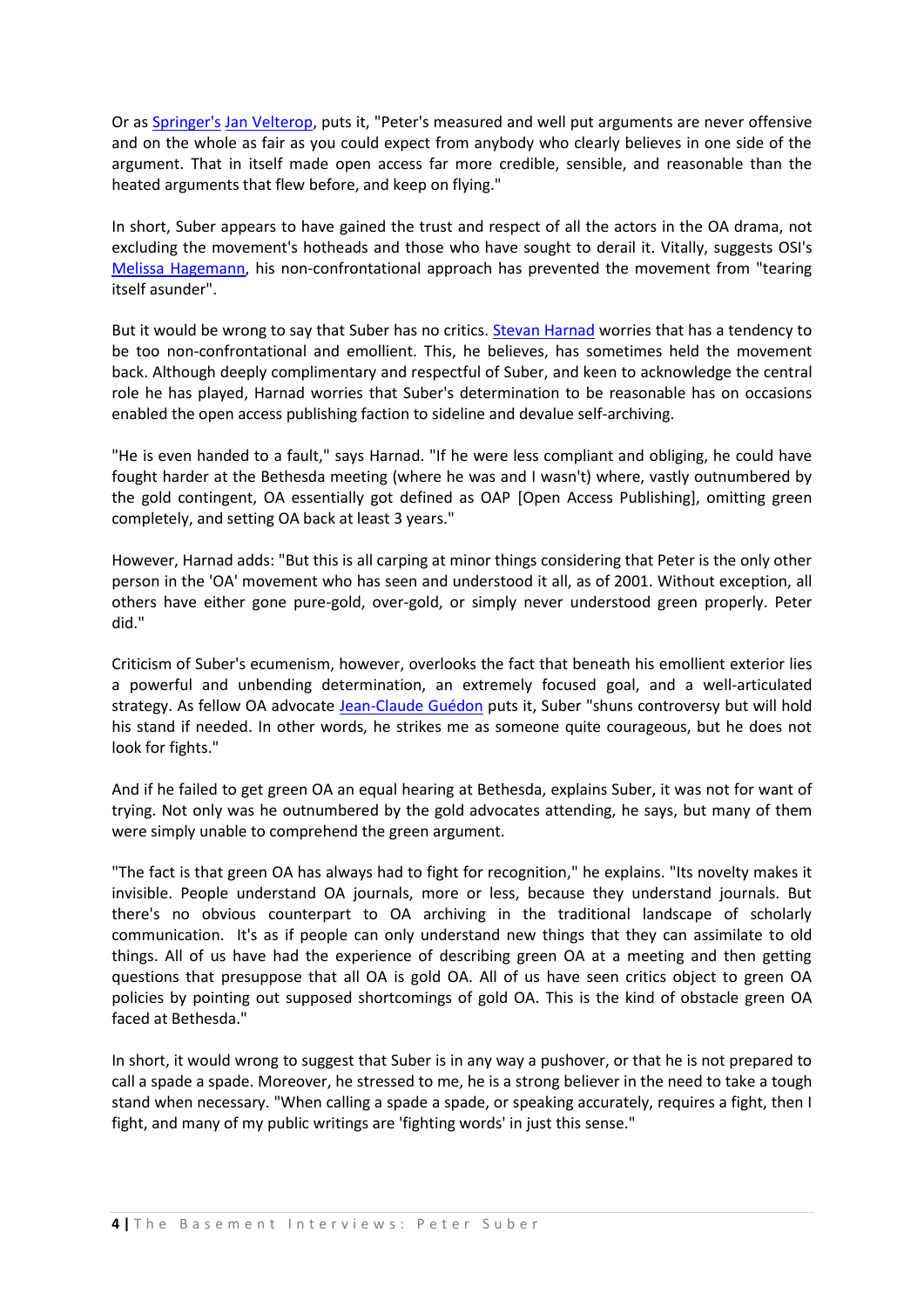But he immediately adds: "Even then, however, I want to be constructive. I want to preserve the possibility that I might change minds and not just (as politicians put it) energise the base."

Certainly it is not difficult to find examples of his tough talking. In September, for instance, he [criticised](http://www.earlham.edu/~peters/fos/2007/09/oa-mandate-at-cihr.html) the [Canadian Institutes of Health Research](http://www.cihr-irsc.gc.ca/) (CIHR) for introducing a mandate with a "major loophole".

He has also been a frequent critic of the US National Institutes of Health [\(NIH\)](http://www.nih.gov/), which in [2005](http://www.earlham.edu/~peters/fos/newsletter/02-02-05.htm#nih) retreated from a strong draft policy intended to *mandate* NIH-funded researchers to self-archiving their papers, to a weak *request* that they do so. As Suber put it, "I have to conclude that the NIH has weakened its policy and that the weakening is unjustified and harmful."

And in April Suber [criticised](http://www.earlham.edu/~peters/fos/newsletter/04-02-07.htm#green) the Howard Hughes Medical Institute [\(HHMI\)](http://www.hhmi.org/) for agreeing to pay Elsevier between \$1,000 and \$1,500 an article to deposit HHMI-funded research into the PubMed Central [\(PMC\)](http://www.pubmedcentral.nih.gov/) archive. After relentlessly cataloguing the failures of the agreement, he concluded: "In sum, what's wrong with this picture? HHMI is paying a fee for green OA. Despite its fee, HHMI is not getting immediate OA. Despite its fee, HHMI is not getting OA to the published version of the article. Elsevier (beyond Cell Press) is even lengthening its embargo period. Elsevier is permitting embargoed deposits in PMC, but it already permits free and unembargoed deposits in IRs. Actually making the deposits is a semi-automated clerical task that doesn't come close to justifying these fees."

Importantly, Suber is not shy to take on the formidable Harnad — the self-styled ["archivangelist"](http://openaccess.eprints.org/) who regularly and relentlessly verbally batters opponents into submission, or silent retreat. Just this [month](http://www.earlham.edu/~peters/fos/2007/10/more-on-removing-permission-barriers_16.html) he engaged in a series of public disagreements with Harnad over copyright and "permission rights."

I too have felt the firm corrective hand of Suber. Several years ago I published a blog-base[d article](http://poynder.blogspot.com/2005/03/open-wars.html) in which I had described Suber as an OA evangelist. Shortly after I received a terse email from him in which he said that it was "inaccurate and pejorative" to describe him in that way. "It suggests that I make faith-based appeals, which I do not, or that I raise my voice, which I do not." He would prefer it, he added, if I would refer to him as an open access "researcher" instead. Suitably admonished I edited the quote!

What is undeniable is that in putting his career on hold Suber has demonstrated a personal commitment to open access that no one else can claim to have made. As Harnad points out, "I sacrificed a lot of time to OA, but Peter sacrificed even more than that. He essentially traded his career for it, and I very much hope, if there is justice in the world, that once OA prevails he will be rewarded with the secure, prestigious position he deserves, rather than dropped by all those he has helped."

He adds: "The sacrifice is all the greater once you realise that Suber views open access advocacy as a temporary duty, and dreams of returning to philosophy, and writing a book that will combine his many interests."

In fact, Suber told me, he has plans for more than one book sketched out. "I have a dozen philosophy projects in different states of completion. Some I'll never finish even if I had time, but at least half are still high priorities for me. "

As further evidence that he views open access as a "digression", rather than an exit, from his career, Suber retains a non-remunerated research post at Earlham.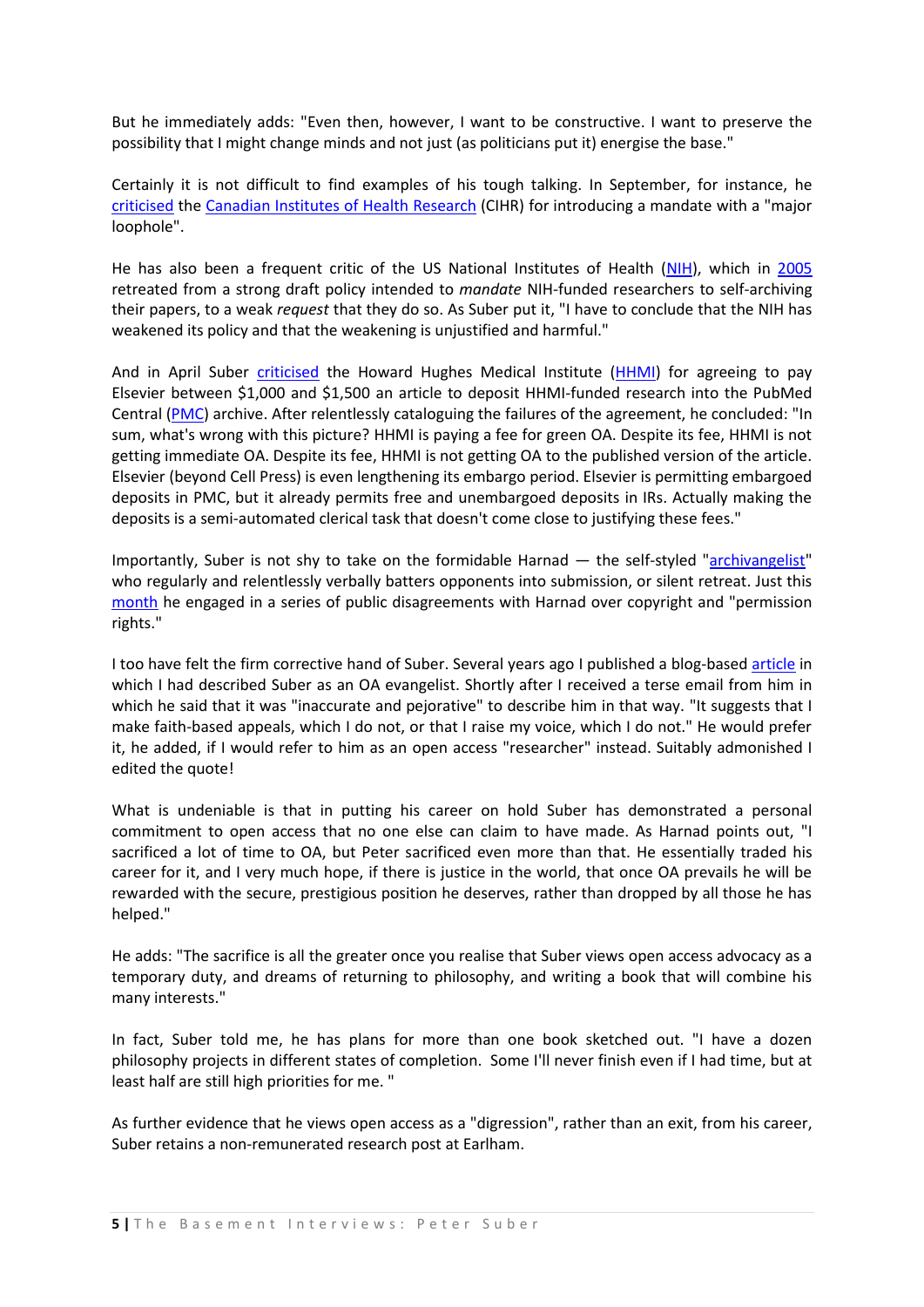In short, it is the combination of his total commitment to the cause and his ecumenical but firm guidance that has earned Suber his role as de facto leader of the open access movement. This has undeniably earned him the respect that leadership demands. When preparing to interview Suber I emailed Prosser to ask if he would comment on him. He replied almost immediately, "I'm happy to, but I'll gush — I think Peter is an International Treasure!"

#### ##

I had been hoping to interview Suber for some time, but events kept getting in the way. I was also conscious that he is an extremely busy person, and since I needed to steal at least three hours of his time to do the kind of interview I had in mind, it was not a regular journalistic request that I was making. In the event, Suber agreed immediately, and our first conversation took place the following week. This was followed up by a second call five days later.

We began our conversation on Skype, but had to switch to the regular telephone when it kept falling over. The only interruptions to our conversation were the constant chattering of Suber's parakeets — which, judging by the volume of the noise, were surely perched on his shoulder leaning into the phone mouthpiece, and for all I knew expressing strong views on the subject of open access in parakeet-speak — and a sudden whooshing noise towards the end of the conversation. The latter turned out to be a vacuum cleaner, although it wasn't clear whether the ever-busy Suber had started to multi-task, or a third party had suddenly decided that the floor under his desk was in need of urgent attention!

On later seeing the draft text of the interview Suber evidently regretted not having silenced his birds before we spoke. He commented, with some passion: "I hate those parakeets! And for the same reason dread being thought of as a parakeet person!"

In speaking to Suber I found myself constantly thinking that I was talking to an Englishman who had, by some strange accident of fate, acquired an American accent. While saying this may seem like shocking prejudice, his reserve, politeness, and extreme modesty seemed, well, distinctly un-American.

This impression was only strengthened when at the end of the second conversation he said, somewhat apologetically, that he had struggled to answer many of the questions before I threw the next one at him. From the diffident way in which he broached the subject I concluded that, while he is happy to be robust when discussing ideas, Suber is generally shy and retiring when it comes to other matters, particularly his private life  $-$  a point underlined by the almost monosyllabic replies he gave to my questions about his family.

What was surprising to me, however, was that for a man who in a former life had been a comedian, Suber appeared unexpectedly serious-minded, not to say somewhat humourless. Aside from a couple of ironic remarks, I detected no playfulness, and no hint of an absurdist view of the world. During our conversation he chuckled only once.

When I tackled him on this, Suber replied: "I used to be angry and funny. Now I am neither." He then added dryly, demonstrating that he can still get in touch with his former self, "Maybe it's just cognitive decline!"

I have always been puzzled about Suber's motivation. Why would anyone put their career on hold for a cause that, at the time he abandoned his professorship, was far from certain of success?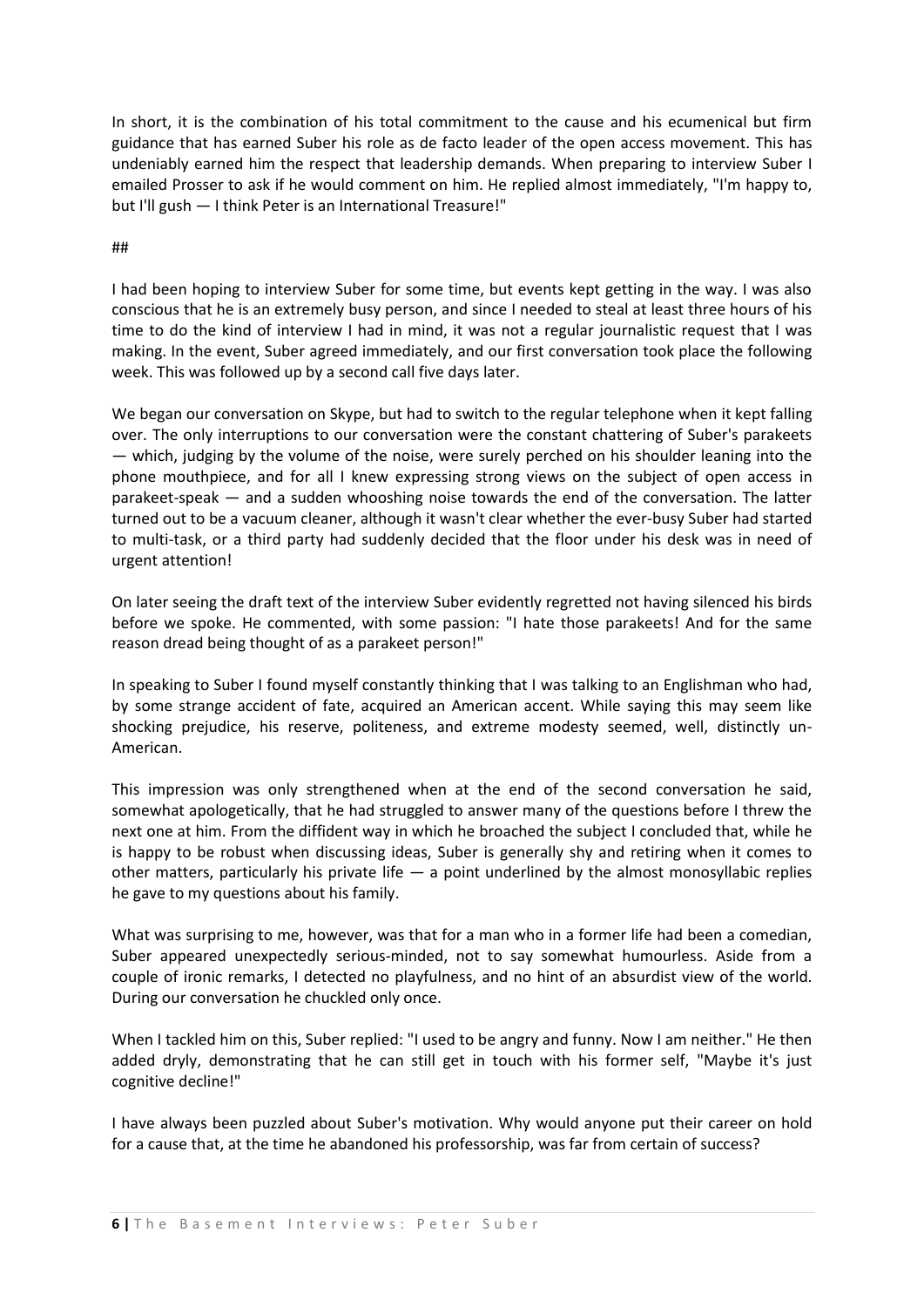In the hope of finding a clue I read some of Suber's non-OA writing before speaking to him. In doing so I came across a baccalaureate [address](http://www.earlham.edu/~peters/writing/bacc1.htm) he gave at Earlham College in 1987. There he discussed how Danish philosopher Søren Kierkegaard had argued that in the modern age many of us are able to arrive at a position where we have no external constraints on us (a state that [Immanuel Kant](http://en.wikipedia.org/wiki/Immanuel_Kant) called negative freedom), but that most of us never move beyond that point  $-$  to find a new authority, or a new direction (positive freedom). As such, believed Kierkegaard, we never reach the state of being able to "self-legislate" about our lives, and our lives are therefore too often meaningless.

I wondered if maybe Suber's decision to abandon his career at Earlham had been inspired by a desire to "self-legislate", and to put new meaning into his life. Perhaps, I thought, it was an example of a philosopher deciding to live by the sword.

When I pressed Suber on his motives, however, he cited neither Kierkegaard nor Kant, but the founder of the Quakers, [George Fox.](http://en.wikipedia.org/wiki/George_Fox) Fox, he said, had stressed the need to live a useful life.

Suber added, "I do believe that teachers live useful lives, but I saw a chance to be more useful."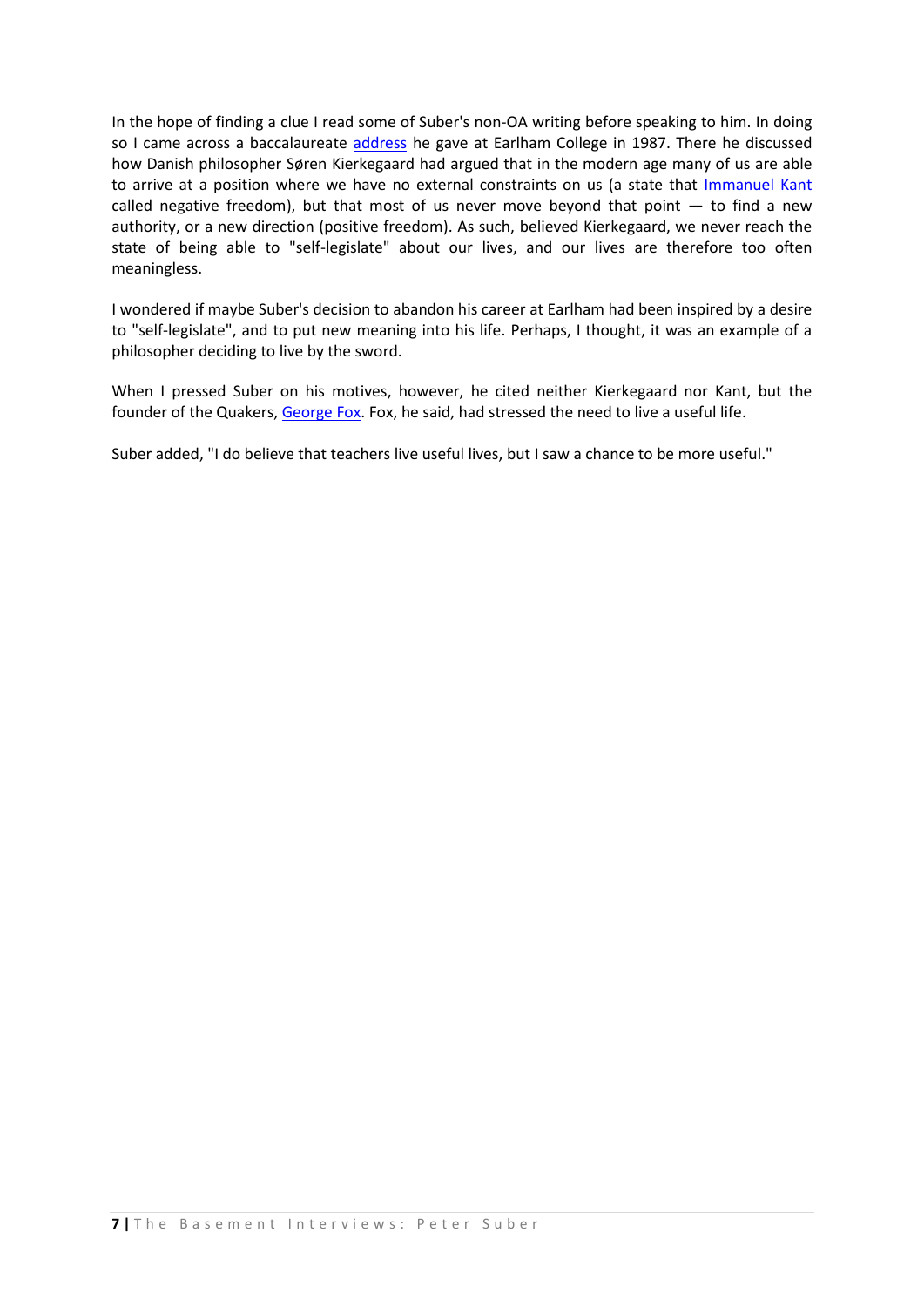## **NAVIGATION TABLE**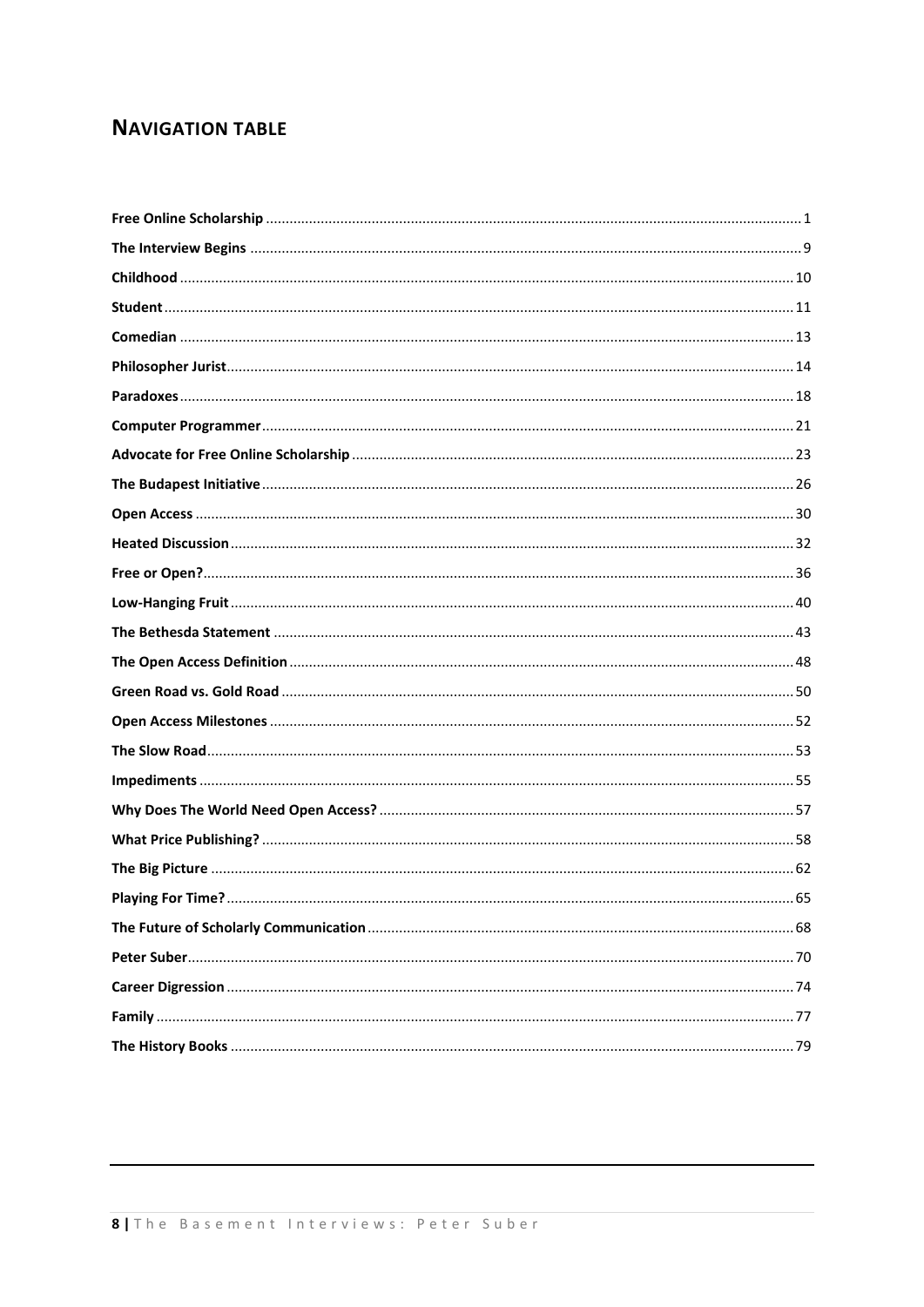

*Peter Suber*

## <span id="page-8-0"></span>**THE INTERVIEW BEGINS**

#### *RP: When and where you were born?*

**PS:** I was born in **Evanston**, Illinois, in 1951.

#### *RP: Tell me about your parents?*

**PS:** My father was the publisher of *[Downbeat](http://www.downbeat.com/)*, a jazz magazine. At the time my mother was a homemaker — but she later became one of the first important women politicians in the State of Illinois.

#### *RP: She was a Democratic senator?*

**PS:** Yes. She became a state senator, and then she ran for lieutenant governor — but that was much later, not when I was a child.

#### *RP: Where were your parents from?*

**PS:** They were both born in New York, my father in New York City and my mother in [Upstate](http://en.wikipedia.org/wiki/Upstate_New_York)  [New York,](http://en.wikipedia.org/wiki/Upstate_New_York) My father's family were ultimately Russian and Polish Jews, and my mother's family Scottish and Canadian.

#### *RP: Had both sides of your family been in America for several generations?*

**PS:** My father was second generation American: he was born in the United States but his father was an immigrant. My mother was also born in the US but her mother was born in Canada.

#### *RP: You have siblings?*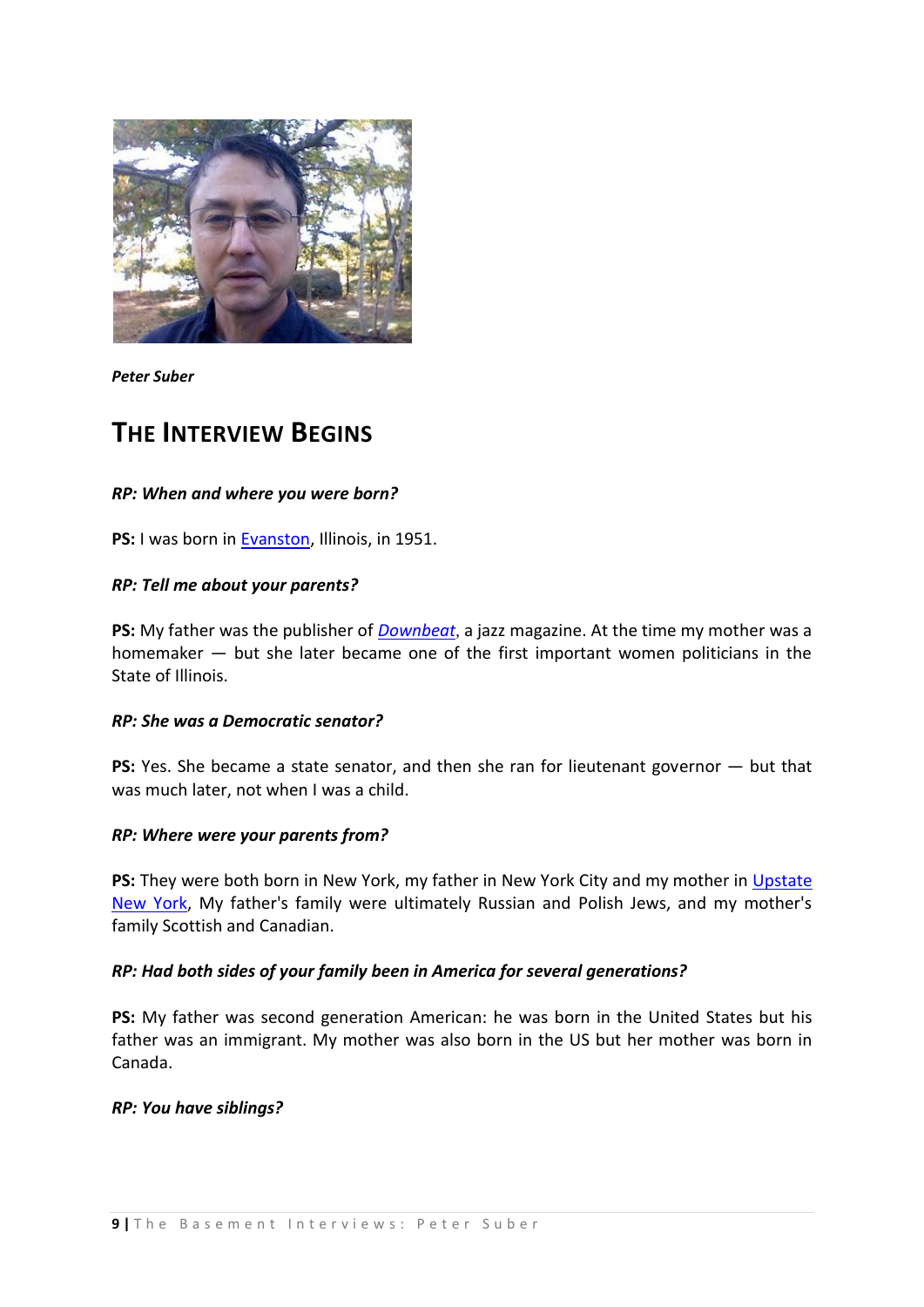**PS:** Yes, many. I have two natural brothers and a natural sister, two stepbrothers, a step sister, two half sisters, two fostered brothers, and a foster sister. There were 12 of us in total.

#### *RP: At some point your parents split up then?*

**PS:** They did, and my father had two daughters from his second marriage. My mother had no children from her second marriage, but her second husband had three children from a previous marriage.

### *RP: Are your parents still alive?*

<span id="page-9-0"></span>**PS:** My father is alive, but my mother and step-father are not.

## **CHILDHOOD**

### *RP: What interested you as a child?*

**PS:** Oh boy, that is a very hard question. The answer is just about everything: I was interested in almost everything we studied at school. I was also interested in art and architecture; I was interested in languages; and I invented a lot of games. I also enjoyed swimming and some sorts of outdoor sports like canoeing. Gosh if I started enumerating it lots of memories would come back...

## *RP: Would you say you were more interested in the arts than the sciences at school, or was it the other way round?*

**PS:** I was equally interested in both. But I didn't think I was well taught at school.

#### *RP: In what way?*

**PS:** I tended to have either unsatisfied curiosity or uneven levels of knowledge. So in those areas where I was not being well taught at school I would have to make good myself.

#### *RP: So you feel your education could have been better?*

**PS:** Yes. I regret, for instance, that I never had a good mathematics teacher when I was a child. I love mathematics today, and I loved it at the time, but I found it very confusing. My teachers were just bad at explaining things, and so I had to let it slide more than I wanted to. Later on in life I had to go back and teach myself a lot of what I should have been taught as a child.

I feel the same about history and the natural sciences: I was really curious about those things when I was young, and really wanted to learn them. But in most cases my teachers were poor, and I found them confused and confusing.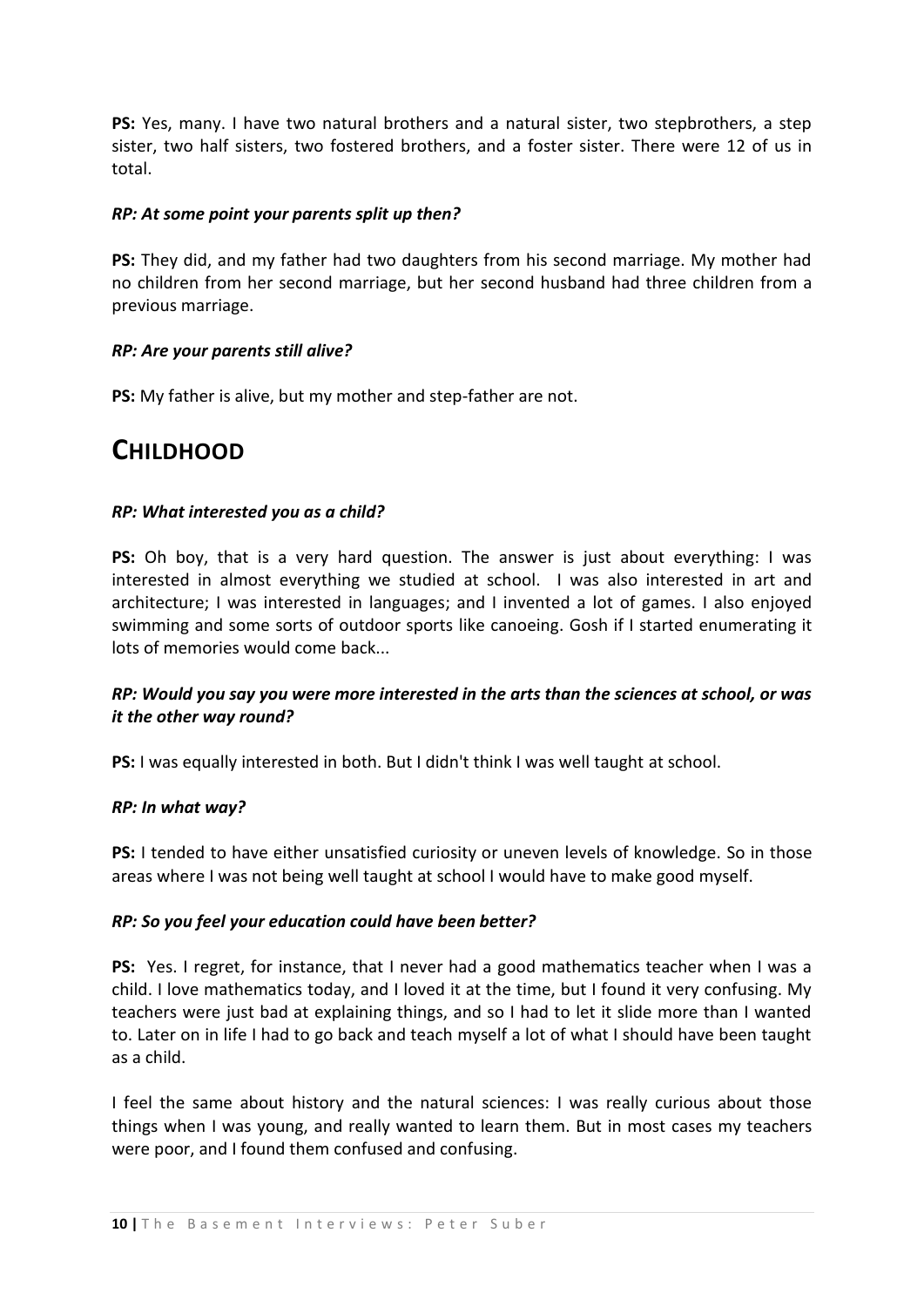## *RP: Would you say therefore that you went to bad schools?*

**PS:** No. I grew up in a fairly affluent suburb of Chicago where the schools were good. And every now and then I *would* come across a good teacher, one who would connect with me. But when I was at grade school these tended to be generalist teachers who couldn't give me depth in any of these fields, although they would inspire me to want to keep learning. Then when I got older I might encounter a teacher who would give me some depth, but only in one specific area or another.

My curiosity was pretty universal, and I really wanted to learn everything. Since my school education was uneven I had to teach myself most of what I really wanted to learn. I have no doubt that my teachers did really know their stuff; the problem was that they weren't always able to explain it, or at least not to me.

#### *RP: What age were you when you felt this?*

**PS:** First grade through end of high school. I'm sure I had some very good teachers, but I don't think I ever had my curiosity itch scratched very well — unless I did it myself.

#### *RP: Did your parents encourage you educationally?*

**PS:** Yes. They were both readers, and they both encouraged me to read too. In fact my mother made a very good deal with me as I entered adolescence: she said she would pay for any book I wanted — provided that I would actually read it.

#### *RP: Did that work?*

**PS:** It did. I felt it was a very good deal, and I took advantage of it.

#### *RP: Were you considered academic at school?*

**PS:** I think I became a very strong academic student at high school. Until then I wasn't. I certainly didn't think of myself as a strong student, and I am not sure my teachers did either. If I could have focused on the subject at hand I might have done very well, but my mind was always racing; I was always thinking of something else.

So I had a very active mind — which says that I was ready to be a good student. But I didn't quite focus until the middle of high school, and then I focused intensely.

## <span id="page-10-0"></span>**STUDENT**

## *RP: After school you went to [Earlham College](http://en.wikipedia.org/wiki/Earlham_College) — a Quaker liberal arts college in Indiana. There you majored in philosophy. Why philosophy?*

**PS:** Because philosophy let me study everything. Or let's say it allowed me to make good use of everything that I knew or wanted to know, both in the sciences and the humanities, and it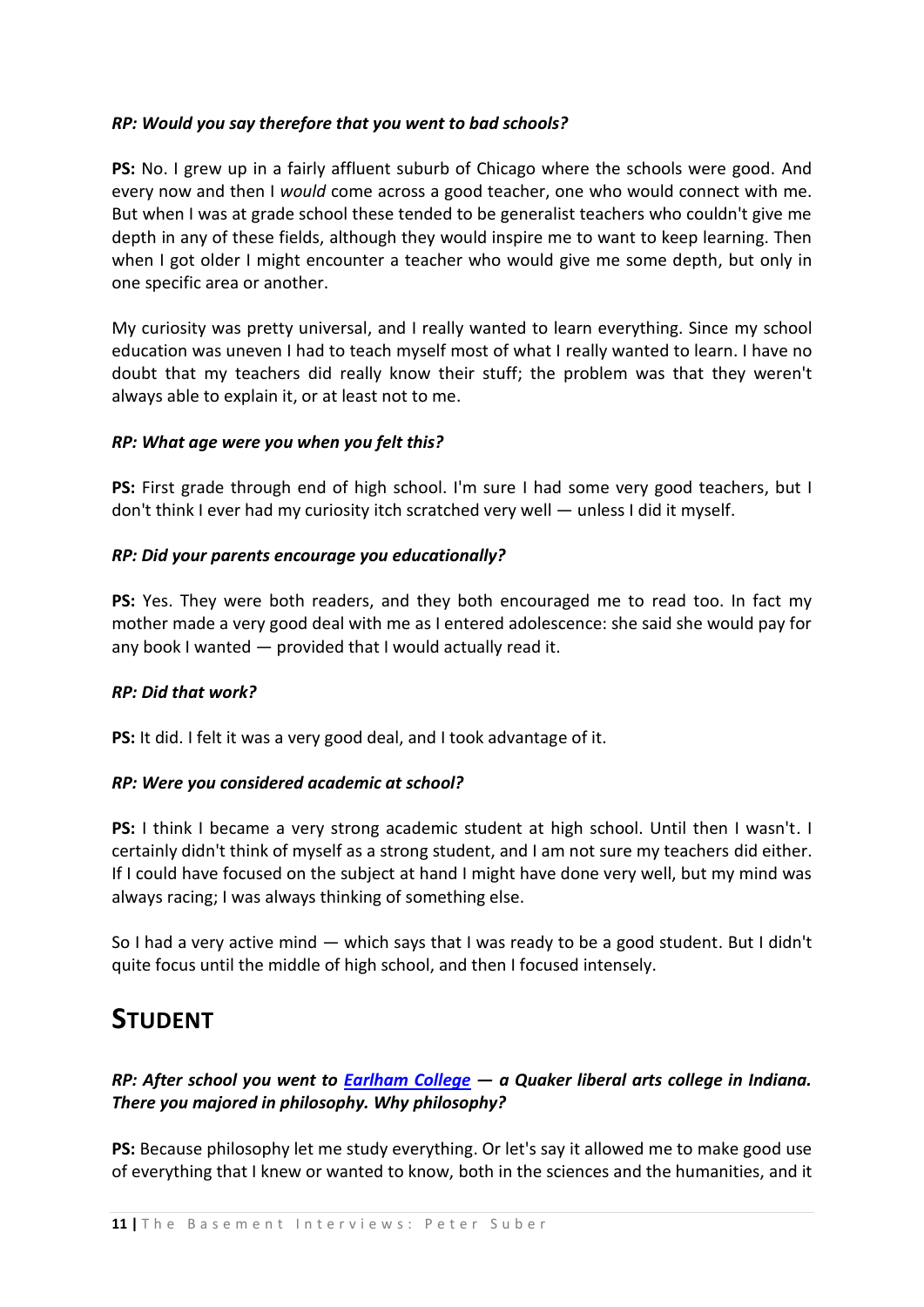demanded that I pursue all those interests deeply. Philosophy asked the questions that I wanted to answer and in philosophy none of my interests felt extraneous or wasted.

## *RP: So philosophy was a very deliberate choice on your part?*

**PS:** I had no problems picking a major, but I was drawn to philosophy involuntarily. As soon as I took my first philosophy course, I knew that it was exactly what I wanted. And the more philosophy I took the more clear it became to me that it was the subject I had to study.

## *RP: You then went on to do a doctorate in philosophy, and then a juris doctor, or law degree.*

**PS:** Yes.

#### *RP: Where did you undertake your postgraduate studies?*

**PS:** I did both degrees at [Northwestern.](http://www.northwestern.edu/)

#### *RP: Why law?*

**PS:** Because at that time the job market for philosophy was so miserable.

### *RP: You were not able to get a job teaching philosophy?*

**PS:** I did get a tenure-track offer from a second-rate school. I thought very hard about that, but I eventually turned it down. I then realised that the job market in philosophy was so bad that I couldn't afford to keep turning down tenure-track jobs. I decided, therefore, that if I was going to be picky I should retrain myself – not because I wanted to go into another field, but because I might *have* to go into another field.

I went to law school as a way of biding time. It allowed me to stay in the philosophy job market for a few more years. My plan was to keep looking for a good job in philosophy. If I didn't have any luck after three years, then at least I would be trained in something else. And it worked.

#### *RP: Because you got eventually got a good job in philosophy?*

**PS:** Right. While I was in the middle of law school I got an offer to come back to Earlham as a regular full-time tenure-track professor.

I had one more year of law school to go but I accepted the job, and then persuaded my dean to let me finish the law degree, so that I would have both degrees. He agreed as he felt that it would benefit Earlham.

#### *RP: You might have become a lawyer however?*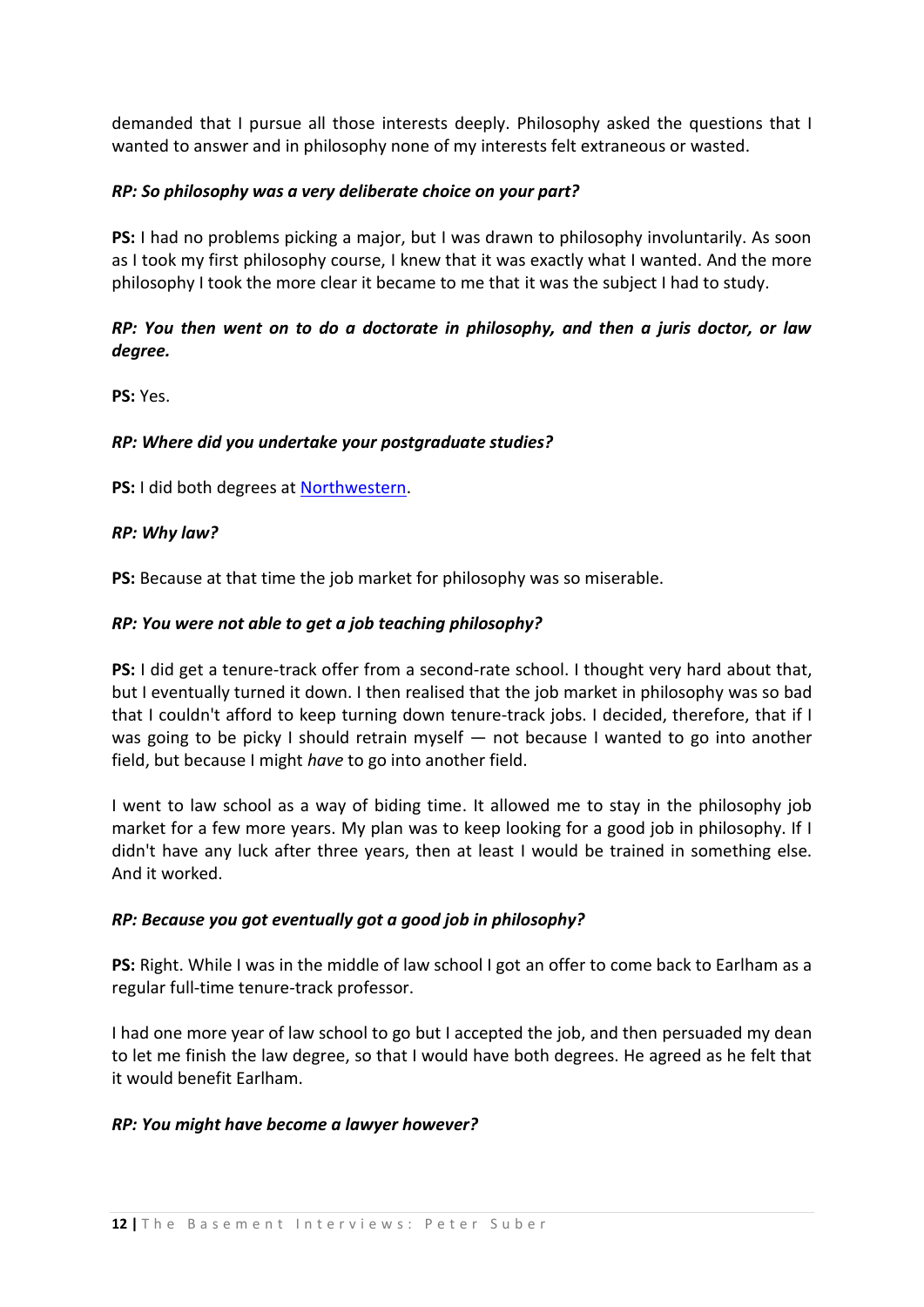**PS:** Yea, I had to think about that seriously. But I didn't like the idea: although there are still some areas of legal practice that I could have tolerated, and even enjoyed, it would have been nothing like philosophy.

# <span id="page-12-0"></span>**COMEDIAN**

## *RP: Your Wikipedia [entry](http://en.wikipedia.org/wiki/Peter_Suber) reports that at one point you also worked as a stand up comic, appearing amongst other things on* **[The Tonight Show starring Johnny Carson](http://en.wikipedia.org/wiki/The_Tonight_Show_Starring_Johnny_Carson)***. Is that accurate?*

**PS:** Yes, I put myself through graduate school as a comic, and it was very convenient. While some of my friends had to work every night in a pizza joint, or every weekend painting houses, I would go to Los Angeles or New York for a day, perform once, and come back with enough money for the month.

## *RP: How did you get into that?*

**PS:** It wasn't intentional. My brother-in-law was a member of the Rotary Club in Chicago and he thought I was a funny guy around the dinner table. He began to think that maybe I could be funny in public.

### *RP: So you started out in a Chicago Rotary Club?*

**PS:** I did. I had no idea how I would go about being funny to a group of strangers but I tried it, and it was pretty successful.

Some of the people in the audience later invited me to talk to their businesses, or to their conventions, and word spread. For a long time my work was all by word-of-mouth. And as you say, I later began to perform in clubs, universities, and on television.

#### *RP: How many years did you do that for?*

**PS:** Maybe three or four.

#### *RP: What sort of jokes did you tell?*

**PS:** I guess you could say it was academic comedy.

#### *RP: What is that?*

**PS:** I would make fun of the way people talk. I would go to a convention where I was going to speak and listen to the other speakers in front of me. I'd pick up on their jargon and recycle it in a completely different context. They found that funny.

#### *RP: Did you ever view it as a possible career option?*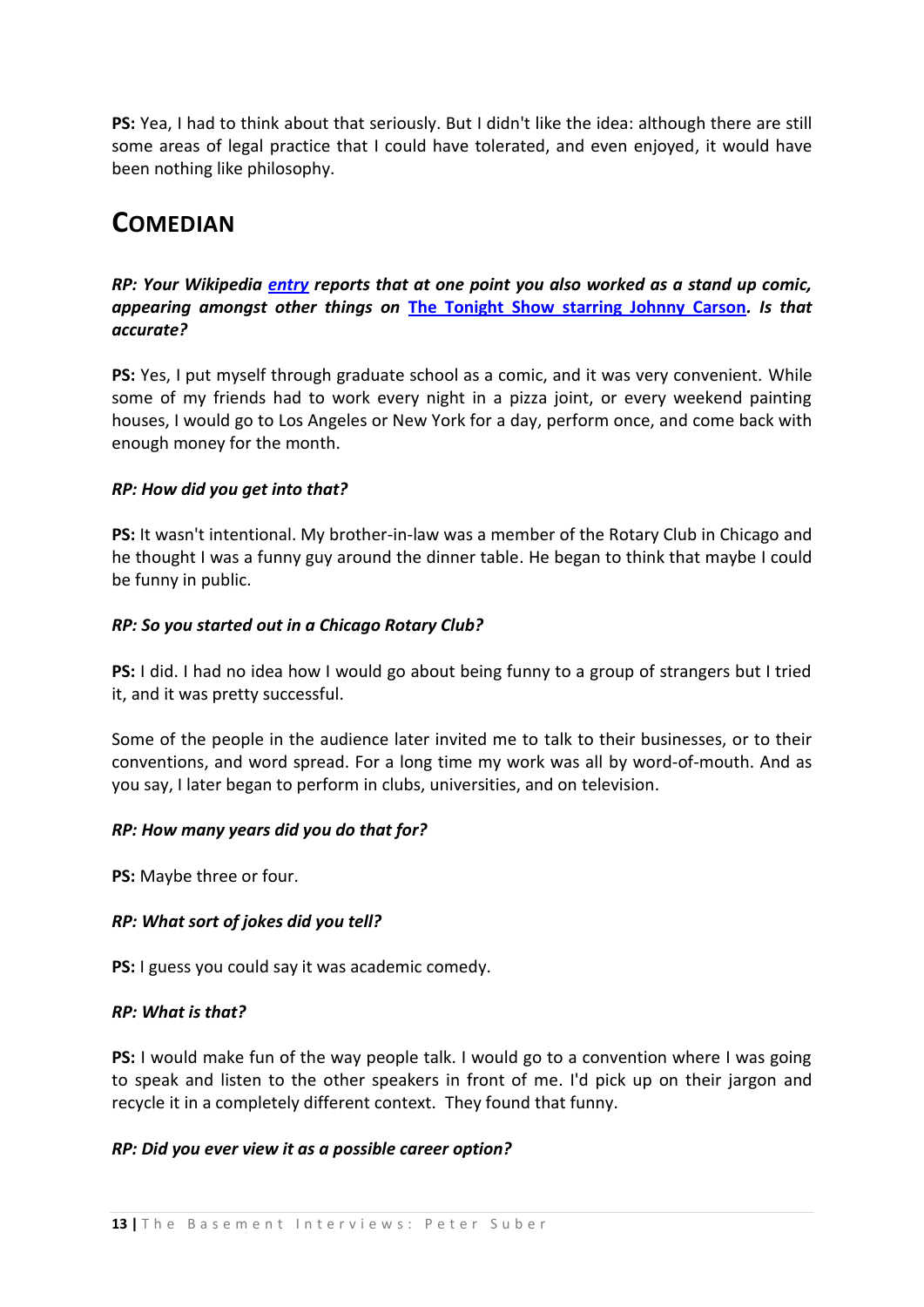**PS:** I did. Again, not deliberately — but as I got more gigs, and as they became higher profile, and the money got better, and as the jobs in philosophy got more and more scarce, I thought I might have to consider comedy as a possibility too.

I realised that at some point I had a decision to make — not whether to go into comedy instead of philosophy, but whether to go into it more seriously, more full time.

Around that time, however, I got [Graves Disease](http://en.wikipedia.org/wiki/Graves_disease) — which is a thyroid disorder — and for about six months my voice was totally hoarse and I couldn't speak. That tended to make the decision for me since I couldn't perform during that period. At about the same time I also started law school. Once law school began, it was so intensive that I didn't have time to travel and perform any more.

## *RP: Fellow open access advocate [Alma Swan](http://www.keyperspectives.co.uk/aboutus/aswan.html) tells me she has tried to get you to demonstrate your comic talents on a number of occasions, but you always refuse. Is there any particular reason why?*

**PS:** I couldn't. It would be pathetic. I used to be angry and funny. Now I am neither. Or more precisely, I used to be fast with both and now I'm slow with both. Slow-burn anger keeps my motivation up, but slow-burn humour is useless, at least for making people laugh.

### *RP: Perhaps philosophy killed your comic talent!*

PS: True, I've endured nearly 40 years of philosophy. But I don't think I can blame that. I believe humour helped me with philosophy, and I know that philosophy helped me with humour. Maybe it's just cognitive decline.

## *RP: You returned to Earlham College to teach in 1982. Was there any particular reason why you returned to your Alma Mater?*

**PS:** Earlham is a gem of a small private liberal arts college, exactly the kind of job I was looking for. I was very happy to accept it.

#### *RP: No regrets?*

**PS:** None. Of course if there had been a range of jobs, I am not sure which job I might have taken. It would have depended on what else was in the mix. But I was very glad to take the Earlham job, and once I was there I was very happy to stay. Certainly I never tried to move to a different kind of school and I taught there happily for 21 years.

## <span id="page-13-0"></span>**PHILOSOPHER JURIST**

*RP: At Earlham you taught classes on logic, ethics, and the history of philosophy, including Kant's* **Critique of Pure Reason.** *You also taught law. But you view yourself as* **a**  *philosopher above all do you?*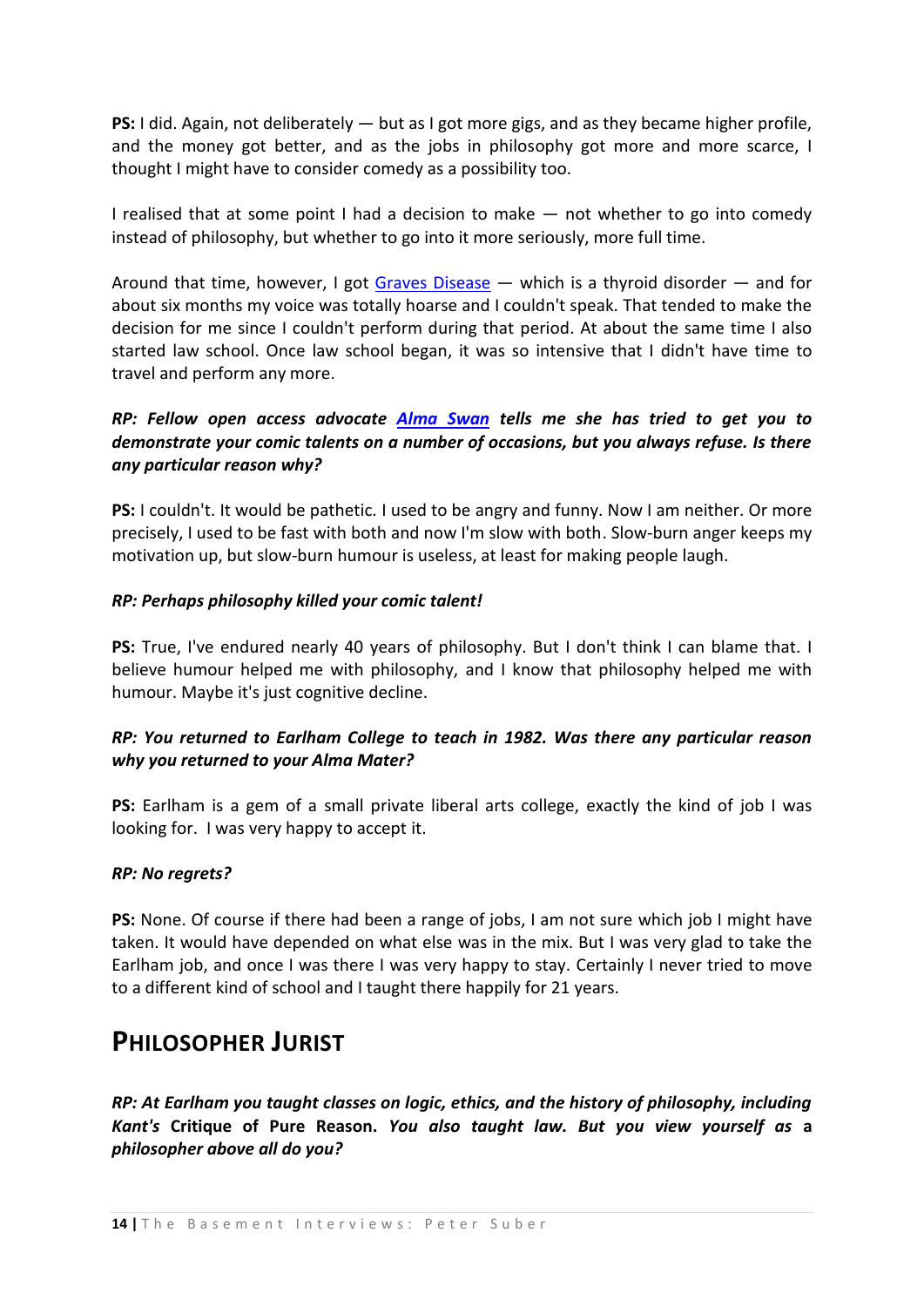**PS:** I do. That is where my interests lie. I did teach a little straight law, as opposed to philosophy of law, towards the end of my time at Earlham, but I used my law background mostly to teach and write in the philosophy of law, and to connect my interests in ethics with relevant parts of law.

### *RP: What kind of philosopher are you?*

**PS:** That's a hard question. Twentieth century philosophy was divided into two large camps, and I'm not really aligned with either one.

## *RP: In one of your [papers](http://www.earlham.edu/~peters/writing/endphilo.htm) you say that philosophy has divided between the Englishspeaking "analytic" philosophers, and the European or "continental" philosophers.*

**PS:** Yes. In general, I found that analytic philosophers asked small questions but were clear and rigorous in their writing, and that contemporary Continental philosophers asked larger and more important questions but were needlessly vague and sometimes wilfully impressionistic in their writing. I admired exceptions on both sides, but didn't feel at home in either one. I wanted to ask the large, important questions and approach them with clarity and rigor. I'd rather live without answers than lower the standard or give up the goal.

## *RP: You conclude that you are "a sceptic who lacks anxiety for closure." Unlike many of your philosopher colleagues, you don't look to philosophy for a full and final answer to things then?*

**PS:** Actually I do, I just don't expect to get one. I am not optimistic about that in the way that traditional philosophers were. And this may be all I have in common with most contemporary philosophers. They're not optimistic about that either.

## *RP: Unlike traditional philosophers?*

**PS:** Earlier philosophers<sup>1</sup> were more sophisticated than most 20<sup>th</sup> century philosophers gave them credit for. Most  $20<sup>th</sup>$  century philosophers in both camps were too busy dismissing previous philosophy to read it carefully. But it's true that traditional philosophers were sometimes hasty and uncritical. Sometimes they were extraordinarily careful, but sometimes they were extraordinarily careless and vulnerable to a sceptical critique. Of course the same is true of modern and contemporary philosophers.

But while I was never satisfied with traditional philosophy I always thought it was asking the right questions, and moving in the right direction. It was just too easily satisfied with its answers. I wanted to combine the hard questions of the philosophical tradition with the high standards of the sceptics. The result, for the sceptical tradition and for me personally, is a dearth of answers. But it's an honest dearth. While most  $20<sup>th</sup>$  century philosophers change the questions to make answers possible, or change the goal to make answers unnecessary, I can't bring myself to do that.

1

<sup>&</sup>lt;sup>1</sup> e.g. <u>Descartes</u>, [Spinoza,](http://en.wikipedia.org/wiki/Spinoza) [Locke,](http://en.wikipedia.org/wiki/John_locke) [Leibniz,](http://en.wikipedia.org/wiki/Gottfried_Leibniz) [Berkeley,](http://en.wikipedia.org/wiki/George_Berkeley) [Hume,](http://en.wikipedia.org/wiki/David_Hume) and <u>Kant</u>.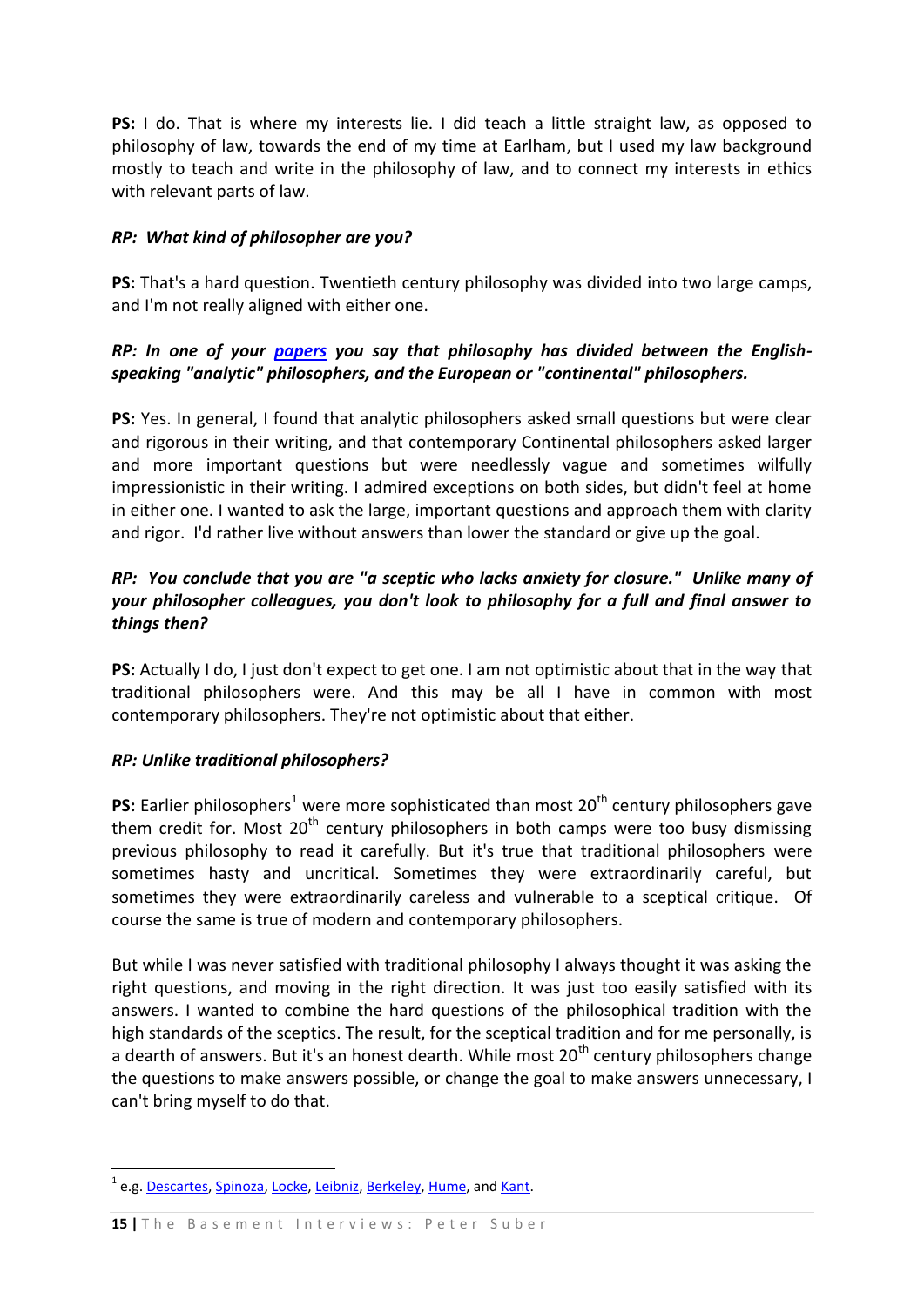## *RP: And the two modern schools are effectively a response to the presumption of traditional philosophers are they?*

PS: Yes. One response was contemporary [analytic philosophy,](http://en.wikipedia.org/wiki/Analytic_philosophy) which became more modest in its goals, hoping it could actually accomplish something. But my view is that it became so modest that it was uninteresting: it was asking the wrong questions.

By contrast, contemporary [continental philosophy](http://en.wikipedia.org/wiki/Continental_philosophy)  $-$  again, with exceptions  $-$  asked many of the important questions of its predecessors but didn't trust the methods of its predecessors or any method that claimed classic kinds of objectivity or universality. As a result it took its own kind of retreat and gave up the attempt to find answers that it could justify and communicate.

## *RP: This reflects the modern world's loss of confidence that absolute answers are possible perhaps?*

**PS:** Yes, but there are different ways of dealing with that loss of confidence. I want to deal it with by continuing to plug away. After all, we can't prove that knowledge is impossible. That would be a contradiction. We can't give up on the questions that actually arise in life, just as we can't settle for hasty and careless answers.

### *RP: What for you then is the point of philosophy? What is its purpose?*

**PS:** [Silence] That's a good question. [Sigh]. Socrates said it was preparation for death. And that comes pretty close to it.

The payoff isn't necessarily in answers, or in answers we can prove to be true and complete. If that is what we demand, then philosophy has never really had a payoff.

However, it does have a payoff in the life of the philosopher, because it keeps you ... [Silence]...

#### *RP: Peter? I think the line has dropped...*

**PS:** No, I'm thinking. It is a hard question to answer.

I'll put it another way: I didn't pursue philosophy because I had some idea of what it was good for. I pursued it because I had to.

#### *RP: Maybe the importance lies in asking the questions, not in finding answers?*

**PS:** In part, but I wouldn't stop there — because asking questions is only important if you want answers. It's not a formality or ritual. I did want answers; and the people I respected most also wanted answers; and very often I respected their answers — I just didn't personally find them completely satisfying.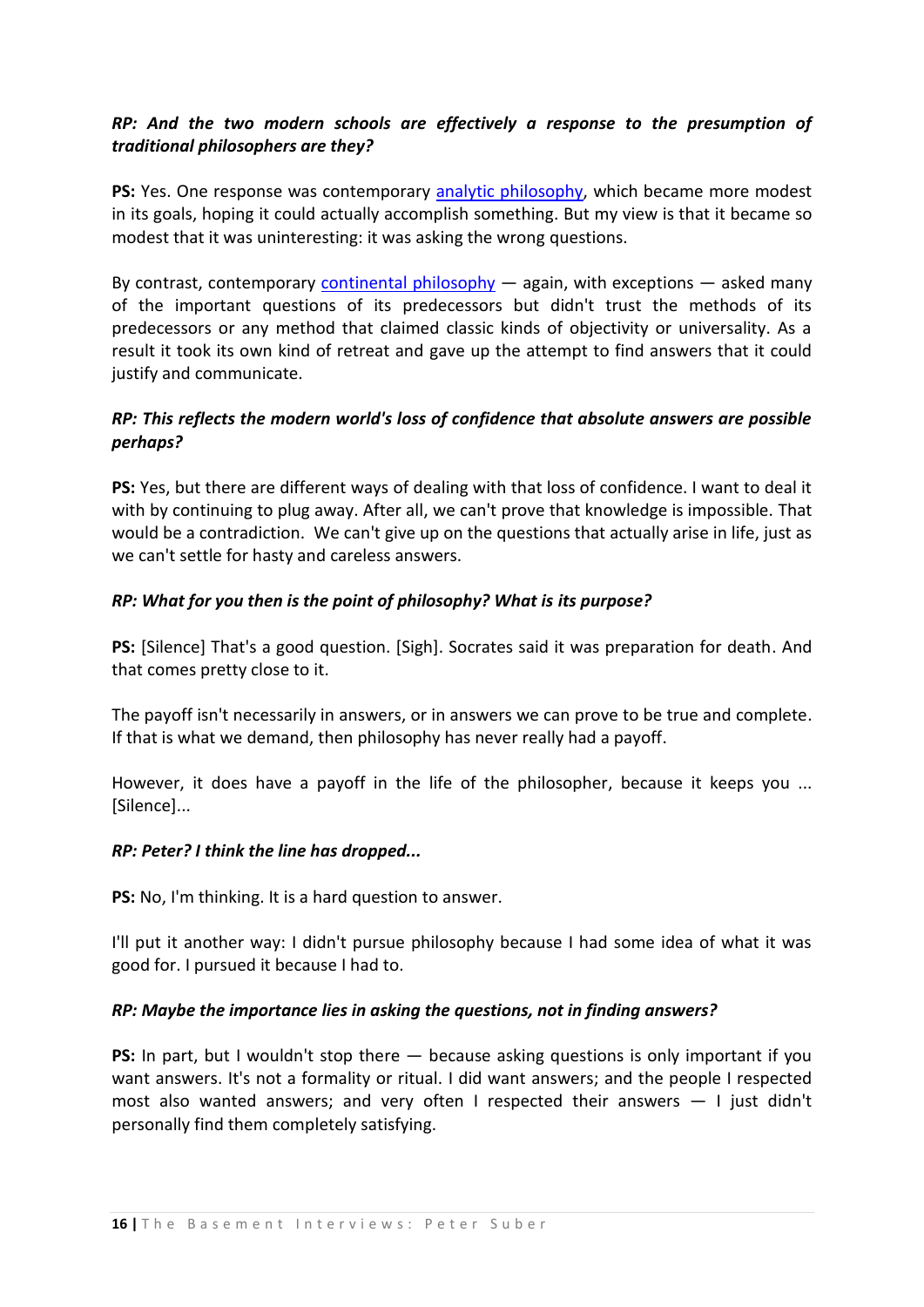I do think it's possible to make progress toward answers, even if we do it with the suspicion that new answers will have new inadequacies.

#### *RP: What is that process?*

**PS:** Someone takes up a good question and finds a promising direction, but doesn't quite see all its implications. Someone else recognises promise in an earlier, promising but unfinished inquiry and takes it further, or finds where it went wrong and picks a better path. We're very good at identifying the spots where previous philosophers were sloppy, vague, or indulged some preconceived notions or wishful thinking. It's more or less how we train. But we can only make progress if we avoid the mistakes of previous philosophers, after taking the trouble to identify them.

One of those mistakes is to try to answer these hard questions from scratch without the help of previous philosophers. It's a mistake to treat mistakes as grounds for wholesale dismissal, but unfortunately it was a very common mistake in the  $20<sup>th</sup>$  century.

We can't do science without building on previous science — standing on the shoulders of giants — and even though philosophy is no science, we can't do philosophy without building on previous philosophy.

One problem is that we can be more confident about what counts as a mistake, or as a careless step in reasoning, than in the rightness of some new path. We can't be sure we're making progress on our own, or at least not without mistaking certitude for certainty. But if we can't do this alone, then we have to learn patience. This kind of constructive inquiry in philosophy is a large, culture-wide, centuries-long task. It is that task that both contemporary continental and analytic philosophy have given up on.

So it's not just about asking questions. It's about studying previous answers, framing our own answers, and testing answers against life, even though life is constantly changing.

*RP: One question that has long exercised the minds of philosophers, of course, is freedom. And it is a question that you have puzzled over I think: in one of your [papers](http://www.earlham.edu/~peters/writing/liber.htm) you discuss Kant's distinction between positive freedom and negative freedom. As I understand it, an individual achieves negative freedom when he or she suffers no external constraints, and positive freedom comes when one becomes autonomous. In your paper you say that the Danish philosopher [Kierkegaard](http://en.wikipedia.org/wiki/S%C3%B8ren_Kierkegaard) was the first person to point out that one can attain the former without ever achieving the latter. He adds that modern man is particularly afflicted with this — we may enjoy negative freedom, but most of us never arrive at positive freedom.*

**PS:** Yes, that is what I was trying to say in that paper: that negative freedom is freedom from influences but without reaching what Kant called [self-legislation,](http://www.atypon-link.com/WDG/doi/abs/10.1515/agph.2004.86.3.257) or finding an authority somewhere else, without finding a new direction. Kierkegaard called that condition *hovering*, and he regarded it as a kind of meaninglessness.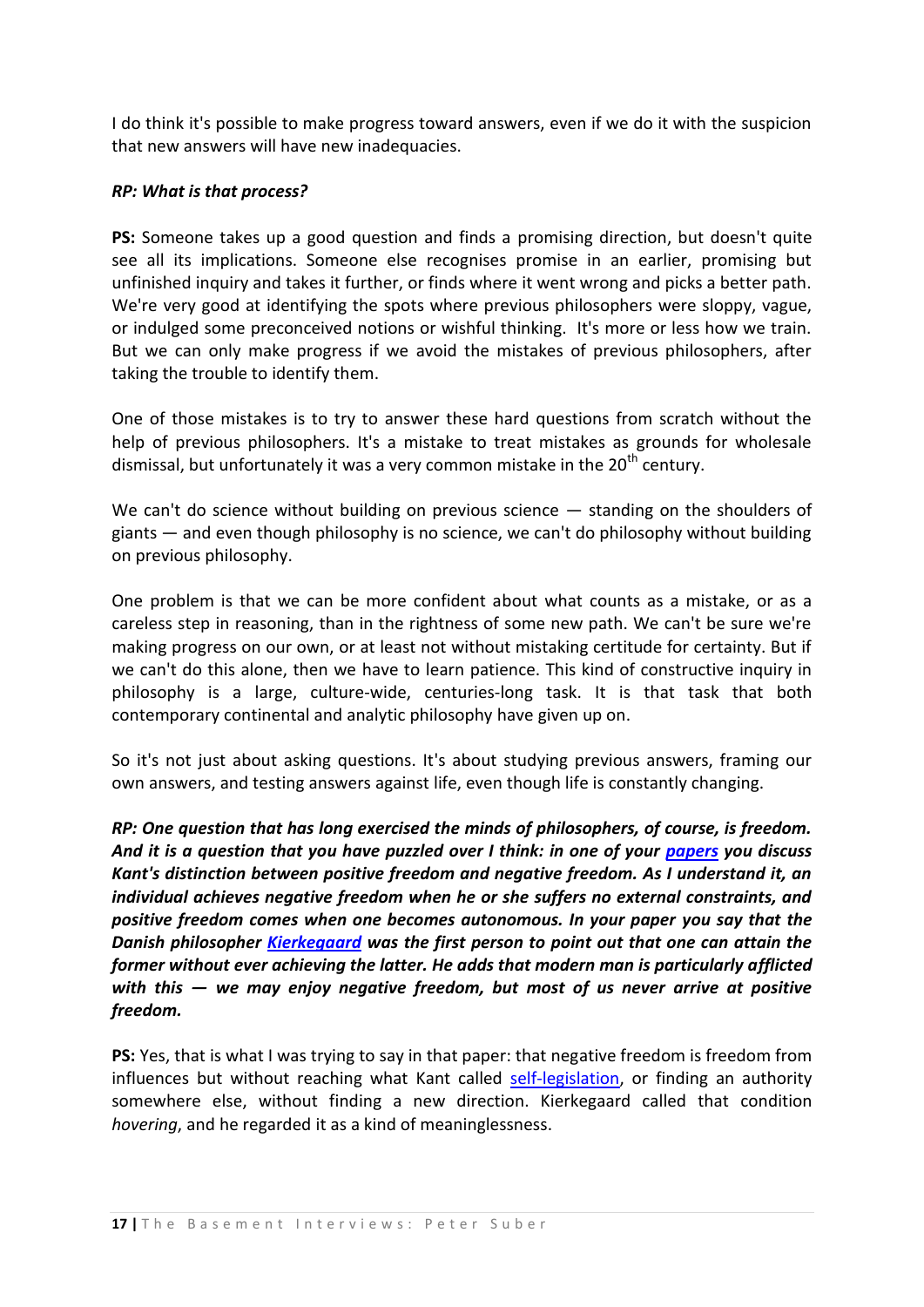Kant talked about negative freedom as a step on the way toward positive freedom, but Kierkegaard realised that we could get stalled there, and might even want to get stalled there.

## *RP: Do you think people are particularly susceptible to hovering today because in many Western countries religion has been in decline?*

**PS:** I do think it is a common problem in the modern world, and I do think it is related to the decline of religion. On the other hand, the decline of religion is liberating; this is the flip side of what Kierkegaard called hovering.

One mistake that many religious thinkers make is to assume that the decline of religion entails a decline in ethics, or in the norms that create positive freedom. But of course we can lose supernatural authorities without losing natural authorities, such as evidence about what serves our needs and interests.

# <span id="page-17-0"></span>**PARADOXES**

*RP: In 1998 you published the book,* **[The Case of the Speluncean Explorers: Nine New](http://www.earlham.edu/~peters/writing/cse.htm)  [Opinions.](http://www.earlham.edu/~peters/writing/cse.htm)** *This was a "re-hearing" of a [fictional legal case](http://en.wikipedia.org/wiki/The_Case_of_the_Speluncean_Explorers) described in the* **[Harvard Law](http://en.wikipedia.org/wiki/Harvard_Law_Review)  [Review](http://en.wikipedia.org/wiki/Harvard_Law_Review)** *by [Lon Fuller](http://en.wikipedia.org/wiki/Lon_L._Fuller) in 1949. The case described how a group of cavers get trapped, and end up eating one of their team. The aim was to examine the different ways in which a court might judge their actions. Essentially, it explored the relativity of the law and the way in which legal decisions are arrived at I think.*

**PS:** Fuller cooked up a hard case in which five judges disagreed deeply in their principles and reasoning. He wanted to illustrate different methods of deciding cases and different philosophies of law.

It is a great exercise for law students, and also for legal philosophers. It shows dramatically that all of these approaches co-exist and are nevertheless incompatible. At the same time, they all have a rationality to them. Together they challenge the foundation of law.

## *RP: Why?*

**PS:** If different judges, using different principles, come to different conclusions, then we have to ask what it means for judges to be "bound by the law". If there's a right answer despite the strong arguments for other conclusions, then we have to ask what went wrong with the careful reasoning for the incorrect conclusions.

## *RP: Your aim was to update Fuller's book?*

**PS:** Yes. He wrote about the different co-existing yet incompatible philosophies of law in the mid 20<sup>th</sup> Century. I wanted to do it again at the end of the 20<sup>th</sup> Century.

## *RP: What was your conclusion?*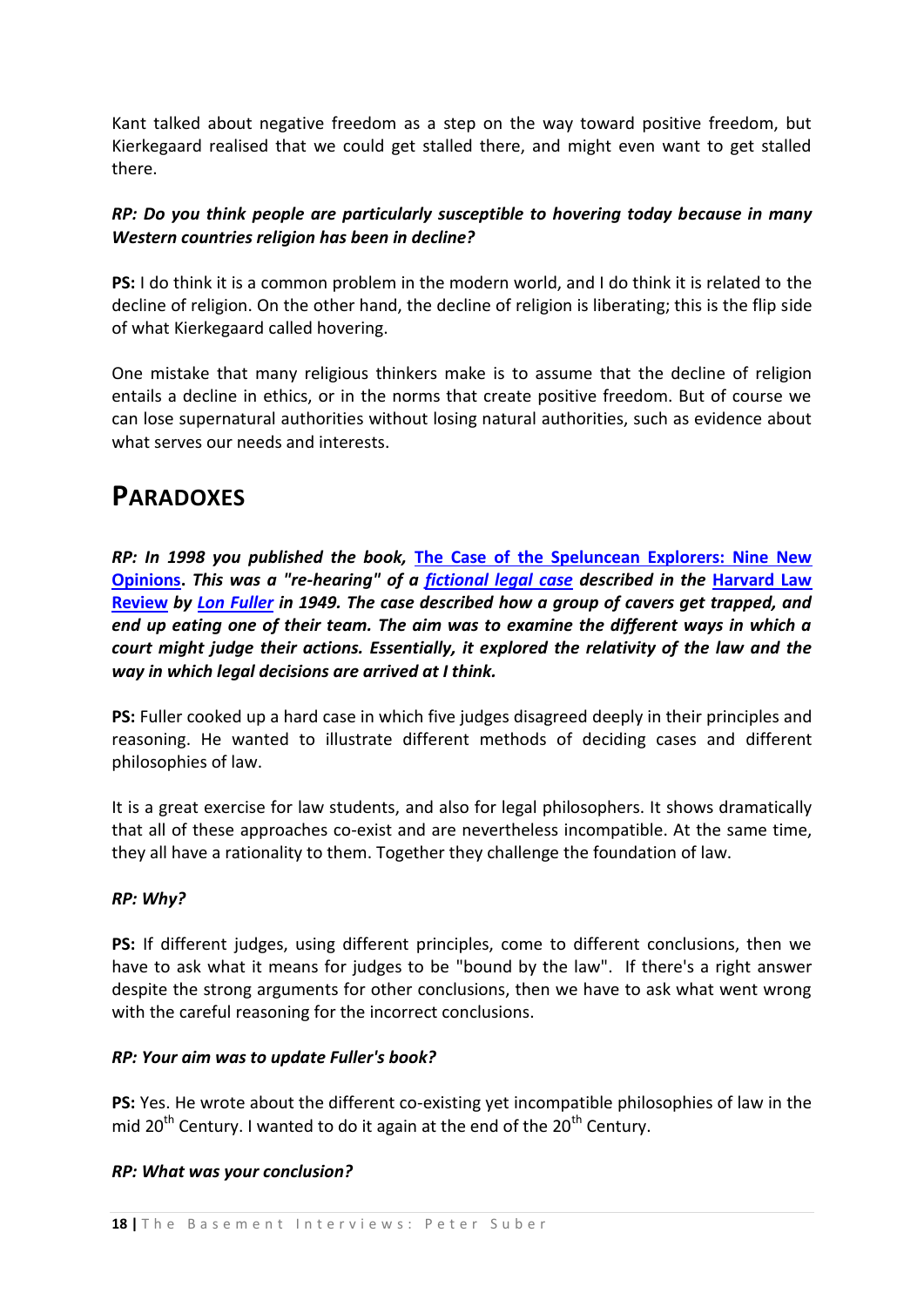**PS:** That in a way we are even worse off, as there are even more co-existing incompatible philosophies of law now than there were then. We are no closer to finding a way to understand law that actually binds people who disagree about fundamentals.

*RP: The case was not intended to demonstrate that there are different cultural understandings of law around the world, but how even within a single jurisdiction*  $-$  *in this case the US legal system — different philosophies of law mean that different conclusions and different verdicts, can be arrived at when looking at the same law, and using the same facts.*

**PS:** Yes.

### *RP: And you discovered that another nine alternative approaches are now possible.*

**PS:** That's right; even when judges agree that this is the murder statute, agree on its words, and share the legal culture providing the principles for interpreting it, they can still move in different directions.

## *RP: This challenges our view that any given legal system is capable of dispensing justice doesn't it?*

**PS:** It does. It makes us ask what we mean by the rule of law if it can lead careful, rational judges to come down on different sides of the same case.

*RP: What you describe sounds paradoxical. Indeed, you seem to have a fascination for paradoxes. Some of your works even have the word in their title — e.g.* **[The Paradox of](http://www.earlham.edu/~peters/writing/psa/index.htm)  [Self-Amendment](http://www.earlham.edu/~peters/writing/psa/index.htm)***,* **[The Paradox of Liberation](http://www.earlham.edu/~peters/writing/liber.htm)***,* **[The Database Paradox](http://www.earlham.edu/~peters/writing/teachtec.htm)** *etc. — and a paradox seems to lie at the heart of many of your other works, including* **[The Problem of a](http://www.earlham.edu/~peters/writing/begin.htm)  [Beginning](http://www.earlham.edu/~peters/writing/begin.htm)** *and* **[The Ethics of Deep Self-Modification](http://www.earlham.edu/~peters/writing/selfmod.htm).** *Similarly, in talking about the complicated process of how humans attain independence you also characterise it as a paradoxical process: In an* **[address](http://www.earlham.edu/~peters/writing/bacc1.htm)** *you gave at Earlham College in 1987, for instance, you say, "It seems paradoxical to expect the unfree to use the freedom they lack to liberate themselves." Essentially, for you the human condition is paradoxical?*

**PS:** I confess that I have always been drawn to paradoxes and have written about them in logic, law, and ethics. Most paradoxes arise from one kind of circularity or another, and much of my work has been devoted to circularity  $-$  self-amending laws, self-modifying software, self-referring language, self-justifying and self-refuting arguments, and free acts that enhance or diminish freedom.

In fact when I was in law school I couldn't stop seeing paradoxes everywhere — that is strict logical paradoxes of self-reference. So rather than studying law I ended up writing a book on paradoxes.

*RP: You are referring to your book* **[The Paradox of Self-Amendment](http://www.earlham.edu/~peters/writing/psa/index.htm)***. So it's not just the human condition. The world itself is full of paradoxes?*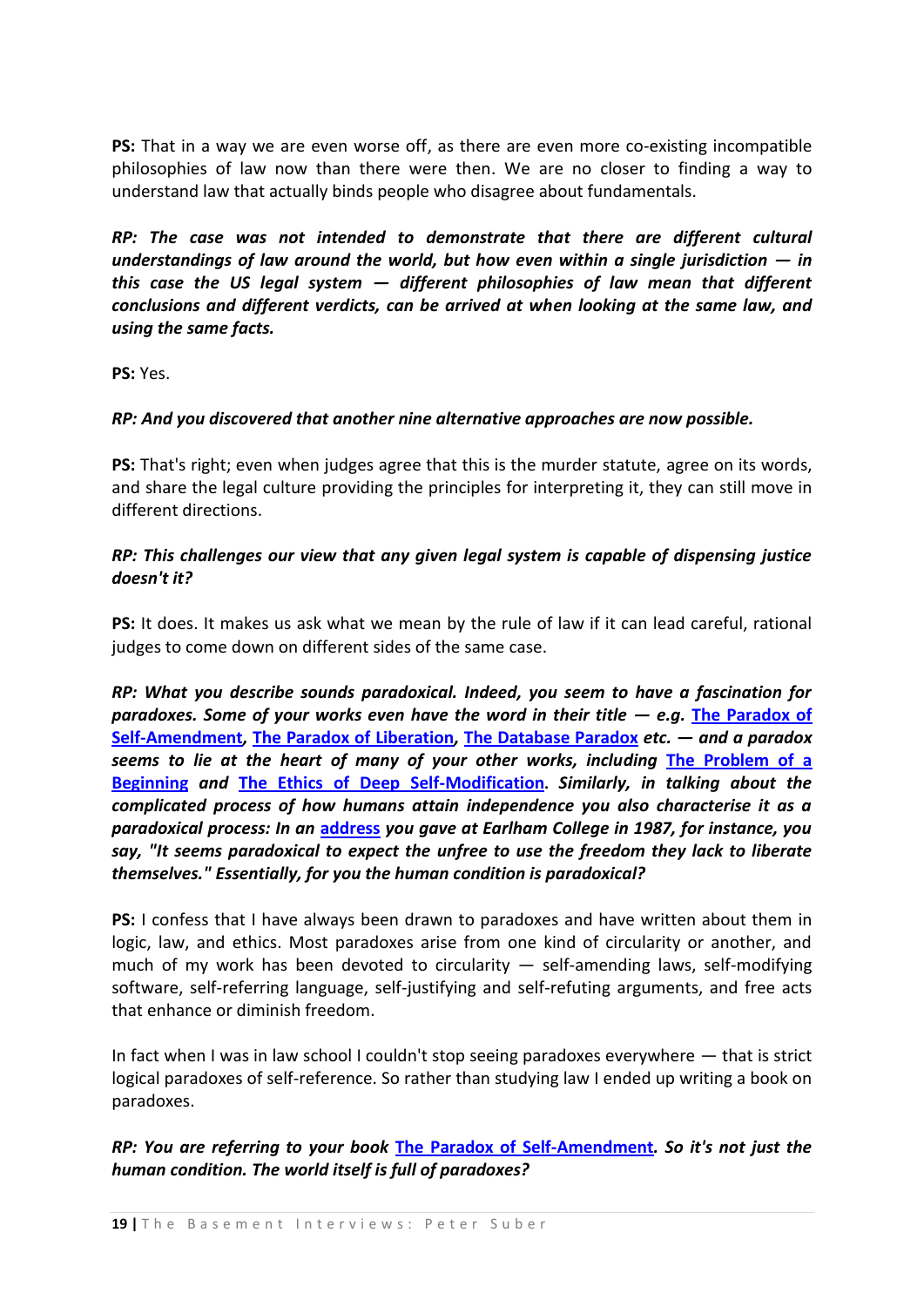**PS:** It's not that the world is full of paradoxes. We don't know enough to say that. All we can say is that our attempt to understand the world is full of paradoxes.

#### *RP: How do you mean?*

**PS:** Any attempt to come to a satisfying intellectual understanding of the world will have its little inadequacies; and when we look at them closely, they usually turn out to be large inadequacies.

When formulated as paradoxes, they strike some people as small problems easily fixed, or parlour tricks not worth fixing. But on close examination they end up implicating principles that are actually very deep; and the only way to resolve a paradox is to give up something that we don't want to give up, or to accept something that we don't want to accept.

So while they don't challenge the world itself, they challenge our way of understanding it. They just challenge our ability to come to a satisfactory theory about it.

### *RP: Can you give me an example of one of this?*

**PS:** The paradox of self-amendment arises when we use the amending clause of a constitution to amend itself. Can we adopt amendments that irrevocably limit the amending power?

This turns out to be logically similar to the problem of an omnipotent deity creating a stone it cannot lift. Whether we say it's possible or impossible, we find limited power where we expected unlimited power. In the case of an amending clause, limited power is disturbing because it limits the power of people to enact the laws they want. But if the amending power is somehow limited, then it seems that the limit could be removed by amendment, throwing us back into the paradox.

*RP: It is clear from your work — and from what you said earlier about your childhood that you have a wide range of interests. Your Wikipedia entry says that you write on selfreference, ethics, formal and informal logic, the philosophy of law, and the history of philosophy. But what's the "Big idea" at the heart of your work? How would you describe your academic work in a nutshell?* 

**PS:** I never framed a big idea unifying all my work and I am not sure I could do it now.

#### *RP: It is a work in progress?*

**PS:** It is a work in progress. As I wrote the separate pieces, sometimes I saw connections to other pieces and sometimes I didn't. Sometimes I deliberately developed these connections but sometimes I deliberately pursued something new, or something that seemed to be new.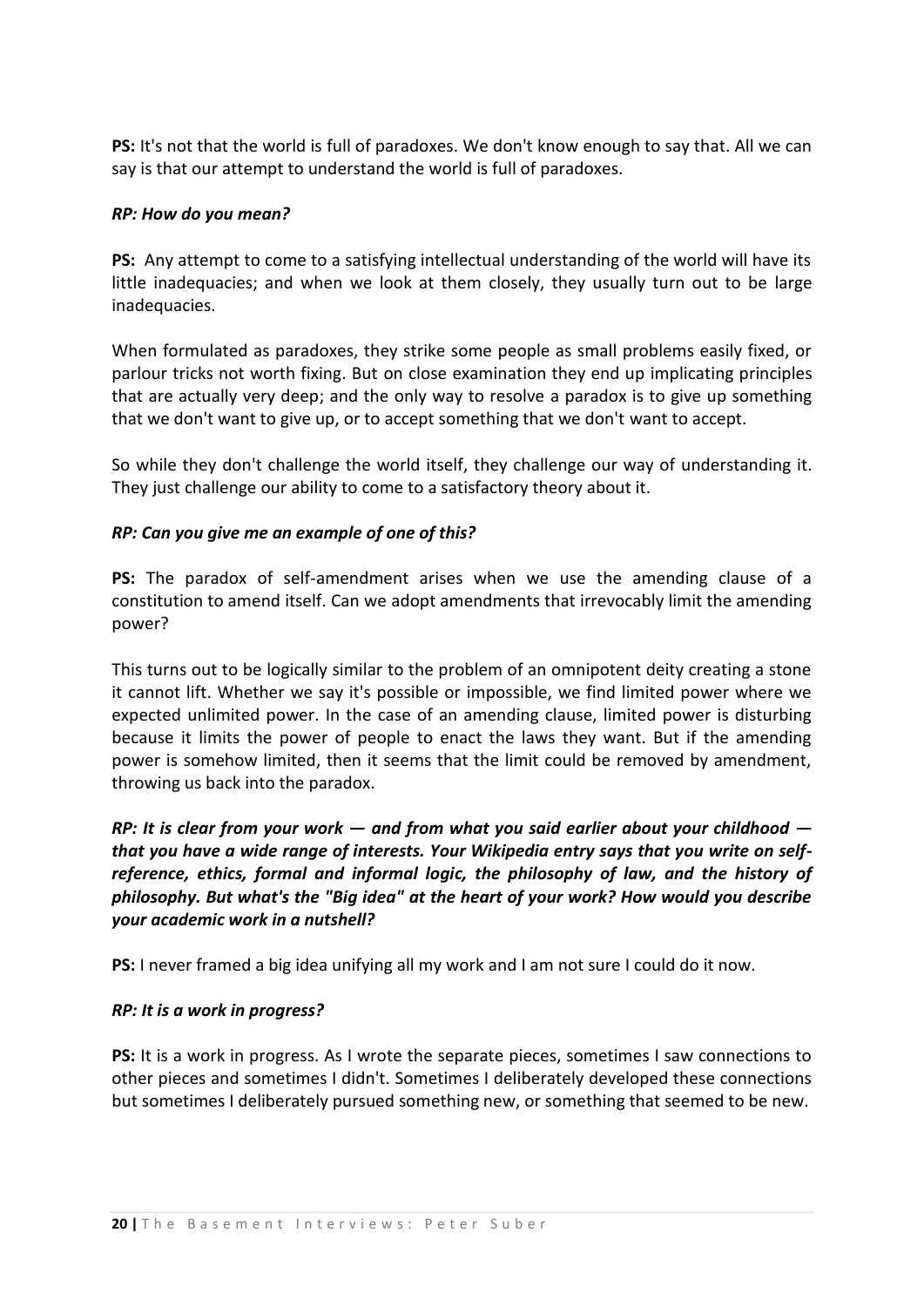As I said, I didn't align myself with any particular school of philosophy, and if you don't do that you end up studying philosophy historically. One frame for almost everything I've done is simply the history of philosophy, not a particular doctrine, concept, method, or question.

#### *RP: Which means you end up studying everybody?*

**PS:** Yes, more or less, not from intellectual sympathy but because it's a non-reductive and non-dogmatic way of organising them. Within this wide range of thinkers and topics, however, I was much more interested in some than others. I was deeply interested in [scepticism,](http://en.wikipedia.org/wiki/Scepticism) epistemology, paradox, logic, ethics, and law.

As I got older, however, I began to see connections among these interests, and I am currently working on an unfinished book — a book that I won't be able to finish as long as I am working full-time on open access — that will bring many of them together.

In writing it I discovered some connections that I never noticed before. What's interesting is that some of these connections didn't occur to me until later in life. At the time most of these interests seemed to me to be separate. I thought of myself as someone who was pulled in many different directions.

## *RP: When you finish the book you will perhaps understand why you were being pulled in all these different directions — and you may make some kind of self-discovery!*

**PS:** It doesn't bring all my interests together, just many of them. But yes, it's already a selfdiscovery, although that's not what I'm writing about. In my case, unification didn't come first, giving me some kind of lifelong plan. Insofar as it came at all, it came last.

# <span id="page-20-0"></span>**COMPUTER PROGRAMMER**

## *RP: Before we move on to open access I wanted to ask you about your interest in computers. When you were at Earlham you worked as a research associate in an AI lab didn't you?*

PS: Yes. I worked in [Doug Hofstadter's](http://en.wikipedia.org/wiki/Douglas_Hofstadter) lab at Indiana University. But he'd prefer to call it a cognitive science lab.

#### *RP: What was it about computers that appealed to you?*

**PS:** I should have mentioned it when you asked about my interests as a child, but when I was in high school I was very interested in electronics, and I worked in an electronics laboratory.

This was in the age before personal computers so we didn't even have a computer in the lab. But we repaired gadgets like oscilloscopes and televisions, and we made electronic prototypes for inventors. It was a very nuts-and-bolts place where I was able to take things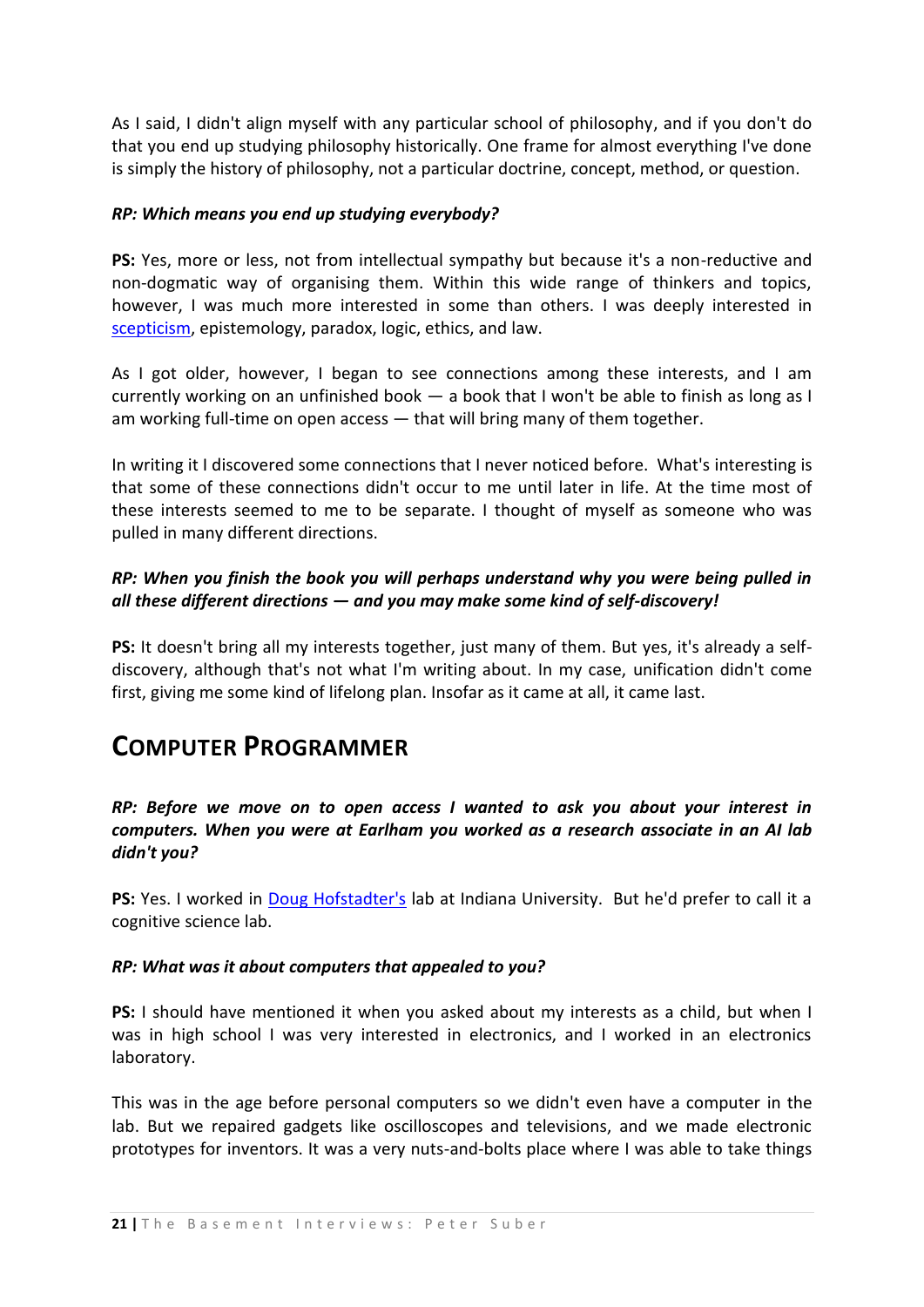apart, put things together, and learn about electricity and electronics from the ground up. I enjoyed that very much.

Then when personal computers became available I got one and I immediately loved its power. I love the power and clarity of programming. I taught programming for a couple of years at Earlham and had more fun than I had with most of my other courses.

Computing seemed to me to be another one of these interests that pulled me in a new direction. While it clearly had useful applications, sometimes I just saw it as geeky interest to indulge for the joy of it. I eventually saw intellectual depth in computer science, and often taught a course culminating in the link between incomputability and [Gödel incompleteness.](http://en.wikipedia.org/wiki/G%C3%B6del%27s_incompleteness_theorems)

## *RP: You have also written computer programs have you not; a program aimed at exploring the themes in your book about self-amendment for instance?*

**PS:** Oh, that's not a program; it's a game called [Nomic.](http://www.earlham.edu/~peters/nomic.htm) But yes, it was meant to embody and illustrate the thesis of my book on self-amendment.

But I have written programs to test ideas that I was grappling with, and I have published some of them. I once wrote a program to test a theory I had about circular causation — the way a riverbed shapes the flow of water and the flow of water shapes the riverbed. I was [trying to understand](http://www.earlham.edu/~peters/writing/freiburg.htm) how language norms shape common usage and how common usage shapes norms.

Most of my programming, however, has been for more pedestrian purposes. Even today, for instance, I continue to use a number of utilities I wrote to help me run my computing life for instance, my backup system is based on a program that I wrote.

My favourite personal information manager was a program I wrote for MS-DOS, but I've never had time to port it to another operating system.

## *RP: And you were involved in the creation of a philosophical web search engine called [Hippias,](http://www.earlham.edu/~peters/philinks.htm#hippias) and an internet-based library and search engine of philosophy called [Noesis.](http://noesis.evansville.edu/cse)*

**PS:** Yes. Hippias and Noesis are peer-reviewed search engines, an idea conceived by [Tony](http://faculty.evansville.edu/tb2/)  [Beavers.](http://faculty.evansville.edu/tb2/)

I was the general editor of Hippias, which meant that I decided which sites its crawler would crawl. Hippias crawled web sites on which the links to other sites were selected by a philosopher using professional judgment. If I picked sites that were comprehensive on a certain topic, period, or region, then the index would be correspondingly comprehensive, and yet it would be based entirely on human judgement or human-vetted links.

Noesis was a refinement of Hippias that replaced the crawler with a database. Hippias is now defunct, and Noesis was defunct for a while. But Tony has since revived it.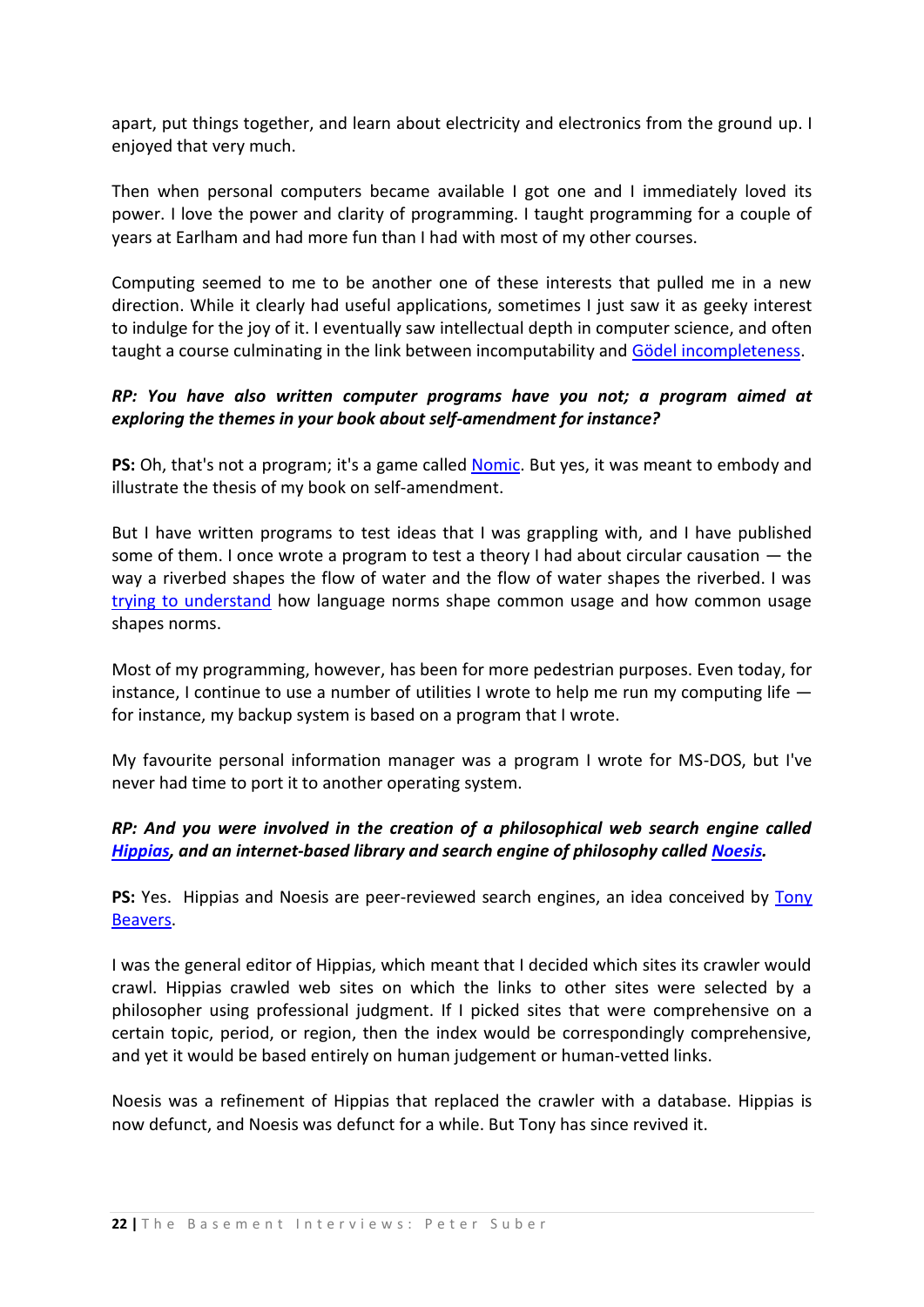## *RP: The aim is to filter out irrelevant data and allow users to search only on philosophical content?*

PS: Exactly. So if you search for Plato you would only get research about the Greek [philosopher,](http://en.wikipedia.org/wiki/Plato) not the [town](http://www.city-data.com/township/Plato-Kane-IL.html) in Illinois.

## <span id="page-22-0"></span>**ADVOCATE FOR FREE ONLINE SCHOLARSHIP**

*RP: Can we move on to Free Online Scholarship [FOS], which is the name you gave to what you were doing before people began to use the term open access. I'm assuming that your interest in FOS began in much the same that most researchers initially embraced the Web: creating your own web site and linking to journals in your discipline, subject mailing lists etc. Is that right?* 

**PS:** It's true that I had a web site very early on. However, my interest in FOS itself began when I started to put my own publications online.

### *RP: Why did you do start doing that?*

**PS:** At first much of it was geeky curiosity, to play with this new thing called the world wide web. But part of my curiosity was to see what would happen when I exposed my writings to a larger audience. At the time, of course, they were only available in print. There was nothing else.

The attraction was less the network of links than the worldwide reach of the network. The attraction was making the work freely available to readers everywhere. That turned out to be a transforming experience for me.

#### *RP: Why transforming?*

**PS:** Because until I put them online I had little or no communication from readers, and I had no idea whether they were being read or not.

By publishing them, I thought I had crossed a kind of finish line and done all I could to place them where readers could find them. If I didn't hear from readers, I had to move on to the next project.

I could have done the kind of citation tracking that scientists do, but that's very rare in the humanities. So I really had no idea whether my publications were having much impact, and I certainly didn't have that kind of knowledge based on personal correspondence with readers.

## *RP: When you put them online, however, you did?*

**PS:** Exactly. Soon after I put them up I began to get serious emails from serious readers, and these were just the kind of responses that I had always hoped to get.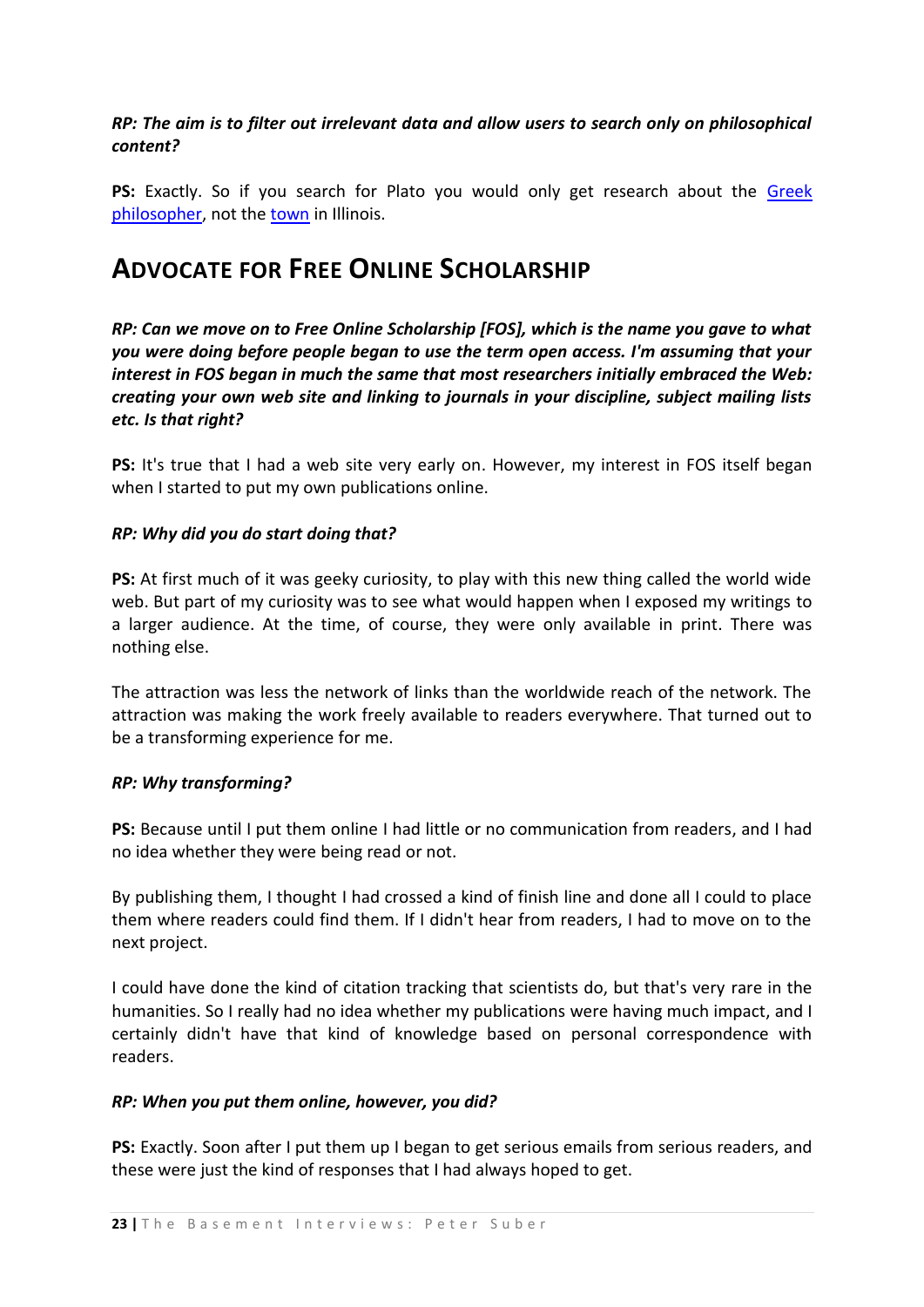Of course some of these emails were from crackpots, but most of them by far were from serious philosophers who were reading my work because they had a serious interest in the topic. Because my work was online they were now able to find it, and because email existed they were able to fire me off a note.

That was the kind of impact, and the kind of communication and collaboration, that I had always expected would flow from publications but I had rarely had it from print publications.

## *RP: When was it that you start putting your works online?*

**PS:** Around 1995 or 1996. And some of the publications I put up were 10 years old.

At the time it was just a shot in the dark — an experiment to see if putting my work online would elicit any response. I discovered that it did, and I got much better feedback from serious scholars once my work was freely available online than I ever did when the same works were merely in print.

### *RP: So what did you conclude from all this?*

**PS:** I concluded that if you really want to communicate your work, and make it known, you have to remove or lower the access barriers. Here I am using contemporary language - I wasn't thinking about it quite that way at the time  $-$  but it seemed to me obvious that you need to reach out to your readers, not expect them to reach out to you. You need to make it easier for people to find your work if you want them to find it and read it.

I had been raised like everyone else to think that print publications were the revered goal of scholarship, but over time I began to see publishing in a print journal as much like depositing your results in a golden file cabinet, for the record, for posterity, and that very few contemporaries would ever see it or even discover that it existed.

## *RP: What I find striking about that is that it is precisely this kind of role that publishers tell authors they play for them: drawing attention to their work by promoting and publicising it, and so maximising its impact. Yet you discovered that by putting your work online yourself you were able to do a more effective job?*

**PS:** Yes. Publishers do make this claim, and we should acknowledge the sense in which they are right to do so. After all, compared to non-publication, publication is certainly the way to draw attention to a work and make it known. The problem is that print-only publication makes work invisible to links and search engines, and toll-access publication limits circulation to paying customers. So traditional publishers do expand the reach of a piece of writing, but only so far. Open access expands that reach much further. Traditional publication came close to maximising the impact a work in the age of print, but it doesn't even come close in the age of the internet.

#### *RP: And thus was born Free Online Scholarship.*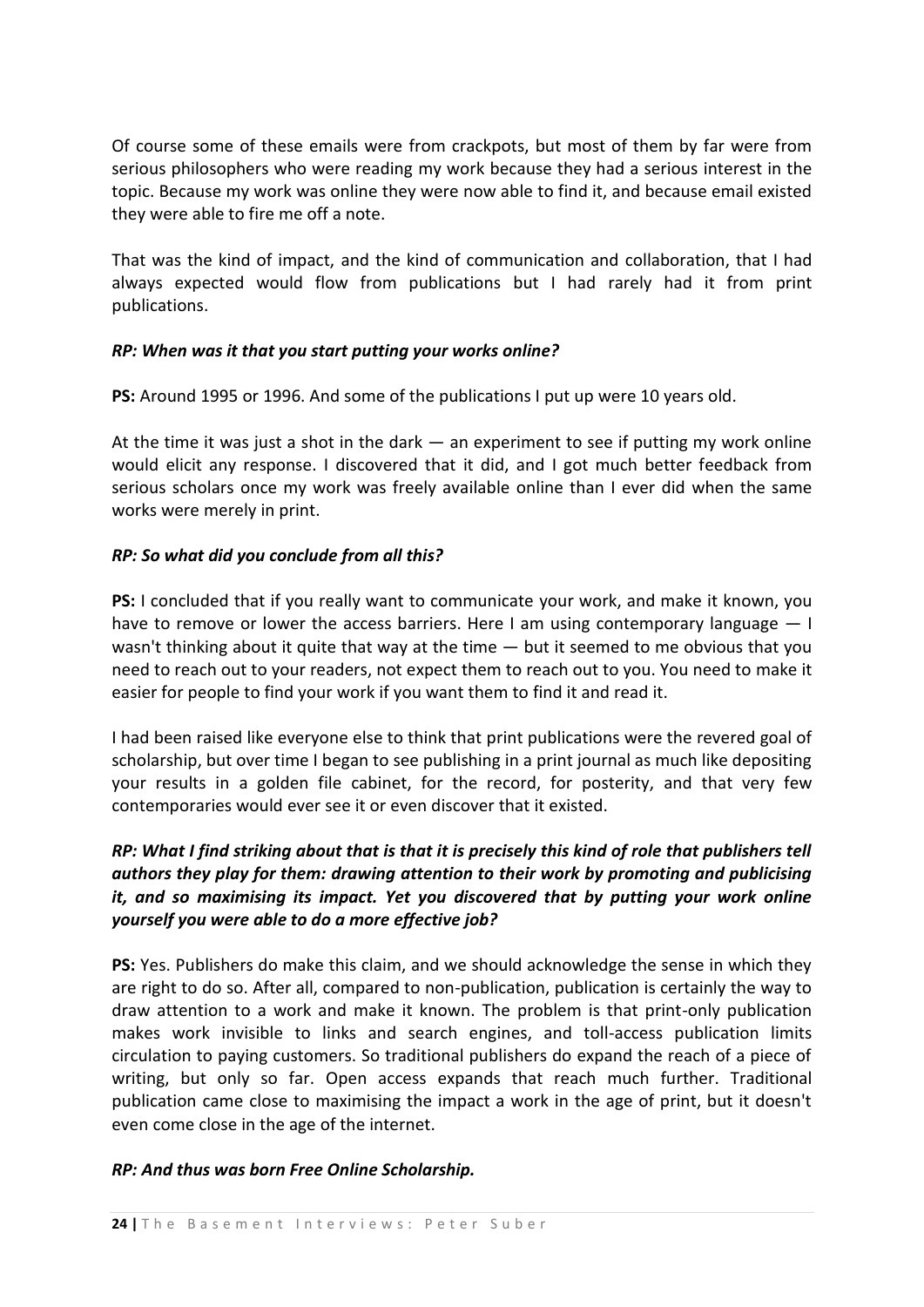**PS:** Yes, and it was a no-brainer. After all, scholars publish scholarship precisely in order to reach readers, influence other researchers, and receive feedback. So I was frustrated by how slow other scholars were to see the value of the internet for scholarship. In those days there were a lot of pages devoted to links to other web pages, but few scholars were putting their own full-text articles online, and few new journals had full-text online editions, free or unfree.

Looking back, I shouldn't have been surprised or frustrated, however. Long after I was thrilled by the general power of the internet, I was still oblivious to its potential for disseminating scholarship until I tried it myself, which is several steps beyond just reading about it.

### *RP: Tell me, how did you come up with the term Free Online Scholarship?*

**PS:** It describes exactly what I had in mind. It could have been more succinct, but at least it was clear and accurate.

## *RP: In choosing the name were you at all influenced by what you saw happening in the free and open source software movements?*

**PS:** Certainly I had heard about free and open source software, and liked what I heard, but I didn't know a lot about it at the time. I was inspired by what I was seeing directly with scholarship, and I wasn't trying to carry over principles from the domain of software into the domain of scholarship.

#### *RP: What was the next step in the development of Free Online Scholarship?*

**PS:** I began to keep my eye out for signs that scholars were starting to distribute their work online, before or after peer review. Every now and then I'd notice an interesting development, and say to myself: "Yes, somebody else gets it." Some of the people doing it were my friends, because I was talking to them about it; and sometimes I would become friends with the people I saw doing it.

So I began to exchange emails with people who shared this interest, and when I saw a new development I would fire off an email to five or six people and tell them about it. Soon it was ten or twelve people, and then fifteen or twenty. After a while I created a group with my email software and started sending messages to the group. Then I thought: "As long as I am sending email to a group it might just as well be a public group rather than a private group".

So I moved the group to an online discussion forum and started sending regular messages to it. That was the birth of my newsletter.

## *RP: At this point it was still essentially a hobby was it?*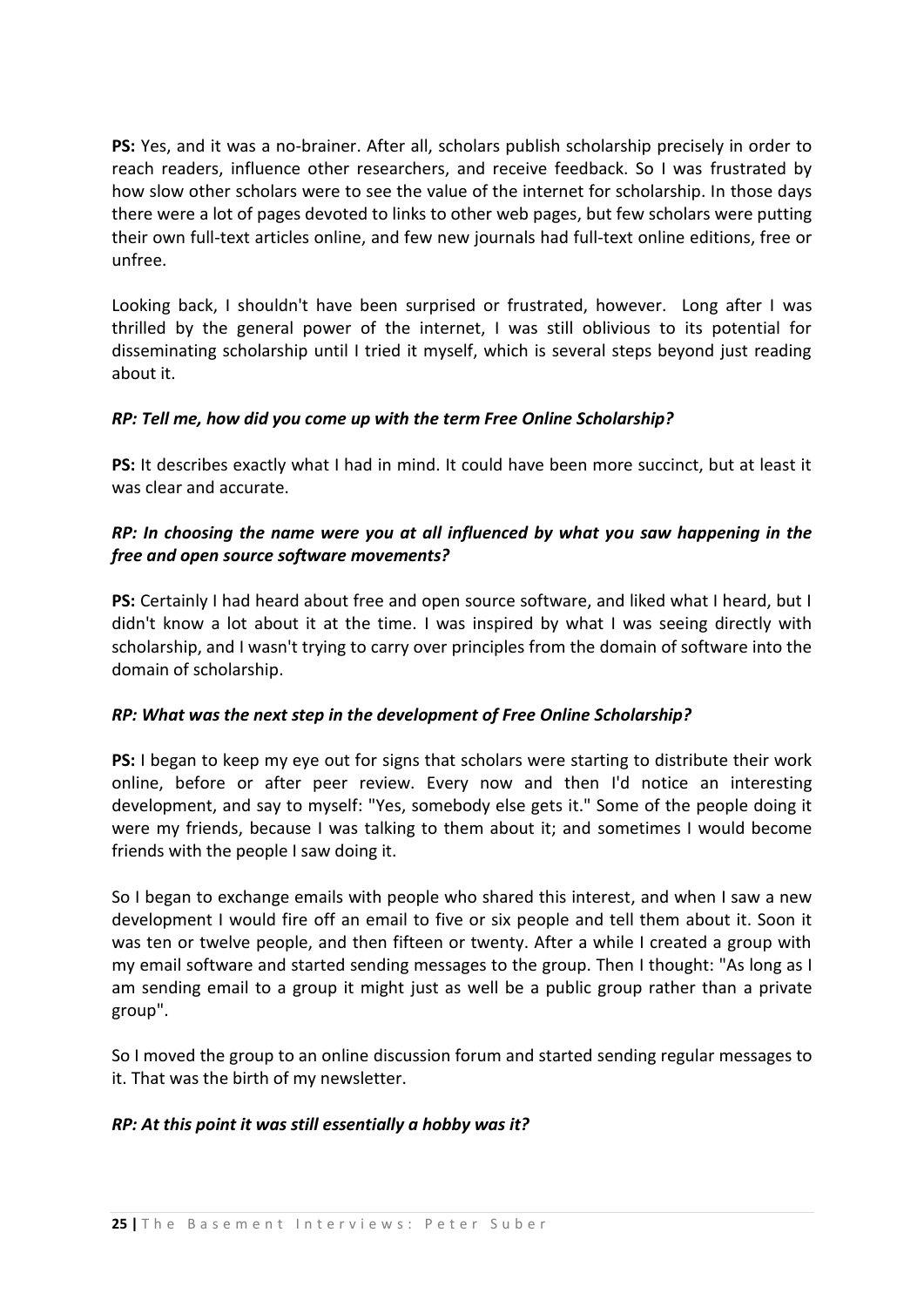**PS:** I'd call it a side-interest rather a hobby. It had clear implications for my academic work, but it was a still a minor interest bidding for my time against major interests.

Just as it my emails were evolving into a newsletter, I had a sabbatical from Earlham. My intention was to spend the year working on some philosophy writing projects that I just didn't have time to finish while I was teaching. But I had this public email list, a growing interest in the topic, and a growing number of subscribers who shared my interest. With my new expanse of sabbatical time, I started looking for new developments to post to my list and started posting comments and analysis as well as news. Soon I was writing weekly instalments.

Before long it was taking up my entire sabbatical, and I acquiesced. I pushed everything off my desk and spent almost all my time on it.

### *RP: What year was this?*

**PS:** 2001.

## *RP: The blog came later?*

**PS:** Yes. My newsletter was weekly during my sabbatical. But when I returned to Earlham to teach full-time, I couldn't sustain that pace. Nor could I stop following what was happening, thinking about it, or communicating with my growing list of interested colleagues. I started the blog as a newsletter substitute during the 2002-2003 academic year.

The year after, when I had left teaching to work full-time on OA, I revived the newsletter but kept the blog.

## <span id="page-25-0"></span>**THE BUDAPEST INITIATIVE**

*RP: And at some point you began to look at ways to fund your FOS activities.*

**PS:** Right. Earlham let faculty take a full year sabbatical at half pay or a half year at full pay. I choose a full year at half pay, with the aim of living frugally and not replacing the other half of my salary. Sometime into the year, however, I thought it would be nice to get a grant to replace that missing half of my salary. When I read about the Open Society Institute [\[OSI\]](http://www.soros.org/), it seemed to me that what I was doing with free online scholarship fit its mission.

*RP: The OSI is a private grant making foundation created by the Hungarian/American financier [George Soros.](http://en.wikipedia.org/wiki/George_Soros) Its mission is quite broad: "to shape public policy to promote democratic governance, human rights, and economic, legal, and social reform." However, OSI has a specific [Information Program](http://www.soros.org/initiatives/information) which, as you say, fitted with what you were trying to achieve. So in July 2001 you approached the Soros Foundation and asked them to fund your FOS activities. And they agreed.*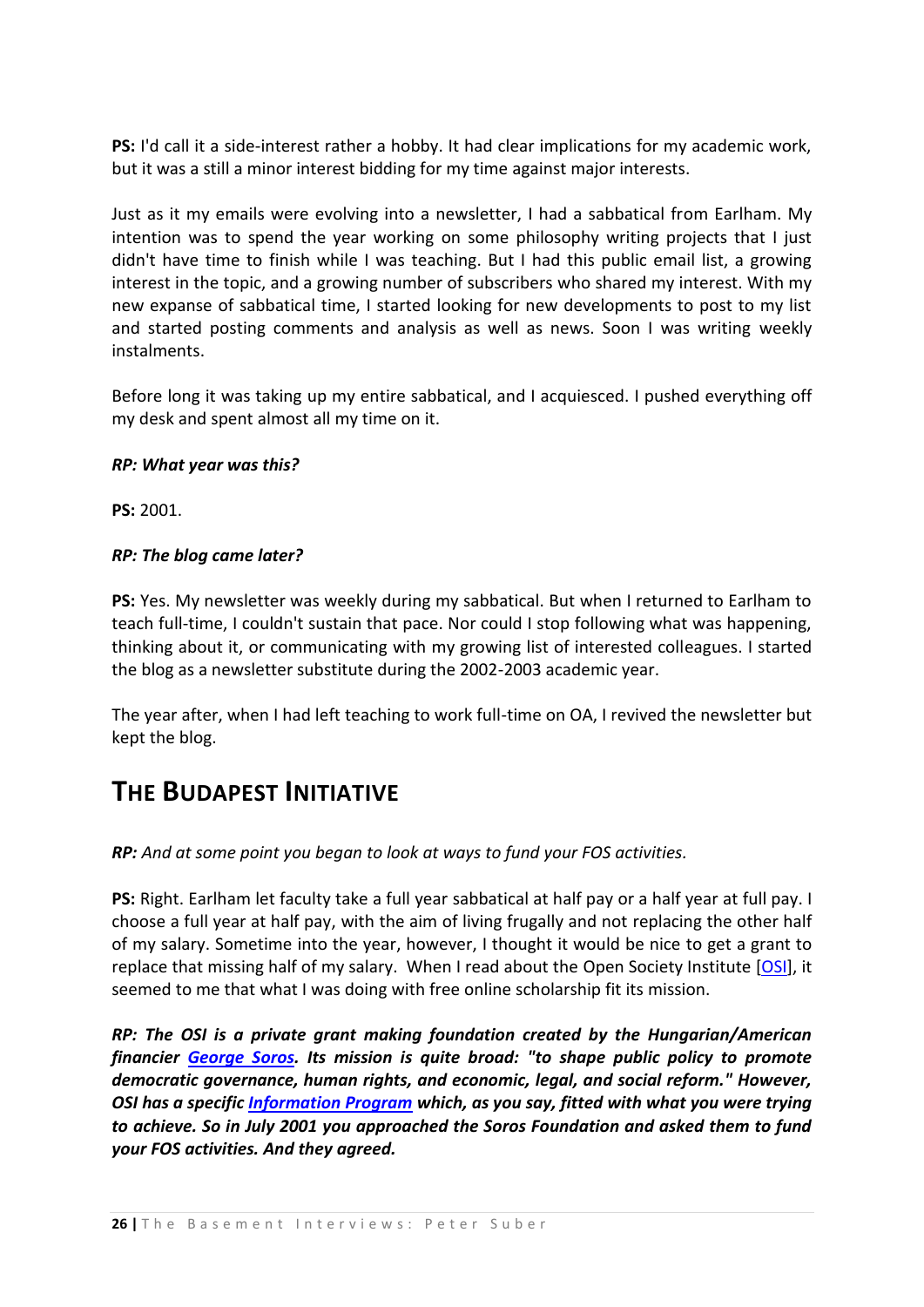#### **PS:** Yes, that's right.

*RP: [Melissa Hagemann](http://poynder.blogspot.com/2005/06/interview-with-melissa-hagemann-of.html)***,** *who now works on OSI's Information Program, but was at that time running the electronic information for libraries project [\(eIFL\)](http://www.eifl.net/cps/sections/home), tells me that at the same time you approached OSI a professor of history and political science at Central [European University](http://www.hist.ceu.hu/?q=node/1) in Budapest called [István Rév](http://www.hist.ceu.hu/?q=node/55) was trying to persuade OSI to support free and low-cost scholarly journals. He argued that this would complement the eIFL work that OSI was doing. It turns out that your approach was good timing, because OSI immediately saw possible synergies and so also offered you a consultancy contract to look into the journal issue, right?*

**PS:** That's right. OSI saw that what István and I were proposing were similar, overlapping, or synergistic strategies. These two directions eventually came together, with a few others, in the Budapest Initiative.

*RP: The Budapest Open Access Initiative [\[BOAI\]](http://www.soros.org/openaccess/) took place in October 2001. Melissa Hagemann tells me that the meeting that led to this initiative was also proposed by István. What is your memory of the event and what led up to it?*

**PS:** Melissa raised the issue with me in some emails in late 2001. She wanted to put together a meeting of leaders in what we now call the open access movement, and asked me who should be invited. She had some ideas herself, and I came up with some others.

#### *RP: What was the aim of the meeting?*

**PS:** The basic idea was to see whether these projects and strategies were compatible, or complementary, whether they could be combined, and above all how OSI could help.

I thought they were all compatible and would be easy to combine, and I thought that OSI could certainly help, so I was delighted to try to help make all of that happen. I had no idea at the time that I would end up writing th[e statement](http://www.soros.org/openaccess/read.shtml) that emerged from the meeting.

In fact, at the time there was no thought that we would produce a statement. That emerged from one of the meetings convened by István: during one of the sessions someone proposed we issue a manifesto.

*RP: Melissa Hagemann tells me that the idea of a manifesto was also proposed by István, although [Jean-Claude Guédon](http://www.soros.org/openaccess/read.shtml) suggested to me that it was he who proposed it. I guess we may never know for sure who it was, but the interesting point is that it emerged spontaneously from the Budapest meeting.*

**PS:** My recollection is that the idea came from somewhere else around the table. But after some discussion, led by István, we all agreed that we should produce something like that. István then turned to me without any warning and said, "Would you write it?"

#### *RP: And you agreed.*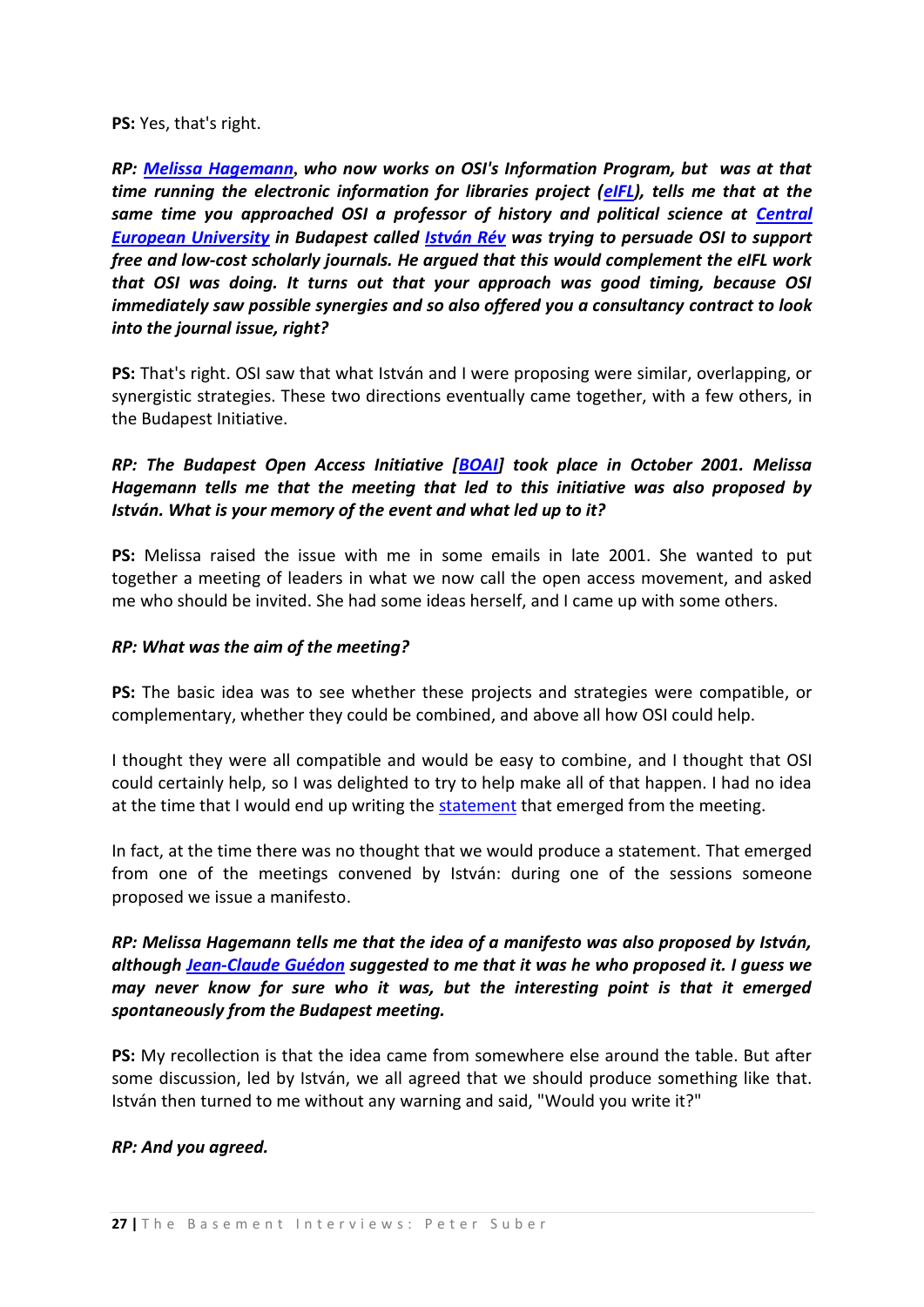**PS:** I agreed, but the experience was somewhat like sitting in a department or committee meeting in which the chair suddenly asks you to write a report. I didn't look forward to having a new piece of work on my plate.

On the other hand I could see that it could be a very important document, and I wanted to be part of it. I also thought I could do a good job. So I was glad to accept it, even though it was not part of the agenda going in.

## *RP: Until that moment your role at the Budapest meeting was simply that of being one of a number of interested parties discussing possible ways forward?*

**PS:** That, plus the small role I had in planning that I mentioned.

## *RP: And then, as you say, you were asked to write the manifesto — although Melissa Hagemann tells me that Mike Eisen had some input too. How did the drafting process work?*

**PS:** Yes, nearly everyone had input. I wrote the drafts, sent them around, collected comments from everybody, and then tried to incorporate the ones that seemed to improve the document or have wide support.

*RP: Guédon told me that it was at that point that you really came into your own within the movement, and everyone was very pleased with the result. One of the others who attended the meeting, [Frederick Friend,](http://www.aepic.it/conf/viewabstract.php?id=85&cf=3) put it this way: "His beautiful words and phrasing gave the movement a vision which people in every country have been able to relate to. Every new movement needs such a vision." Were you aware at the time that this was going to be an important historic document?*

**PS:** I was aware that it could be a declaration of independence for the open access movement, and that the better we were in articulating the vision, the more effective it would be. I knew we had a chance to do something important.

At that time there were no public statements in support of open access, and no public definitions of it. We had a chance not just to produce a technical document from a dozen people in Budapest, but to launch a movement, or to show the unity of many separate projects and interests, and give that movement energy. We had a chance to articulate a vision that other people could follow.

## *RP: How confident were you that you could do that?*

**PS:** I didn't know that we could succeed, but I knew that it had fallen to me, and I knew that we had a chance.

My only concern was that the statement might end up reading like a committee document. I knew that my draft was going to be commented upon, and modified, by the others, and that it had to be approved by them  $-$  so in effect it was being written by a committee.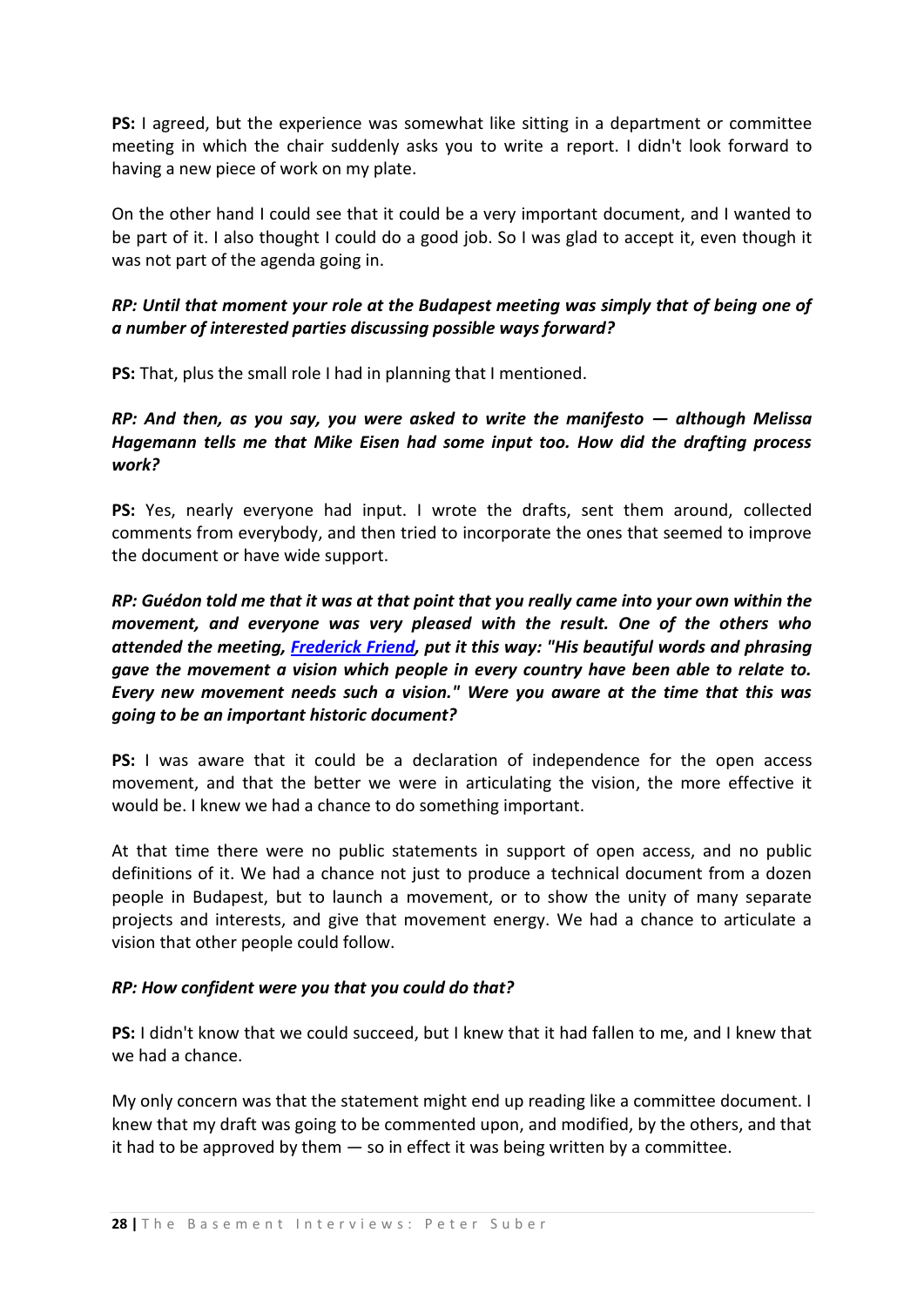#### *RP: But you succeeded in avoiding that.*

**PS:** Yes, I don't think the end result does read like a committee document. Nevertheless, the drafting process was very difficult — in part because I often arrived at what I thought was very good language only to find that somebody objected to it, and I had to change it to satisfy them. In most cases I found new wording that I was almost as happy with, but in some cases I didn't, and I dropped better language for worse language in order to achieve a consensus.

However, because I had control of the language, and was responding to comments rather than simply incorporating them, I think I was able to keep it in the style of a person rather than a committee.

## *RP: After the Budapest meeting you gave up your career as a researcher at Earlham and devoted yourself full time to open access. Can you talk me through that?*

**PS:** It didn't happen immediately because the Budapest meeting took place while I was on sabbatical from Earlham, and a condition of that sabbatical was that I return to Earlham for at least a year.

So I was on sabbatical for the year 2001/2002, and then I returned to Earlham for the 2002/2003 year. But during that year at Earlham, my wife and I made plans to leave our jobs and move to Maine. My own plan was to continue my sabbatical work on open access.

## *RP: You wife also gave up her career as part of the move to Maine didn't she?*

**PS:** She gave up her teaching position at Earlham, as I did, although neither of us thought we were giving up our careers. We were moving on to new careers or new chapters in our original careers, we weren't exactly sure.

#### *RP: Can you expand on that for me?*

**PS:** We were both tenured full professors at Earlham, I in philosophy and she in classics. I had been there 21 years and she had been there 25 years. We both loved Earlham, and our fields, but we were both ready for something new.

Many factors were coming together, including a desire to find a better public school for our youngest daughter. Another factor was that my step-father had recently died, full of plans for the rest of his life. We thought it's not enough to love a place like Maine and put off living there indefinitely. Life is too short.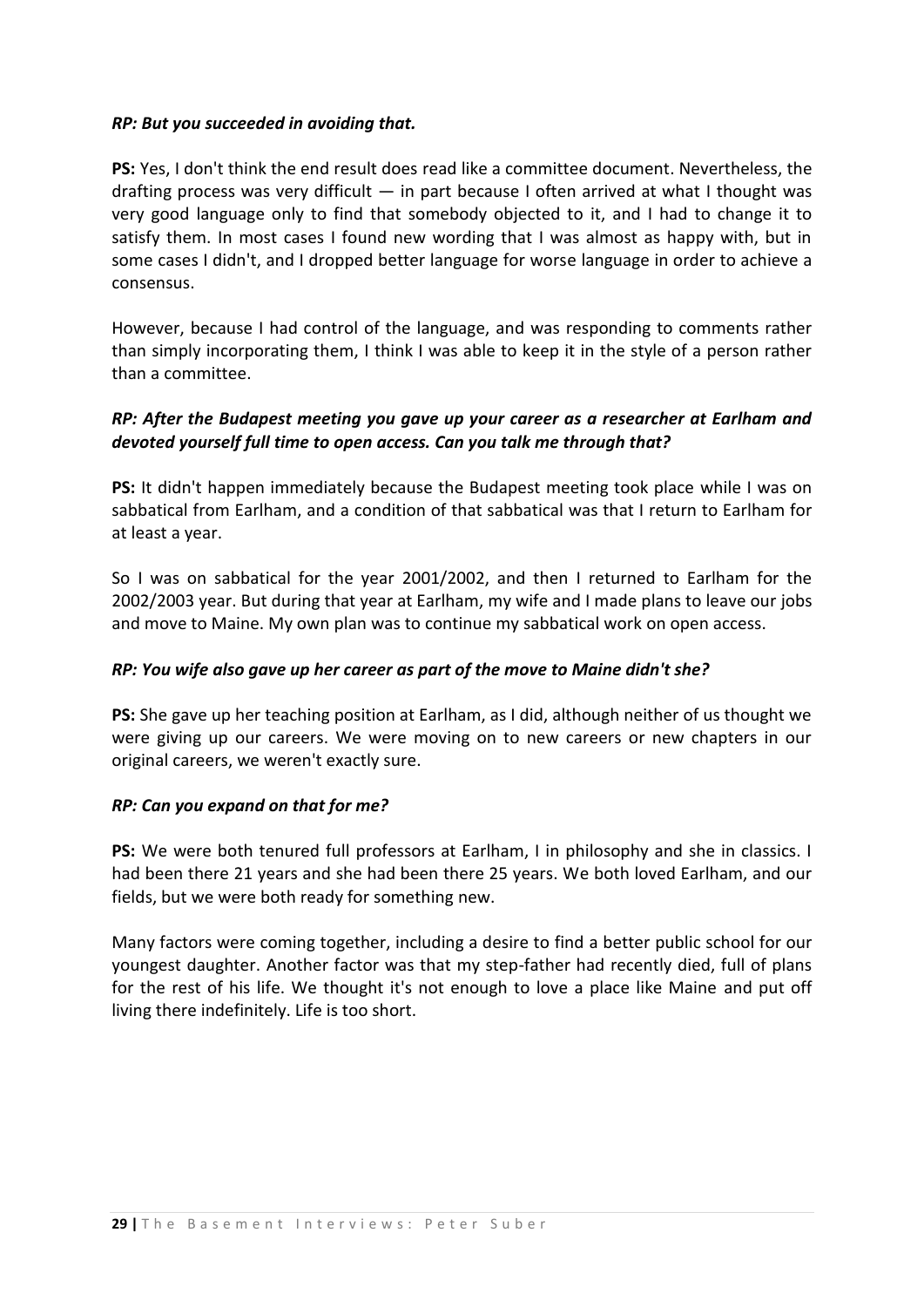# <span id="page-29-0"></span>**OPEN ACCESS**

*RP: The Budapest meeting is important in the history of the open access movement not just because it provided \$3 million funding for open access projects, but because it was at that meeting that the term open access was coined. Tell me, in settling on the term open access was there much discussion about it? Prior to the Budapest Initiative, for instance, you had been using the term Free Online Scholarship. Why use Open Access rather than FOS?*

**PS:** Clearly we needed a name for this thing that we were advocating. As you say, I had been using the term Free Online Scholarship, but I was the first to admit that it was long and cumbersome. So I could see that even though I had achieved a kind of brand identity for it, FOS wasn't the best possible term and we wanted something better.

Actually we had quite a lengthy discussion about it, and we were a little conflicted. On the one hand, we wanted a term that was short and simple, which Free Online Scholarship was not. On the other hand, we wanted a term that was self-explanatory, which open access is not. In the end, however, we decided that there was no term that was both these things.

### *RP: But eventually you settled for open access?*

**PS:** Right. We decided to go with a short term and accompany it with a clear, public definition in order to minimise misunderstanding and stretching. We anticipated that misunderstanding and stretching might be problems, but we hoped that our definition would mitigate them.

## *RP: There has nevertheless been some confusion as to what open access means?*

**PS:** Yes, and this is still a problem today. However, the problem is not that our definition is unclear or inadequate. The problem is that the term has spread much further and faster than the definition.

The free software movement faces a similar problem. Its term is not self-explanatory either. But while it's precisely defined in a widely available license, the term is better known than the license. As a result people still mix up [free as in speech with free as in beer.](http://www.gnu.org/philosophy/free-sw.html)

There are two dimensions to the problem. First there is the variation within the technical definition, since the BOAI deliberately allows latitude on some points. Then there is the variation beyond the technical definition, or what I consider stretching or dilution.

Part of the solution is to accept that a term can be used strictly or loosely, like "evolution" for example, and that this can cause confusion. But another part is to remember that we can always speak strictly when we need to, and that it would be awkward and confusing to speak strictly in every context.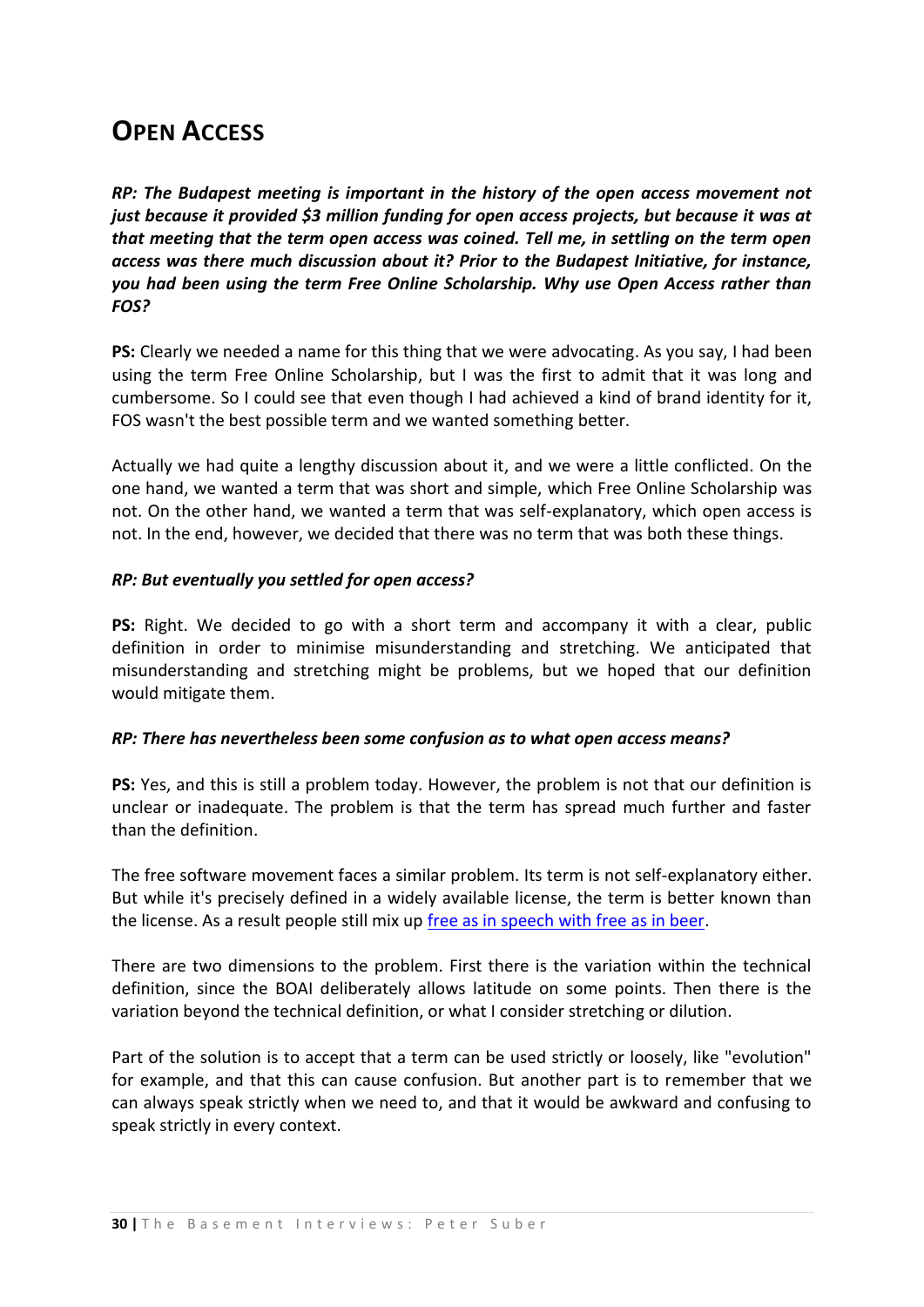We shouldn't expect to overcome ambiguity with technical terms, even if we we're willing to create new ones for every variation on the theme. They don't create their own illumination and people don't always understand and use them in the same way.

Sometimes, even on the most technical subjects, you can only pin down your meaning by going beyond terms to paragraphs. Over time I think we'll find ourselves using a strategy from the free and open source software movement. When you do need to pin down a particular kind of openness, you'll point to a particular licence.

## *RP: Prior to Budapest there had been a [meeting](http://www.dlib.org/dlib/february00/vandesompel-oai/02vandesompel-oai.html) in Santa Fe, in 1999, from which emerged the Open Archives initiative [\(OAI\)](http://www.openarchives.org/). In opting for the term Open Archives Initiative those attending that meeting had deliberately sought to align their aims with the Open Source movement. Was there the same intent in choosing the term open access?*

**PS:** Yes, I think so. I don't think we talked about it, but we all understood that the word "open" called up a connection with open source.

## *RP: Melissa Hagemann told me that most of the discussion at the Budapest meeting took place between [Jan Velterop,](http://en.wikipedia.org/wiki/Jan_Velterop) [Mike Eisen](http://rana.lbl.gov/) and [Stevan Harnad.](http://en.wikipedia.org/wiki/Stevan_Harnad) Is that your recollection?*

**PS:** Those plu[s Manfredi La Manna,](http://www.sgpe.ac.uk/people/staffing/lamanna3.htm) who was also very vocal.

## *RP: La Manna has subsequently disappeared from the open scene hasn't he?*

**PS:** Yes he has. I don't know what he is doing now, but before Budapest he was working on a series of open access journals in the social sciences.

In Budapest he argued that there were differences among the disciplines relevant to the adoption of OA, and that we should not recommend universal or trans-disciplinary principles heedless of these differences. He argued, for example, that his discipline  $$ economics — had many differences from the STM fields.

He wanted us to allow flexibility for different disciplines to implement open access in different ways. Several others at Budapest disagreed and were more optimistic that universal principles would work.

#### *RP: What was your view?*

**PS:** Disciplinary differences seemed stark to me, and I'd already begun a private list of those that might turn out to be relevant to the progress of OA. So I agreed with Manfredi on the need for flexibility and the Budapest statement reflects that.

But at the same time, I didn't see that these differences affected the definition of OA itself or the two primary strategies for implementing it —OA journals and OA repositories.

#### *RP: Was La Manna's proposal out-voted then?*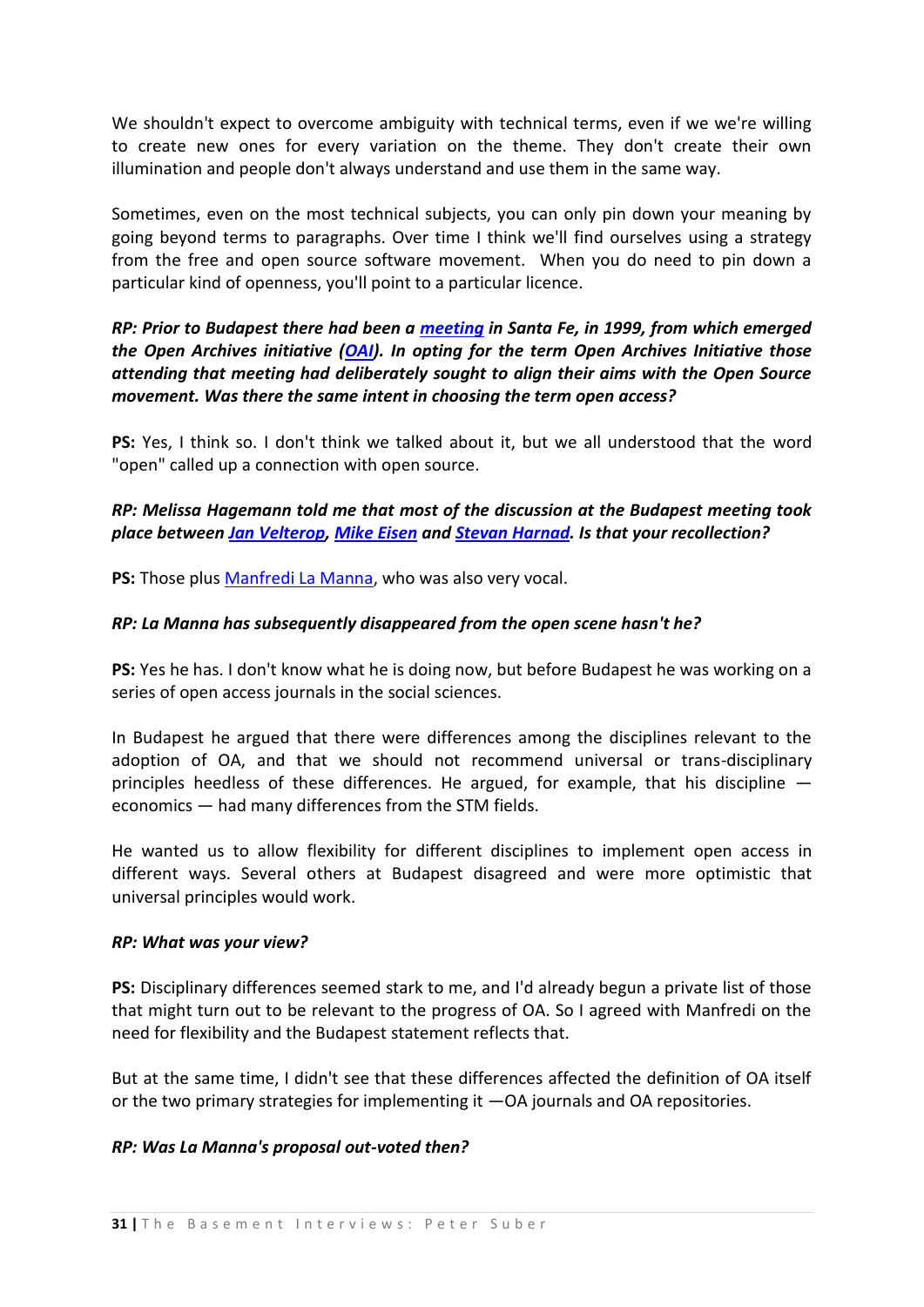**PS:** In drafting the public statement, we didn't vote. I just tried to shepherd a consensus. The significant elements in the Budapest statement were the definition of OA and two complementary strategies for achieving it.

While we recommended all three for all disciplines and countries, this position was entirely compatible with acknowledging differences among disciplines and countries that affect the transition to OA. I made sure the statement said so, and I still think that was the right position to take.

## <span id="page-31-0"></span>**HEATED DISCUSSION**

*RP: You mentioned the two strategies of OA journals and OA repositories (or selfarchiving). There was no doubt also heated discussion about the respective merits of these two approaches — and no doubt much of the discussion between Harnad, Velterop and Eisen revolved around this issue?*

**PS:** Yes.

*RP: Disagreement over these two main principles has been a constant theme in the open access movement. Advocates of self-archiving (the so-called [green road\)](http://users.ecs.soton.ac.uk/harnad/Temp/greenroad.html) argue that it is sufficient for researchers to continue publishing in traditional subscription-based journals, but to then self-archive their papers on the Web in order to make them freely available to all. Advocates of the [gold road,](http://www.jisc.ac.uk/whatwedo/themes/information_environment/scholarly_comms/oa/oajournals.aspx) by contrast, maintain that researchers should publish in OA journals, which charge authors (or their institutions) to publish their papers (rather than charging readers to read them). In this way, the papers are made freely available for researchers by the publishers.*

**PS:** That's roughly right. I'd refine a few of the details. Even proponents of the green road admit that we might well need gold open access at a later stage, and hence that green open access might not *suffice*. And proponents of gold open access don't deny the value of selfarchiving. Nor, by the way, do they presuppose that all open access journals must be supported by publication fees.

*RP: I found Melissa Hagemann's recollections of Budapest interesting in one regard: She told me that when proposing the meeting István Rév characterised the issue as a publishing matter. Since she came from eIFL, Melissa also viewed it as a publishing issue. When Harnad turned up, however, he insisted that that it wasn't about publishing at all, and that all that was needed was to persuade researchers to self-archive their papers. Is that your recollection?*

**PS:** You're right about Stevan's position, but I wouldn't say that the meeting started with a focus on publishing. In fact, I came to the meeting already familiar with Stevan's position and already committed to the need for archiving.

It didn't seem to me that Stevan was asking the meeting to change direction. It was more that he was reminding us of this other approach that ought to be part of any comprehensive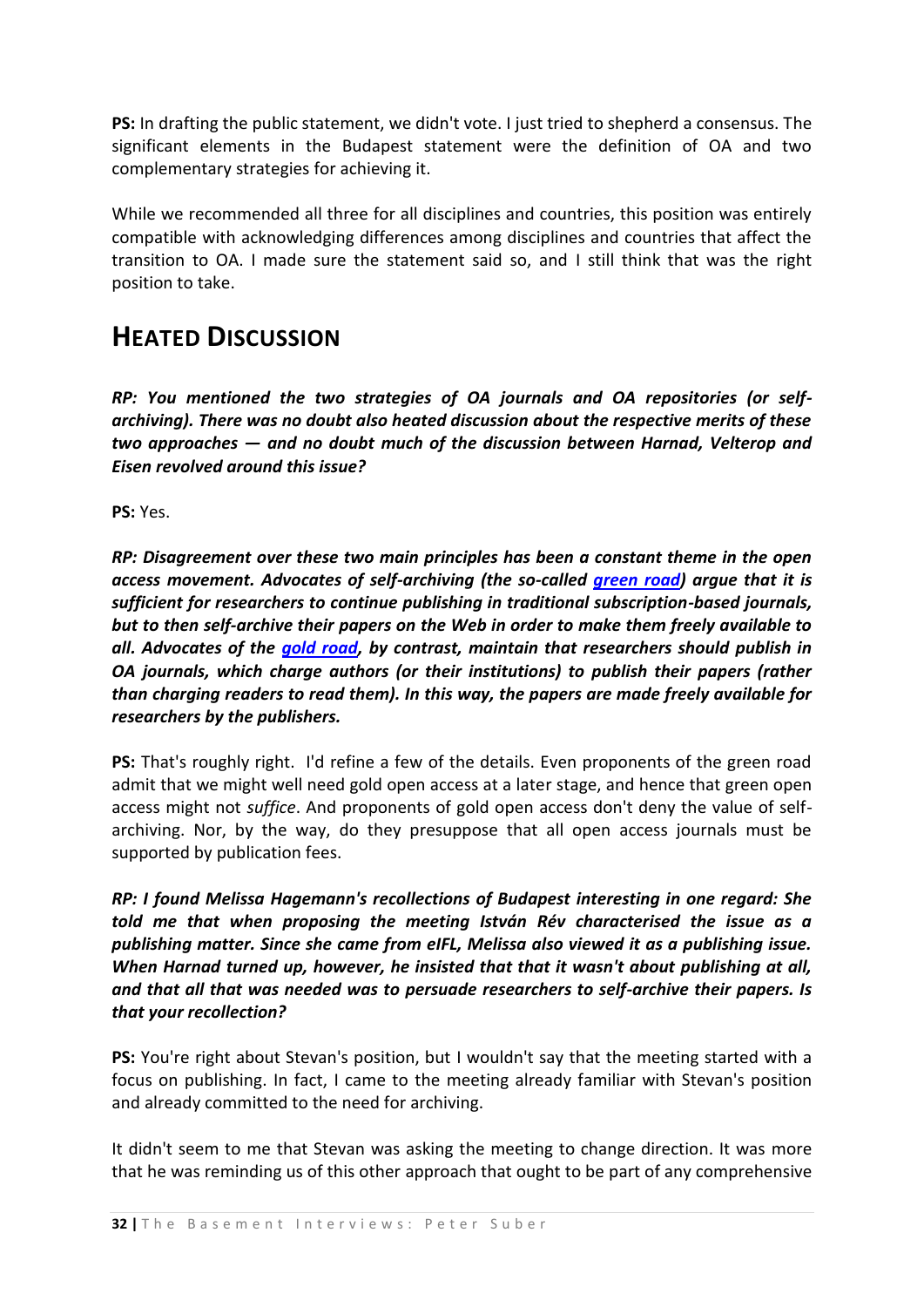vision. I agreed with that, and I am not sure that anybody disagreed. That is, I don't think anybody wanted to say: "No this is only about journals and publishing, and archiving is irrelevant."

The disagreements were mostly around whether journals were more central, more urgent, or deserved some kind of priority.

#### *RP: What was your role in that debate?*

**PS:** I was convinced that OA archiving and OA journals are compatible and said so whenever it came up. I remember stepping into the middle of one of the heated hallway discussions to try and make the case that we didn't have to rank the two approaches in importance or urgency. We could recommend them simultaneously and we could pursue them simultaneously. And that is still my view today. In fact, we are pursuing them simultaneously right now, and those who are pursuing them most devotedly continue to disagree on which is more urgent or important. In the big picture those disagreements don't matter. What matters is that we're making progress on both fronts at once.

## *RP: Guédon was also at that meeting. What is striking to me is that although he often publicly disagrees with Harnad, Guédon told me that Harnad's defence of self-archiving has over the years proved "a very powerful tool for the open access movement". He added that you were among the very first fully to recognise the importance of the self-archiving thesis. You are saying that you had been convinced of this prior to Budapest?*

**PS:** Yes, I first came across Stevan and self-archiving when I was still discovering the range of developments relevant to free online scholarship. I didn't grasp all the nuances of selfarchiving right away, so I corresponded with him about it. The more I read about it, and the more I wrote about it myself, the more obvious it seemed.

Stevan had already worked out responses to the common questions and objections, and I regarded self-archiving as a mature idea by the time of the Budapest meeting.

## *RP: But you saw it as a complementary strategy, not as an alternative to open access publishing?*

**PS:** Right. I thought of it as a strategy that complements journal strategies, or indeed any other open access strategy. We didn't have to choose. My preference was to fight on every front at once, and to regard the different approaches in the way that we regard the division of labour: an efficiency that helps us move forward.

It's good for us that some people want to pursue OA journals first, because they will work hard to create OA journals. It's also good that some people want to pursue OA repositories first, because they will work hard to create and fill OA repositories. The two strategies are complementary and we need them both.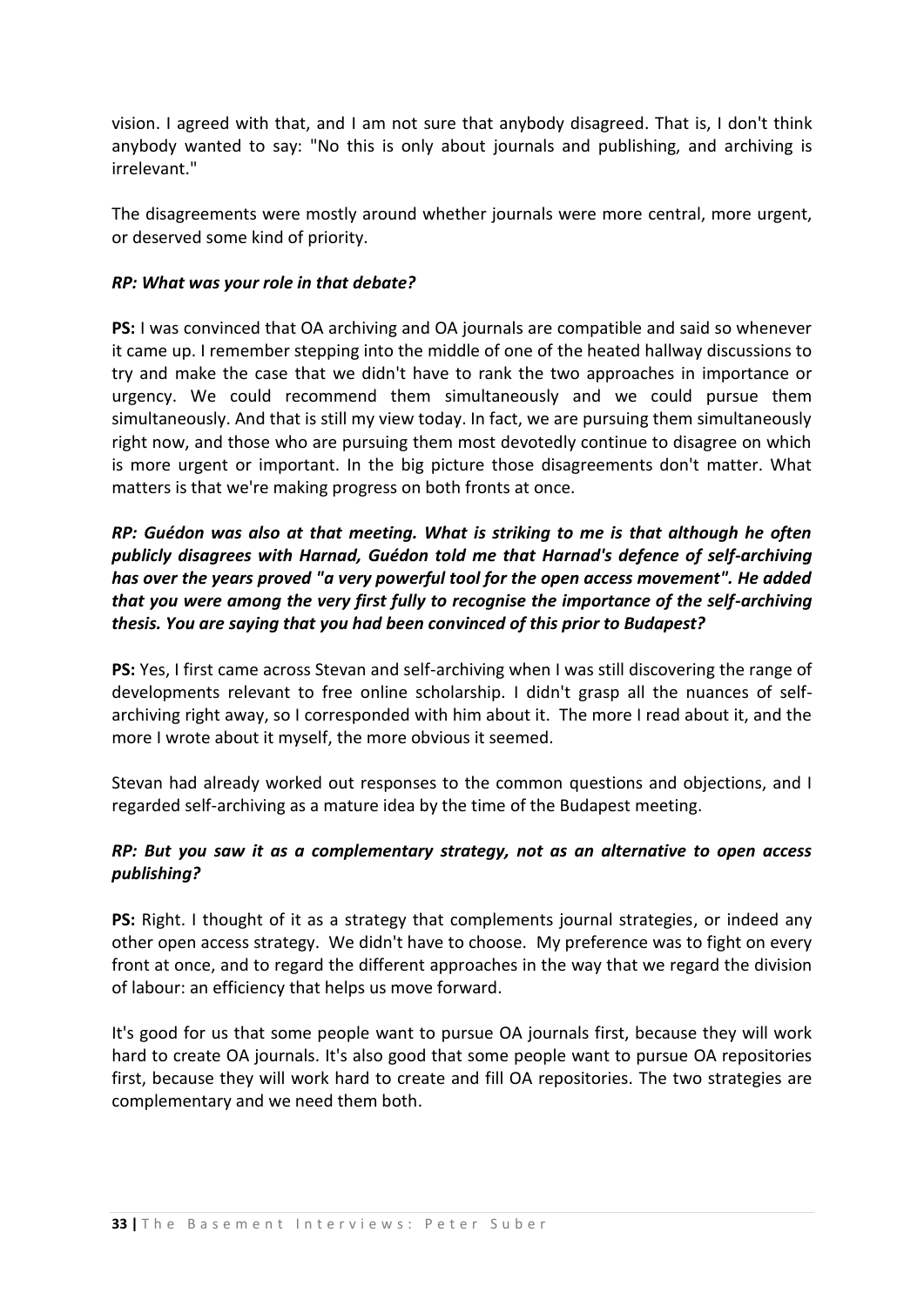Individuals have to decide how to spend their time, but the movement doesn't have to decide which of these strategies is more urgent. On the contrary, it should support this division of labour.

## *RP: So your role at Budapest was to say: "Hang on a minute guys, it doesn't have to be either/or. We can do both"?*

**PS:** Yes. But not just that we *can* do both, but that we *should*.

## *RP: And while both the green and gold strategies existed prior to Budapest, it was at that meeting that they were first deemed to be two separate means to the same end?*

**PS:** They certainly existed as strategies before, and many people had recognised their differences before. But the Budapest statement was the first to endorse them together and point out that they were compatible and complementary. I still stand by that vision.

The two strategies ought to be pursued simultaneously, even if by different people. They are equally urgent, and we don't have to favour one or choose between them. As I say, individuals can choose if they wish. But that doesn't create a problem. On the contrary, it benefits us all if some are advancing journals instead of archives, and it benefits us all if some people are pursuing archives instead of journals.

*RP: There were five notable invitees who were unable to attend the Budapest meeting. These were [Harold Varmus,](http://poynder.blogspot.com/2006/06/interview-with-harold-varmus.html) [Paul Ginsparg,](http://en.wikipedia.org/wiki/Paul_Ginsparg) [Clifford Lynch,](http://www.cni.org/staff/clifford_index.html) [Herbert Van de Sompel](http://public.lanl.gov/herbertv/) and [Andrew Odlyzko.](http://www.coburnventures.com/Research_Fellows/Research_Fellow_-_Andrew_Odlyzko.html) Do you think the outcome of the meeting — particularly the way in which the BOAI was formulated — might have been different had some or all of these people attended?*

**PS:** Oh boy, what a question. I have enormous respect for all five and I wish they had been there. But when I think about the positions they have taken on open access, I think those positions were already represented in the room.

## *RP: Although there would have been five different personalities in the room wouldn't there? Might that have changed the balance in some way, and possibly led to a different conclusion?*

**PS:** True, but it would also have meant that there were more strong-minded people on each side of each disagreement!

## *RP: You are saying that it would have made no difference to the outcome had these five people also attended?*

**PS:** No. It might have increased the difficulty of negotiating the final statement. We already had very strong-minded people on each side of each disagreement, and all five of the others are also strong-minded. What I am saying is that since some of them were largely on the journal side, and some largely on the repository side, we would probably have ended up pretty much in the same position, at least on that large, central issue.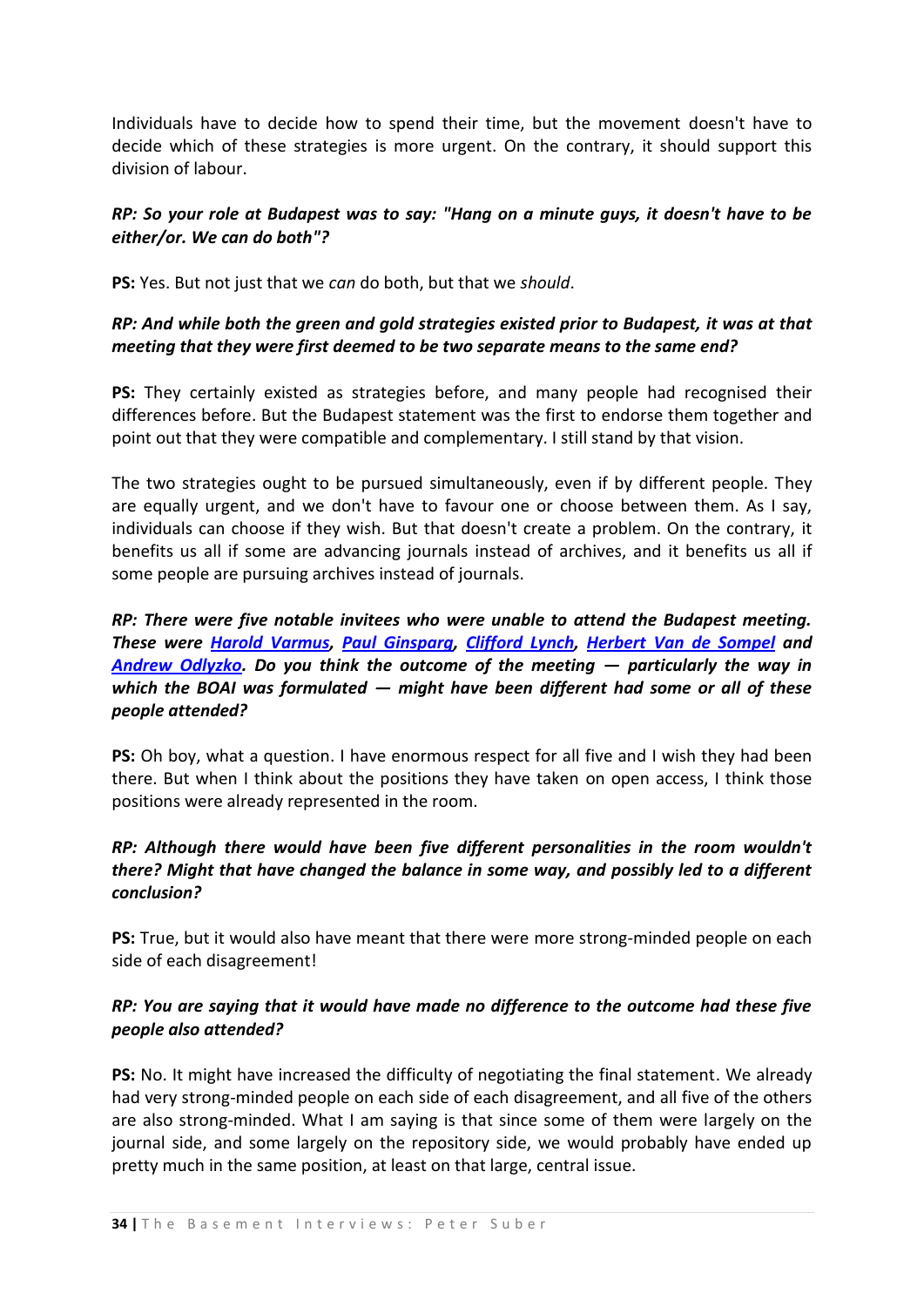But I'm sure their presence would have changed our thinking and our language on other issues. When you asked the question, my first reaction was to be stumped by the unknowability of the answer. We'll never know what large or small differences they would have made. In setting out a long-term vision or working out precise language, personality is always a difference that makes a difference.

## *RP: Let me try this from another angle: If Harnad hadn't been there do you think the open access movement would have come to view self-archiving as an equal, or even realistic, strategy for achieving open access? Do you think his presence was vital in order to ensure green got an equal place in the statement?*

**PS:** The only way I can answer that is to try to think about what I would have done to push self-archiving myself if Stevan hadn't been there pushing it — because I did know about it, and I did support it.

### *RP: And the answer is?*

**PS:** It is hard for me to say. I'm very glad Stevan was there, and I am glad he was pushing. Nobody pushes self-archiving more energetically than he does. And in some of the vocal disagreements that take place he is more aggressive than I would be. I don't back down easily but neither do I raise my voice.

#### *RP: At times perhaps it is necessary to raise your voice?*

**PS:** Yes, sometimes it is. But I really don't know whether it was necessary in a setting like the Budapest meeting, with a small group of people in a small room. What I can say is that Steven injected the idea very effectively, and in his absence I would have injected it. I would have argued for it, and tried to prevent it from being overlooked or subordinated. But I wouldn't have participated in the same kinds of conversations that he did, because that's not my style. I honestly don't know how far I would have succeeded on my own, but I do know that, in fact, Stevan was a key part of the mix that led to the balanced result in the end.

## *RP: When you say that if Harnad hadn't been there you would have mentioned archiving I infer that nobody else apart from you and Stevan would have done so. Is that right?*

**PS:** I do think that is true. But if the five other invitees had been able to come, we would also have heard it from Paul Ginsparg, and probably from Herbert Van de Sompel, Cliff Lynch, and Andrew Odlyzko.

## *RP: Looking back today, how important do you think the Budapest Initiative was?*

**PS:** I think it was terribly important for a large number of reasons. It was the first public definition of open access, it was the first call for OA journals and OA archives at the same time, it was the first general call for OA in all countries and disciplines, it was the first to be accompanied by significant funding, and it was the first to use the term "Open Access". We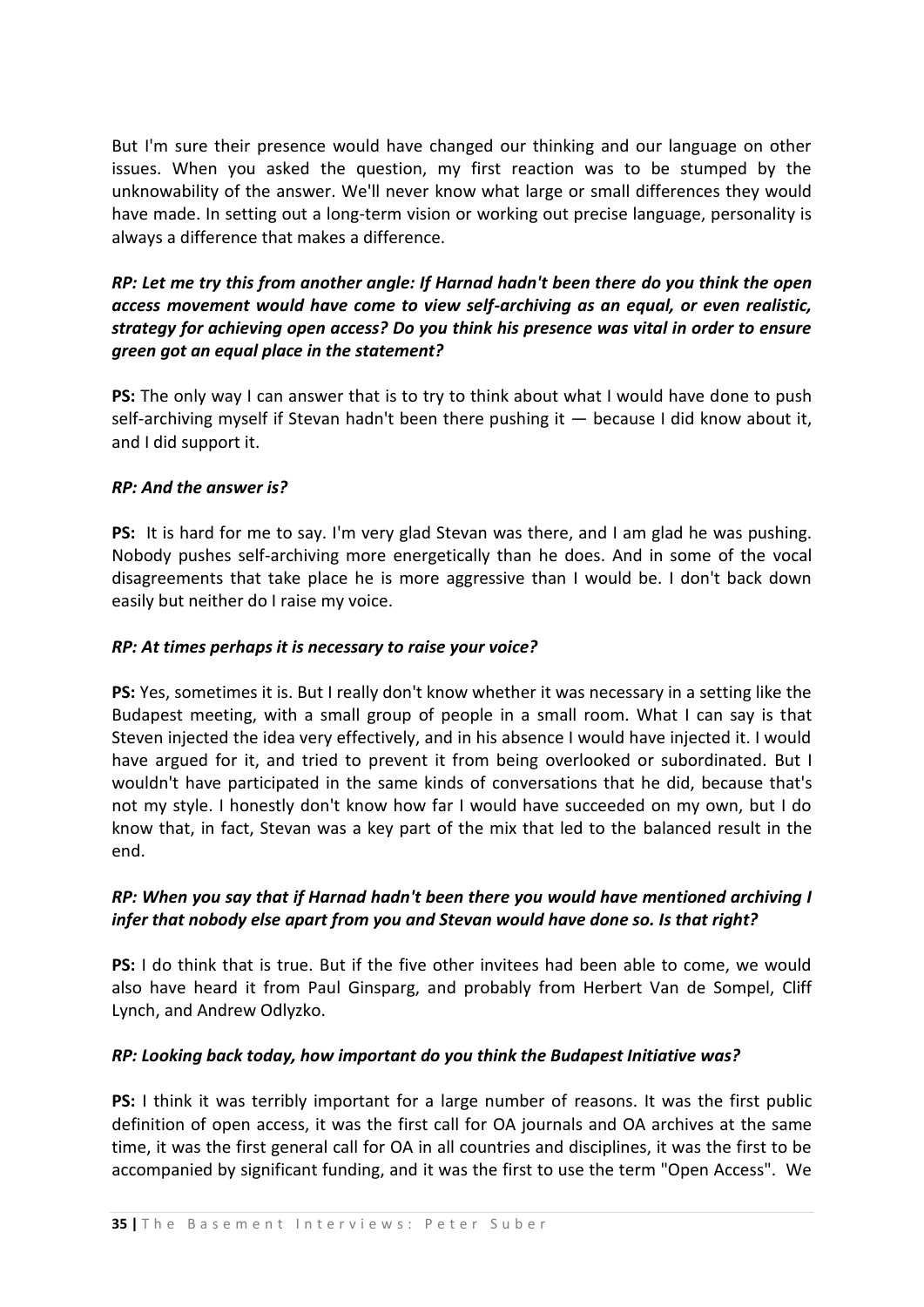hoped to present a clear and exciting vision that would affect both opinion and action, and I think we succeeded.

All the subsequent definitions of open access drew upon the Budapest definition. While there were several of these, none has replaced the Budapest definition; instead they all drew upon it.

I would add that there was open access activity before the Budapest meeting — which I have documented in my open access [timeline](http://www.earlham.edu/~peters/fos/timeline.htm) — and some of it was very important. So I am reluctant to say that the open access movement started with the Budapest statement. However, there is a difference between related or convergent projects that lack a commonly-accepted name, a commonly-accepted vision and direction, and a commonlydefined goal, on the one hand, and a movement that does have all of those things. In that respect the Budapest statement launched or catalysed the open access movement.

*RP: As I said earlier, it appears to have been István Rév who suggested holding the meeting from which the Budapest Initiative emerged, and it was Rév who approached OSI in the first place. Melissa Hagemann also suggested that it was also he who suggested producing a manifesto. We don't hear too much of Rév nowadays — although he is director of the [Open Society Archives.](http://www.osa.ceu.hu/) I wonder if perhaps he is an unsung hero of the open access movement?*

**PS:** He certainly has not lost interest, and I believe he has played the role he wanted to play. Like any movement, there are a lot of unsung heroes in the open access movement. Indeed, until she was recently sung, Melissa was herself one of those.

## *RP: You are referring to Melissa being honoured as a [SPARC innovator](http://www.arl.org/sparc/innovator/hagemann.html) in December 2006?*

**PS:** Exactly. Like István, Melissa is one of those people who are extremely effective at doing what they do, but who do those things in a way that is invisible to most of the world. István and Melissa have been very influential within OSI, and OSI has been very influential in the open access movement.

# <span id="page-35-0"></span>**FREE OR OPEN?**

*RP: I want to explore in more detail what we mean when we talk about open access. I note, for instance, that during the Budapest meeting you gave up the term Free Online Scholarship, and so exchanged the concept of "free" for "open". But this was not just a question of terminology was it? There is a technical difference between FOS and OA?*

**PS:** I don't think so. FOS never had a technical definition, but if I had to give it a technical definition I would give it the same technical definition that I give to open access.

*RP: There have nevertheless been discussions — and sometimes heated disagreements within the open access movement over the difference between free and open haven't there?*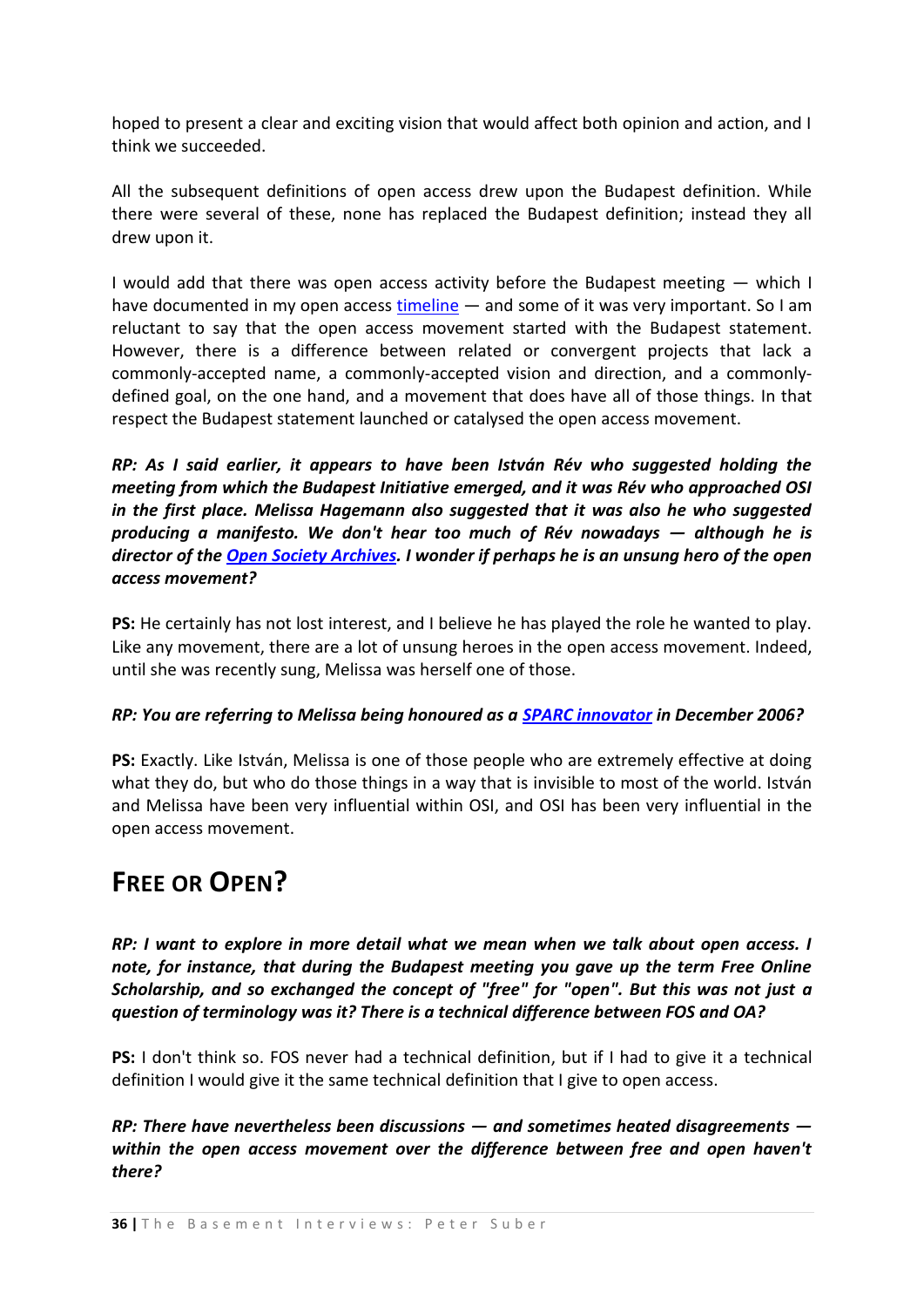**PS:** There are many distinctions to be drawn among kinds of wider and easier access, and sometimes there are heated disagreements about which types are adequate and which are superior. But I don't think the distinction between "free" and "open" is an illuminating way to frame any of these disagreements. It could be, if both terms were well-defined. But while "open access" has a clear meaning from public definitions, "free access" does not.

*RP: Amongst the various distinctions of wider and easier access in the OA movement is the difference between the so-called price barrier (a journal subscription) and what you call "permission barriers". In other words, even if there is no price barrier between a reader and a research paper, there may be copyright restrictions limiting what people can do with that paper apart from reading it. You have [said,](http://www.earlham.edu/~peters/fos/overview.htm) for instance: "While removing price barriers without removing permission barriers is not enough for full open access there's no doubt that price barriers constitute the bulk of the problem for which open access is the solution." Others, however, disagree, and say that all that is needed is to remove the price barriers. It seems to me that this is what distinguishes your vision of Free Online Scholarship from the vision of open access held by someone like Harnad — who argues that permission barriers (or copyright) are irrelevant to discussions about open access?*

**PS:** Yes, Stevan and I disagree about this. I never tire of saying that OA removes both price and permission barriers. But this isn't just my view. It's the view articulated in the Budapest, Bethesda, and Berlin statements.

Even if price barriers are the bulk of the problem, there are still strong reasons to remove permission barriers as well. We need to remove them in order to spare users the delay and expense of seeking permission whenever they want to exceed fair use.

And there are good reasons to exceed fair use, for example, to quote long excerpts, print full-text copies, email copies to students or colleagues, burn copies on CDs for bandwidthpoor parts of the world, distribute semantically-tagged or otherwise enhanced versions of a text, migrate copies to new formats or media to keep a text readable as technologies change, archive copies for preservation, include the work in a database or mashup, copy the text for indexing, text-mining, or other kinds of processing, make an audio recording of the text, or translate it into another language.

Some of these uses may actually fall under "fair use" or "fair dealing" but most do not. Moreover, even when fair use is not too restrictive, it's vague and contestable, and users can't count on it. The vagueness makes users fear liability and act cautiously. It makes them decide that they can't use something they'd like to use, or that they must delay their research in order to ask permission.

*RP: Harnad's main concern seems to be that if the OA movement spends too much time fretting over permission barriers it risks being deflected from its goal. He also thinks that it leads people to put too much stress on the gold strategy, and so muddies the water. As he put it to me, "Peter's own notion of there being not one but two kinds of barriers (access barriers and 'permission' barriers) ... blurred things somewhat, again in the direction of*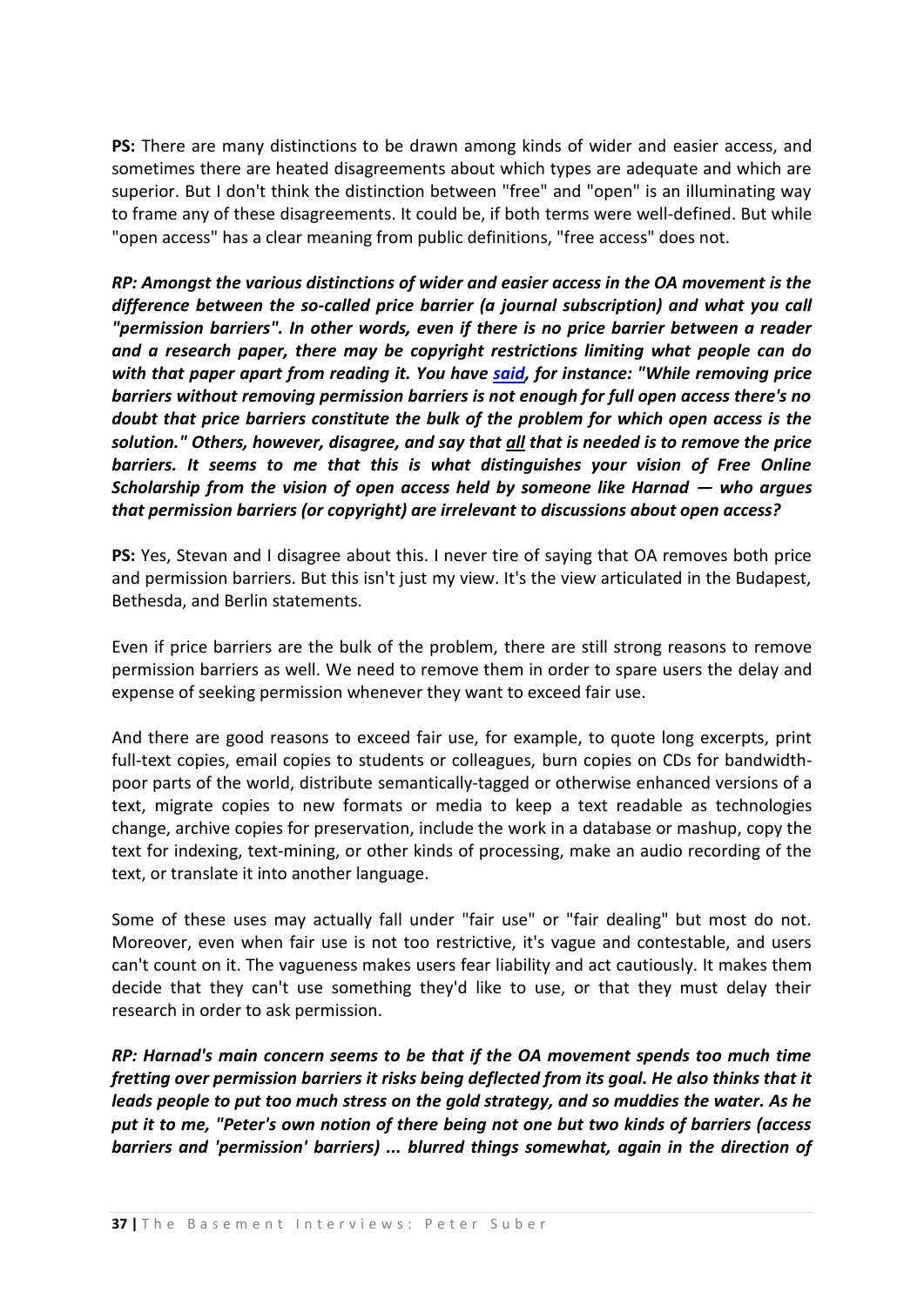### *putting a gold gloss (permissions) on what should have been a neutral open access matter (any barrier is an access barrier!)." How do you respond to that?*

**PS:** First, the two kinds are not access barriers and permission barriers, but *price* barriers and permission barriers. Both are access barriers. Second, we don't blur things by recognising this distinction. On the contrary, we blur things by *not* recognising this distinction.

Of course any access barrier is an access barrier. That's a tautology, and I agree that we should try to remove access barriers in order to accelerate research and promote the free circulation of ideas. But it doesn't follow that there's only one kind of access barrier. I actually recognise several other kinds beside the two under discussion here  $-$  notably, censorship barriers, language barriers, handicap access barriers, connectivity barriers or the digital divide. I'd like to remove them all. I don't believe, however, that the mission of OA covers all of these and we'll have to address the last four through separate, parallel action. But OA does cover price and permission barriers.

When Stevan encounters an online resource that removes price barriers but leaves irritating permission barriers in place, such as a prohibition on printing, I think he's as irritated as I am. So it's not that he denies these barriers exist, or that they differ from price barriers, or that they can obstruct research.

#### *RP: So how would you define your disagreement with Harnad over access barriers?*

**PS:** Sometimes Stevan argues that removing price barriers is a higher priority than removing permission barriers. I agree with that, as you've noted, but it's not a reason to stop pursuing both goals.

Sometimes he argues that pursuing it would slow down progress toward the higher priority. That could happen, but I don't support it in that form. For example, if a journal removes price barriers but not permission barriers, then I never recommend that it delay its conversion until it can do both. Stepwise progress is still progress and I praise it whenever it occurs. But when policies stop short of removing both kinds of access barrier, they leave room for improvement and we shouldn't be shy about saying so.

Sometimes he argues that the Budapest-Bethesda-Berlin definitions don't call for the removal of permission barriers, but that is untrue.

And sometimes he argues that removing price barriers will suffice because users will act as if permission barriers had been removed and do whatever they need to do with the file. Sometimes that's true and sometimes it isn't, but there's a problem either way.

#### *RP: How do you mean?*

**PS:** I don't want to obstruct research for conscientious scholars who respect licensing terms, whether they form the majority or a vanishing minority. Nor do I want to ask our many allies to work for a world in which more users feel more pressure to be less conscientious.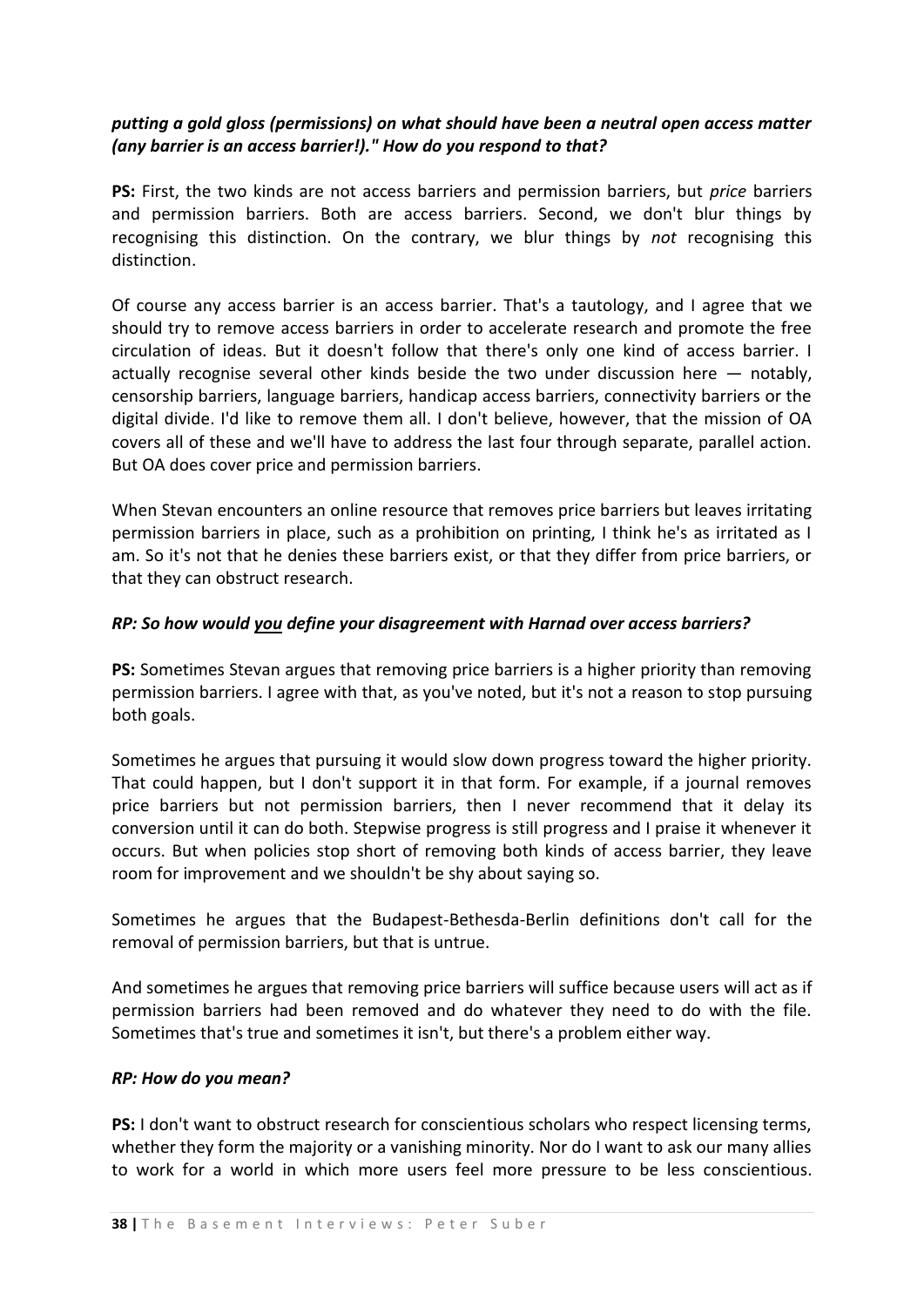Winking at copyright infringement is a bad strategy for a movement claiming legality and the moral high ground, and it's not even necessary.

*RP: You mentioned the Budapest-Bethesda-Berlin definitions. I believe Harnad's position is that these definitions should never have concerned themselves with permission barriers. Since open access is urgent, he says, the more barriers we try to remove the longer it will take to achieve it. This issue also feeds into the debate about the respective virtues of gold vs. Green, around which there has been a good deal of [sparring](http://users.ecs.soton.ac.uk/harnad/Hypermail/Amsci/2922.html) between Harnad and open access publishers. Public Library of Science [\(PLoS\)](http://www.plos.org/) co-founder Michael Eisen and BioMed Central [\(BMC\)](http://www.biomedcentral.com/home/) publisher [Matthew Cockerill](http://www.biomedcentral.com/info/about/whoweare)***,** *for instance, both believe that open access papers should come with re-use rights. Since OA publishers make their papers available under a [Creative Commons](http://creativecommons.org/) licence, they automatically provide re-use. Self-archived articles, by contrast, can only remove the price barrier since subscription-based publishers insist on keeping the permission rights. Harnad argues that this is irrelevant because no one would ever want to re-use scholarly papers. To worry about permission barriers, he says, is to confuse text with data: while people might want to re-use data, they don't want to re-use papers.*

**PS:** This is not about the difference between text and data. Data is a separate issue that we have to address, but reuse issues arise for texts as well as data, and to facilitate the reuse of texts we have to remove permission barriers.

#### *RP: Can you give me some examples of where reuse rights are important?*

**PS:** If you don't remove permission barriers, then you have to seek permission before you can translate a paper, text-mine it, or move it into a new medium or a new format to make it readable under some new technology. I gave some other examples a second ago.

Scholars want to reuse papers all the time and for reasons that are central for legitimate scholarship. We're already well into the era in which all serious research is mediated by sophisticated software, if only search engines for example. Over time, we'll rely more and more on tools for crunching or reusing digital texts  $-$  for searching, mining, summarising, translating, querying, linking, recommending, alerting, and other kinds of processing. An important purpose of open access is to facilitate this future and give these tools the widest possible scope of operation.

## *RP: One of the benefits of a Creative Commons licence, of course, is that it allows the copyright owner to signal to the world (both textually and via metadata) what he or she permits others to do with their work. By attaching a Creative Commons licence to a paper specifying this, the author obviates the need for third parties to have to track them down to find out.*

**PS:** Yes. There's no point in removing permission barriers without informing users that you've removed them, and CC licenses do this job beautifully. They describe what's permitted and what isn't in lay terms for non-lawyers, and in technical terms for lawyers, but also in machine-readable terms for search engines and other visiting software.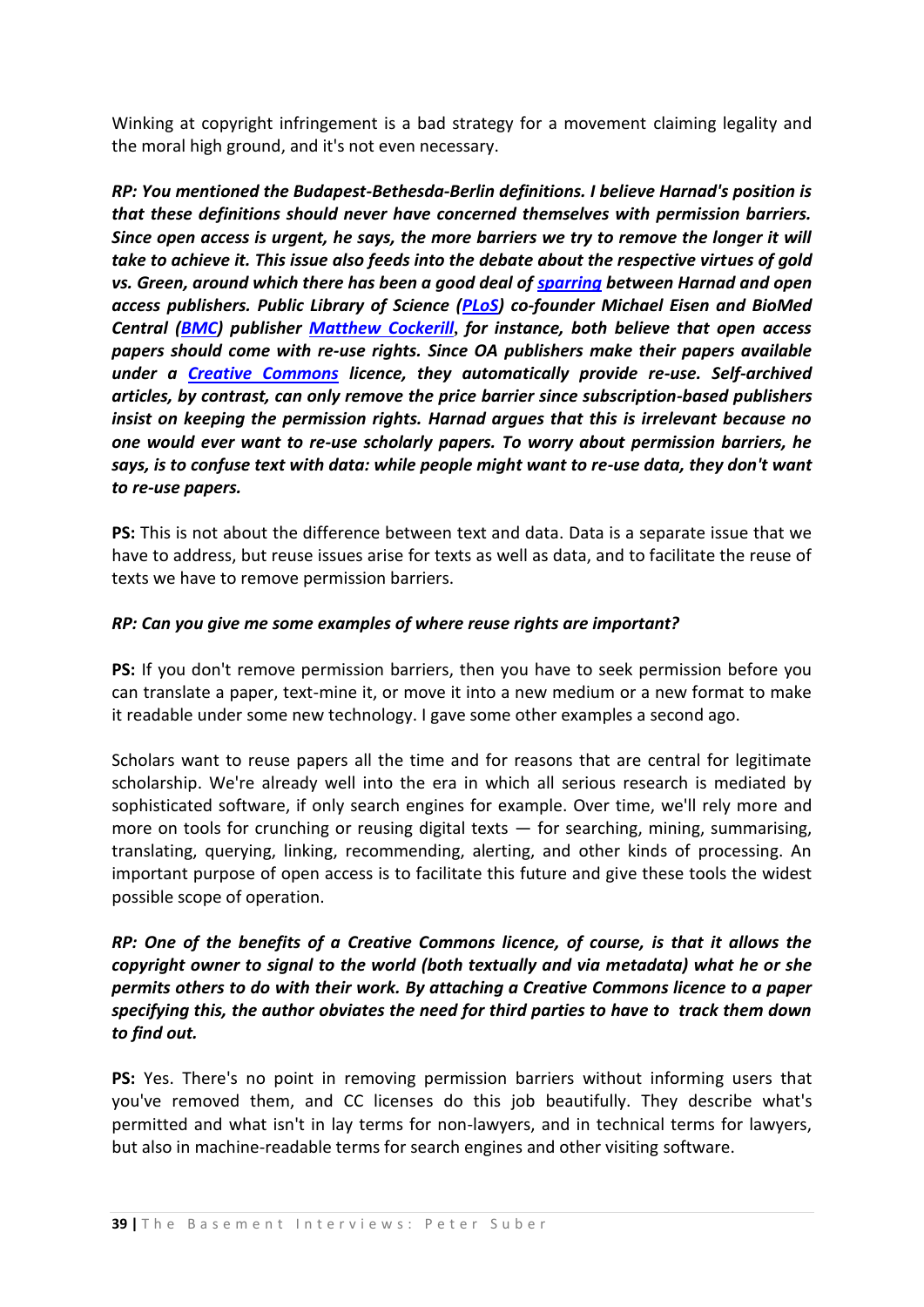Failing to inform our users that we have removed certain permission barriers is almost equivalent to not removing them. In both cases we force users to choose between the delay of asking permission and the risk of proceeding without it.

I don't want to say that CC licenses or the equivalent are necessary for open access. They aren't. But they are extremely useful. If we don't remove permission barriers, then we restrict usage, and if we lift these restrictions without informing users, then we cause them to slow down, ask for permission, or err on the side of non-use. These are not just obstacles to research, but obstacles that OA was designed to remove.

## **LOW-HANGING FRUIT**

*RP: To pursue the difference between open access and Free Online Scholarship a little further: I would anticipate that you would like to see more information made freely available than some OA advocates. Where do you draw the line (if any) between what scholarship does and does not need to be free online, and why?* 

**PS:** For me it depends on the consent of the author or copyright holder, not the genre of the writing. The open access movement has a good reason to focus on the genre of journal articles more than the genre of books. But the common formulation of this reason is incomplete.

It's true that journals don't pay authors for their articles. This economic fact matters, but mostly because it allows scholarly authors to consent to open access without losing revenue — unlike musicians and movie-makers for example.

This may be clearer if we imagine an author of a journal article who for some reason refuses to consent to open access. The economic door is open but the author is not walking through it. So relinquishing revenue is only relevant when it leads to consent, and consent suffices whether or not it's based on relinquishing revenue.

It follows that if authors of royalty-producing genres like books consent to open access, then we'll have the same basis for OA to books as we have for OA to journal articles.

I've often argued that authors of royalty-producing monographs should consent to OA either because the benefits, in a larger audience and increased impact, outweigh the meagre royalties, or because a free online edition will boost the net sales of the priced, printed edition. Some authors will be persuaded and some won't. The percentage of holdouts among book authors will be higher than the percentage of hold-outs among article authors. But that doesn't mean that OA is limited to journal articles, only that journal articles are the low-hanging fruit.

*RP: The point of difference here is that researchers generally hope to earn money from their books. By contrast, they do not write their papers for monetary gain, but to advance their careers, so they are more willing to give them away?*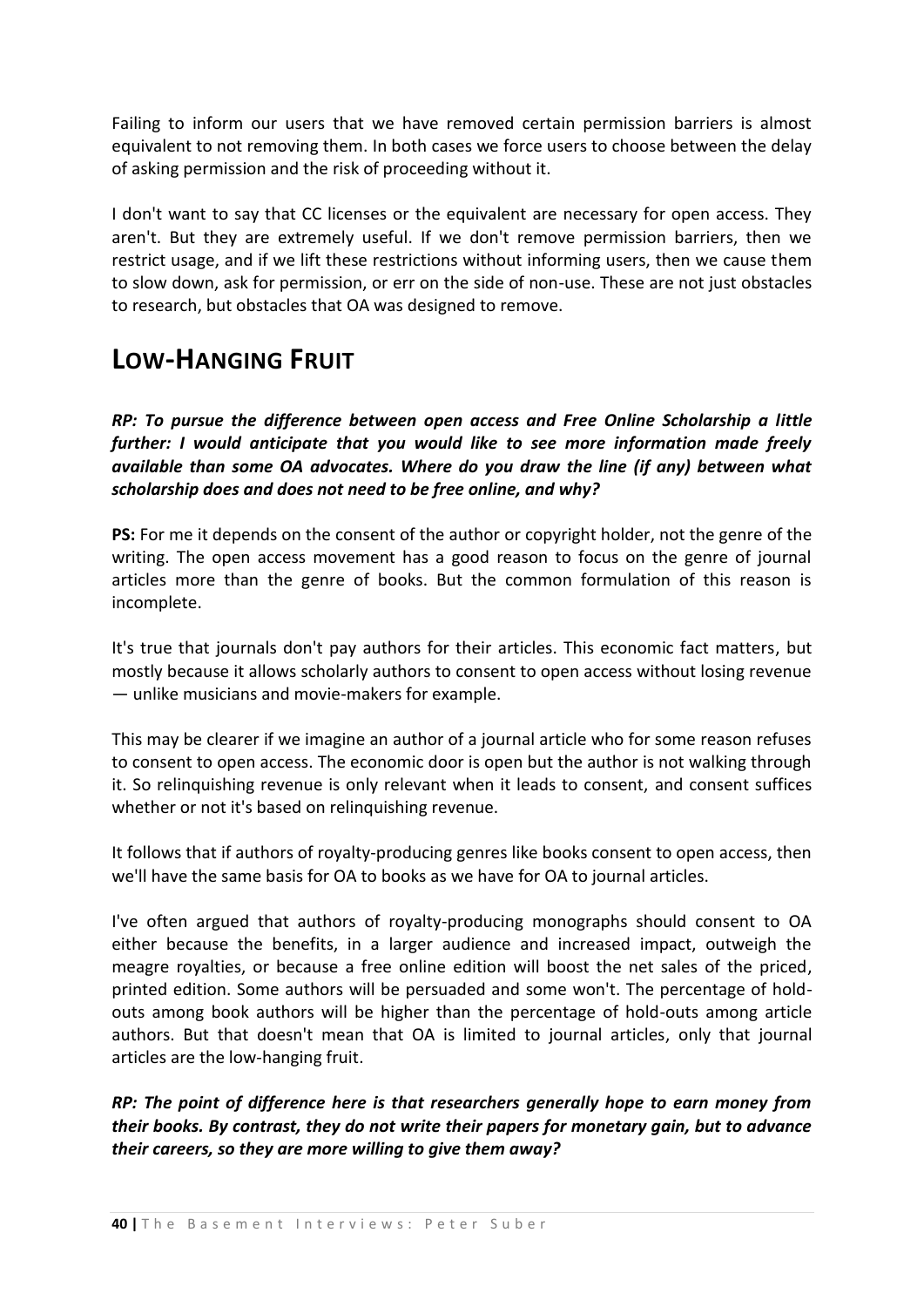**PS:** Yes, and this has been the case since the birth of science journals in 1665. Researchers are not only willing to publish journal articles without direct monetary compensation. They are eager to do so. They do it for a host of intangible rewards, such as having an impact on their field, building the case for promotion or tenure, and establishing priority over others working on the same problem. They also do it simply to make a contribution to knowledge — to carry an honest pebble to the pile of knowledge, as John Lange put it.

This is a very human mix of interested and disinterested motives. The author's act is not entirely charitable and there's no reason to think it is. On the contrary, we would get open access a lot faster if researchers understood what was in it for them.

But in the larger picture, we need to realise how rare it is for authors to give away their hard work without direct payment. We also need to realise how fortunate we are to have grown up in an academic culture in which it was the custom for authors of research articles to be paid salaries by universities rather than royalties by publishers. It didn't have to be this way, and it makes open access possible.

By the way, it does more than make open access possible. It frees scholars from the market so that they needn't write what they think will be popular. It frees them to defend hated ideas, like evolution, and highly specialised ideas that only interest six other people in the world. It doesn't guarantee that truth-seeking will be uncorrupted by profit-seeking, but it removes one corrupting influence, and it doesn't guarantee that we'll gradually fill in the smallest gaps in our collaborative understanding of the world, but it removes one deterrent. It's a payment structure we need for good research itself, not just for good access to research.

## *RP: Ok, so OA can also work for books, but it may not be the first choice for researchers looking to make their work more accessible. You also advocate open access for other things, including data, learning objects, images, multimedia presentations, software etc.*

**PS:** I do. If you can get the relevant consent, then all of those can be open access, and open access to them would advance research. Some of them are easier to achieve, because the authors already have an interest in providing that consent. Some of them are more difficult to achieve because authors will either give up revenue or *fear* that they will give up revenue.

#### *RP: As you express it in your [overview](http://www.earlham.edu/~peters/fos/overview.htm) of open access: "Royalty-free literature is the lowhanging fruit of open access, but open access needn't be limited to royalty-free literature."*

**PS:** Exactly. Well-put!

## *RP: It is here again that you part company with Harnad I think; or where he parts company with you. Does he not believe that open access is only about scholarly articles?*

**PS:** He focuses on journal articles — as I do too, by the way. But I don't know whether he'd say that OA is properly limited to journal articles or merely that we should start with journal articles and not worry about any other category until we succeed with journal articles.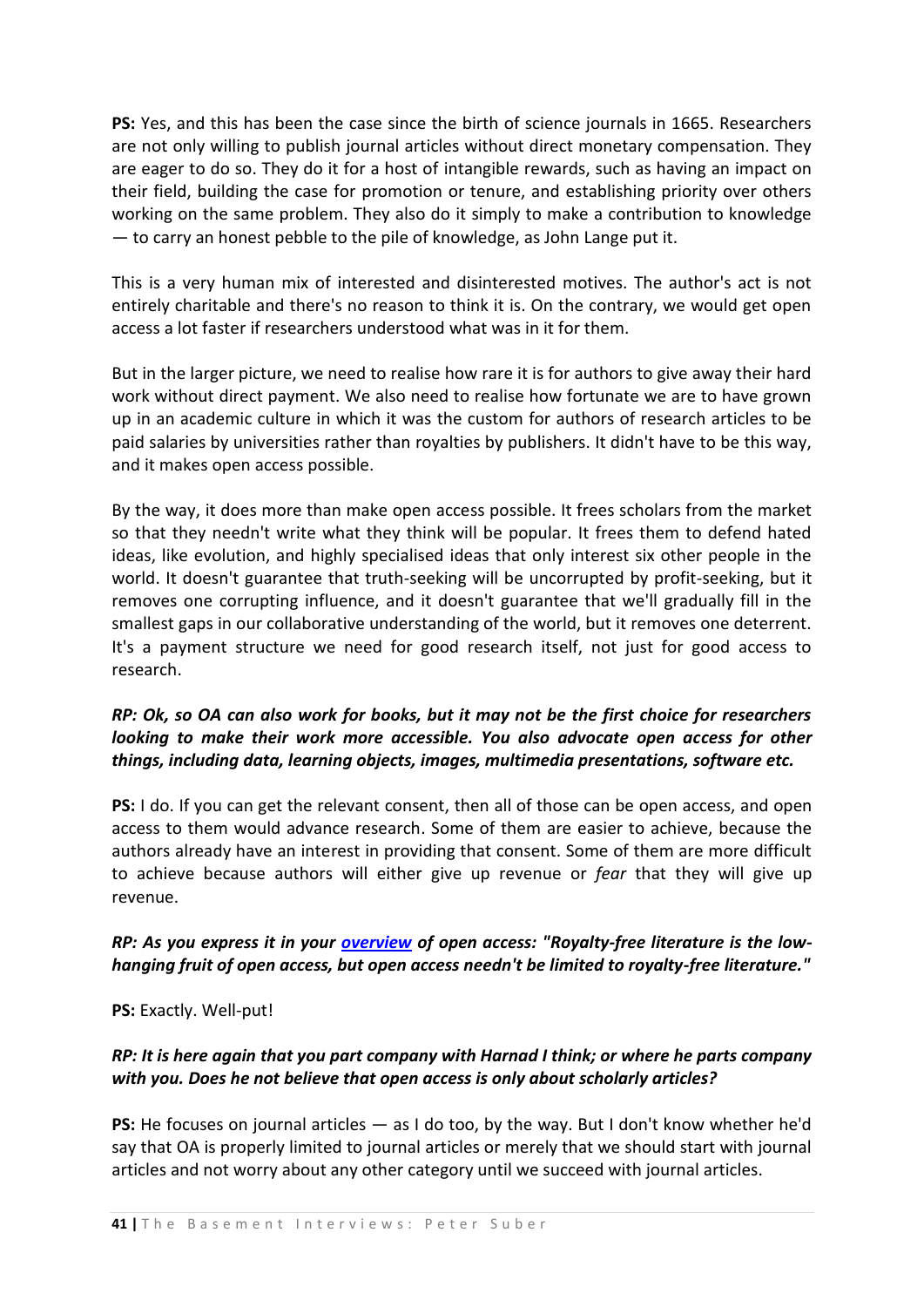It's true that the task of achieving OA for journal articles is already large and we certainly have our work cut out for us. But I'd be surprised if he thought that OA to books was undesirable.

The real difference between us may be that he wants to give all his energy to his top priority and I want to organise a campaign that works on all fronts at once, giving primary attention to primary objectives but not failing to give secondary attention to secondary objectives. I also want to achieve OA for journal articles in a way that lays the foundation for OA to other and more difficult categories.

I also want to be prepared for pleasant surprises. For example, while all of us were focused on journal articles, having good reason to think they were easier than books, [Google](http://www.google.com/) and the [Open Content Alliance](http://www.opencontentalliance.org/) started digitising books by the millions. The Google editions of the public-domain books are nearly OA and the OCA editions are fully OA.

Royalty-producing books under copyright are still higher hanging fruit than journal articles, but I don't think any of us expected that public-domain print books would be even lowerhanging fruit than journal articles.

Books are a very valuable piece of the larger mosaic we're trying to build. The surprise is not that an unrelated development turned out to be related, but that a plot line I didn't expect until Chapter Ten started taking place in Chapter Two.

## *RP: The problem with books, of course, is that publishers are far less willing to allow selfarchiving than they are with journal articles. I believe you have been unable to make you book* **The Speluncean Explorers** *available online because your publisher [\(Routledge\)](http://www.routledge.com/) has refused to give permission?*

**PS:** That's right. As other presses started to experiment with dual editions, and discovered that OA editions tended to boost the visibility and sales of the non-OA editions, I asked Routledge whether we could make an experimental OA edition of my book. If it wanted to test the waters, then it might be looking for a Routledge author willing to put his royalties at risk. So I volunteered and made the argument. But Routledge wasn't interested. If it ever changes its mind, however, I'm still interested.

By the way, when my earlier book, *The Paradox of Self-Amendment*, went out of print and the rights reverted to me, I made it OA immediately, and to judge from my correspondence it's had many more online readers than it ever had in print. No surprise there. It was a \$70 hardback.

## *RP: Where do you draw the line between what is scholarship and what is not in the context of open access?*

**PS:** I haven't got an answer to that, although I know that we need one. It is an issue for a very practical project that I have been working on  $-$  the [Universal Repository](http://www.earlham.edu/~peters/fos/newsletter/04-02-05.htm#oara) for the [Internet Archive.](http://www.archive.org/index.php)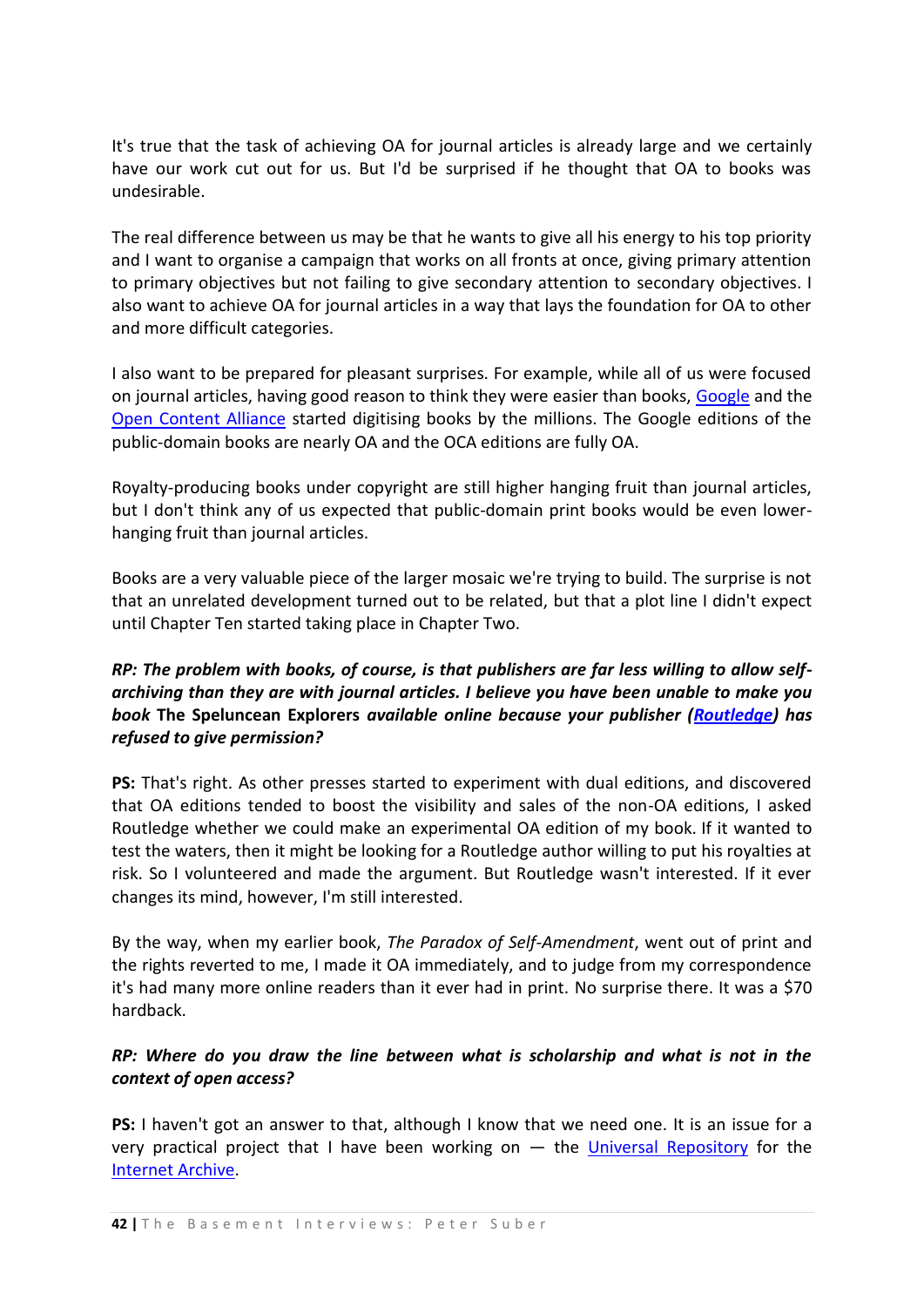### *RP: The aim of the Universal Repository is to provide somewhere where scholars can selfarchive their papers, even if they don't have a repository in their institution and there is no disciplinary repository they can use?*

**PS:** Yes. And to implement it we will have to draw a line between scholarship and non scholarship. Right, now, however, I don't have a principled way to do that, and it has never been defined by any of the open access public definitions.

Paul Ginsparg's [arXiv,](http://arxiv.org/) by the way, has to make a similar distinction and has a nice way of doing it. The arXiv says, roughly speaking, "We will accept things that are fit for peer review, or that are ready for submission to a scholarly journal." A deposit needn't have passed peer review anywhere, but it must be fit for submission to peer-reviewed journal.

## **THE BETHESDA STATEMENT**

*RP: You mentioned that there have been other open access declarations and manifestos. And as you said, the two main ones were the Bethesda Statement and the Berlin Declaration?* 

**PS:** Yes.

*RP: When we discussed the Budapest meeting you said that you didn't know how it might have gone had Harnad had not been there, particularly with regard to ensuring that the green strategy was not overlooked. That, says Harnad, is exactly what did happen at Bethesda. I think he wishes that you had shouted harder. As he put it to me: "If Peter were less compliant and obliging, he could have fought harder at Bethesda (where he was and I wasn't) where, vastly outnumbered by the gold contingent, open access essentially got defined as OAP [OA Publishing], omitting green completely, and setting open access back at least 3 years." How do you respond to that?*

**PS:** I have talked to Stevan about this privately. First, the Bethesda statement does *not* define open access as journal-oriented or gold open access. It does use the word "publishing" in the definition, but we'd have to narrow its meaning artificially in order to interpret it as favouring journals and disfavouring archives and repositories.

Second, the situation in Bethesda was quite different from Budapest. In Budapest there were only a dozen people in the room, but at Bethesda there were five or six times as many. We broke up into working groups, which meant that individual participants only had a voice in the particular group to which they had been assigned, and could only influence the topics that were discussed in their group.

Bethesda, by the way, was a meeting primarily for funding agencies. In my working group, most people around the table were thinking only about what funders could or should to do promote gold OA. For example, they were clearly reluctant to require open access, or even to encourage it very strongly, on the ground that there were simply not enough open access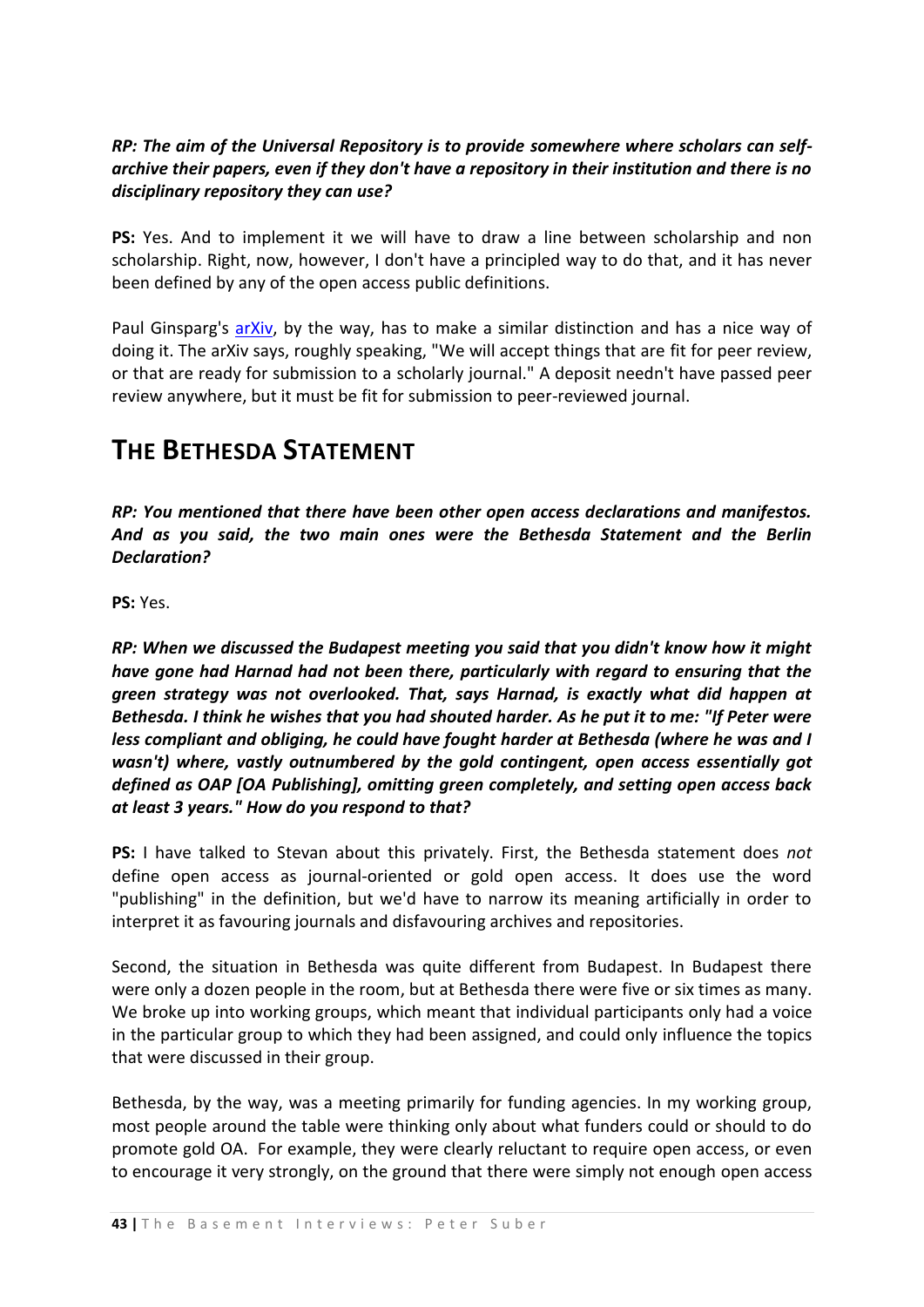journals to take up the demand. I argued with some passion that the solution was to require open access archiving instead, for either we have the capacity already or we could quickly grow it, and we wouldn't limit the freedom of authors to publish in the journals of their choice. The argument didn't sink in, and I still don't know what would have helped make it sink in.

Perhaps I should make clear that while I regard gold and green OA as complementary, and equal in urgency for the movement as a whole, I strongly believe that funder and university policies must focus on OA archiving rather than OA journals, and I made that case repeatedly within my working group. I even wrote a hand-out for the Bethesda meeting, which the sponsors circulated to all the participants in advance, outlining a model funder [policy](http://www.earlham.edu/~peters/fos/foundations.htm) focused on OA archiving.

Stevan underestimates what I did at Bethesda, and seems to base his picture on inferences from the outcome. But no one can say that he's underestimating what he could have done at Bethesda.

#### *RP: Essentially, you were outnumbered?*

**PS:** I was outnumbered, and it was a brand new idea to most people in the room. It didn't sink in. And I doubt it was even discussed in the other groups.

Then, after all the working groups had made their contributions, some central group — I am still not sure exactly who it was, but I think PLoS and the [Howard Hughes Medical Institute](http://www.hhmi.org/) were heavily involved — combined the insights of the separate working groups and produced a draft text.

#### *RP: Which was then published as the Bethesda statement?*

**PS:** We all had a chance to comment on the draft, and I made some comments that were eventually incorporated into the final text. But there was no way to change the overall shape of the policy that emerged. If you look at it again, you'll see that it's organised by working group.

#### *RP: What were your views on the final text?*

**PS:** There were several provisions of the policy that I thought were weak. The failure to distinguish green and gold OA is a weakness; the limitation on the number of copies that can be made of an OA article is a weakness. I also I think that defining open access to include archiving is a weakness.

#### *RP: Can you explain what you mean by that last point?*

**PS:** Yes. While I believe that OA archives provide a *bona fide* form of OA, I also believe that OA journals provide a *bona fide* form of OA. If OA archiving is part of the *definition* of OA, then it follows that OA journals don't provide OA until they deposit their articles in an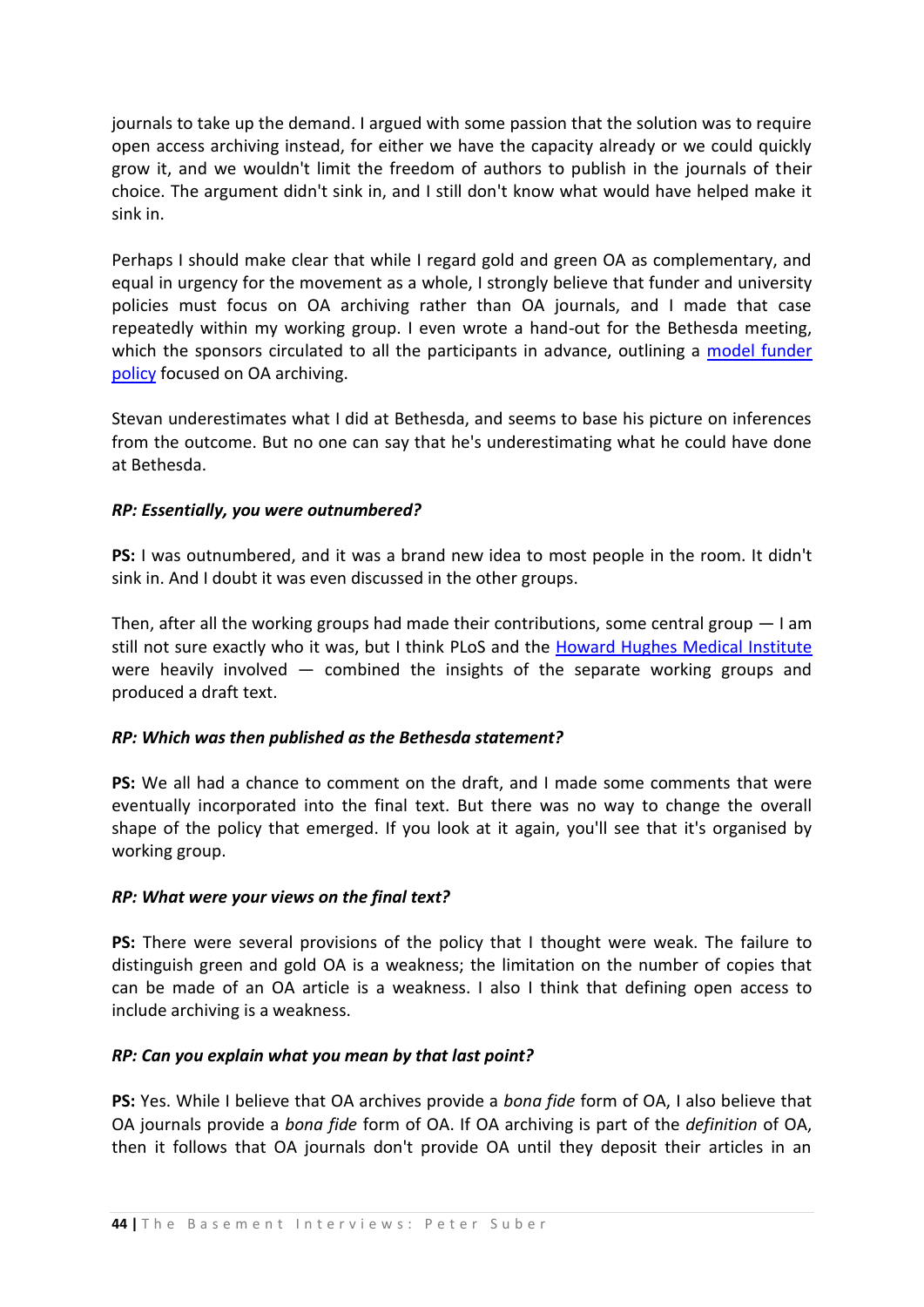archive. That's absurd. I do want OA journals to deposit their articles in archives, as PLoS and BMC do for example, but I also want to recognise that the articles are already OA.

On the other side, the Bethesda statement had several strengths, including the emphasis on individual works, as opposed to journals or publishers, and the emphasis on community standards to enforce attribution and proper use, as opposed to copyright law. It was also right to recognise the need for explicit labels to help users understand that OA works are actually OA.

And I appreciate that Bethesda defined OA to permit derivative works, even though I think this is a complex topic that needs more detailed attention. For example, translations are derivative works, and I'd open the door wide to them, but so are copies that add or subtract the word "not".

But above all, Bethesda was decisive in helping funding agencies see that they had their own interests in OA, and that a good OA policy would advance their own goals and not merely those of the researchers they were funding.

*RP: In other words, OA allows funders to maximise the use of the research that they fund. What you say fits with what Melissa Hagemann told me — the significance of Bethesda, she said, is that it drew attention to the role that funders ought to be playing in encouraging open access, most notably in mandating the researchers they funded to selfarchive their papers in order to make them more widely available. Mandates had not been much discussed before Bethesda I assume.* 

**PS:** That's right. But while it persuaded funders that they had their own interests in OA, it didn't persuade them to adopt mandates. One of the most commonly heard statements at Bethesda was that "We should use carrots and not sticks."

#### *RP: Why do you think they took that view?*

**PS:** Mainly because neither carrots nor sticks had yet been tried, and it didn't make sense to skip over carrots until we had given them a good try. In addition, as I mentioned, the only kind of open access people were thinking about at that time  $-$  outside my working group  $$ was gold OA, and mandates don't make nearly as much sense for gold OA as they do for green OA.

#### *RP: What you are saying is that people attending Bethesda simply didn't understand that you could require researchers to make their papers open access themselves?*

**PS:** No, most of them did not. A couple of people in my working group got it, but the idea didn't survive the note-taking process to make it to the drafters, or to make it from the drafters into the final text.

## *RP: You said that PLoS was involved in the drafting process. As an open access publisher, PLoS surely had its own agenda. A paranoid interpretation of the outcome could be that*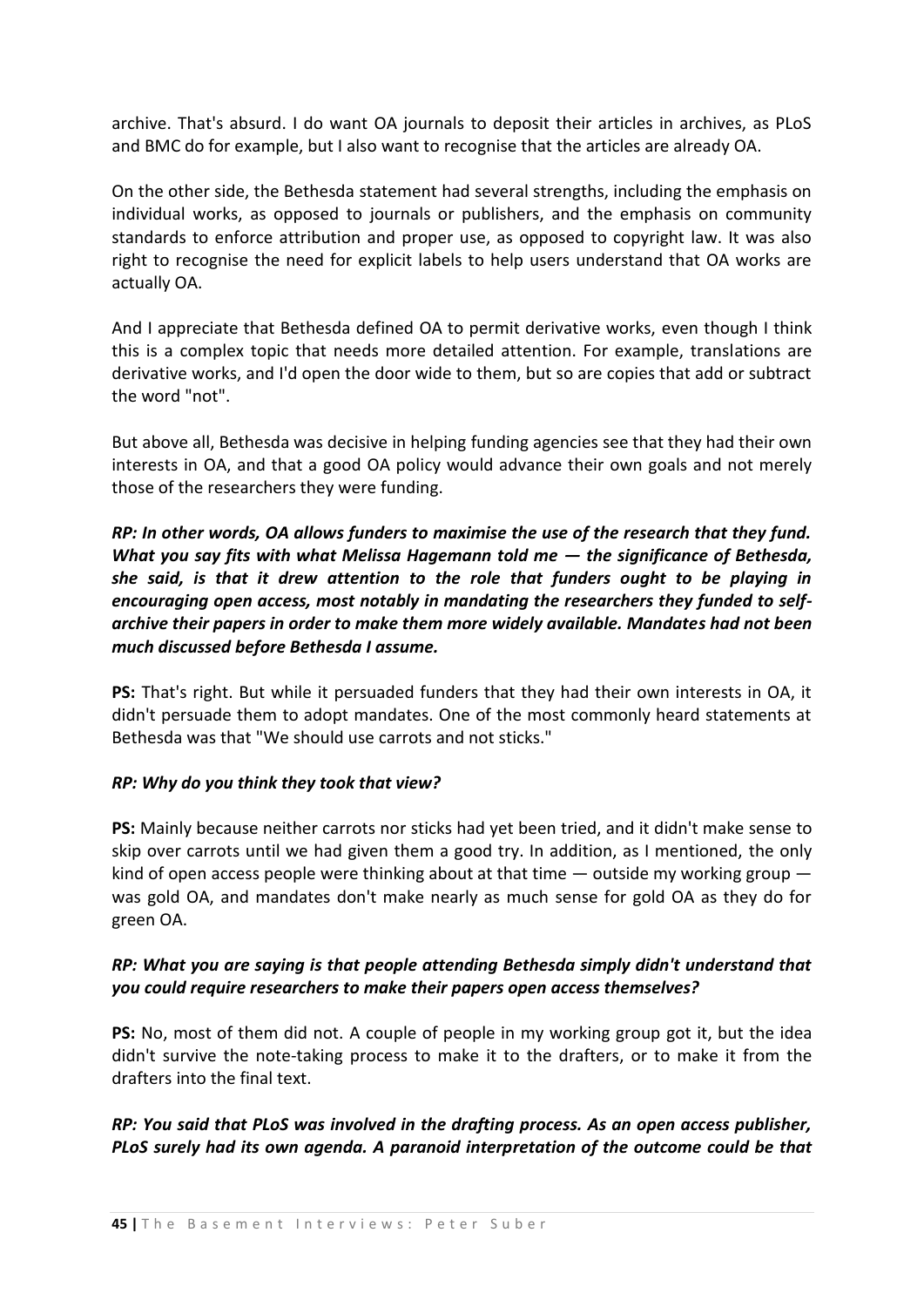## *the meeting was an attempt by OA publishers to hijack the debate, and divert attention from green to gold. Would there be any justification for reaching such a conclusion?*

**PS:** No. PLoS took part in Budapest and supported complementary green and gold strategies. And the funding agencies had a stronger interest in supporting green OA than gold OA, if only they understood the options fully. But many of the Bethesda participants knew very little about green OA or had an innocent bias in favour of journals simply because they were familiar with journals.

The fact is that green OA has always had to fight for recognition. Its novelty makes it invisible. People understand OA journals, more or less, because they understand journals. But there's no obvious counterpart to OA archiving in the traditional landscape of scholarly communication. It's as if people can only understand new things that they can assimilate to old things. All of us have had the experience of describing green OA at a meeting and then getting questions that presuppose that all OA is gold OA. All of us have seen critics object to green OA policies by pointing out supposed shortcomings of gold OA. This is the kind of obstacle green OA faced at Bethesda, not hijacking.

By the way, Stevan is very familiar with this problem and it frustrates him as much as anyone. He knows that we haven't found the magic appeal, loud or soft, long or short, nuanced or simple, peaceable or aggressive, to make headway against it, and he shouldn't be surprised that it was part of the atmosphere in Bethesda, especially in 2003.

#### *RP: And it is for this reason that there has always been a bias against green perhaps?*

**PS:** If you mean within the OA movement, then, as I said, I prefer to think of this as a division of labour. Some people who are well informed about archiving still think it is more urgent to establish and spread OA journals, just as other people who are well informed about OA journals think it is more urgent to establish and spread OA repositories.

#### *RP: And this is a good thing.*

**PS:** Definitely. It is very healthy for us that we have both kinds of people within the movement, working hard to put their visions into practice.

## *RP: Even if one accepts that there was no hidden agenda at Bethesda, one inevitably wonders why, after Budapest, it was felt that there was a need for any more statements, declarations or manifestos?*

**PS:** We didn't need a new definition of OA, although some of the Bethesda additions were improvements. But we did need funding agencies to recognise that they had their own interest in open access, and to commit themselves to it. Writing a public statement and adding your name can be more effective than nodding around a table.

I would add that after the three main statements  $-$  Budapest, Bethesda, and Berlin  $[BBB]$   $$ there has been almost no attempt to redefine open access. While there have been many other declarations of principle, most of them simply build on the BBB definitions and aim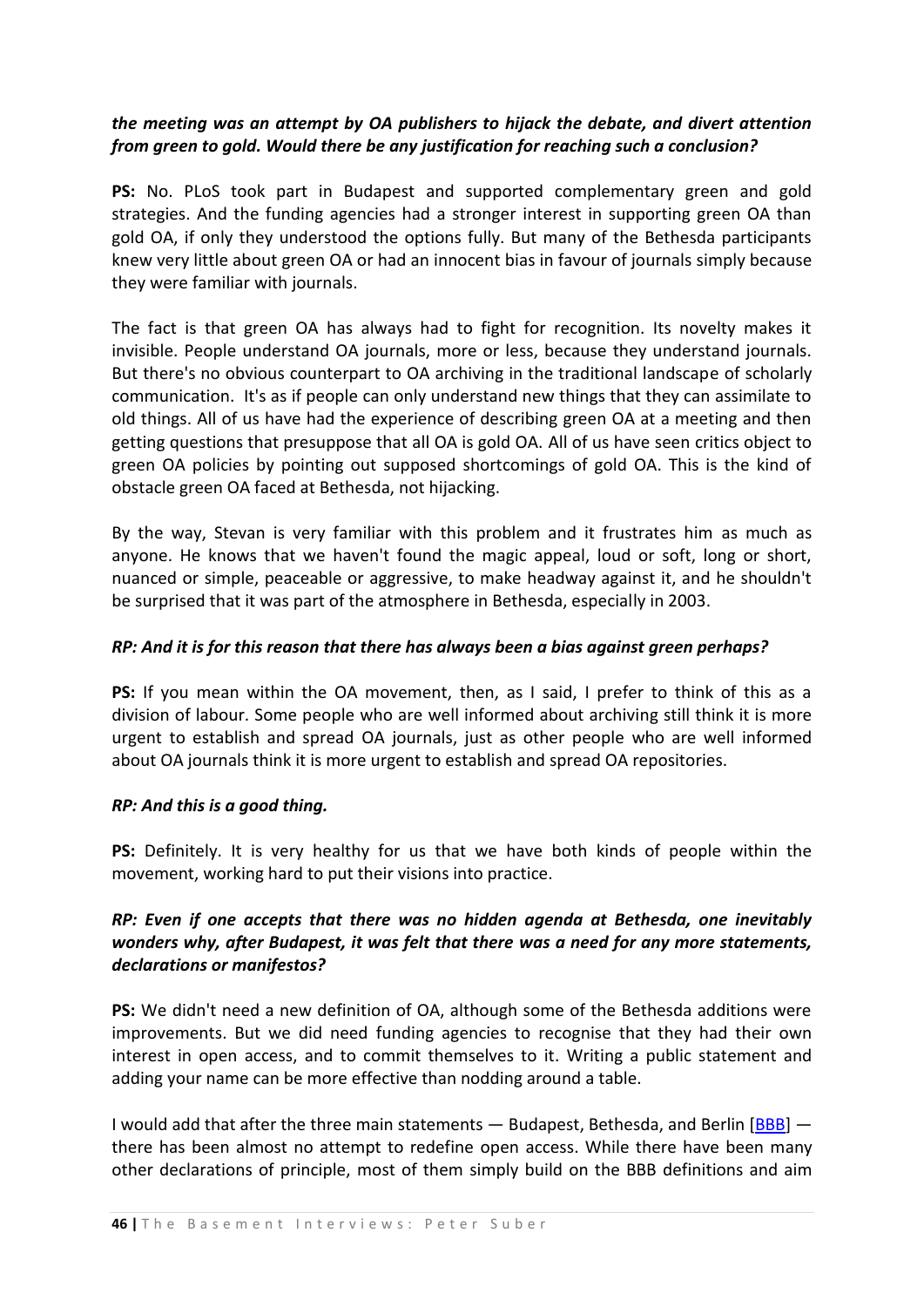primarily at rallying support among people at a certain conference, or people in a particular sector of scholarly communication or in a particular region of the world. That has been very helpful.

### *RP: What contribution did the Berlin Declaration make then? Was it mainly a tool for persuading European research funders to buy into open access?*

**PS:** It helped recruit European research institutions as well as funders. There was nothing distinctive about its definition of OA. That was essentially the same as the Bethesda definition.

But Berlin was the only one of the three main statements to incorporate a follow-up process, notably through annual meetings designed to monitor and stimulate further progress. At the next several meetings there were valuable refinements to the original declaration. For example, Berlin 3 added some excellent [implementation suggestions.](http://www.eprints.org/events/berlin3/outcomes.html)

## *RP: So the Berlin format managed to keep the momentum going by assuming that there would be an annual review of progress?*

**PS:** Right. While there has also been continuing life to the Budapest Initiative, it hasn't taken the form of revising the statement or issuing new implementation suggestions. The Budapest Initiative continues in the form of OSI funding for various OA projects, in the discussion forum, and in what could be called its citation life. It continues to exert an influence on researchers, librarians, university administrators, and policy-makers.

*RP: One of the downsides of having a series of different declarations and manifestos, perhaps, is that different factions have been able to cherry pick parts of them in order to shape the debate in a way that suits their own agenda. I think that both [Jan Velterop](http://wwmm.ch.cam.ac.uk/blogs/murrayrust/?p=396#comment-34169) and Mike Eisen have tried to do that over time, focusing in on particular parts of a declaration and declaring that that particular aspect is the one true definition of open access. One could argue that Harnad has done the same. Have you noticed this at all?* 

**PS:** Yes, I have noticed some selective reading of the public statements. Some of it, however, supports the kind of division of labour that I believe is beneficial. If the BOAI supports two strategies, and you draw primarily on one of them, you're still helping the larger cause.

I don't mind this kind of selective reading as much as others might. Part of the reason is that OA needs to harness the energies of different people with different interests and priorities. Part of the reason is that OA is not a narrow concept that can be applied or implemented in just one way. Neither is it so loose that every kind of stretching is justified. But it deliberately allows some kinds of flexibility, and embraces projects and policies that make different decisions.

For example, I personally believe that OA articles should permit commercial re-use. But as I once put it in my newsletter, I want to make this preference genial, or compatible with the opposite preference, so that we can recruit authors and publishers who want to block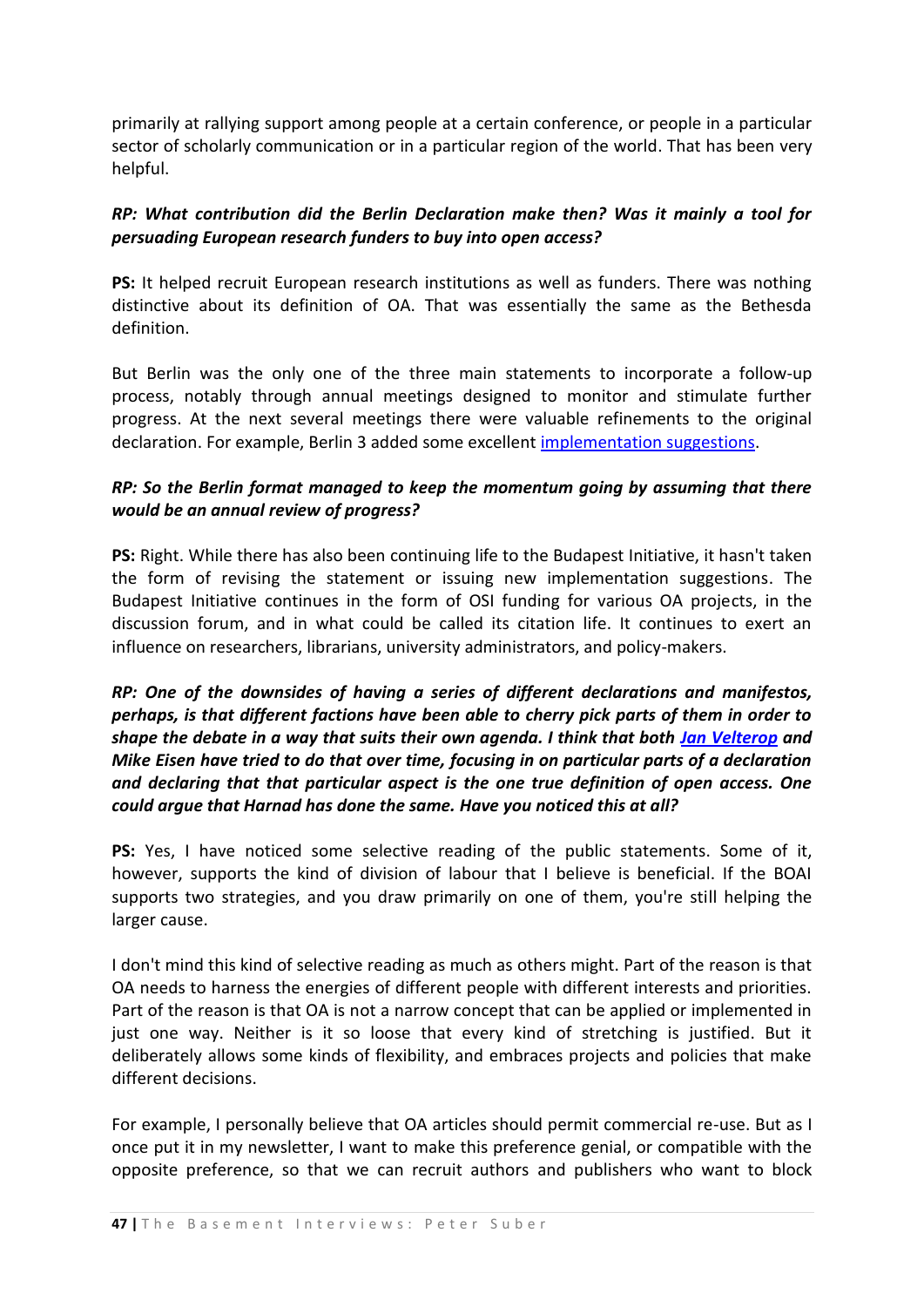commercial re-use. At this stage we benefit more from this flexibility than we would from premature uniformity in setting rigid boundaries.

#### *RP: You mean at this stage of the development of open access?*

**PS:** Yes. Long-term it might help to have a more precise idea of what the boundaries of open access are, and some way of recognising when a given resource does or doesn't live up to the definition, roughly the way that the free and open source software movement does.

But we're still early in our history and still learning which variations on the theme are possible and what advantages and disadvantages each of them carries. I don't think we are ready to go beyond the Budapest statement, for example, to sharpen those boundaries especially if it means compromising our ability to recruit new supporters and build a coalition.

I worry that drawing the boundaries too soon would reflect the partial views of one or another of the different blocs within our diversified movement, and exclude friends and allies whose projects are among our undeniable success stories.

## **THE OPEN ACCESS DEFINITION**

#### *RP: So how do you define open access? What is a one-sentence definition of open access?*

**PS:** When I need a short definition, I say that open access literature is digital, online, free of charge, and free of most copyright and licensing restrictions.

#### *RP: You say most copyright and licensing restrictions. Presumably then you see some permission barriers remaining?*

**PS:** Yes. It's harmless and sometimes beneficial to allow *some* copyright and licensing restrictions to remain. We don't need to put all open access works into the public domain, although the public domain is a very clear and adequate legal basis for open access.

We can stop short of the public domain, for example, in order to ensure the integrity of the author's work and ensure that the author is properly credited. But we shouldn't allow many more restrictions than that or we will start to interfere with the legitimate needs of scholarly users, for example in making and distributing copies, migrating a paper from one format or medium to another, harvesting or mining it, or translating it into another language. We don't have movement-wide agreement on which permission barriers must go and which may remain.

Eventually there will be an OA-friendly license corresponding to each variation on the theme, and we can talk about which licenses to endorse. That will be the most precise and satisfactory to solve this problem. But even then, I hope we will recognise a plurality of licenses.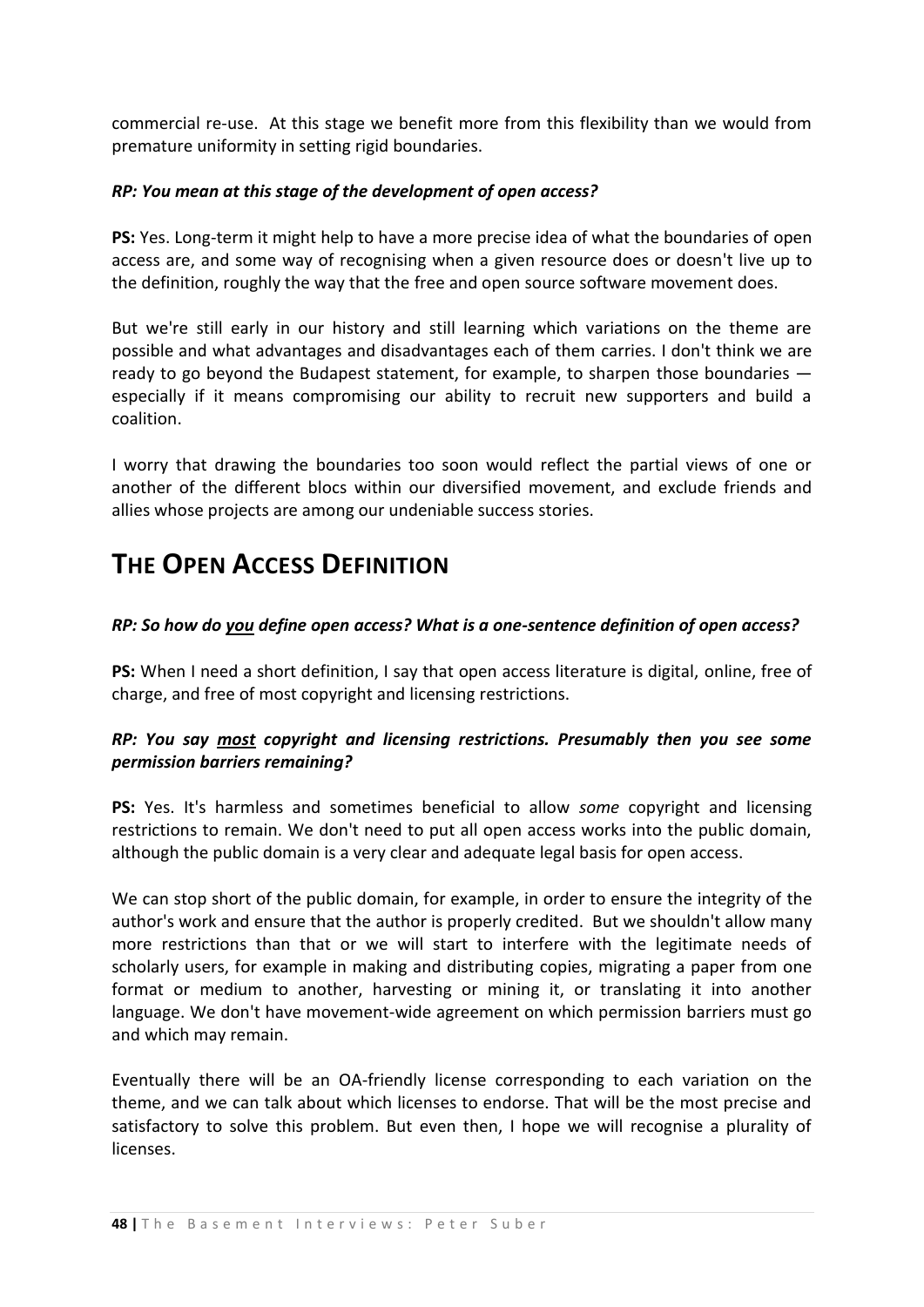*RP: One issue your definition does not address is immediacy. As you know, while the majority of publishers have accepted that authors can self-archive their papers, many of them insist that this can only be done after an embargo period.* 

**PS:** Right.

#### *RP: In theory, therefore, open access could be delayed indefinitely by publishers?*

**PS:** Many publishers want very long embargoes, which is one reason why funding agencies and governments should not defer to publishers on this question. OA policies should set a firm and fairly short deadline on embargoes.

I believe that any embargo is a compromise with the public interest. Immediate OA is best for researchers. But there are two points to make here. First, it makes more sense to think about immediacy as a policy goal than as a defining condition of OA. Second, compromise may be politically necessary.

#### *RP: So while immediate access is optimal, delayed access is an acceptable compromise?*

**PS:** Yes. Open access to literature is more useful when it happens immediately, and less useful when it occurs after some delay. But there are political reasons why embargoes might be a necessary comprise to get an otherwise strong OA policy adopted. If we insist on immediate OA, we may lose the policy and let the perfect be the enemy of the good.

But not every embargo is an acceptable compromise. Some are too long and we can never forget that the public interest would be best served by immediate access.

Apart from the political problem, I am reluctant to *define* open access as immediate open access. If we did, then delayed open access would be a contradiction in terms. But delayed open access is perfectly coherent — it's just inferior to immediate open access. We have to do the hard work of minimising embargoes in the political arena, and not let ourselves think we can define them away.

I would like publishers to recognise that embargoes are a satisfactory way to meet their legitimate interests. I would like them to accept that the cost of a research project is almost always greater than the cost of publication, sometimes thousands of times greater, and therefore that the agencies funding research — and in the case of public funders, taxpayers — add at least as much value to peer-reviewed research articles as publishers do. If so, then publishers can't trump all the other stakeholders just because they "add value" and want to dig in their heels. But neither can we expect publishers to continue to add value without compensation.

So we have to compromise. I believe the best compromise is a period of exclusivity for the publisher followed by unqualified open access for the public. I would like publishers to accept OA mandates for publicly funded research and focus their concern on the length of the embargo.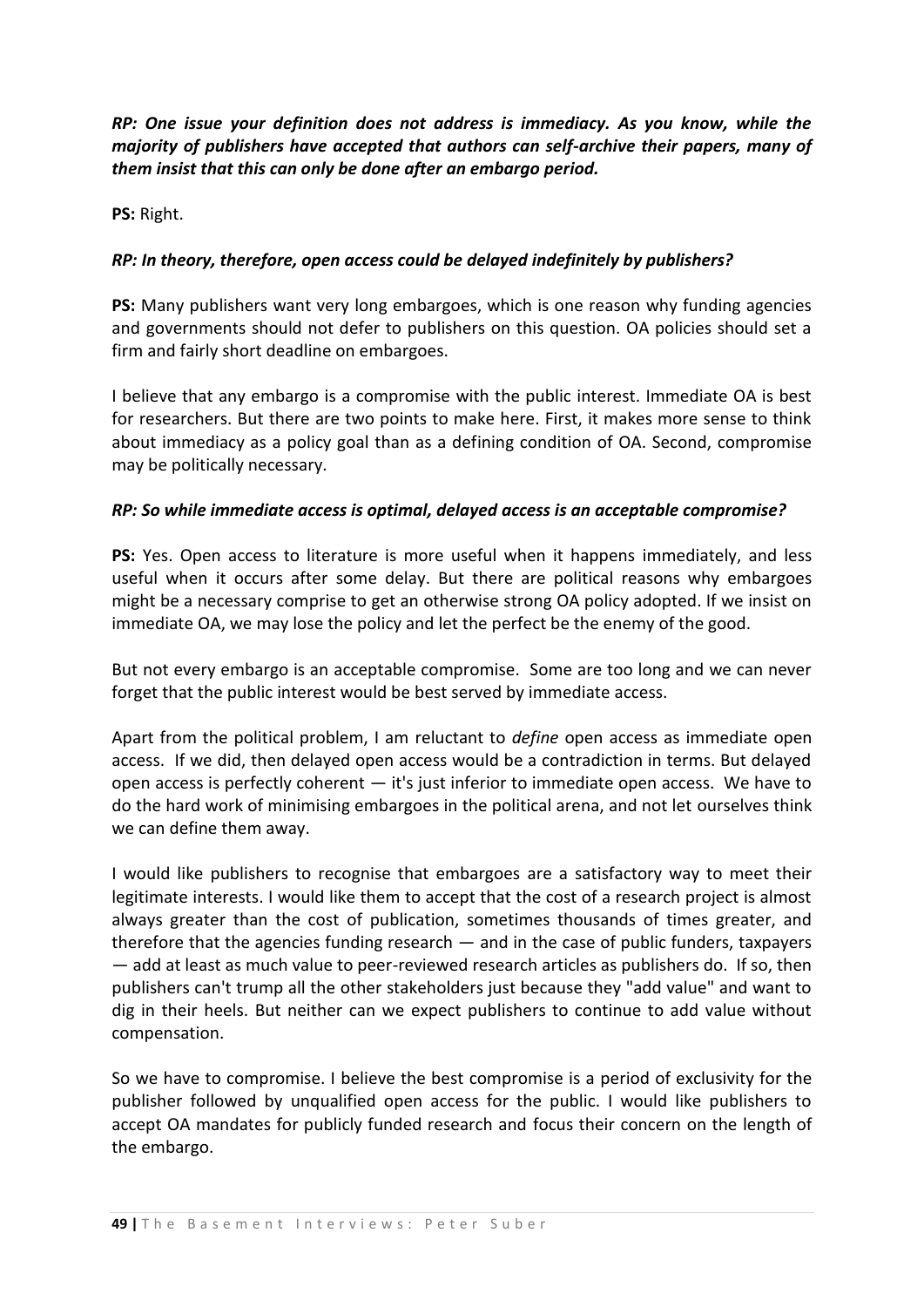But for that to happen, OA proponents must accept the legitimacy of compromise. If they don't, ironically, they'll create a new kind of embargo — an indefinite delay of strong OA policies in the name of purity.

## **GREEN ROAD VS. GOLD ROAD**

*RP: You are renowned for the ecumenical approach you take to open access — and practically every measured answer you give to my questions confirms this. Your objectivity, however, is far from typical, and the movement is very factional. What is perhaps striking is that although — when pushed — most if not all OA advocates agree that both the gold and green approaches make sense, they tend, as we have discussed, to support just one approach, and often with extraordinary virulence. Why is there such a strong inclination to promote one over the other?* 

**PS:** I don't know. There is no need whatsoever to put one ahead of another, and I have never quite understood the importance of putting one method ahead of the other.

I've seen arguments that, strategically, green should come first because it helps create the environment in which both green and gold can survive. But that presupposes that the transition to gold must come about through pressure and friction –the pressure on subscriptions from rising levels of OA archiving. While I believe that's one avenue of change, I also believe that the transition to gold can come about through publisher self-interest and multi-party negotiation, as CERN is now proving.

I've also seen arguments that, strategically, gold should come first because it helps create the environment in which both green and gold can survive. The theory here is that we need a healthy, critical mass of peer-reviewed journals before governments will adopt strong green policies in the face of publisher objections that green OA will kill peer review. I don't believe this either, although I do know, from talking to policy-makers, that OA journals do help the case for OA archiving. Everyone wants to be reassured that OA peer-review providers exist before they put toll-access peer-review providers at risk.

The fact is that OA archiving and OA journals are complementary and need to proceed simultaneously, much as an organism develops its nervous system and digestive system simultaneously and cannot do one first and the other second.

## *RP: As we also discussed, Harnad's argument is that we need to prioritise self-archiving because it is a much quicker way of achieving open access. Is he right?*

**PS:** He's right that it's quicker, and that's a good reason to pursue it. But it doesn't stand alone, and that's a good reason not to pursue it alone.

*RP: Critics of green, by contrast, respond that it is not a robust strategy. As I mentioned, Guédon characterises it as a "tool", implying that it should be viewed as merely transitional, a kind of lever to force the world down the gold road, not a solution in its own right. Harnad, however, insists that green is sufficient unto itself.*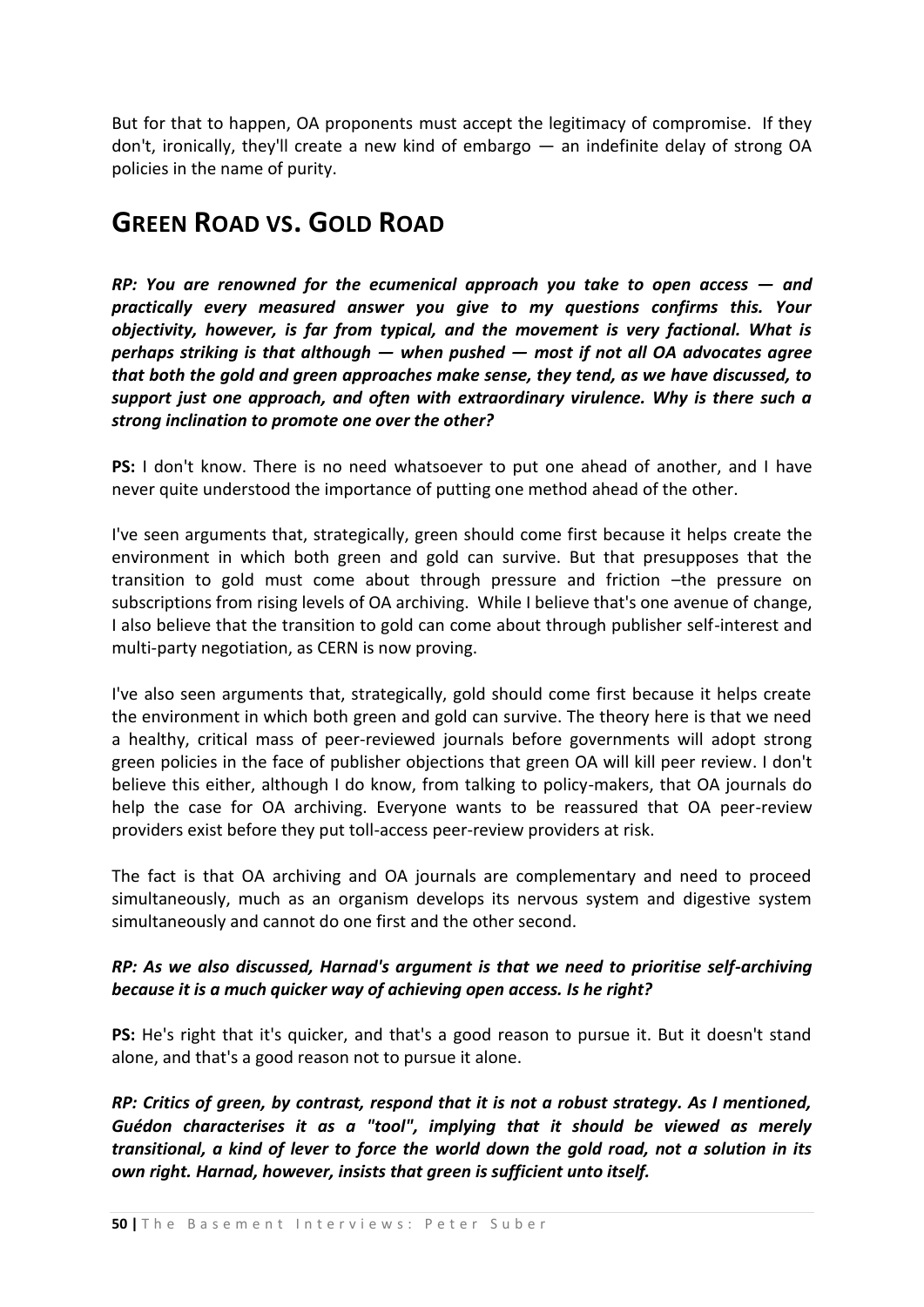**PS:** Green OA is more than a tool to force the transition to gold. We know that because we'll want green even in a world in which all journals are OA. For example, we'll want green OA for preprints, for the earliest possible timestamp to establish the author's priority, and for the security of having multiple OA copies in multiple independent locations. We'll even want OA repositories as the distribution mechanism for peer-reviewed OA journals. And at least until the very last subscription journal converts to OA, we'll need green OA so that funder and university policies can mandate OA without mandating submission to OA journals and limiting the freedom of authors to submit to the journals of their choice.

But on the other side, green is not sufficient. It hasn't caused journal cancellations in physics but it might cause journal cancellations in other fields, eventually, as OA archiving rates approach 100%.

If so, then we'll need OA peer-review providers to replace the TA [toll access, or subscription] peer-review providers overthrown by OA archiving. By the way, Stevan acknowledges this too, and it's perfectly consistent for him to do so.

## *RP: The argument here is that if all researchers make their papers freely available on the Web libraries will stop buying journal subscriptions, and so the system on which selfarchiving depends will fail. In short, argue critics, self-archiving will cause the financial failure of the journals that organise the peer review process, causing quality control to disappear, and the entire scholarly publishing process will collapse as a result.*

**PS:** Yes, they say that. If the growth of green does undermine subscription journals then it will prove to be the parasite that kills the host, and eventually we won't have the subscription-based peer review providers.

Even then, however, we'll have the OA peer review providers and we'll also have all the money we formerly spent on the TA peer review providers. The first priority for that money should be to support and expand the peer-reviewed OA journals. If we do, we'll have peer review in all the niches where we formerly had it and it won't cost us a cent more. Moreover, I've argued elsewhere that it would cost us less and there are [reasons to think](http://www.earlham.edu/~peters/fos/newsletter/10-02-06.htm#quality) the quality of review would improve as well.

On the other hand, if the growth of green does not undermine subscription journals, then the parasite will not kill the host. And by the way, this is what [we're seeing](http://eprints.ecs.soton.ac.uk/11006/) in physics after 16 years of green OA through arXiv at rates approaching 100%.

Physics journal publishers have not seen any cancellations that they can attribute to arXiv. On the contrary, they host their own mirrors of arXiv, accept submissions directly from arXiv, and are now symbiotic with it. If other fields develop as physics has, then subscription-based peer review will coexist with gold OA.

#### *RP: How do you expect this to play out?*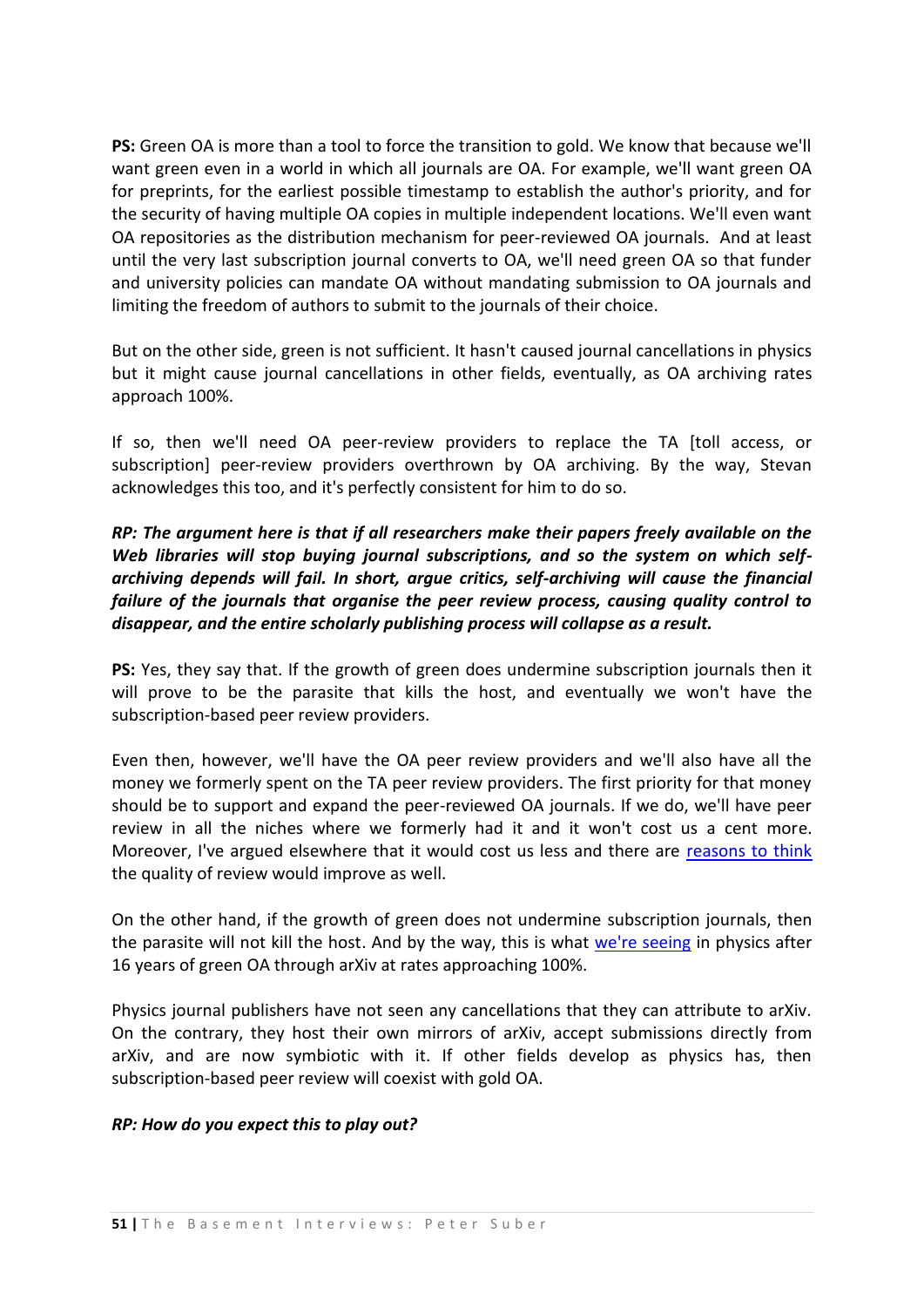**PS:** So far nobody knows whether the growth of open access archiving will undermine journal subscriptions outside physics. Some publishers are confident that it will, but they never argue their case. They might be right, but there's no evidence yet that they're right, and counter-evidence from physics that they are wrong. But there are natural experiments under way that will produce some evidence one way or another.

Last year we saw a wave of OA mandates across many disciplines. As a result, the OA archiving rates in many fields outside physics will start to increase, and we should be able to observe whether they trigger journal cancellations above and beyond the background rate of attrition. Meantime, the claim that OA archiving mandates will kill journal subscriptions is an unargued fear or a self-serving prediction to support a lobbying campaign.

But there are two important points to make here. First, even if the growth of OA archiving does undermine journal subscriptions, it will not undermine peer review. Don't forget the peer-reviewed OA journals and the money formerly spent on the TA journals that we could redirect toward OA journals.

Second, OA archiving is justified whether or not it undermines subscription journals, especially for publicly-funded research. We just have to be prepared for both possibilities.

## **OPEN ACCESS MILESTONES**

## *RP: As you said earlier, you publish a detailed [timeline](http://www.earlham.edu/~peters/fos/timeline.htm) of the open access movement. What do you believe to have been the most significant milestones?*

**PS:** Gosh. It depends on whether you want the top 10 or the top 100. But I'd certainly mention [arXiv,](http://en.wikipedia.org/wiki/Arxiv) the physics preprint repository launched by Paul Ginsparg in 1991. I'd mention Stevan Harnad's self-archiving [proposal](http://www.arl.org/scomm/subversive/sub01.html) in 1994. I'd mention the 2001 PLoS [open](http://www.plos.org/about/letter.html)  [letter,](http://www.plos.org/about/letter.html) which called on publishers to make their papers freely available within six months of publication. The letter attracted 34,000 signatures from scientists in 180 countries, and led to PLoS [becoming a publisher](http://query.nytimes.com/gst/fullpage.html?sec=technology&res=9406E5D8173DF934A25751C1A9649C8B63) itself in 2002. I would also want to mention the launch of [BioMed Central](http://www.biomedcentral.com/home/) in 2000.

I'd also mention the Budapest Initiative in 2002, the [first university OA mandate](http://www.eprints.org/openaccess/policysignup/fullinfo.php?inst=Queensland%20University%20of%20Technology) at Queensland University of Technology in 2003, and the [Congressional directive](http://thomas.loc.gov/cgi-bin/cpquery/?&db_id=cp108&r_n=hr636.108&sel=TOC_338641&) for an OA mandate at the NIH in 2004.

#### *RP: The NIH policy has not proved very successful to date though has it?*

**PS:** No, it hasn't. Congress asked for an OA mandate and the NIH adopted an OA [request.](http://grants.nih.gov/grants/guide/notice-files/NOT-OD-04-064.html) Despite its best efforts, the agency hasn't been able to get the compliance rate above 5%. As it stands, the policy is not important because it is strong, but because it was unprecedented at the time and because the NIH is so large and influential. Moreover, the inadequacy or failure of the policy has focused minds around the world on the need for true OA mandates.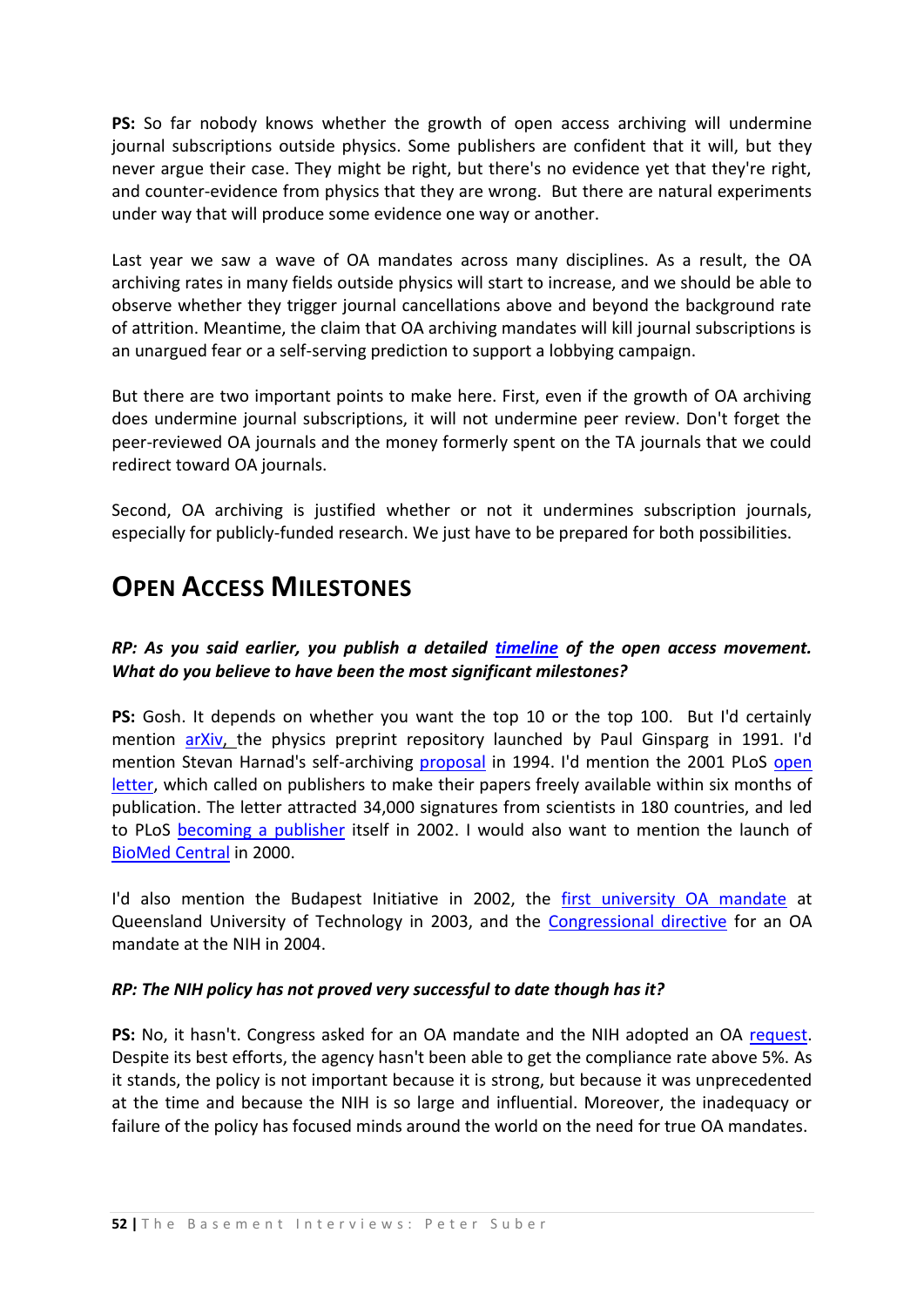In that light, I'd also mention some of the policies that emerged in the wake of the failure of the NIH policy, especially the [OA mandate](http://www.wellcome.ac.uk/doc_WTD002766.html) from the [Wellcome Trust](http://www.wellcome.ac.uk/) in 2005 and the [OA](http://www.rcuk.ac.uk/research/outputs/access/2005.htm)  [mandates](http://www.rcuk.ac.uk/research/outputs/access/2005.htm) announced by the RCUK [\[The Research Councils UK\]](http://www.rcuk.ac.uk/default.htm) also in 2005 — which were themselves an outcome of the groundbreaking [investigation](http://www.publications.parliament.uk/pa/cm200304/cmselect/cmsctech/399/39902.htm) of scientific publishing by the British [Science & Technology Committee](http://www.parliament.uk/parliamentary_committees/science_and_technology_committee.cfm) in 2003.

## *RP: Open access is primarily viewed as an issue that need only concern scientists. Clifford Lynch told me he would be interested to hear your take on the reason for this. He added that it was striking that, although you are one of the leading lights of the open access, you are yourself not a scientist.*

**PS:** I believe that open access is just as desirable and just as attainable in the humanities as it is in the sciences. But most of the action has been in the sciences — far and away. So even though I'm not a scientist  $-$  unless logicians are scientists  $-$  I began to track and then advocate OA in the sciences.

But I've also been arguing for open access in the humanities all along, however, and wrote one of the first [articles](http://www.earlham.edu/~peters/writing/apa.htm) making the general case for open access in the humanities. In that article I suggested nine reasons why OA is moving more slowing in the humanities than in the sciences, and I still stand by that diagnosis. And I'm happy to say that the level of interest in the humanities and the pace of progress are both picking up.

In addition, I'd advise other humanists to work for OA in the sciences. Not only will the sciences create policy precedents that will benefit the humanities, in funding agencies and universities, but it will free up money to pay for OA in the humanities.

A large part of the monograph crisis in the humanities, for example, can be traced directly to high-priced science journals, which soak up library budgets, lead librarians to cut back on book acquisitions, and lead book publishers to cut back on new works.

## **THE SLOW ROAD**

*RP: It is now six years since the Budapest Initiative, and 16 years since Paul Ginsparg founded arXiv. In 2002 you were talking of an imminent tipping point for open access. Yet today still only around [15%](http://users.ecs.soton.ac.uk/harnad/Temp/Romeo/romeosum.html) of the scholarly literature is being self-archived, and another [10%](http://eprints.ecs.soton.ac.uk/13964/) published in gold journals. Why is open access taking so long to achieve?*

**PS:** Personally I am no longer surprised at how long it is taking, although I was surprised at first. I guess, like most people, I thought that if you have a really good idea, and all the means for implementing it at your fingertips, then it shouldn't take too long for it to spread, especially if the people who are in a position to implement it are easily persuaded once you get their attention. All these conditions are met with open access.

On the other side, we're talking about deep institutional change, the kind that's deep enough to affect individual actions and attitudes.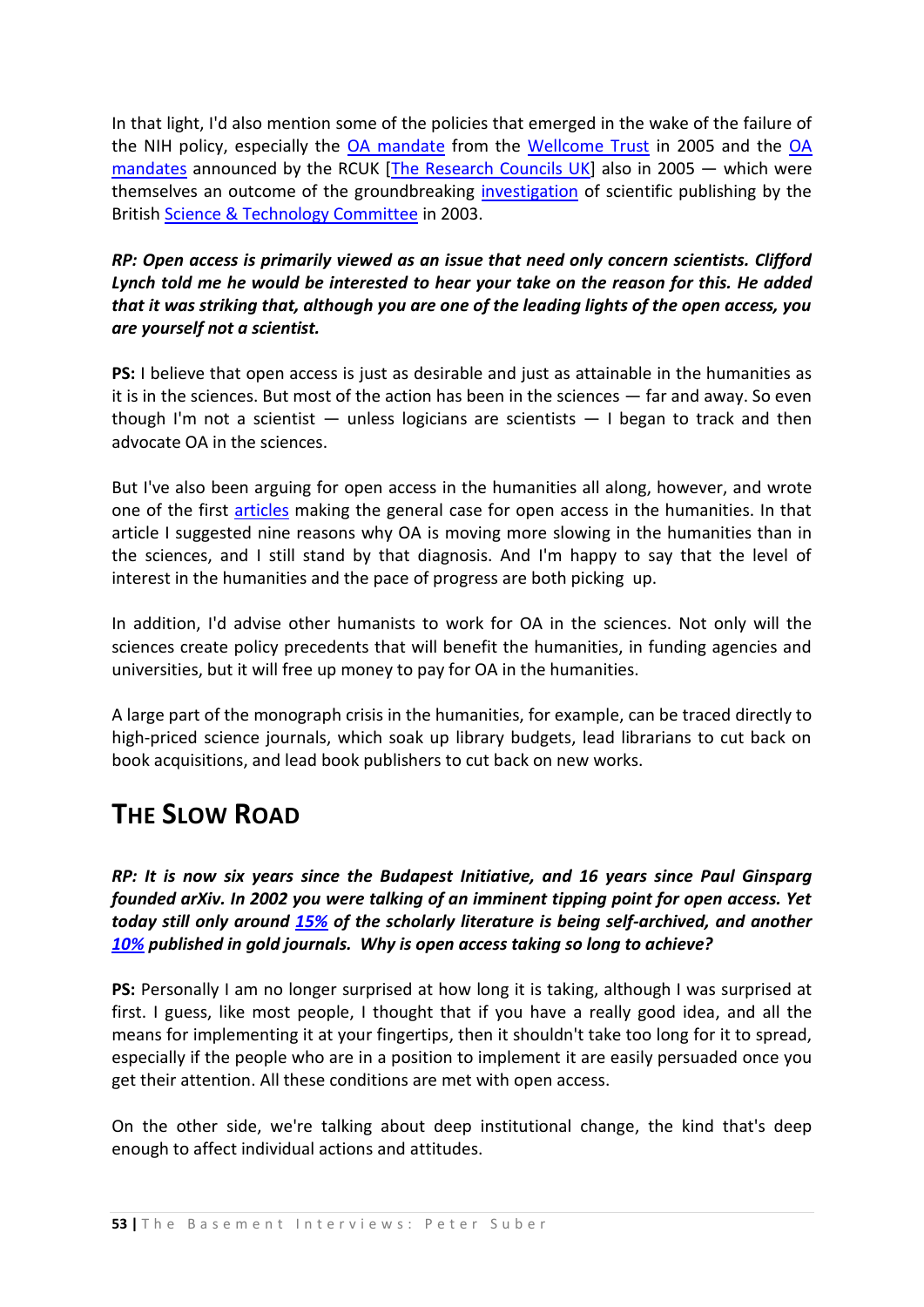#### *RP: Open access assumes a fundamental change to scholarly communication doesn't it?*

**PS:** Yes. Individual actions can change institutions, and we've been counting on that. But at the same time institutions shape individual actions, and we've tended to underestimate that. So we have a kind of halting progress in which unilateral researcher action moves us forward, but we must wait for other actions before other researchers are willing to act unilaterally.

Moreover, scholars are overworked and preoccupied. For many of them until recently open access was the last thing on their mind. They didn't want to hear about some new development in scholarly communication. They wanted to focus on their research.

So we have to persuade them that this isn't just about publishing economics or publishing technology — for most of them, deeply boring topics which they deliberately tune out. We have to persuade them that this is about enlarging their audience and impact as authors and facilitating their research as readers. Researchers are good at what they do because they can tune out what isn't relevant to their work. The trick is to get them to see that open access belongs on the inside, not the outside, of that focus.

We're not fighting stupidity or even opposition to OA. We're fighting a semi-deliberate attempt by researchers to concentrate on their work and avert their eyes from distractions.

## *RP: The irony is that researchers are in the most powerful position to effect this change in scholarly communication. They could decide to self-archive all their papers from today, or to publish only in OA journals?*

**PS:** Right. But just as they don't like it when their university wants them to pay attention to parking lots, or lawn mowing, or fundraising, researchers don't like it when someone wants them to pay attention to scholarly communication. They view it as another distraction from what is really important in their lives and their careers.

#### *RP: The challenge then is to get scholars to see that OA is in their own interests.*

**PS:** Exactly. I said earlier that scholars are easily persuaded once we get their attention. That has been my experience, and I believe it has been the experience of anybody who speaks about open access on university campuses.

If you can get them in a room and tell them about the benefits of OA, and the methods of delivering it, you can excite them in just a few minutes. The trick is to get their attention.

*RP: Given that open access is in their own interests, researcher's tardiness in embracing it is downright irrational. Research suggests that making research papers freely available on the Web makes it much more visible, and so increases its impact. By adopting OA, therefore, they are more likely to help their career enhancement than by sticking with tollaccess journals and not self-archiving.*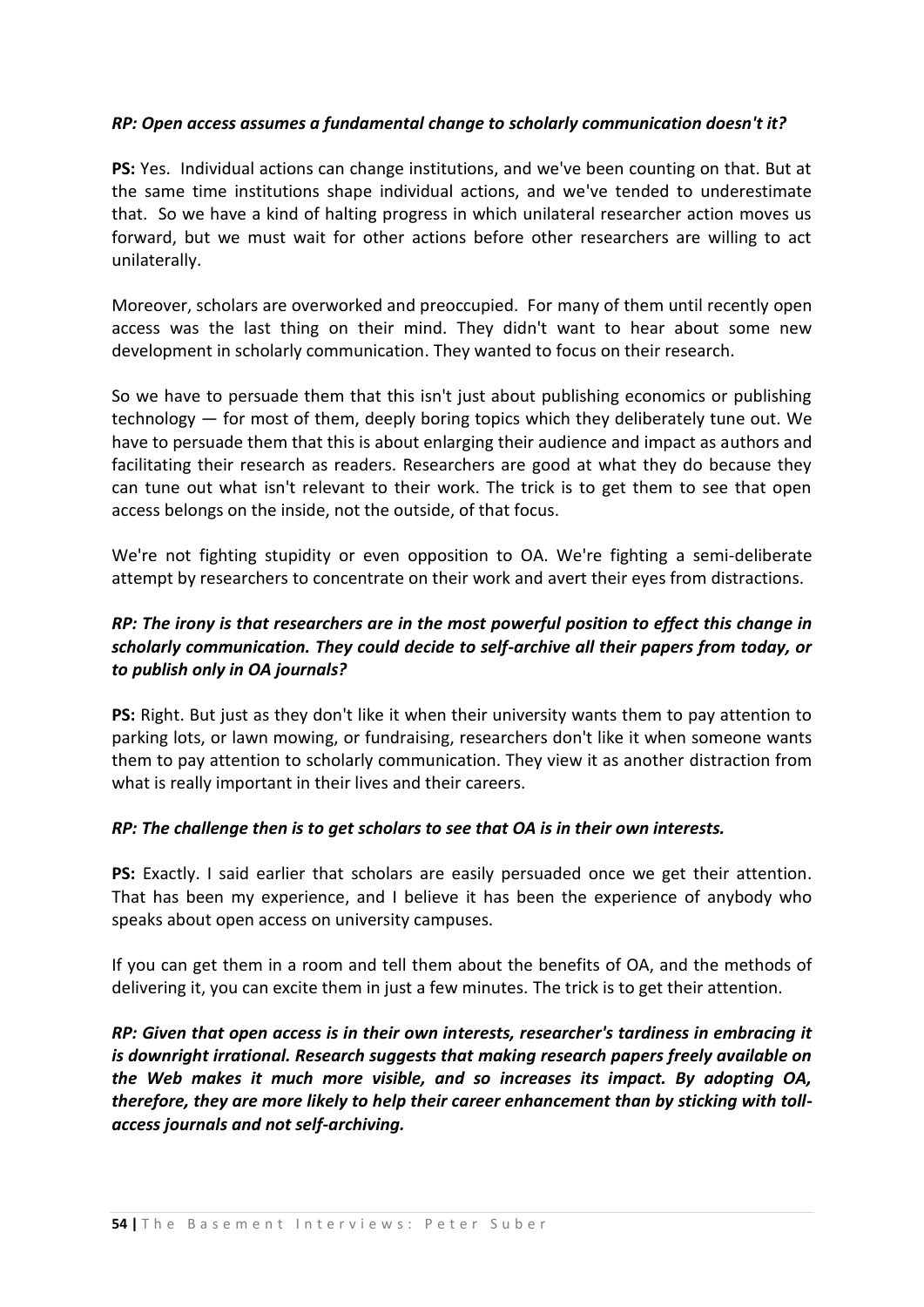**PS:** That's right. Their focus is not just to get their research right, but to try and get the greatest impact they can from that result. And since open access increases impact, it is directly relevant to them.

I sometimes compare the situation to a job I had in high school. I told you that I worked in an electronics laboratory. One job we did in the lab was to tape record stage productions for theatres. I remember going to a theatre once, hanging a microphone over centre stage, and then sitting down by our equipment. Everything was working fine, but I noticed that one of the stage hands had moved the microphone to stage right. I pointed this out to my boss a few minutes before curtain, and asked if I should get it moved back. He said: "Nah, don't bother. When the actors see where it is, they'll move over."

That is my attitude towards open access: when scholars see where the microphone is, they'll move over. But many of them haven't yet realised that open access is the microphone of their research.

#### *RP: Ok, so one of the things that has been holding back open access is researcher resistance...*

**PS:** I wouldn't put it that way. Researchers are not opposed or resisting. They are preoccupied and busy, unfamiliar with their options. There are good studies on this question, and they turn up very low levels of opposition and very high levels of ignorance and misunderstanding. We still have a lot of educating to do.

## **IMPEDIMENTS**

*RP: You say it is just a case of researchers finding where the microphone is. It's also true, of course, that while they might — to use your metaphor — see the benefits of moving over to the microphone, they fear that in doing so they might, say, trip over something, or slip out of the limelight. Some, for instance, assume that putting their papers on the Web involves bypassing peer review. That's not true, but because open access journals also conduct peer review, and green OA does not imply that researchers just stick their papers on the Web, but that they publish them in a traditional peer-reviewed journal first, and then self-archive them. Traditional publishers have fanned the flames of misunderstanding by repeatedly claiming that open access implies abandoning peer review. How can this misunderstanding be cleared up?*

**PS:** Actually I recently published a very long 15-point [rebuttal](http://www.earlham.edu/~peters/fos/newsletter/09-02-07.htm#peerreview) to publisher claims that open access will undermine peer review. One problem is that those who say that they are worried about peer review never connect the dots, and never explain how or why open access might undermine peer review. So it is almost impossible to know what to respond to. Nevertheless I reconstruct the objection and respond to it at length.

*RP: I wonder if part of the problem is that many people — I think correctly — assume that in an open access environment peer review can and will change, and develop in new ways. Might that be introducing some noise into the debate?*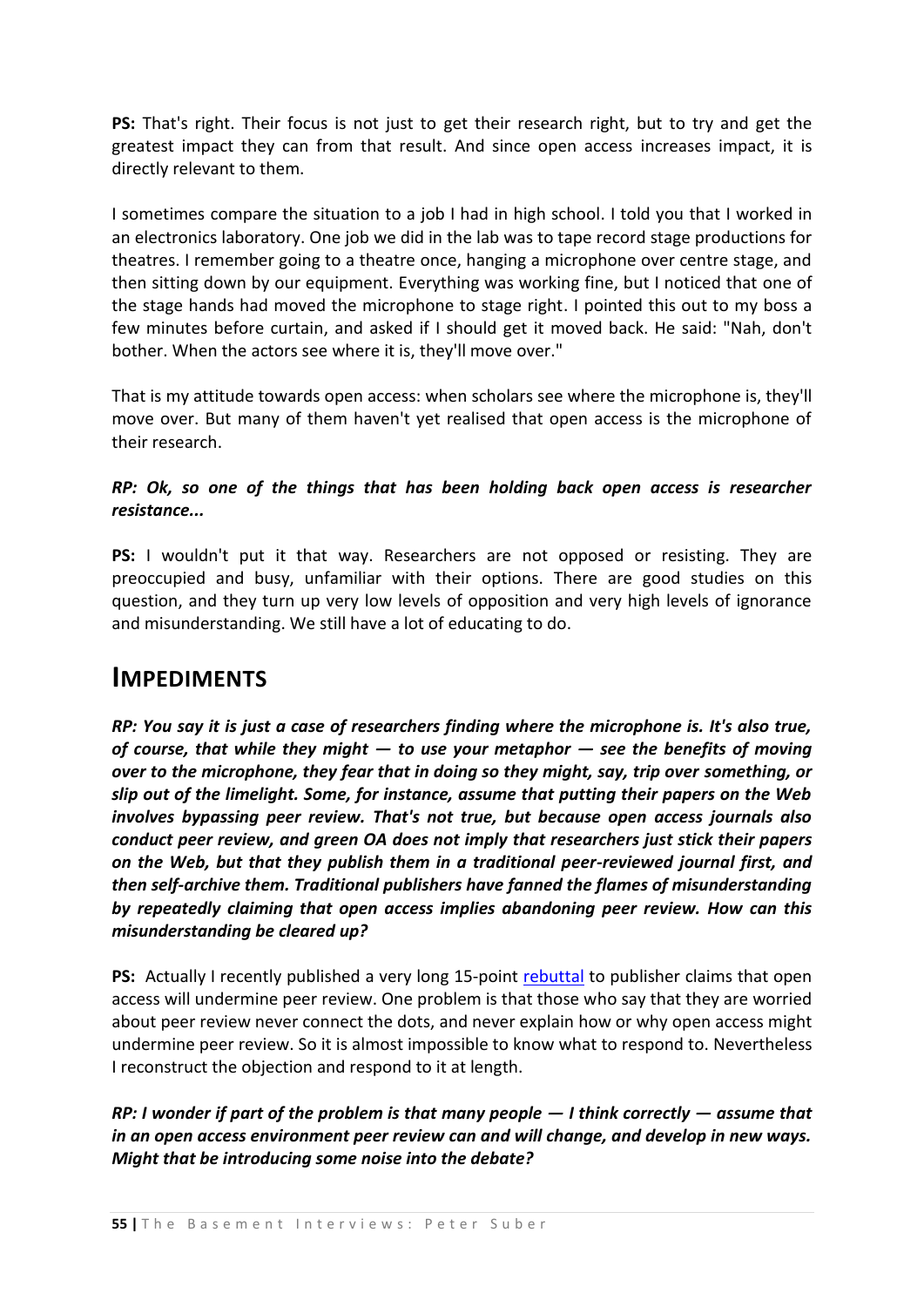**PS:** It's true that peer review might change, and also true that some people fear this prospect and others relish it. That conflict has certainly created some misunderstandings about open access in the past  $-$  for example, that the purpose of OA was to bypass peer review, that OA presupposed a certain model of peer review, or that we had to agree on the best form of peer review before proceeding with OA. Those were all harmful and unnecessary misunderstandings.

What's important for the current debate is that while open access can change everything about scholarly communication  $-$  including peer review  $-$  there is no reason at all to think that it will corrupt peer review. In fact, insofar as OA changes the dynamics and incentives within a journal, there are reasons to think it will actually improve peer review, for example by removing the incentive to accept enough papers to fill a short issue. OA journals don't have to worry about short-changing subscribers with a short issue. I say more about these possibilities in a newsletter [article](http://www.earlham.edu/~peters/fos/newsletter/10-02-06.htm#quality) from last year.

Putting aside the disinformation campaign asserting that government OA mandates will undermine peer review, we see a lot less confusion of OA issues with peer review issues today than we did in the past. In the past many people really believed that open access is about bypassing peer review  $-$  which was never true, and they could never find anybody saying it was true. Many people were honestly confused, even if other people who knew better repeated the claims in bad faith.

#### *RP: You are saying that it is less of an issue today?*

**PS:** Yes. Fortunately most stakeholders and journalists now understand that achieving OA and reforming peer review are independent projects. Open access is not about bypassing peer review. Open access is compatible with every kind of peer review, from the most conservative to the most innovative.

That said, it's true that there are certain synergies between open access and some models of peer review. That is, some models of peer review lend themselves better to open access than to subscription or toll access, and I'm not at all surprised  $-1$  am even gratified  $-$  that some people are experimenting with those synergies.

I have my own thoughts about better and worse forms of peer review, but I rarely discuss them in order to avoid giving support to the false impression that OA favours some kinds of peer review over others. What's true is the converse, that some kinds of peer review favour or presuppose open access.

The many strands of the OA movement would never agree on the best form of peer review, and there's no reason for them to do so. But we all agree on wanting to see OA for the results of peer review, regardless of what kinds are actually in use.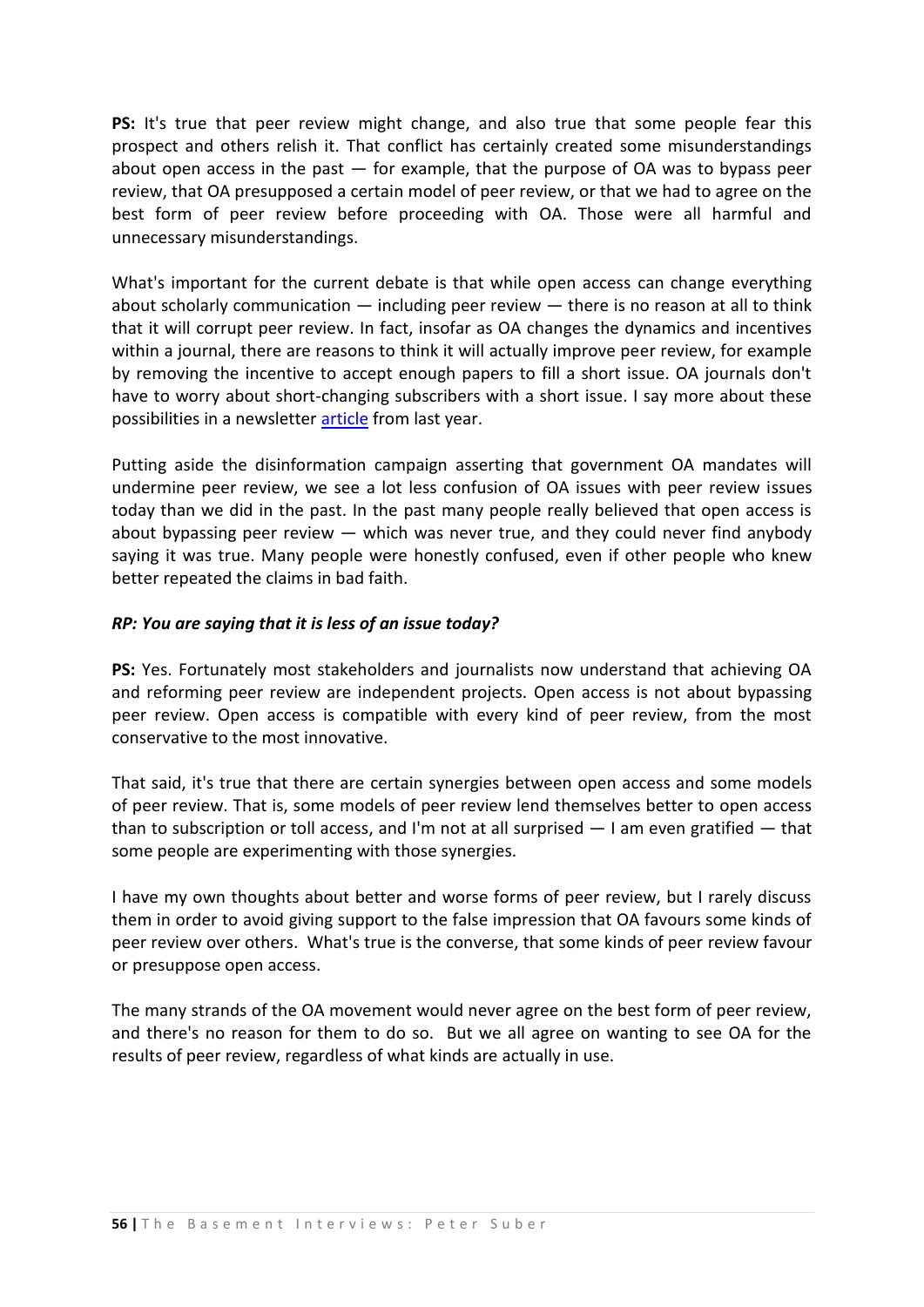# **WHY DOES THE WORLD NEED OPEN ACCESS?**

### *RP: Let me ask you a very basic question then: What is the argument for open access? Why does the world need it?*

**PS:** We need it for many reasons. Primary among them is to accelerate research and share knowledge. The benefits accrue first to researchers themselves, both as authors and readers, but they do not stop there. OA also benefits universities, libraries, and funding agencies. I believe it benefits publishers as well, even if these benefits are offset by some losses. And therefore I believe it benefits scholarly societies, both as publishers and even more as supporters of research in certain fields or topics. Finally, it benefits nonresearchers, since we all depend on research for our health, our safety, our convenience, and of course for our understanding.

In short, it benefits just about everybody. The exception is that it may not be a net benefit for those publishers who currently profit from the [toll-access](http://users.ecs.soton.ac.uk/harnad/Hypermail/Amsci/2968.html) system, since they could see their profits diminish in an open access environment.

#### *RP: As a philosopher I suspect you also have views on the ethics of open access. Is there a moral argument for open access?*

**PS:** Yes, and again there is more than one. Essentially, knowledge is a [public good,](http://en.wikipedia.org/wiki/Public_good) not a commodity. But today we are treating it as a commodity, not a public good.

#### *RP: Can you expand on that?*

**PS:** Over the past half century or so we have increasingly outsourced journal publishing from universities to commercial companies and non-profits which tend to behave, for this purpose, like commercial companies.

In addition we have seen changes to the copyright system that have tilted the balance of the copyright laws in favour of publishers and away from consumers. The combined effect of these changes has been to create an enclosure around what one might call the "scholarly commons".

So today there is a moral argument for de-enclosing that commons and sharing the knowledge it contains. There's a moral argument for giving effect to the original intentions of the researchers, who willingly published without direct compensation, and the funding agencies, who paid for the underlying research in order to realise its promise of general utility.

There is, by the way, also a clear utilitarian argument, since de-enclosing the knowledge commons would accelerate research and, as I said, everyone benefits in very concrete ways from the progress of research. This is true even though not all research has concretely useful consequences.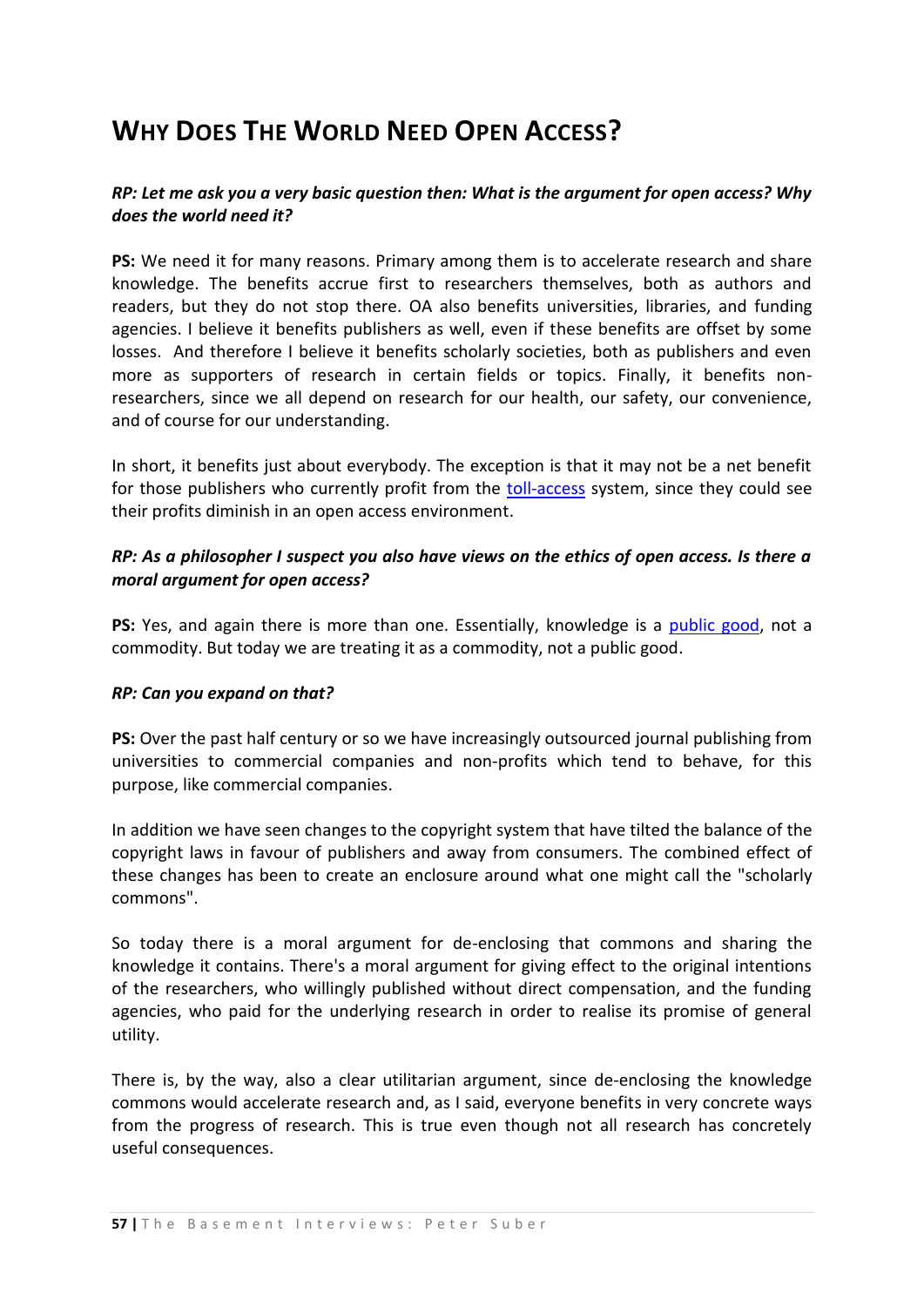There is an ethical argument to provide access to those who cannot afford to pay, and to distribute the public good of knowledge equitably among all who can make use of it. We can't easily do this with material goods, like food and shelter, which are costly to reproduce and distribute, but we can do it for digital goods.

Nor need we do it for all digital goods. The principle isn't that everything useful ought to be free, or even that all information ought to be free. It's that when we have author consent and the digital medium, then knowledge ought to be free. Under these conditions, the alternative is to retreat from revolutionary abundance to artificial scarcity, when we have a chance to abolish scarcity altogether and fulfil the needs of both the creators and the users of knowledge.

#### *RP: Since most research is funded by the public purse some people argue that there is also an argument that says that taxpayers should have a right of access to this information?*

**PS:** Yes, I make this argument myself. You can frame it as another moral argument, since governments should treat taxpayers fairly and should spend public money responsibly. But there are also pragmatic arguments woven into this moral argument, for example, that governments should maximise the return on the public investment in research.

But whether we call it an argument about fairness or efficiency, it is simply perverse to spend a lot of public money on research, and then hand over the results to companies who believe that they can only survive by surrounding that knowledge with access barriers.

It doesn't matter whether publishers are correct or incorrect in their belief that they can only survive by erecting access barriers. If they are correct, then we shouldn't give them the fruits of this public investment. If they are incorrect, then we shouldn't give them the fruits of this public investment. It's perverse either way.

## **WHAT PRICE PUBLISHING?**

*RP: You said that just about everybody benefits from open access except for those publishers who profit from the toll-access system. How would you characterise the way in which scholarly publishers have responded to the open access movement as it has developed?* 

**PS:** Publishers are not monolithic, so it's not easy to talk about them as a class. Some publishers provide open access, and some of them are willing to experiment with it. And of those experimenting, some are doing it in good faith, while others appear to be doing it cynically.

#### *RP: You mean some publishers are carrying out experiments in order to suggest that open access can never work, not in a spirit of genuine experimentation?*

**PS:** Yes. I'd put about half of the [hybrid](http://www.earlham.edu/~peters/fos/newsletter/09-02-06.htm#hybrid) OA journal programs in this category. The publication fees are very high and the reuse rights are very low. The author uptake is low,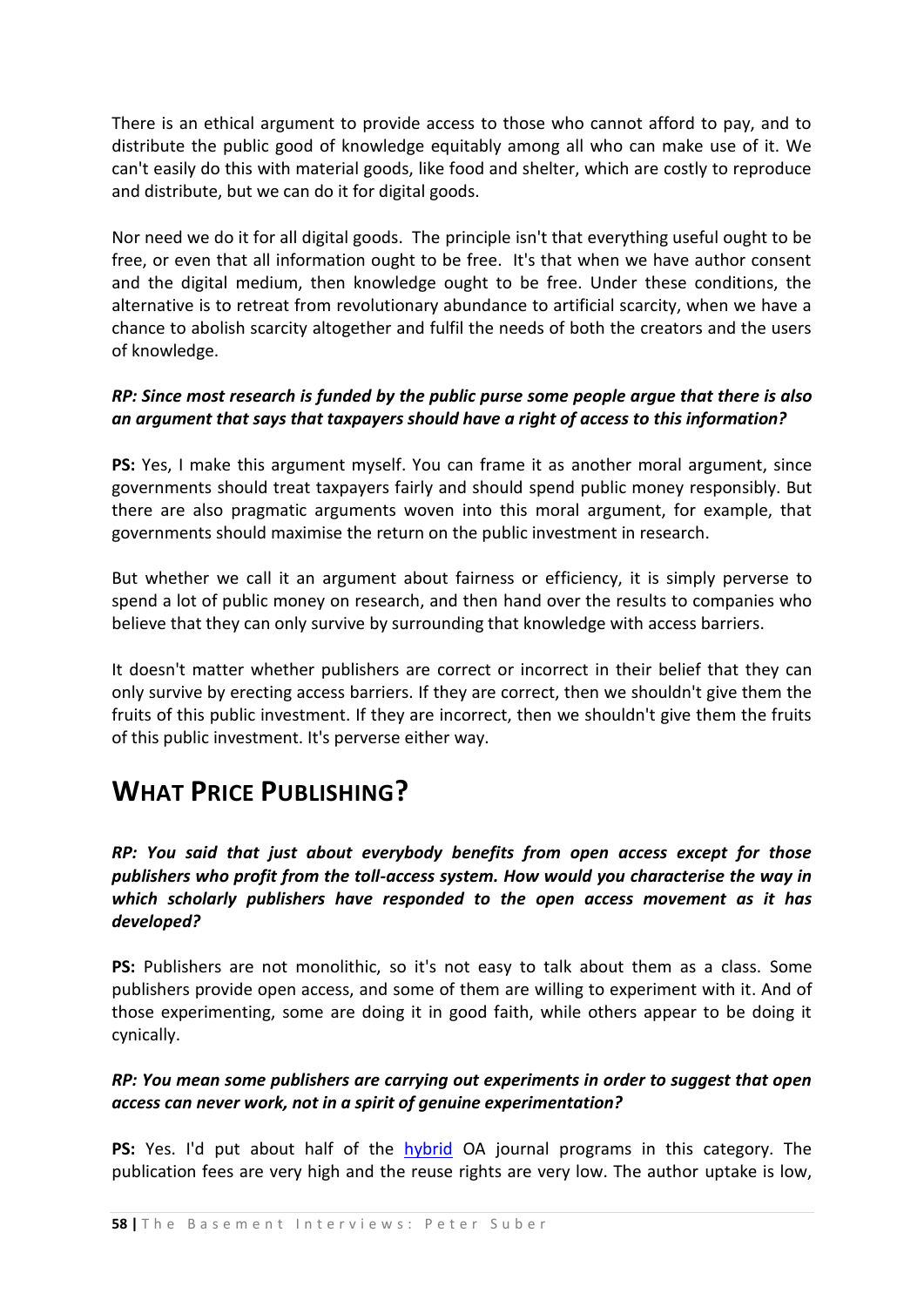the publishers don't mind, and there's no attempt to adjust the terms to increase author uptake. For some, it's a way to be paid twice for the same article, since they charge a publication fee for the OA option and refuse to reduce their subscription price in proportion to author uptake.

Then some publishers strongly oppose open access and don't hide the fact. Among those who oppose it, some oppose open access journals but not open access repositories, while others take the opposite position. Some publishers provide some form of OA themselves but lobby hard against government OA policies.

It is also clear that some publishers who have not yet adopted open access are nevertheless watching in good faith as other publishers experiment, and might be ready to launch an experiment of their own, or to change their policy, if they see those experiments producing positive results.

So there is a huge range of attitudes among publishers.

*RP: What are your views on what one might characterise as the more egregious actions of publishers: the aggressive [lobbying](http://www.parliament.uk/parliamentary_committees/science_and_technology_committee/scitech081104.cfm) against mandates, the [hiring](http://www.nature.com/news/2007/070122/full/445347a.html) of the so-called pit bull of PR [Eric Dezenhall](http://en.wikipedia.org/wiki/Eric_Dezenhall) to help them make their case, the recent launch of [PRISM,](http://prismcoalition.org/index.htm) and that organisation's dissemination of what one might call disinformation?*

**PS:** Yes, I call it disinformation.

#### *RP: What do you make of this kind of activity?*

**PS:** I have no problem with publishers defending their own interests, and no problem acknowledging that one of their interests is revenue and profit, but I wish they would be more candid in acknowledging that it *is* their own interests they are defending.

#### *RP: Whereas they claim that they are defending peer-review, or trying to avoid the collapse of the scholarly communication process?*

**PS:** Yes. What bothers me is the dishonesty of some of the arguments. Instead of arguing that their revenues are at stake, publisher lobbyists argue that peer review as such is at stake, that OA is a form of censorship, and that authors and publishers will be forced to "surrender" their articles to the government.

There's a gray area in which we can't distinguish very weak arguments from deliberate disinformation, or innocent misunderstandings from culpable misrepresentations. But these are well outside that zone. They're cynical attempts to mislead anyone who doesn't know the facts, especially policy-makers and journalists. They're arguments that only work with an ignorant audience, and they know that.

What's ironic and frankly astonishing is that academic publishers should be making these arguments, or allowing their lobbyists to make them. They should be trying to prove that they are especially careful with reasoning and evidence, and deserve to be entrusted with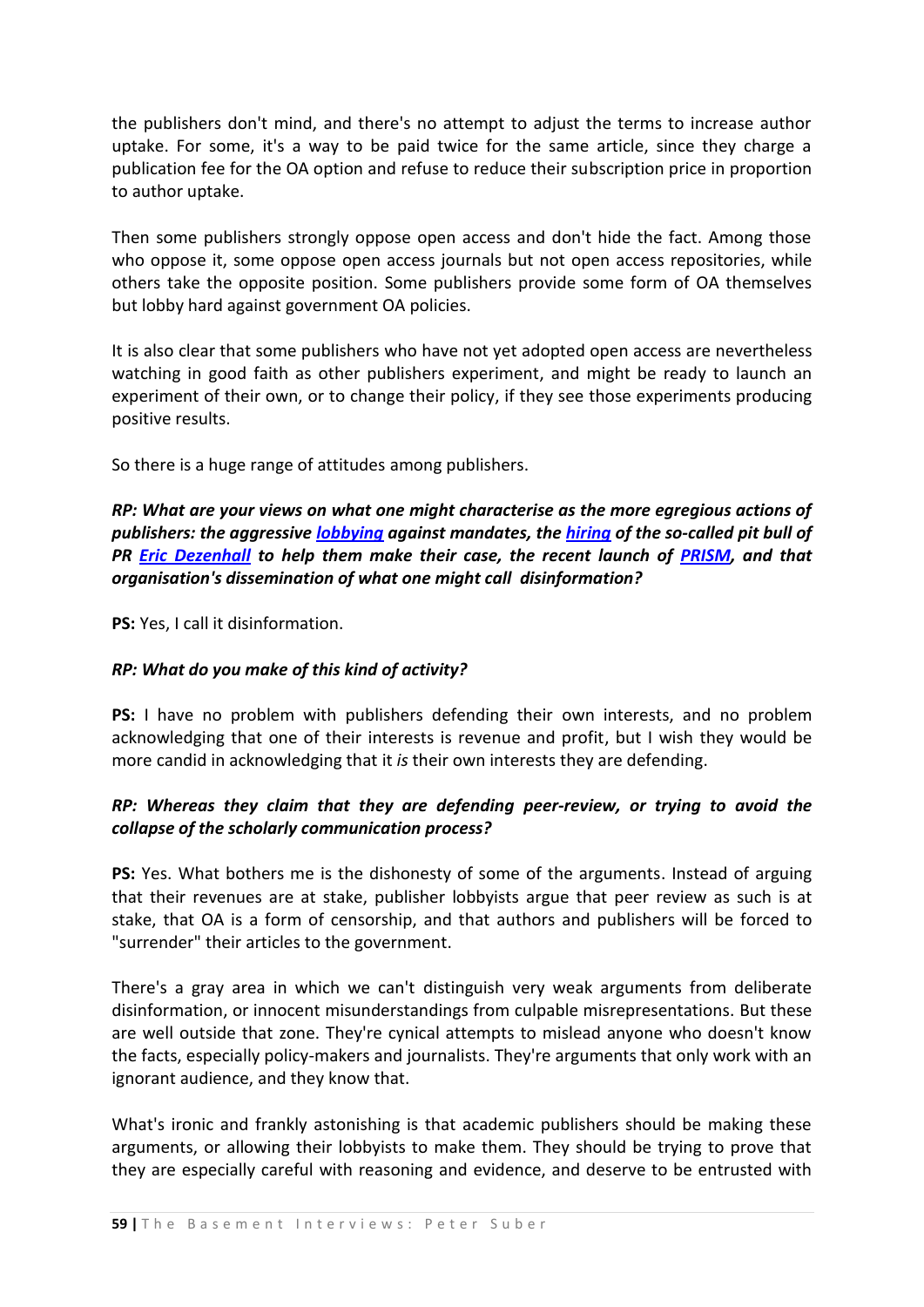the management of peer review. But the ones behind the PRISM campaign are proving that they are careless with truth and do not deserve that trust.

*RP: One of the common threads in the prolonged discussion about the NIH policy is that by insisting that NIH-funded researchers should be forced to archive their papers in the US government-owned database [PubMed Central](http://www.pubmedcentral.nih.gov/) — the open access movement wants to see the scholarly communication process nationalised. In 2004, for instance, [Rudy Baum,](http://pubs.acs.org/cen/staff/biorb.html) Editor-in-Chief of the [American Chemical Society's](http://www.chemistry.org/portal/a/c/s/1/home.html) [Chemical & Engineering News](http://pubs.acs.org/cen/) [argued](http://pubs.acs.org/cen/editor/8238edit.html) that open access advocates wanted to place responsibility for "the entire scientific enterprise in the federal government's hand." He added, "Their unspoken crusade is to socialize all aspects of science, putting the federal government in charge of funding science, communicating science, and maintaining the archive of scientific knowledge."*

*More recently we discovered from a [leaked document](http://media.newscientist.com/data/images/ns/av/sss_publishing.pdf) that Dezenhall advised publishers to campaign around claims not just that the US government is seeking to "nationalise science", but, as you just pointed out, that "public access equals government censorship."*

## *Baum was clearly wrong, and Dezenhall's advice plain wicked, but it is true that public money is being invested in the creation of PubMed Central is it not?*

**PS:** There's no sense at all in which the NIH policy, or FRPAA, would "nationalise" or "socialise" science. The government would archive copies of articles, but only articles that were already published by independent, private-sector, peer-reviewed journals. The originals would continue to exist in every library and web site where the publishers had managed to place them. There isn't a single OA policy in any country under which the government would take over peer review, perform peer review itself, tell journals how to perform peer review, tell journals what to publish, or tell journals what business models to use.

But if they are saying that OA policies are a bad idea because they cost too much...

#### *RP: That is one of the claims.*

**PS:** I consider that one of the honest arguments used by publishers, and it is one that should be debated carefully and on the merits. It's true that the NIH policy  $-$  for example  $-$  costs money, but it's far from clear that it costs "too much" for the benefits it buys. The NIH has said that if it managed to achieve 100% compliance with its [public access policy](http://publicaccess.nih.gov/overview.htm), then the programme would cost between \$2 million and \$4 million per year.

That is about 0.01% of the NIH budget, a vanishing fraction. Publishers who say that it's not the percentage that matters but the absolute number of dollars forget that the NIH spends about \$30 million every year in support of subscription journals, for example through page and colour charges. Publishers don't object to this subsidy, even though it's ten times greater than the cost of the proposed subsidy for OA.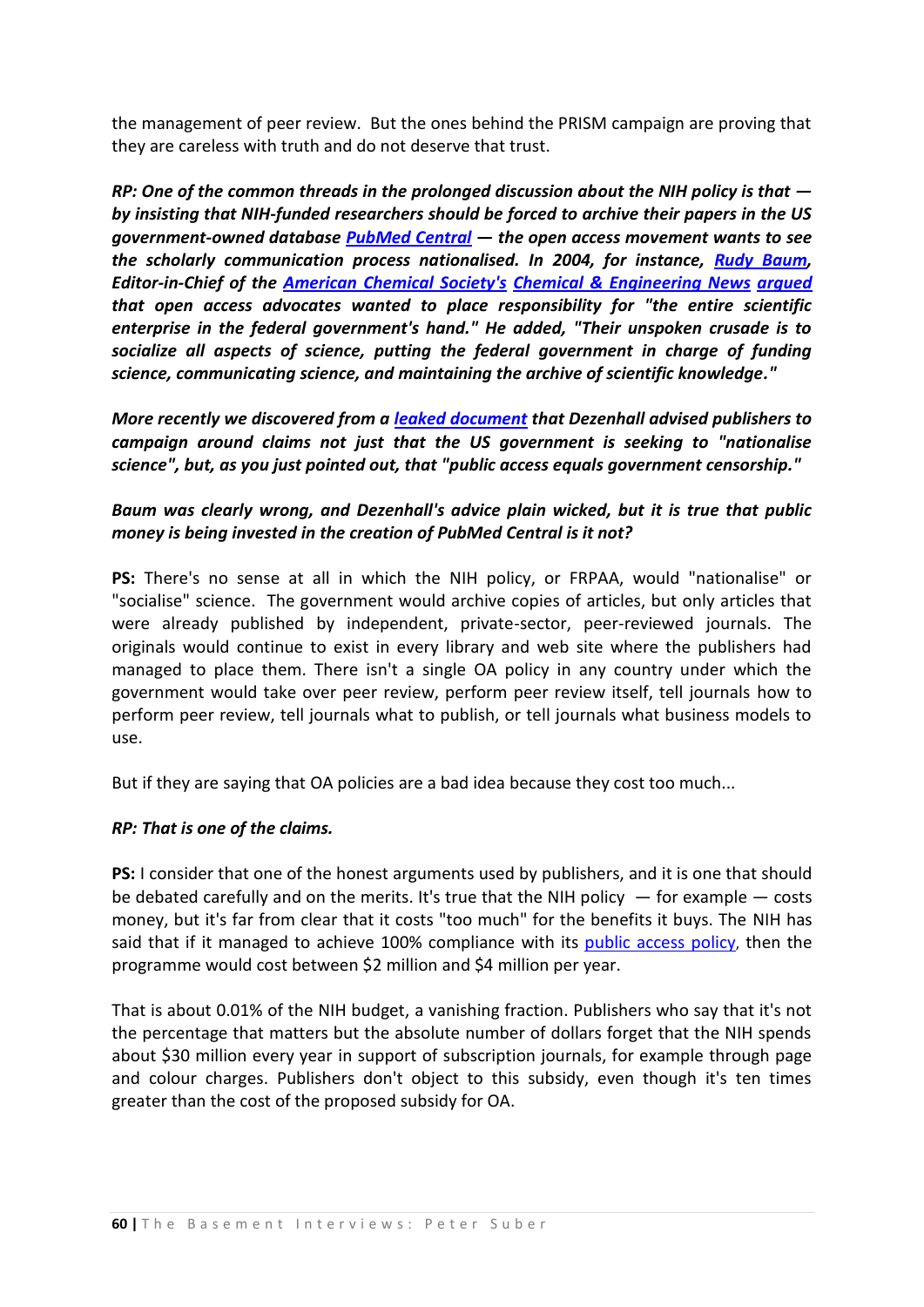## *RP: You are saying that if 100% of the scholarly papers produced from NIH-funded research were self-archived then PubMed Central would cost the American taxpayer one tenth of what it currently pays to support the journal subscription system?*

**PS:** Exactly. The argument that the cost of an OA program diverts money from research applies ten times more strongly to the subsidy for subscription journals. Now the cost of the OA program actually benefits research and would be justified if it were much larger, for it amplifies the utility and impact of NIH research. But the money spent on subscription journals, which limit access to paying customers, has the opposite effect. Even if much more than 0.01% of the NIH's budget were used to support open access for NIH-funded research, I would call it a bargain.

## *RP: How much do you anticipate that it would it cost in publication fees if 100% of NIHfunded research was published in gold journals?*

**PS:** We could estimate the amount if we assumed that all open access journals charged publication fees and if we picked a number to represent the fee. Just multiply the fee by 65,000, the approximate number of peer-reviewed articles published every year based on NIH-funded research.

But that kind of estimate would be misleading. The majority of open access journals don't charge publication fees, and so far nobody has done the work to figure out the average fee.

## *RP: You have always stressed that scholarly publishing is not a costless activity. As you [point it](http://www.earlham.edu/~peters/fos/overview.htm) in your overview of open access (citing the [BOAI FAQ\)](http://www.earlham.edu/~peters/fos/boaifaq.htm#wishfulthinking), "Free is ambiguous. We mean free for readers, not free for producers." It is your assumption, however, that an open access model is cheaper than a subscription model?*

**PS:** That's right.

## *RP: Where will these savings come from?*

**PS:** I assume we're talking about open access journals, not open access archives.

#### *RP: Yes.*

**PS:** First, then, OA journals can dispense with the print edition — a savings they share with toll-access ejournals. Second, OA journals dispense with subscription management — all the apparatus and personnel for soliciting, negotiating, tracking, and renewing subscribers. They dispense with the technology for authenticating users, distinguishing authorised from unauthorised users, and blocking access to the unauthorised.

#### *RP: Technologies like digital rights management [\[DRM\]](http://en.wikipedia.org/wiki/Digital_Rights_Management)?*

**PS:** Yes. They cut out all the apparatus of exclusion, even if they retain DRM in some harmless form for counting traffic.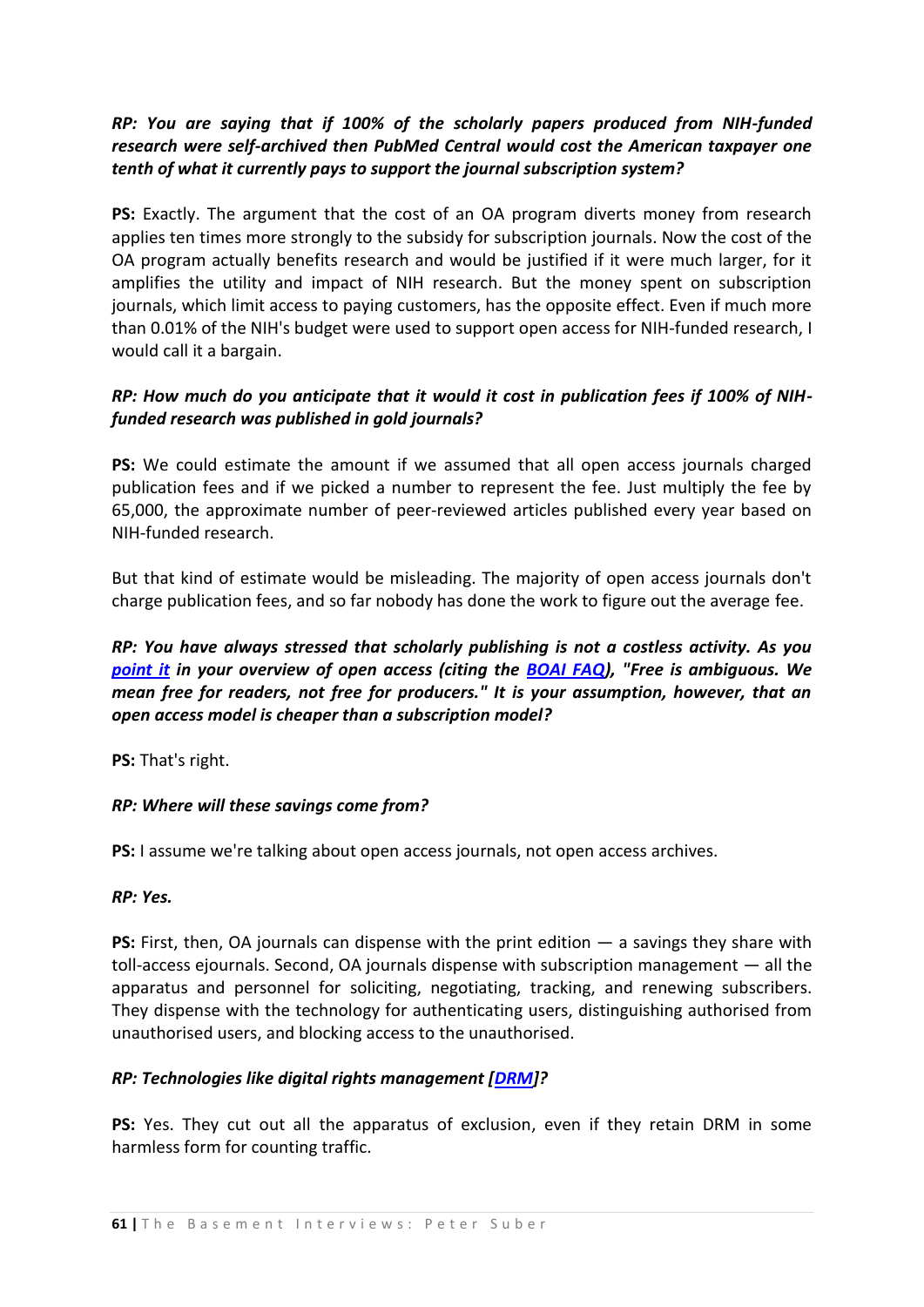They dispense with legal fees for licensing. If they use Creative Commons licences or the equivalent, the licences are already written and free of charge. So the journals don't have to pay lawyers to draft licences and they don't have to pay anyone to negotiate their terms with subscribers or libraries. Because open licences permit more than they prohibit, the journals also save money previously spent on monitoring and enforcing compliance.

And they can dispense with marketing.

## *RP: You are saying that it is enough just to publish papers and put them on the Web. Readers will then find them?*

**PS:** Open access publishers might still do some marketing if they want to. But they can reduce or eliminate their marketing budget, and rely on no-cost, *post facto* indexing by third parties like [Google,](http://scholar.google.com/) [Yahoo,](http://search.yahoo.com/) [Microsoft,](http://www.live.com/?searchonly=true&mkt=en-gb) and [OAIster,](http://www.oaister.org/) plus all kinds of non-profit and for-profit indices that will pick up the papers and make them visible to potential readers.

In addition, an OA publisher can be lean and mean, optimised for OA publication. That by itself will give it lower costs than a traditional print publisher retooling for electronic publication. It will have no legacy equipment, no legacy employees, and no legacy overhead.

#### *RP: But there will be some new costs.*

PS: Sure, but they're limited to the costs of collecting publication fees from authors, collecting subsidies from institutions, or running institutional membership program like that [offered by BMC.](http://www.biomedcentral.com/info/about/instmembership)

*RP: In short, in addition to removing the access barriers (and with luck the permission barriers too), open access will cost society less?* 

**PS:** Significantly less. It would cost publishers less and it would cost universities and libraries less.

## **THE BIG PICTURE**

*RP: Today we are witnessing the development of a wide range of free and open movements. We've mentioned the free and open source software movements, and we have mentioned [Creative Commons.](http://creativecommons.org/) There are also movements like [Open Data,](http://en.wikipedia.org/wiki/Open_data) [Open](http://www.p2pfoundation.net/Open_Biology)  [Biology,](http://www.p2pfoundation.net/Open_Biology) [Open Spectrum,](http://en.wikipedia.org/wiki/Open_spectrum) [Open Source Journalism,](http://en.wikipedia.org/wiki/Open_journalism) [Open Source Politics,](http://en.wikipedia.org/wiki/Open_source_politics) and so on. You have [described](https://mx2.arl.org/Lists/SPARC-OAForum/Message/48.html) the open access movement as being "a cousin to the 'information wants to be free' movement." So how does the open access movement fit into this larger context?* 

**PS:** I don't remember the full context of that quote but I think I was trying to *distinguish* it from the information wants to be free movement. They are related but they are not the same thing.

#### *RP: Can you expand on that?*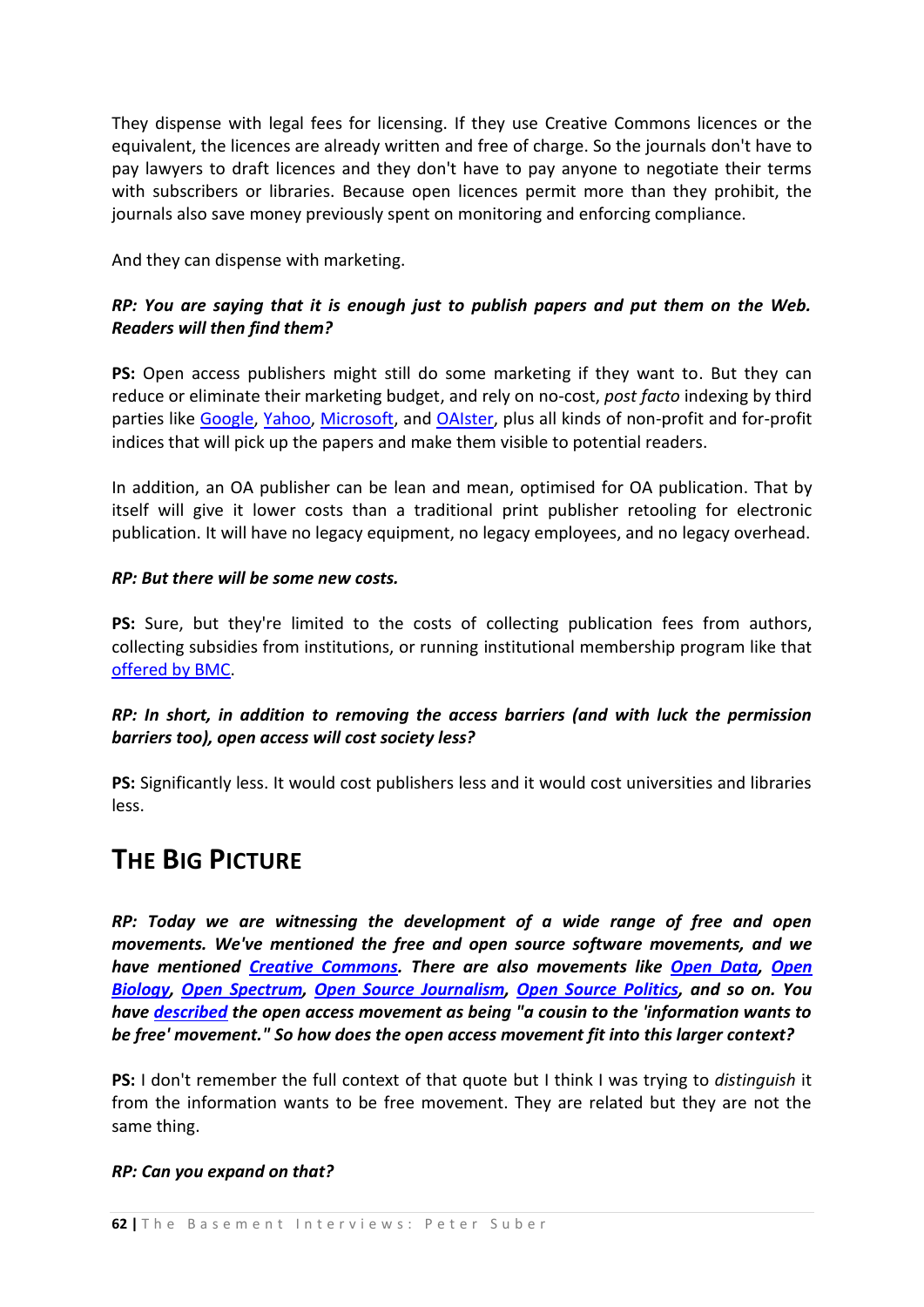**PS:** The "information wants to be free" movement isn't well-formulated and I don't want to strike out at a moving fogbank. But if it wants to abolish copyright, or bypass copyright, or infringe copyright, then clearly open access is not the same thing. Open access is compatible with copyright as it is, despite the grotesque imbalance in contemporary copyright law. Open access would certainly benefit from the right kinds of copyright reforms, but it doesn't require them. The important point is that open access is within reach today, and entirely lawful, even if we fail to reform or rebalance copyright law.

## *RP: Because open access is focused on royalty-free literature, or literature in which the copyright owner makes it freely available voluntarily.*

**PS:** Yes. The consent of the copyright holder has legal consequences and authorises what would otherwise be unauthorised. The tradition of royalty-free journal literature makes it easy for authors to consent to OA, and consent to OA makes OA lawful. That's the large story-line, but of course things get more complicated when we seek the consent of publishers rather than authors.

Still, we're fortunate that we don't have to reform, abolish, or violate copyright. That sets open access apart from some of the kindred movements.

On the other hand, some of those kindred movements are also compatible with copyright, and nowadays they all tend to use a consent or license-based approach to give their work a legal footing. That is, they leave bad statutes unmodified and work around them with good contracts or waivers. This is how we have to work until we can transform copyright law. Just a bit more than 30 years ago in this country, new work was in the public domain by default and authors had to take affirmative steps to copyright it. Now new work is under full allrights-reserved copyright by default and authors must take affirmative steps to open it up.

I don't expect that we'll ever shift the default back to its original position, and at least the current law lets us change the default through consents, waivers, and licenses. The disadvantage is that we must act, and cannot rest on the default rules. But the advantage is that we are acting, and reclaiming control of scholarly communication.

#### *RP: But why are all these free and open movements arising today. What's the big picture?*

**PS:** One thing they demonstrate is that there has always been a [gift culture](http://en.wikipedia.org/wiki/Gift_culture) hidden by the larger commodity culture. When we get tools that let us share more effectively, this hidden gift culture begins to become more visible. That's part of what is happening.

For scholars, at least as authors, academic journal publishing has always been a gift culture. Researchers have shared their work without direct compensation. Obviously it is not a gift culture from the publishers' point of view. But as soon as the internet allowed scholars to share their work more widely and effectively, some authors saw the gain and started to do it.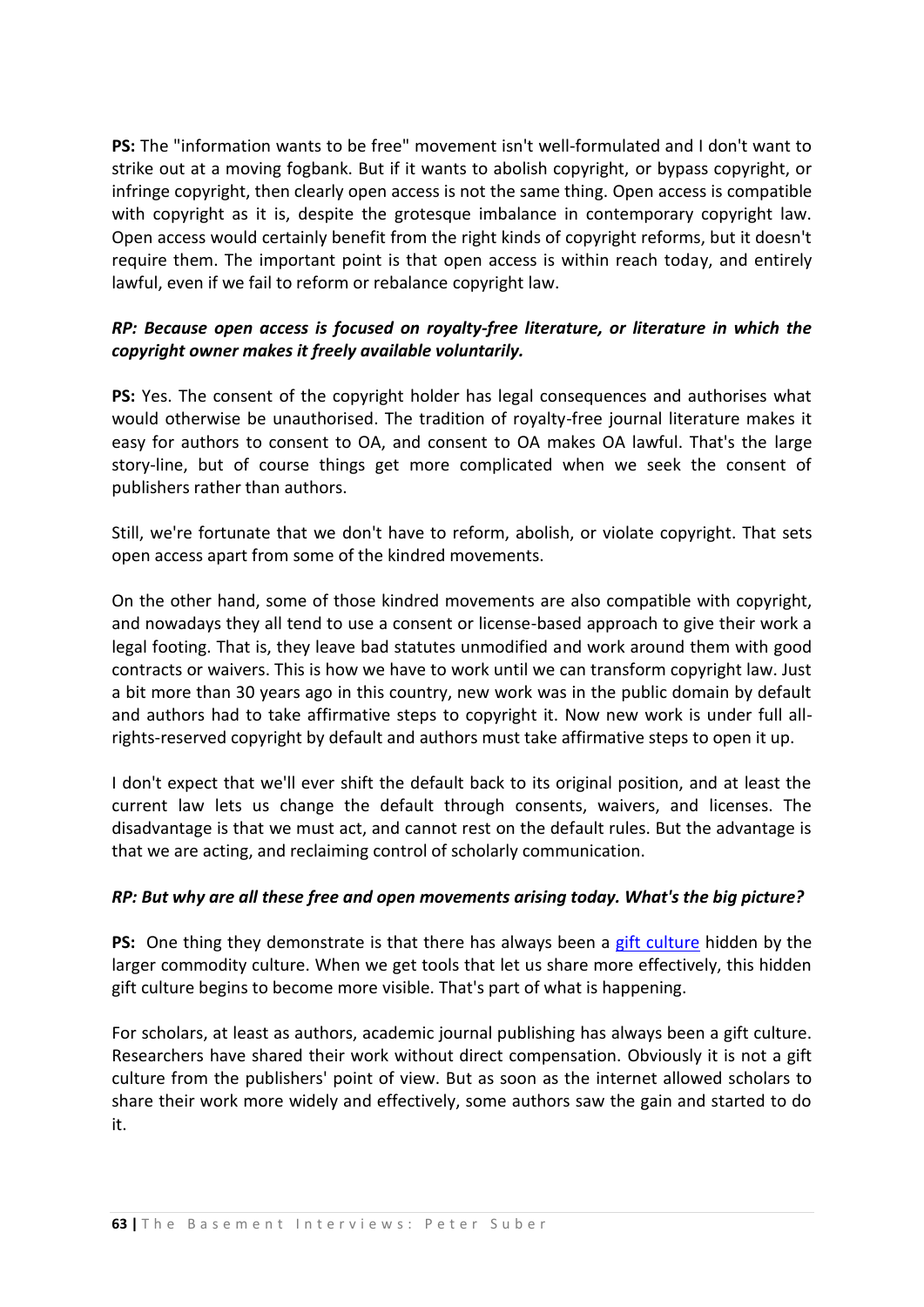They started, even if the acceleration was slow. If it had been faster, I might have stayed a philosophy professor.

But there's another effect here as well. Sharing is simply easier today, that is, sharing information over a digital network. Historically, researchers could only share their work with the help of middlemen. Now they can do it on their own. They can do it the moment they think of doing it, and they can do it for a worldwide audience they could never have reached in the past, even with a lot of money, time, and the help of middlemen.

Some of the motivation to share was already there, in scholarship and other domains. But some of it is new, elicited by the extraordinary ease of sharing over a digital network. It makes you wonder whether we shouldn't write off human beings as basically selfish until we find new ways to test the hypothesis. Until digital technologies came along, most forms of generosity were costly, which naturally held down the incidence. We shouldn't be surprised to see it spike when we found a way to enlarge  $-$  hugely enlarge  $-$  the forms of sharing that were easy and essentially costless.

It doesn't matter that this sharing is usually mixed with interested motives. Whether the generosity is pure or impure, its volume goes up when the difficulty goes down.

So the internet is giving effect to older forms of gift culture, and thereby making them visible. But it's also stimulating new forms or at least new participation in the old forms. Either way, we can truthfully say that participation is up, not just visibility.

*RP: [Yochai Benkler](http://en.wikipedia.org/wiki/Yochai_Benkler) makes this point in his book,* **[The Wealth of Networks](http://en.wikipedia.org/wiki/The_Wealth_of_Networks)***. In addition, he [suggests](http://public.resource.org/20060531_Benkler.html) that the motivations that underlie sharing — social motivations, cooperation, friendship, decency etc. — are beginning to move from the periphery of society to the core. This has important economy implications but, as you imply, also social consequences it seems.*

**PS:** Yes. When we recognise the breadth of the gift economy, and start to depend on it ourselves, it's hard to go back to seeing it as the weird or marginal exception. We do internalise norms from the practices around us, or what we take to be the practices around us. So the spreading gift culture is both a cause and effect of spreading respect for a norm of sharing.

*RP: This question may drift a little far away from the topic of open access, but I'm going to ask it anyway, since it seems to flow from your answer. You say that that as the internet enables more and more sharing so our attitudes towards sharing are changing too. I am also conscious that in an interview you gave to* **[Library Journal](http://www.libraryjournal.com/)** *in 2003 you [said](https://mx2.arl.org/Lists/SPARC-OAForum/Message/48.html) of open access, "It's about sharing knowledge, and sharing knowledge is one of the conditions of civilisation." Civilisations change over time of course. What are the possible social implications of the free and open movements, including open access?*

**PS:** Hang on... *[Whooshing noise]* ...is that better?

#### *RP: Yes. That's much better.*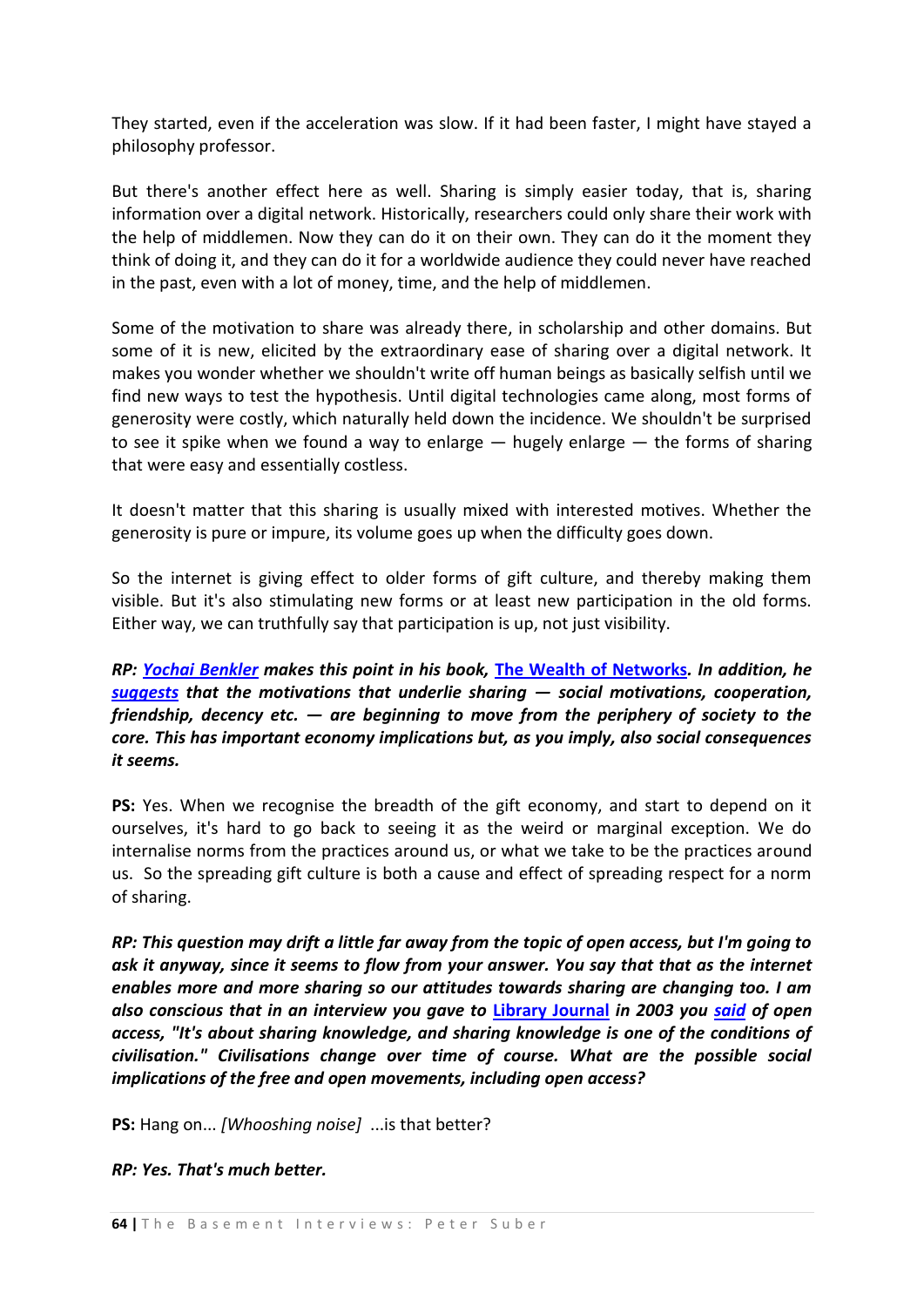**PS:** Good, there's a vacuum cleaner being used behind me. I've turned off the speakerphone; it will help me to concentrate with the phone to my ear.

Let me respond to at least part of your question. I do think that sharing knowledge is a condition of civilisation, and that's one of the reasons why I'm excited by open access. It's even one of the reasons why I'm optimistic about its future.

However, I don't want to say that discovering knowledge, articulating knowledge, and sharing knowledge, are things that humans do best — because we are actually very good at ignorance and superstition. But I do want to say that they are among the most precious things we do, and that open access fosters them.

In my view anything that fosters knowledge sharing is not just good, but precious. That is why, at bedrock, I feel so strongly about open access.

## **PLAYING FOR TIME?**

*RP: What is surely very striking — and this is something Benkler also [discusses](http://en.wikipedia.org/wiki/Industrial_information_economy) — is the huge resistance that the free and open movements are facing from incumbents. At bottom, this seems to be a struggle between those who believe that in a knowledge society the rules, and established ways of doing things, need to change, and those who believe that we can hang on to the old models of the industrial society. The struggle being played out between the open access movement and those publishers who support PRISM seems to fit this model. But do you think these publishers really believe they can maintain the old way of doing things, or are they playing for time?*

**PS:** I really wish I knew. I'd like to think that even those lobbying hardest against OA are privately preparing to lose the battle and coexist with OA. Their first choice is to defeat or derail it, but they can't afford to assume they will succeed. I'd like to think that they all see long odds in betting against the internet. I'd like to think that the same perception would make them rethink and look for business opportunities in betting on the other side.

But I really don't know. It's possible that they're just delaying adaptation as long as possible. But it's also possible that some really believe their longevity is assured by their past value.

Do any of them believe that no adaptation is necessary? I doubt it. That would be truly remarkable. But I really don't know.

## *RP: They might be encouraged in thinking that will not have to change by the simple fact that much of their lobbying to date has proved successful might they not?*

**PS:** To some extent they have been successful in lobbying. While giving the impression that they are under siege, in reality they have succeeded more than they have let on. Back in 2004, for instance, [Congress told the NIH to require open access](http://www.earlham.edu/~peters/fos/nihfaq.htm) to NIH funded research. But the publishing lobby made sure that the NIH did *not* require it, but merely request it.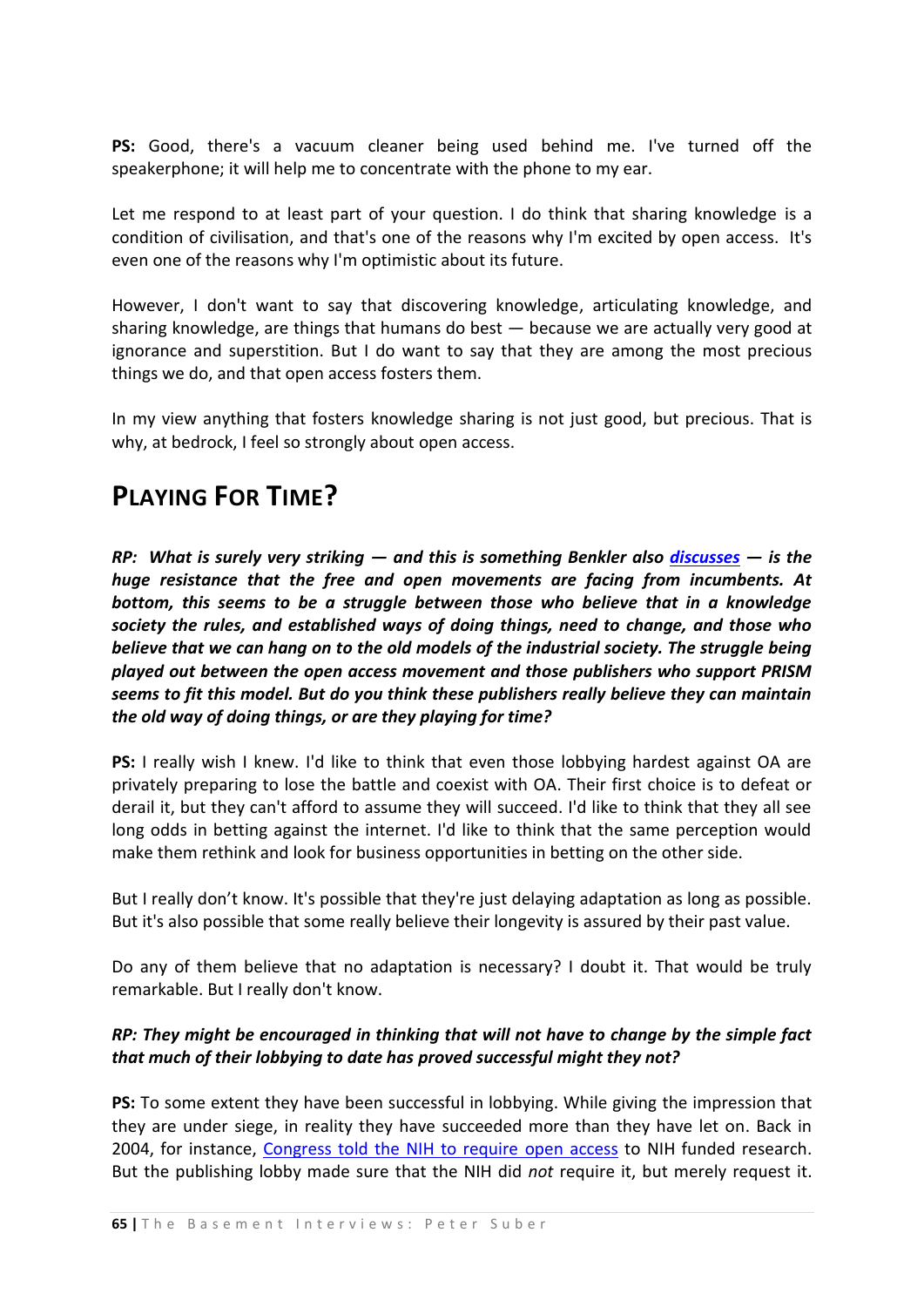Congress also asked for a six month embargo, but the publishing lobby got it changed to twelve months.

The publishing lobby has been present at the deliberations of the largest funding agencies since then, and has nearly always succeeded in persuading them to weaken strong drafts, often at the last minute. So in this they have been very effective.

However, every time they succeed in watering down one policy, three more policies are adopted in other institutions or other countries.

*RP: Do you think the recent [news](http://www.nytimes.com/2007/09/10/business/media/10journal.html?_r=1&oref=slogin) that Elsevier plans to use advertising on its new web portals [OncologySTAT](http://www.oncologystat.com/) and [DoctorPortal](http://www.doctorportal.co.uk/index.html) offers any clue? On the one hand, it could be seen as a way of looking for a potential way of funding open access. On the other hand, however, people have been quick to [point out](http://www.library.yale.edu/~llicense/ListArchives/0709/msg00040.html) that this is simply an attempt to extract even higher revenues from scholarly publishing, and implies no fear of a loss of subscription revenue, or an awareness that the world is changing?*

**PS:** I don't begrudge them their revenues as long as the output stream is open to readers and the input stream is open to authors. I commend Elsevier for OncologySTAT. It's a way to provide free online access and preserve revenue at the same time. Even though there are other ways to provide open access, we have to recognise that without some methods that protect revenue, we'll have less of it over time than we might have had.

Elsevier has the capacity to compete against open access as long as any other publisher. It could be the last toll-access publisher standing, if it wanted to. But it's exploring forms of adaptation. It's preparing for a world in which it has to compete with free. Other publishers should ask themselves what they are doing to prepare for that world.

#### *RP: In your view then this is a war of attrition that publishers must eventually lose?*

**PS:** Let me put it this way. The spread of open access is unstoppable, even if some kinds of toll-access coexist with it indefinitely. I published an [article](http://www.ctwatch.org/quarterly/print.php?p=81) recently in which I tried to identify trends in scholarly communication with some implications for open access, positive or negative. I could hardly find any that favoured the toll-access publishers, but I found dozens that favoured open access. The rise of open access is inevitable, although the death of toll access is not inevitable.

However, while some toll-access publishing can co-exist with open access, perhaps indefinitely, the toll-access survivors will be those who have adapted to a world of OA.

*RP: It seems to me that advocates of some of the other free and open movements are less optimistic. In June, for instance, the founder of Creative Commons [Lawrence Lessig](http://en.wikipedia.org/wiki/Lawrence_Lessig) [announced](http://www.lessig.org/blog/2007/06/required_reading_the_next_10_y.html) on his blog that he will be redirecting his research to what he calls "the 'corruption' of the political process." As I understand it, his view is that unless we first fix the political system first, the various free and open movements may not succeed. As he put it, "Compare: Imagine someone devoted to free culture coming to believe that until free software supports free culture, free culture can't succeed. So he devotes himself to*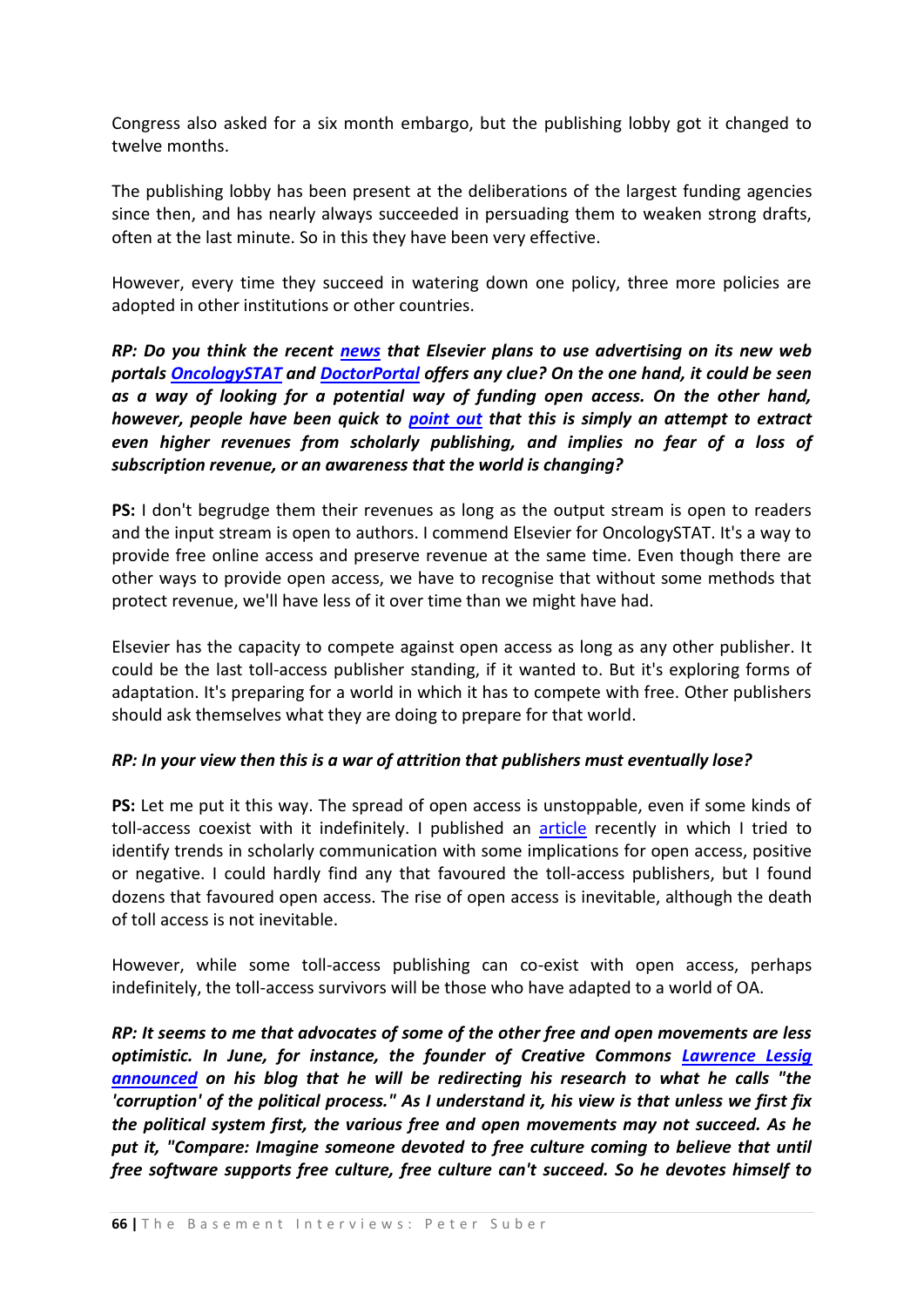*building software. I am someone who believes that a free society — free of the 'corruption' that defines our current society — is necessary for free culture, and much more. For that reason, I turn my energy elsewhere for now."* 

*Certainly the various changes that have been made to copyright have tilted the balance significantly against the consumer and towards publishers and media companies, as you mentioned earlier. New legislation like the Digital Millennium Copyright Act [\[DMCA\]](http://en.wikipedia.org/wiki/Dmca)* and *the [Sono Bono Copyright Term Extension Act](http://en.wikipedia.org/wiki/Sonny_Bono_Copyright_Term_Extension_Act)***,** *for instance, have been very controversial. In addition, we are witnessing a struggle around so-called [Net Neutrality,](http://www.news.com/8301-10784_3-9779815-7.html) and there is some concern about the significant power that the current patent system gives to proprietary software companies — which many fear could [hold back](http://blogs.zdnet.com/microsoft/?p=436) or even cripple the free and open source software movements. In fact, wherever you look you can see struggles between open and proprietary models. And the current struggle with traditional publishers over open access seems to fit right in there. Might Lessig have a point? Maybe we will need to fix the political system before these movements can flourish?*

**PS:** I strongly agree with what he is saying, and I have corresponded with him about it. The copyright industry has been very successful in changing copyright law to suit itself, and in ways that harm consumers.

### *RP: Essentially we are talking about the so-called ["special interest"](http://en.wikipedia.org/wiki/Interest_group) problem. Incumbents are very successful at [lobbying](http://www.earlham.edu/~peters/fos/2006/01/elsevier-lobbying-in-us.html) governments in order to protect their own interests.*

**PS:** Right. And they have been so successful because they are so wealthy, and to me this is a symptom of a much larger problem, and Lessig is on to it. However, what he calls corruption I would put slightly differently.

#### *RP: How do you mean?*

**PS:** On the whole private interests prevail over the public interest because they are better funded. Large private interests can take their messages to Congress and make sure they are heard. Every large company has an interest in legislation and the means to do something about it. And every member of Congress has an unrelenting interest in fund-raising.

Private interests can't guarantee a win, but they can guarantee that they are heard. Who does that for the public interest? There are some organisations to do some of it, but they are public-spirited foundations, few in number compared to private-spirited corporations. Or they are non-profits, low in cash compared to for-profit corporations.

Everyone can take their message to Congress. That's the openness of our system. But in practice the well-funded private interests do so much more often and much more effectively than the abstract and ill-funded public interest. In practice it's become just another market.

In the case of open access the conventional publishers are the well-funded private interests, and they are doing everything they can to preserve their revenue streams and block legislation that would put the public interest first.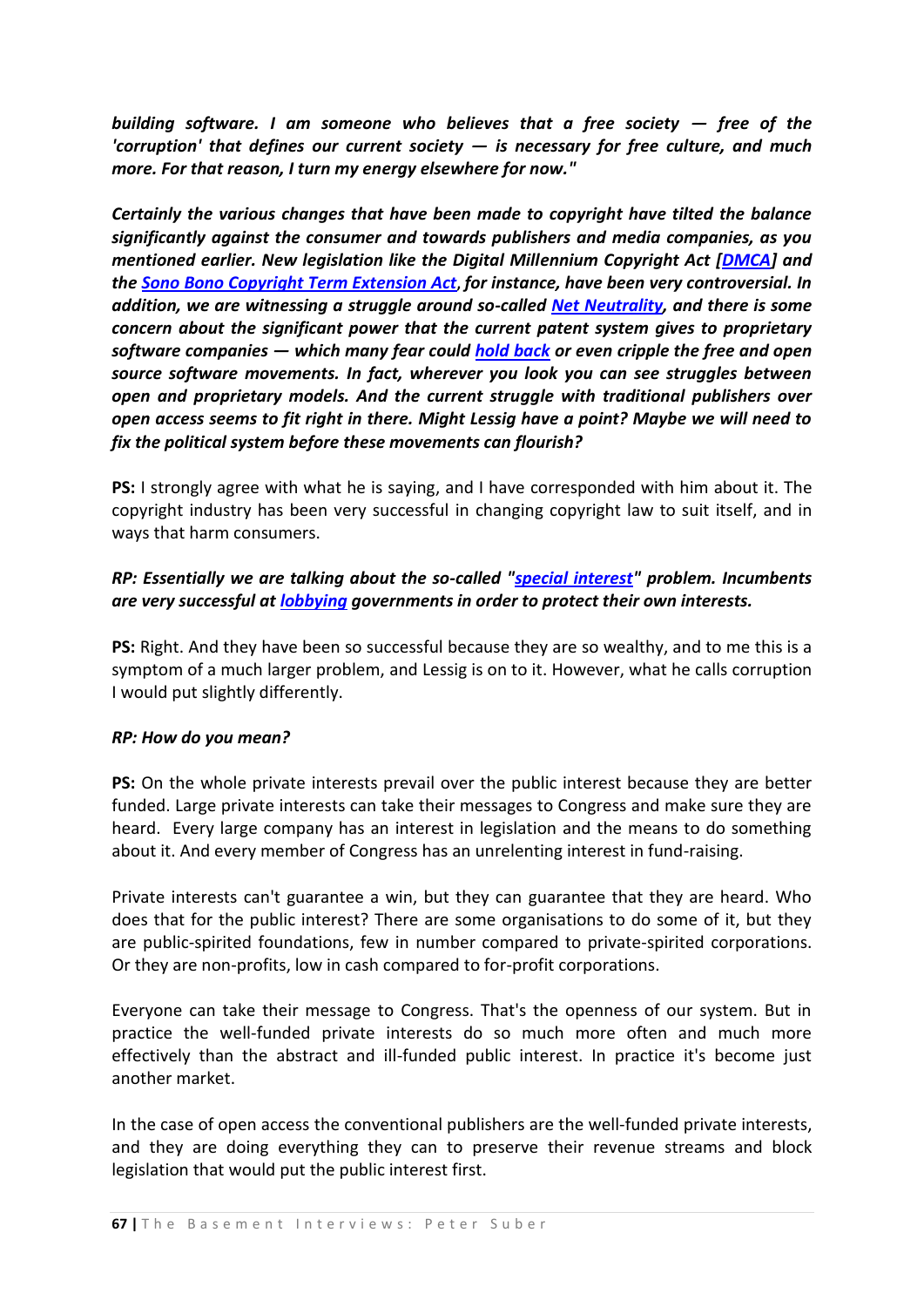#### *RP: So how do open access advocates counter the financial muscle of publishers?*

**PS:** We can't match their money, and insofar as that's a surrogate for power, we can't match their power. However, our arguments are better than theirs. Here's where Lessig's project matters. Insofar as Congress is corrupt in Lessig's sense, good arguments lose to money, and insofar as it's uncorrupted, good arguments can prevail.

But like other human institutions, Congress is a place of mixed motives and intermediate virtue. To counter the financial muscle of publishers, we don't need Congressional purity. If we did, we'd be doomed. We need to make Congress into the kind of place where good arguments beat money more often than not.

The more you try to win with good arguments alone and little money, the more you see the systemic problem and the urgency of addressing it. I've seen this systemic problem up close, and I'm delighted that Lessig is drawing new attention to it.

## **THE FUTURE OF SCHOLARLY COMMUNICATION**

#### *RP: You say you are confident that open access will prevail. So when do you expect we will see a 100% open access environment?*

**PS:** I'm confident that open access will become the default for research articles. However, it is likely that we will approach 100% [asymptotically,](http://www.google.co.uk/search?hl=en&rlz=1B3GGGL_enGB229GB229&q=define%3A+asymptotically&btnG=Search&meta=) and it's possible, as I suggested earlier, that toll-access will not entirely disappear.

#### *RP: Can you expand on that?*

**PS:** Even after open access has become the default it will still be compatible with toll access, and it may be that some toll-access journals will never convert to open access.

For instance, the most prestigious toll-access journals — journals like *[Nature](http://www.nature.com/index.html)* — may be able to charge subscription fees forever, or for as long as they maintain the level of prestige they have today. They will still be must-haves in a university library, and they will be even easier for a university to afford once most other journals are open access.

It's also possible that we will see 100% open access operating in parallel with toll access, because some journals will exist in dual editions. One of the first open access publishers to turn a profit, [MedKnow,](http://www.medknow.com/) publishes dual editions of each of its journals.

## *RP: In other words, in addition to providing a free version online, a journal might sell a paid-for print issue for those who want it — a model in fact that has also been [adopted](http://www.plos.org/journals/print.html) by some PLoS journals.*

**PS:** Right. Open access isn't about excluding toll access and I don't think the two models are incompatible: they can co-exist, although we don't know for how long or in which niches.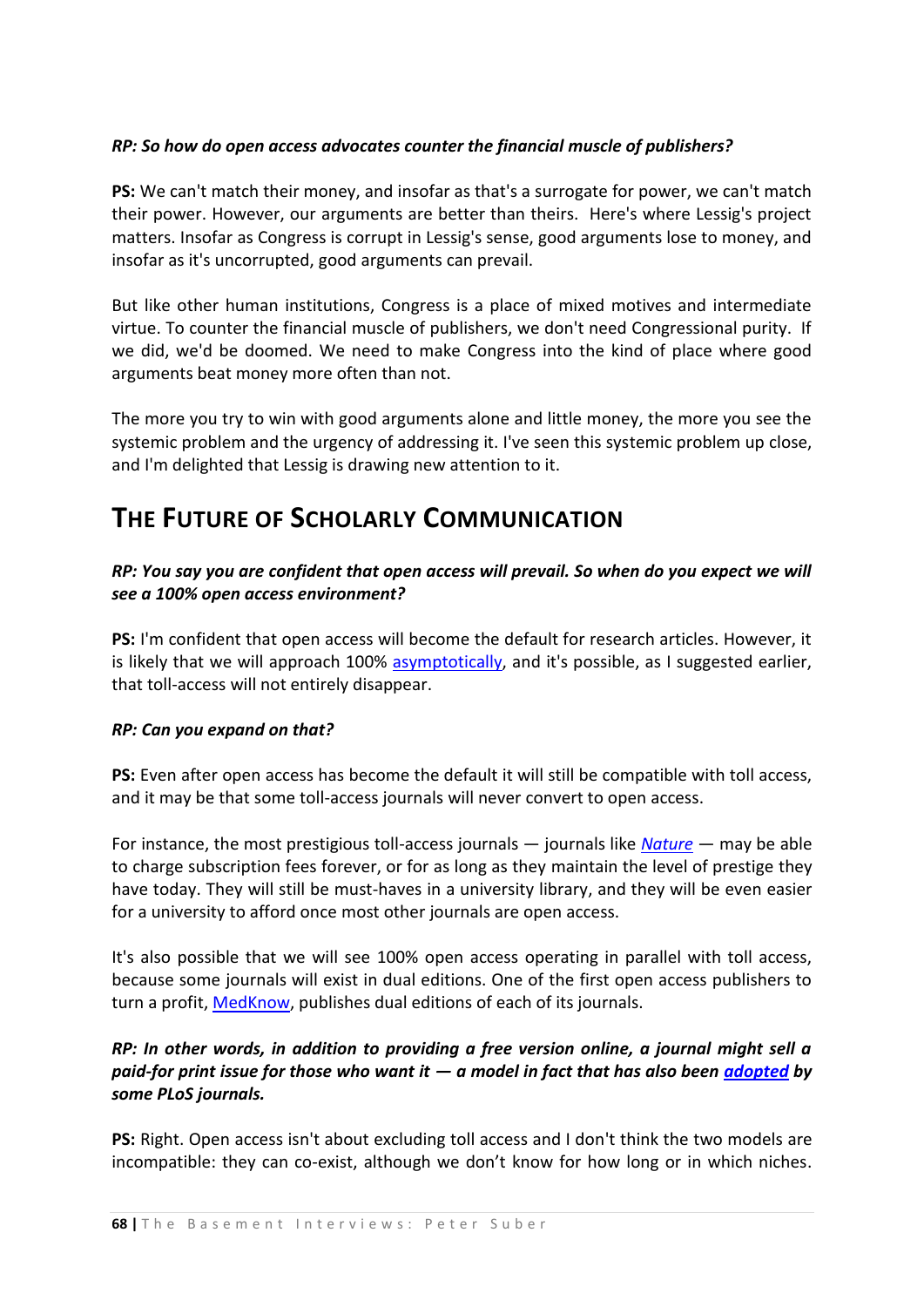And as I say, the market share of open access is likely to approach 100% asymptotically, with the last 5% much harder to achieve than the next 5%.

#### *RP: Can you give me some sense how you envisage scholarly communication once we achieve, or have nearly achieved, 100% open access?*

**PS:** Rigorous peer review will still be in the interests of all the stakeholders, so we can expect that to continue. That said, there might not be rigorous peer review on every form of scholarly communication — scholarly blogs, for instance, may never be rigorously peer reviewed.

### *RP: So we can expect to see peer-reviewed literature coexisting with non-peer-reviewed literature?*

**PS:** Yes, just as we do today. Critically, however, there will be no access barriers to the peerreviewed literature — and since peer review is a way of saying that this literature is the most worth reading, it will provide scholars with a filter to enable them to focus on the most important subset of the literature, while being confident that they can have full access to all of it.

### *RP: Of course even this filtered subset of the literature will be too much for any one researcher to read.*

**PS:** That's right, even on the specialised topics of their research. Consequently, we will also need to rely on software filters to complement the human peer review filters.

## *RP: And presumably this software will only be able to do a good job of filtering once all the literature is open access?*

**PS:** Exactly. We already use software to find texts and within limits to evaluate their relevance to our research purpose. We'll start to use software to select the relevant texts most worth reading, and we'll start to use software to mine more texts than we could ever read. And we'll use software to enhance our reading after we find a text and decide that it deserves our attention.

We'll use text summarising software to zero in on what to read but also to become familiar with texts of secondary relevance that we'd otherwise skip entirely.

#### *RP: How might that work in practice?*

**PS:** Instead of doing a traditional search, for instance, and ending up with 100,000 hits on your topic, you could sort them by relevance and ask for summaries of the top 10 or top 100. Software able to write concise summaries of longer articles is already pretty accurate, and there is no reason why it will not become more accurate. But as you say, it requires access to full-texts.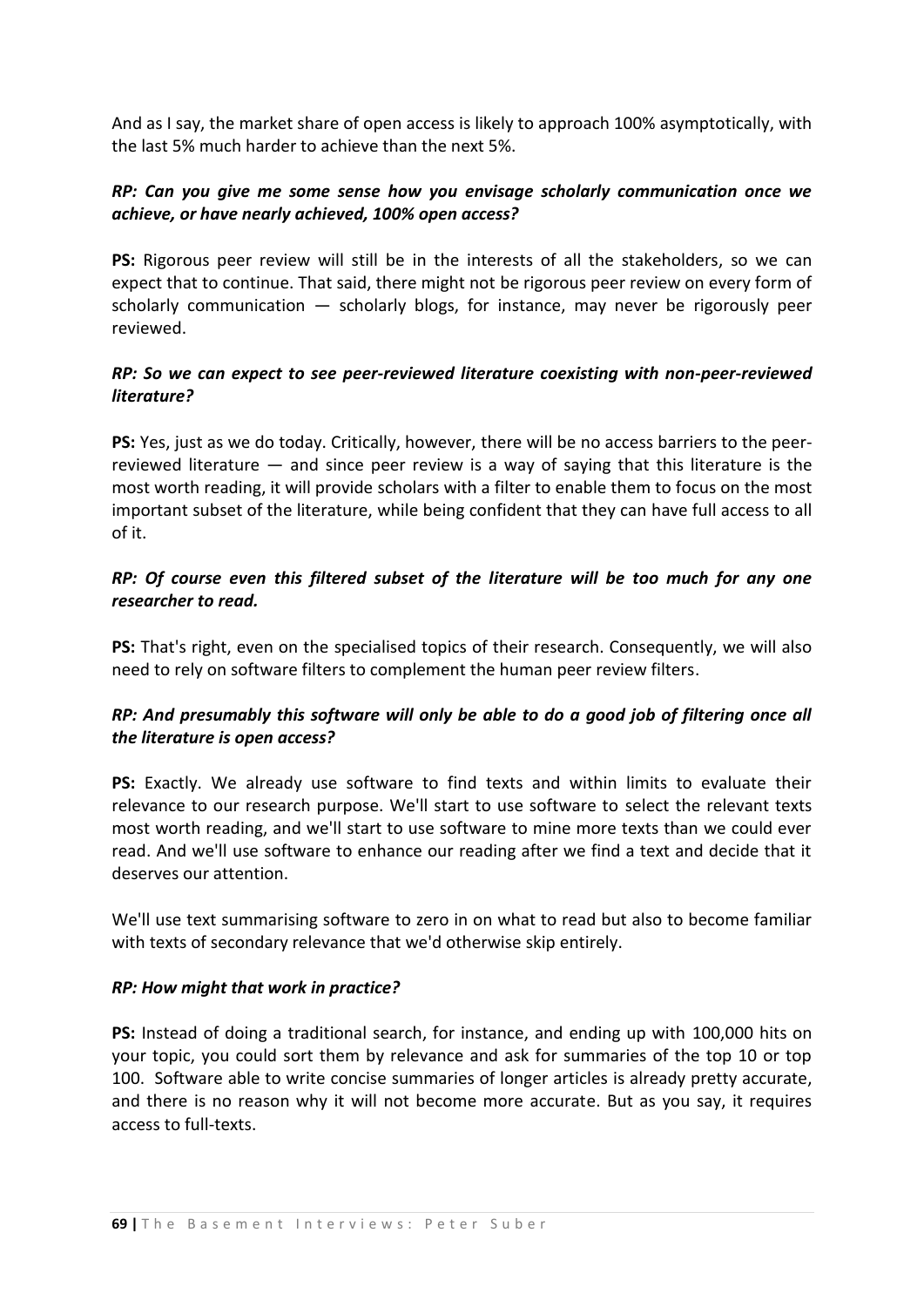In addition, we can expect machine translation to become more and more accurate  $-$  so you will be able to get pretty good translations, as well as pretty good summaries, of works not published in your own language.

In an open access environment you will have a chance of using actual relevance, and nothing but actual relevance, as your filter to cope with information overload, as opposed to the filter of what is available in your institution's library, the filter of what you can afford to buy, or the filter of what your search engine's crawler was able to reach.

## **PETER SUBER**

*RP: Let's turn back to Peter Suber. As we discussed, one of the key roles you have played in the open access movement, from the very early days, has been to monitor and comment on developments as they occur; and in doing so you have helped to shape the movement. As we also discussed, you have done this via your newsletter [\(The SPARC Open Access](http://www.earlham.edu/~peters/fos/newsletter/archive.htm)  [Newsletter\)](http://www.earlham.edu/~peters/fos/newsletter/archive.htm), and via your blog [\(Open Access News\)](http://www.earlham.edu/~peters/fos/fosblog.html), which you update on a daily basis. With interest in open access growing apace, I guess it is becoming increasingly difficult to keep on top of developments. How do you track everything that's going on?*

**PS:** For the blog, I use software called [WebSite Watcher](http://www.aignes.com/), which allows me to run a kind of private crawl of the internet.

#### *RP: How does that work?*

**PS:** It downloads a page and compares its current contents with what it found on its last visit. Because I run the software every day, it compares what is there today with what was there yesterday.

#### *RP: How many sites do you check each day?*

**PS:** About 2,000. I also add several new sites every week. For example, if I hear that a funding agency is considering an open access policy, I'll start to crawl its front page, its "what's new" page, its page of press releases, and so on.

I crawl all the relevant discussion lists, all the open access project initiatives, all the funding agencies with open access policies, all the blogs that regularly discuss open access, all the journals likely to publish articles about open access. You get the idea.

I can also use it to run keyword searches on vertical search engines. For example, I can go to a site like [PubMed Central](http://en.wikipedia.org/wiki/PubMed_Central) and search for new articles that mention open access, and I can have it highlight the hits that didn't appear in yesterday's hit list. So in addition to the 2,000 web sites, I run about 100 specialised searches on vertical search engines every day.

Of course, I also rely heavily on email leads from other open access activists.

#### *RP: How many hours a day do you spend updating your blog?*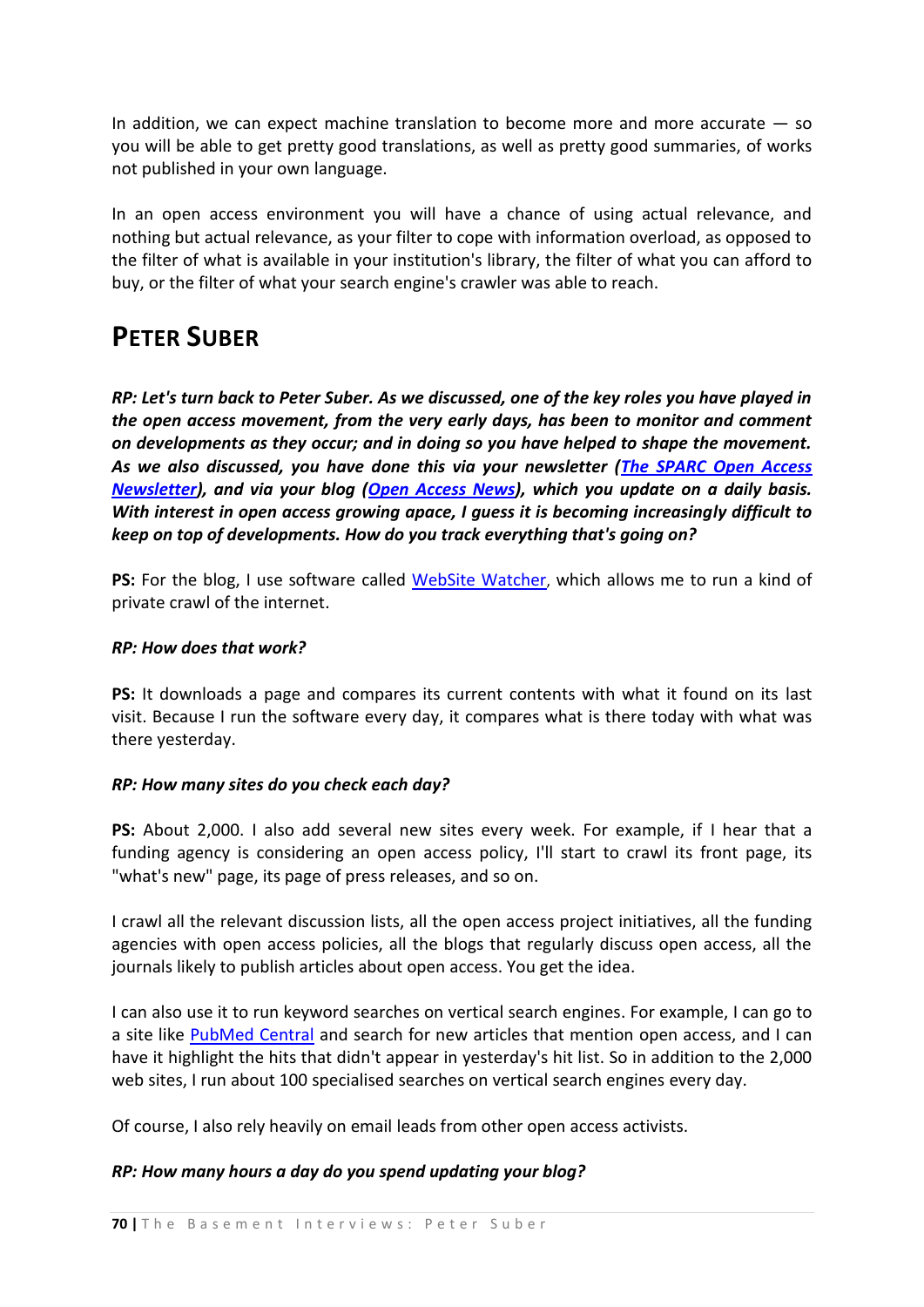**PS:** On an average day it takes a few hours to look at all the pages that have changed since yesterday, a few more hours to pick out the subset of changes that matter for open access, and a few more hours to compose my blog posts. On a light news day, I can finish the blog work by noon and get on to the newsletter or my correspondence. But on a heavy news day, I may give it all day and still not finish.

### *RP: And some postings will take longer than others I guess. Sometimes you just blog the news; sometimes you add comments as well?*

**PS:** Right. I don't feel obliged to comment on every development. That would double the time required. But I do want to comment on the important developments or the ones on which I have something to say.

The volume of the news is only part of the problem. I'm a lot slower to think through an issue now than I was when I was younger — and when I comment on a new development, I want to give it the time that I feel it needs.

### *RP: Personally, I find the most valuable part of the blog to be your comments. In fact, I tend only to read those items that you have commented on.*

**PS:** I know others who do the same. I wish I could comment on more. If the news would only slow down, or if only someone else would blog it. I can't swing at every pitch, however. Time is one reason. But on many new developments, my thoughts are swirling and I want to let them keep swirling.

## *RP: You say you can spend all your working day on the blog. How long is an average working day for you?*

**PS:** Ten or twelve hours. But that's for everything - the blog, newsletter, research, correspondence, the works, not just the blog.

#### *RP: Can you give me some feel for how large the blog is today? How many posts have you have made since you launched it, and when was it launched?*

**PS:** I launched it in May 2002, and just a few days ago wrote my 12,000<sup>th</sup> post.

## *RP: Some in the OA movement might wish that you did more public speaking and direct advocacy. When you became open access project director for Public Knowledge you did do some lobbying in Washington, but later stopped. Do you prefer not to engage in that kind of advocacy?*

**PS:** I used to do a lot of shoe-leather work in Washington for Public Knowledge, both in Congress and the agencies. But we phased out my street-level work in Washington when we could afford lobbyists who had more Washington experience than I did and who actually lived there.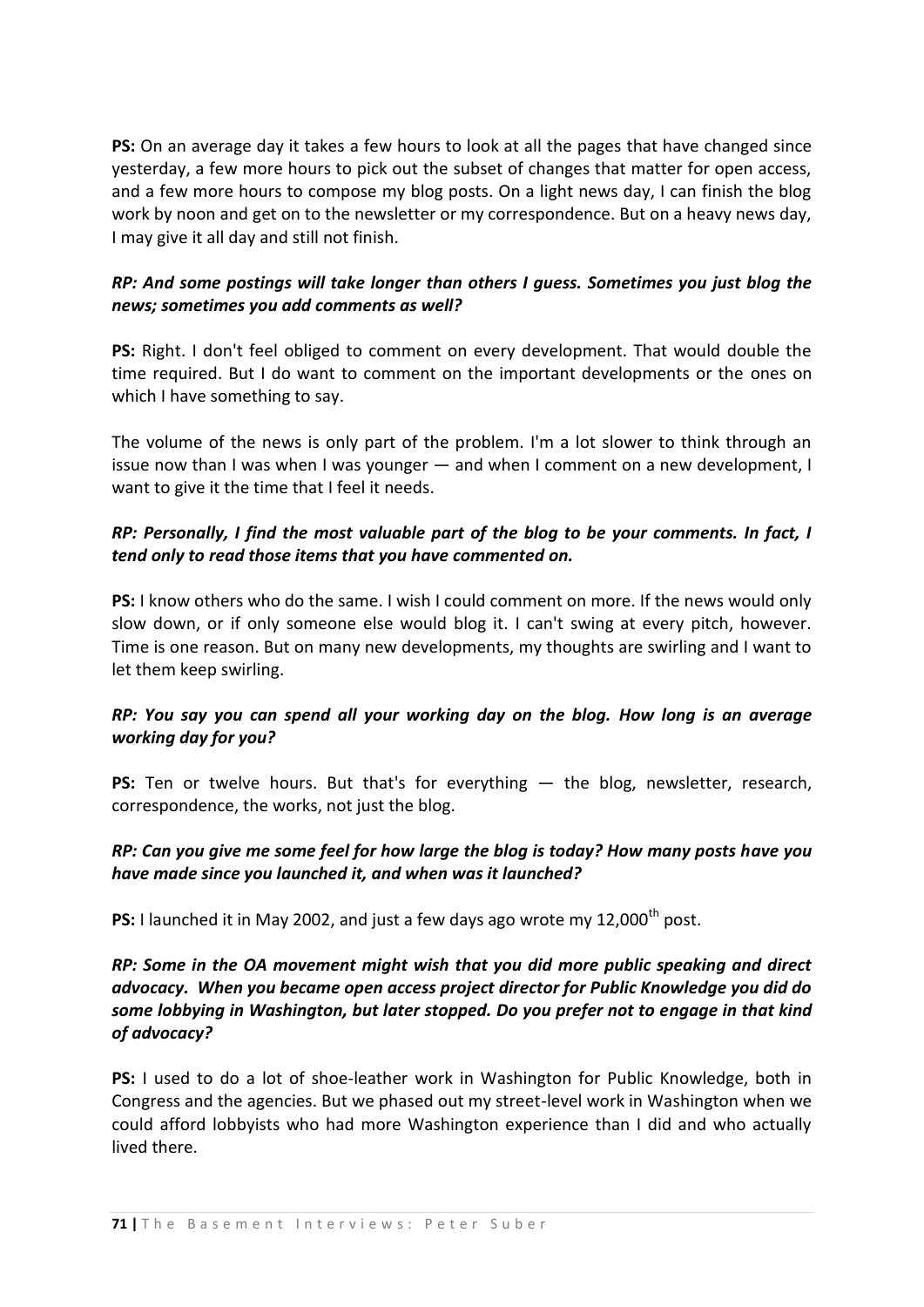I also used to speak a lot  $-$  a couple of times a month. I would have kept up my travel and speaking schedule if the growing volume of OA-related news hadn't cut so deeply into my time. I've had to cut back on travel in order to do the rest of my work. But I admit that I'm also weary of travel and have had some health problems that make travel difficult.

If I could speak without travelling, I'd do a lot more of it  $-$  and in fact, I've done a few teleconferences, speaking to live audiences in Canada or India from my study in Maine. When I actually do travel, or rather when I finish travelling and arrive somewhere, I enjoy myself, enjoy speaking, and appreciate the networking. I always see old friends, meet people I already knew virtually, and make new friends. One of my regrets is that I am so busy with the rest of my work that I don't have time to travel as much as I used to.

## *RP: Might it be time to offload the blog on to someone else, or introduce a more automated system so that you can do more of that? Do you think you time is being best used for the open access movement in continuing to run the blog?*

**PS:** I think about this every day. First, I do a lot besides the blog. For example, see the 100 plus [issues](http://www.earlham.edu/~peters/fos/newsletter/archive.htm) of my newsletter. My email correspondence is also extensive, and may be more helpful to individual projects or people than my blog or newsletter.

But I'm very conscious that I could do more if I blogged less. The snag is that I need to do the blog to do most of my other work. I need to know what's going on. The blog forces me to inform myself. It forces me to digest new developments and not merely nod at them. That daily research is the time-consuming part, and as long as I'm doing it, I should share what I'm learning.

Nevertheless, I'm always looking for ways to cut back. If you've been following the blog for long, you've noticed that I've narrowed its scope considerably. I used to cover copyright, academic freedom, peer review, electronic publishing, digital preservation, search engines, and many other topics. Now I only cover them when they have a strong OA connection.

But that's not enough and I often think about my priorities and what it would be like to have an assistant or staff.

#### *RP: Why not?*

**PS:** There are some practical problems, like finding the money to pay an assistant or staff. Another is to spend less time training and supervising an assistant than I now spend blogging. I haven't yet found a good solution, but I'm not giving up.

#### *RP: The more time you spend on the blog, the less time you have to help others perhaps?*

**PS:** Yes, but I should clarify: I do three things, not just two. I write the blog, I write the newsletter, and I do a large amount of what you could call direct assistance. I talk a lot, by phone and email, with researchers who want to provide open access to their own work, funding agencies considering an open access policy, faculty strategising for a university policy, librarians considering a repository, journals considering a move to open access,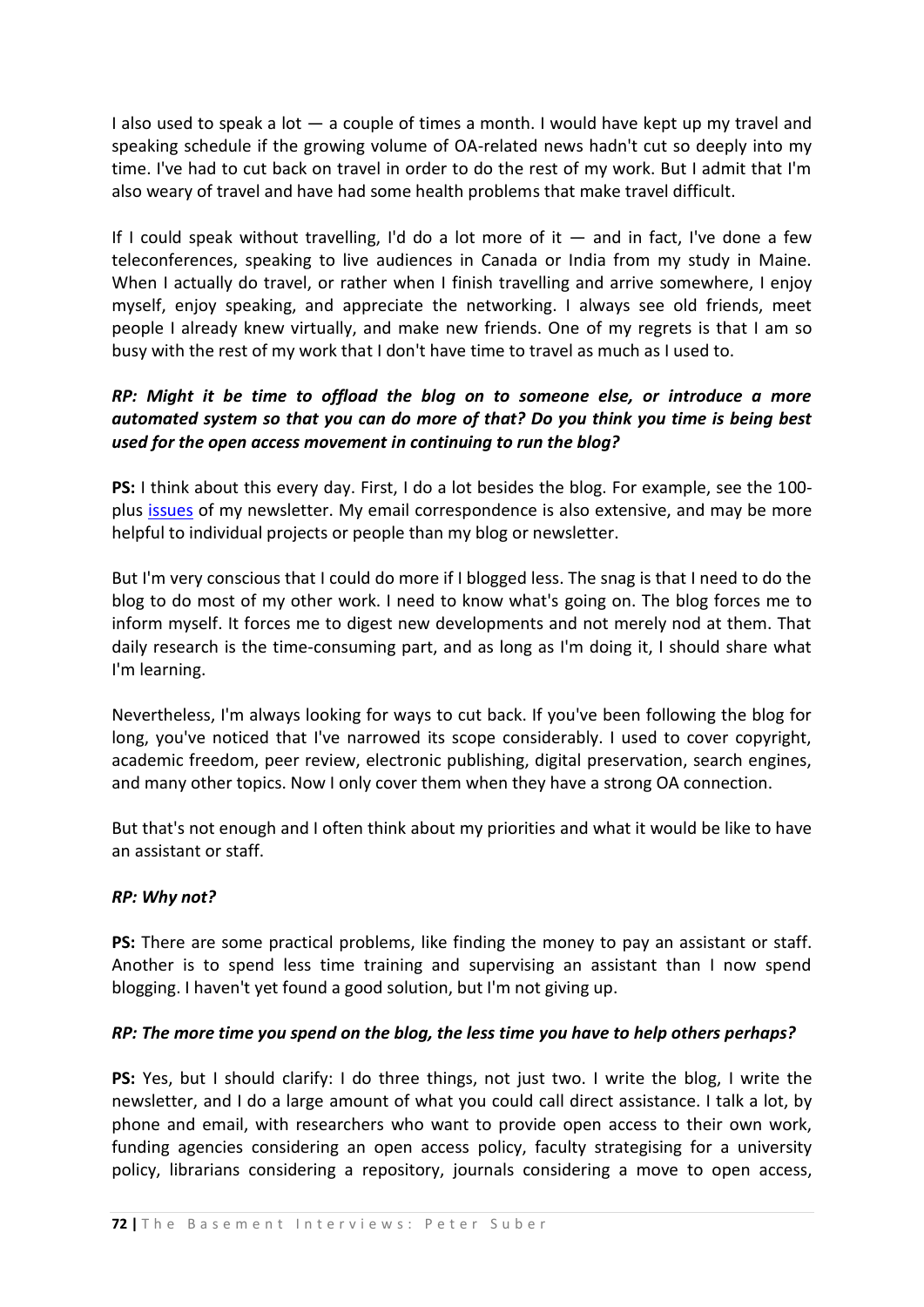journalists writing stories about open access, lobbyists thinking about effective arguments and strategic responses to obstacles. You could call this consulting, advocacy, or direct assistance. Nearly all of it is *pro bono*.

I'd love to give each of these three tasks the time it deserves. The problem is that each of them is nearly a full-time job, and any two of them add up to more than a full-time job.

Clearly, if I didn't do the blog I could spend a lot more of my time on direct assistance. But to be helpful or effective, I still have to know the things that I learn by doing the blog.

## *RP: Presumably the more successful the open access movement becomes the harder it will become for you to keep up with the blog?*

**PS:** I think of this every day too. While the number of topics I cover keeps shrinking, the volume of news keeps growing — which is a direct result of the success of the open access movement. I do believe it contributes to the success of the open access movement, but it doesn't scale with that success.

I know that my current job description is unsustainable and I often wonder how to deal with that. I still don't have an answer. The good news is that by the time this problem solves itself, one way or another, the movement will be so large and self-nurturing that it won't need my blog.

## *RP: You mentioned that you had some health problems that make it difficult to travel. You were referring to Graves Disease were you?*

**PS:** No. Graves disease is one of those well-behaved diseases, easy to control with a daily pill. The problem that sometimes interferes with travel is an unexplained seizure disorder that strikes without warning, sometimes while I'm on the road.

*RP: I recall you saying earlier that the time might come for certifying open access in the way that the [Open Source Initiative](http://www.opensource.org/) certifies Open Source licences, and acts as the guardian of the [Open Source Definition.](http://www.opensource.org/docs/osd) You also pointed to the need to counter the constant [lobbying](http://www.earlham.edu/~peters/fos/2007/09/elsevier-hires-another-us-lobbying-firm.html) being done by publishers. I understand that the OSI has been encouraging you to create a [501\(c\)\(3\)](http://en.wikipedia.org/wiki/501%28c%29) in order to have an organisation that can be funded. This is a bit of [hobby horse](http://poynder.blogspot.com/2006/03/where-is-open-access-foundation.html) of mine, but might not one solution be to create an Open Access Foundation? I would imagine that some form of official organisation would be better placed to attract the funds you need to grow the movement, and to take some of the pressure away from you and allow you to use your talents to better effect?*

**PS:** It might, and by the way I don't oppose the idea: I just oppose certain top-down models for such an organisation. Certainly I can see that in the long term, open access might benefit from an organisation. But it might not — depending on what kind of organisation we are talking about.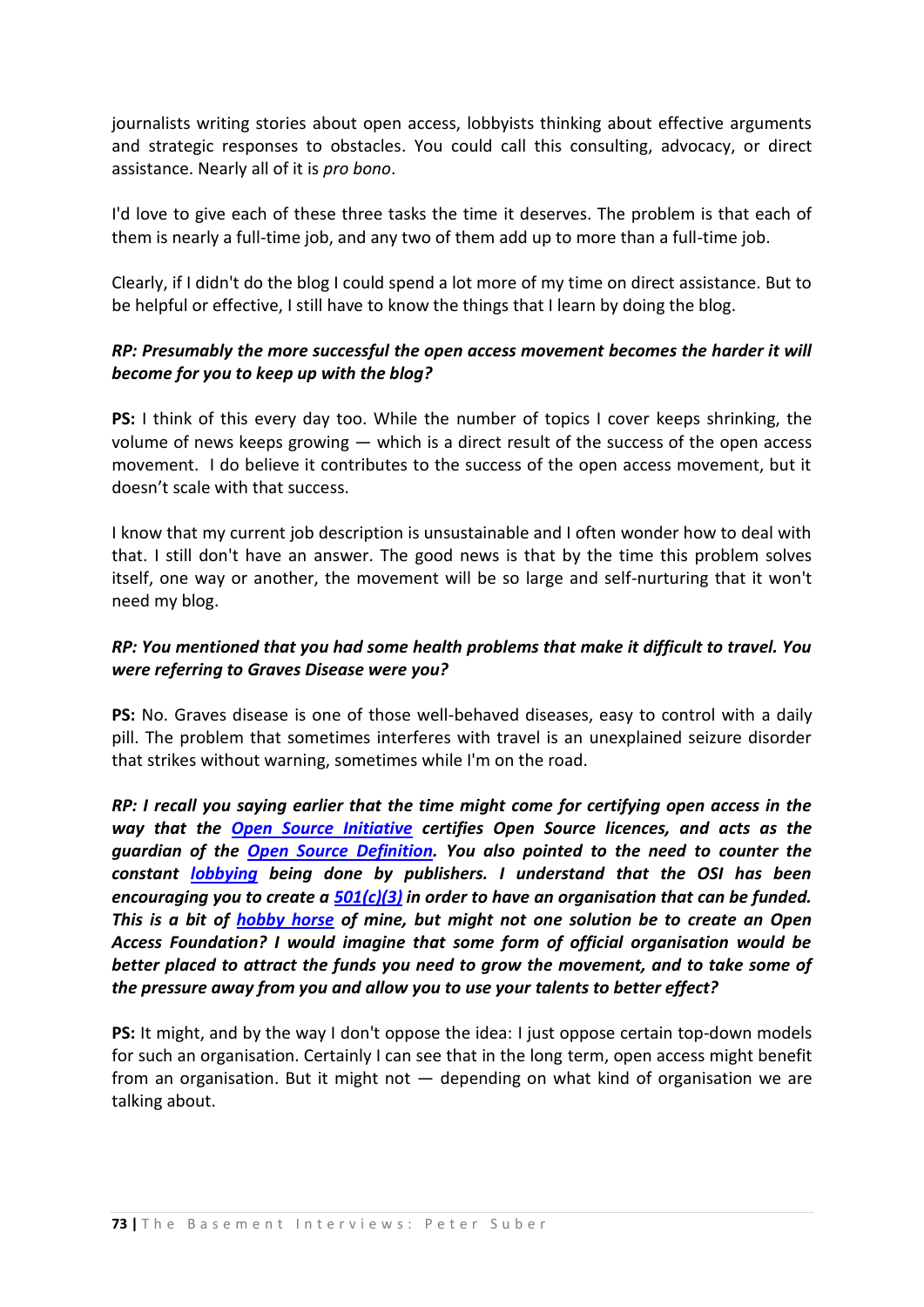Remember that we're lobbying for OA today, and I'm getting funded today, without such an organisation. If there are good ways to take some of the load off me, I suspect that they too could be implemented without an organisation.

In any case, I'd want to separate the question of an open access organisation from the question of what I might need personally in the long-term. I also think many of the other successful movements  $-$  like open source  $-$  got where they are without having anybody doing exactly what I am doing.

But I agree that as open access continues to progress, the job description I've carved out for myself will drift from one and a half or two jobs  $-$  roughly where it is now  $-$  to three or four jobs. At some point I'll have scale back significantly or find some assistants.

# **CAREER DIGRESSION**

*RP: You say you are getting funded today. As I understand it, your funding still comes from OSI, although I think [The Wellcome Trust](http://en.wikipedia.org/wiki/Wellcome_Trust) recently agreed to pay one fourth of the annual grant you formerly received from OSI. Is that correct?*

**PS:** Yes it is.

## *RP: That is your sole income is it?*

**PS:** I also get money from [SPARC](http://www.arl.org/sparc/) [The Scholarly Publishing & Academic Resources Coalition], which pays me for each issue of my newsletter. OSI and Wellcome Trust pay me for the blog, and SPARC pays me for the newsletter.

## *RP: This is reflected in name change the newsletter underwent — it was formerly called the FOS Newsletter, but is now the SPARC Newsletter?*

**PS:** Yes. After I left teaching, I needed a new source of funding and SPARC agreed to publish my newsletter. I was glad to rename it in order to reflect SPARC's involvement.

## *RP: So far as I know, you are the only open access advocate to have given up their career for the cause. Was that an easy decision to make?*

**PS:** No. It was a hard decision, and also a very complicated one. As I said earlier, a number of different factors were involved — not just my desire to work on open access, but the fact that my wife and I both wanted to try something new and both wanted to move to Maine.

*RP: You are clearly very committed to open access. You said earlier that the bedrock of your commitment to open access is its ability to foster the sharing of knowledge. But even if they were looking for life change, I'm wondering why anyone would want to give up a full-tenured professorship to dedicate themselves to a cause like open access? Why did you?*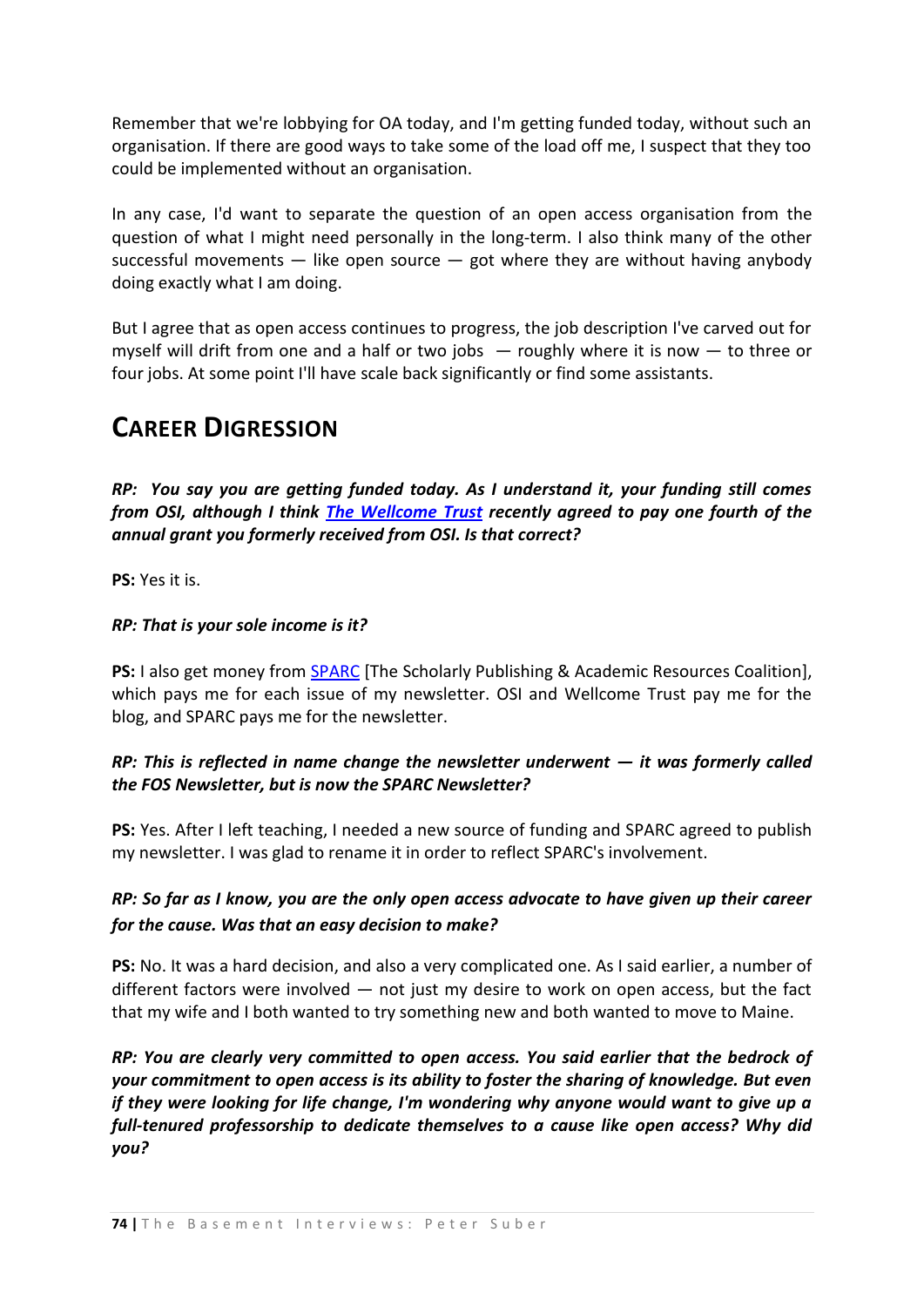**PS:** Oh boy! First of all, I see what I am doing as a digression from my career. I still think of myself as a philosopher, and I am an open access advocate temporarily. So even though I have now been doing this full-time for many years — and plan to continue— I still think of it as a digression.

### *RP: But why did Peter Suber give up his job for open access?*

**PS:** Why me? Well, it is easier to answer that question today than when I made the decisions.

#### *RP: How do you mean?*

**PS:** Because I have acquired some leadership in this movement, because I now know that I can help bring about the change that I want to see, and because the movement is succeeding. For all these reasons it would be very hard to back away now, particularly when I still believe in the cause.

But despite the gratifications, and the possibilities for real progress, it's still a digression. When a blizzard blows in and you put down a good book in order to shovel snow, you can be very proud of your work but still want to get back to that book. That's the sense in which I want to get back to philosophy.

*RP: That tells me something about why you don't want to stop now, but not why you started. Harnad suggested to me that you are primarily driven by idealism. As he put it, "All of Peter's motivations and aspirations seem to be pure, egalitarian, and humanistic." I wonder whether there is any political aspect to your motivation. Your mother was a Democrat politician; I would think you are probably a Democrat too. Are you a political creature?* 

**PS:** Not in that partisan sense, but I do feel a certain desire to... [pause] ...I'm thinking of a way to put this... [pause] ...I do have a desire to participate more directly in social change.

#### *RP: Can you expand on that?*

**PS:** When I was a philosophy teacher I had the same strong views about public policy that I have today, and I felt that I had a very weak and indirect impact on those policies through my students or through my writing. I was not, by the way, a political activist in the classroom and, if anything, I erred on the side of keeping my views to myself. This indirect impact on public policy was simply by educating students to reason well, question deeply, and think carefully about ethics.

#### *RP: But that was not enough for you?*

**PS:** It wasn't. I began to feel that I wanted to have a more direct impact. As a teacher I influenced a few hundred students a year to be better philosophers. I still value that. But as a policy advocate, I can influence thousands of people a month directly on an issue of public importance.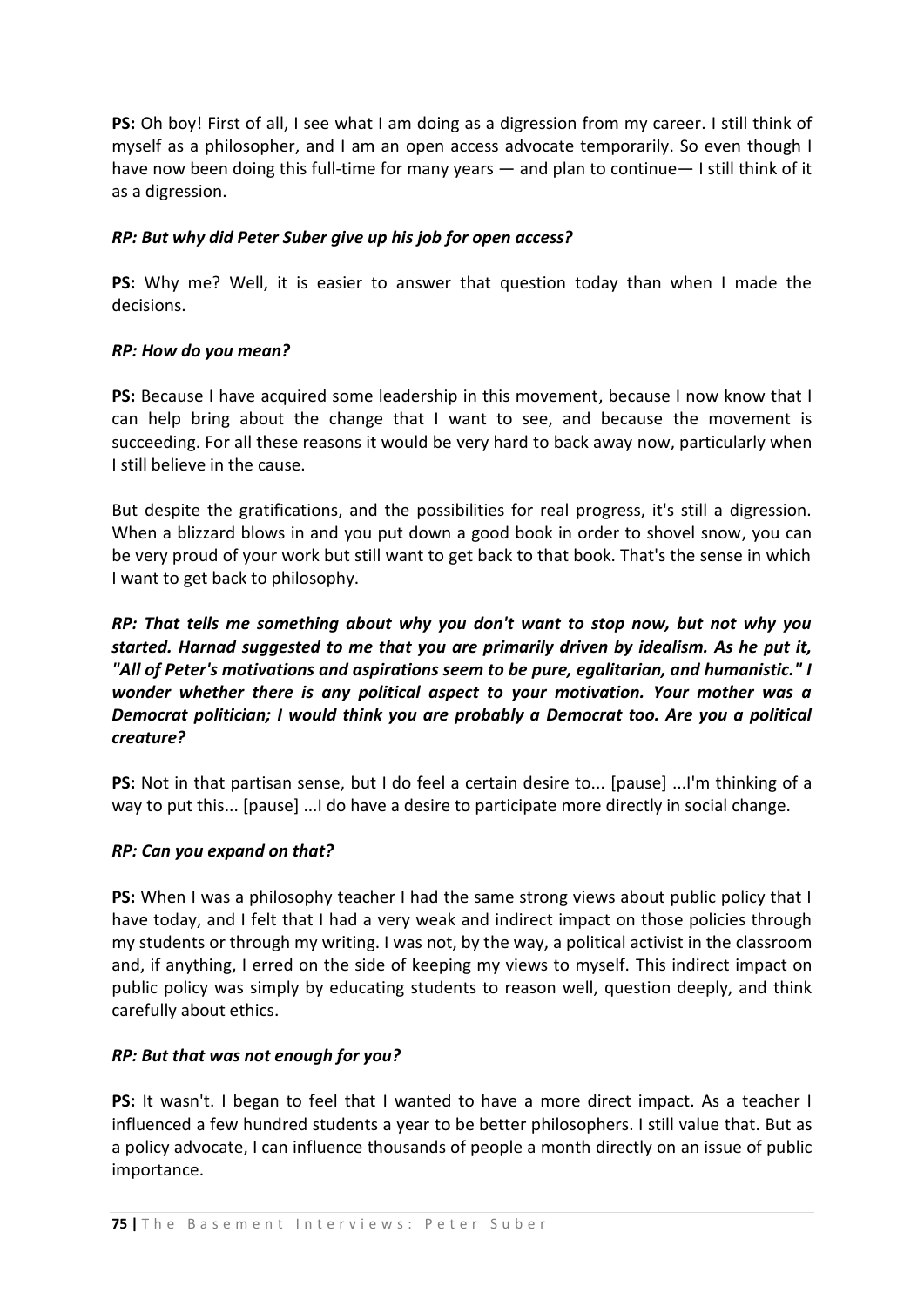I don't want to say that one of my motivations at the time was to leave the academic world. I loved teaching; I never wanted to leave it, and I still want to get back to it. But I think a balanced life has to include some social action, and mine had too little. Right now maybe it has too much. I only say that because I have much less time now for reflection.

My move reminds me... [pause] ... of [The Magic Mountain](http://en.wikipedia.org/wiki/The_Magic_Mountain), when Hans Castorp leaves the sanatorium and enters the war. He didn't have a happy end, and he fought on the wrong side. But he made the move. I do wish that everyone could find a way to act for the causes they care about the way I have found a way to act for this cause.

## *RP: Given our earlier discussion about freedom I was wondering if you felt that your decision to become a full-time actor for social action was an attempt to achieve positive freedom — to, in Kantian terms, self-legislate?*

**PS:** I can't say that, because I never thought about it from that angle.

## *RP: I wonder if there is any significance in your having spent much of your life in a [Quaker](http://en.wikipedia.org/wiki/Quaker)  [college.](http://en.wikipedia.org/wiki/Quaker) You said earlier that you have no religion, but I know that some Quakers no longer claim to be Christians, and say that the Society of Friends is post-Christian. Has your connection with the Quakers influenced you?*

**PS:** There is no direct connection. I went to that school in the first place not because it was Quaker, and certainly not because it was religious or Christian, but because it felt comfortable. Having taught there for 21 years, I am still very comfortable with many Quaker traditions.

Actually there is a Quaker phrase that captures what I was trying say a moment ago[. George](http://en.wikipedia.org/wiki/George_Fox)  [Fox](http://en.wikipedia.org/wiki/George_Fox) urged his followers to live a useful life. I do believe that teachers live useful lives, but I saw a chance to be more useful.

To go back to your other question about politics: I said it is not partisan politics that motivates me, but in fact what I mean by social action *is* political action, and it is political in the sense that it is work for a public good.

## *RP: But you are not entirely comfortable with the term political here?*

**PS:** Not entirely. The term may be misleading because it suggests partisan politics. That is why I prefer the language of social action, which can include research and analysis, but still aims at improving the world in which you find yourself. I feel that I can do this kind of action more directly and more effectively now than when I was a teacher. I find that very gratifying.

## *RP: What sort of person are you? How would you describe yourself?*

**PS:** Oh boy. [chuckle]. It is very hard to answer that in general. If you had a more specific question it would help.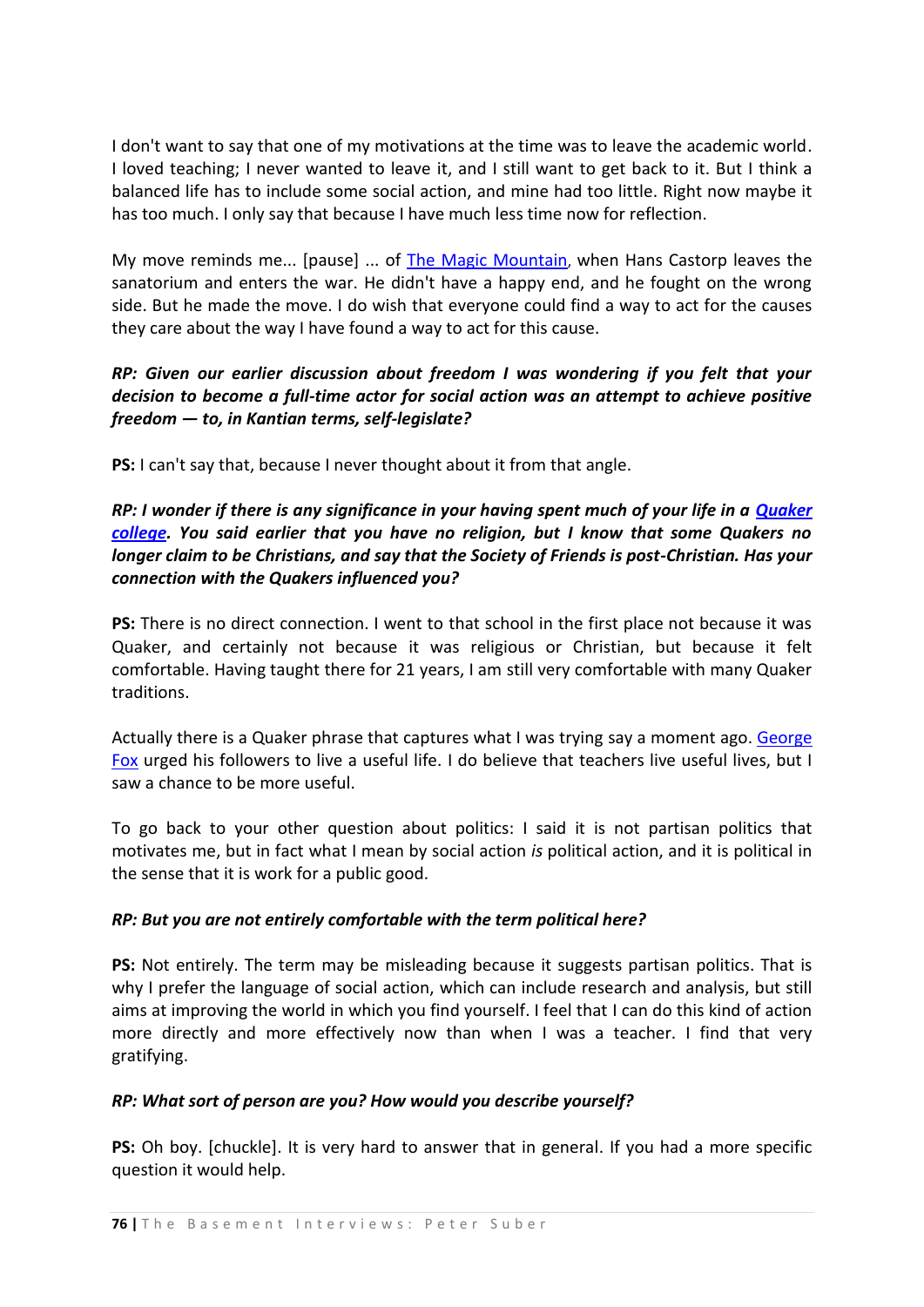*RP: Ok, let me try some quotes on you. When I asked Guédon what sort of person you are he said, "Peter is reserved, defends his privacy a good deal and likes nothing so much more than peace and quiet to write and do the things he likes to do. His move to Maine is indicative of his taste for peaceful thinking, as is his basic dislike for public speaking (although he speaks admirably)."*

*Friend said this of you: "When you talk to Peter he listens more than he speaks."* 

*Velterop said, "Peter is a quiet and almost self-effacing and with a very sharp intellect, a wonderful way with words, and an energy that can only make one envious."*

*And Lynch said, "I get from Peter a sense of empathy that I don't find in some of the other OA advocates — a realisation that the move towards OA will not be without substantial disruptions, and displacements, and in some cases perils. This is important and lends strength to his authority and credibility as a commentator and advocate."*

### *Do these comments ring true? Do you recognise yourself?*

**PS:** Yes, if I can be that immodest. I think they say something about me.

## **FAMILY**

*RP: I want to turn back to your family for a minute. You mentioned that your mother was a state senator. Her name was [Grace Mary Stern?](http://www.ilga.gov/legislation/legisnet90/srgroups/sr/900SJ0072LV.html)* 

**PS:** Yes.

*RP: And she was the first Democrat in [Lake County](http://en.wikipedia.org/wiki/Lake_County,_Illinois) to be elected countywide since the Civil War.*

**PS:** Yes. She was.

#### *RP: And in 1982 she was slated by the Democratic Party for state-wide office?*

**PS:** Right. She ran for Lieutenant Governor as the running mate of [Adlai Stevenson III.](http://en.wikipedia.org/wiki/Adlai_Stevenson_III)

## *RP: I note that your mother and Stevenson were defeated by the Republican [James](http://en.wikipedia.org/wiki/James_R._Thompson)  [Thompson,](http://en.wikipedia.org/wiki/James_R._Thompson) the long-serving governor of Illinois.*

*PS:* Yes, sadly, but they lost by only one-fourteenth of one percent of the vote.

*RP: There is also a Grace Mary Stern [scholarship](http://www.roosevelt.edu/cas/wgs/sch-grace.htm) in women's and gender studies at [Roosevelt University?](http://en.wikipedia.org/wiki/Roosevelt_University)* 

**PS:** Yes.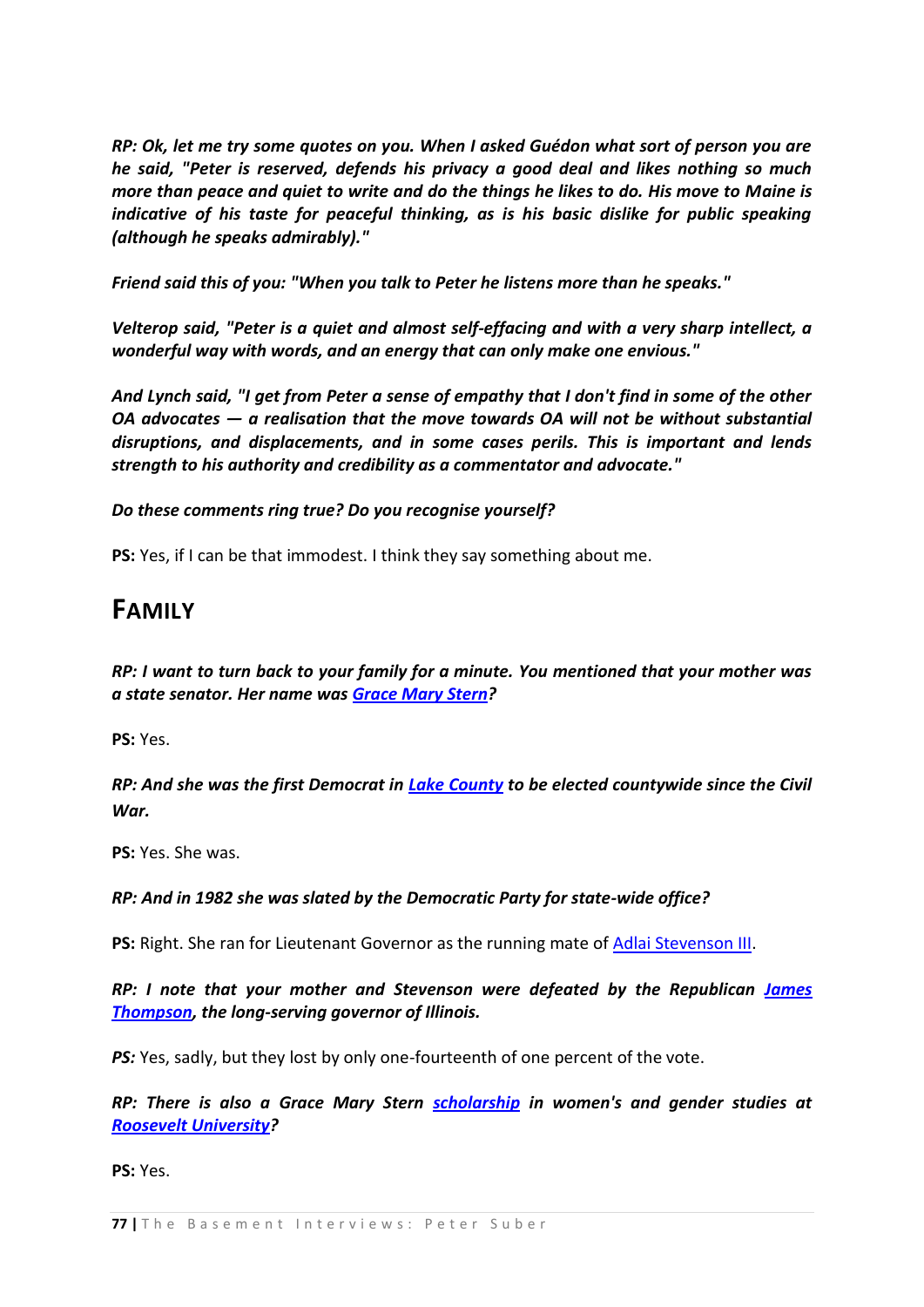### *RP: You had a mother to be proud then?*

**PS:** Very much so. She was an important Illinois politician, and an important woman in Illinois.

## *RP: You said she was a homemaker when you were a child. Her political life began after you had left home did it?*

**PS:** She ran for countywide office before I got to college, but she moved beyond countywide office to state-wide office later when I was older — after I left college.

### *RP: And your stepfather was a lawyer called Herbert "Hub" Stern?*

**PS:** Yes.

### *RP: What age were you when your parents broke up?*

**PS:** I was in third grade, so I was about seven or eight.

#### *RP: Was it a traumatic experience for you?*

**PS:** Somewhat. It was certainly more difficult than my mother's remarriage.

#### *RP: That happened quite soon afterwards did it?*

**PS:** There was a two year gap before my mother remarried.

#### *RP: You stayed with your mother did you?*

**PS:** Yes. I did.

#### *RP: Did you see your natural father much as child?*

**PS:** Yes, and I still do.

#### *RP: Was it an easy relationship?*

**PS:** It was quite comfortable, yes.

## *RP: Stepfamilies can be unhappy places to live, particularly for children. Yours sounds as though it was a fairly friendly arrangement. Would that be accurate?*

**PS:** Yes, definitely.

*RP: And you all continued to holiday together in adult life. In 1996, for instance, ten members of the family all took a trip to [Antarctica.](http://www.earlham.edu/~peters/antarcti.htm)*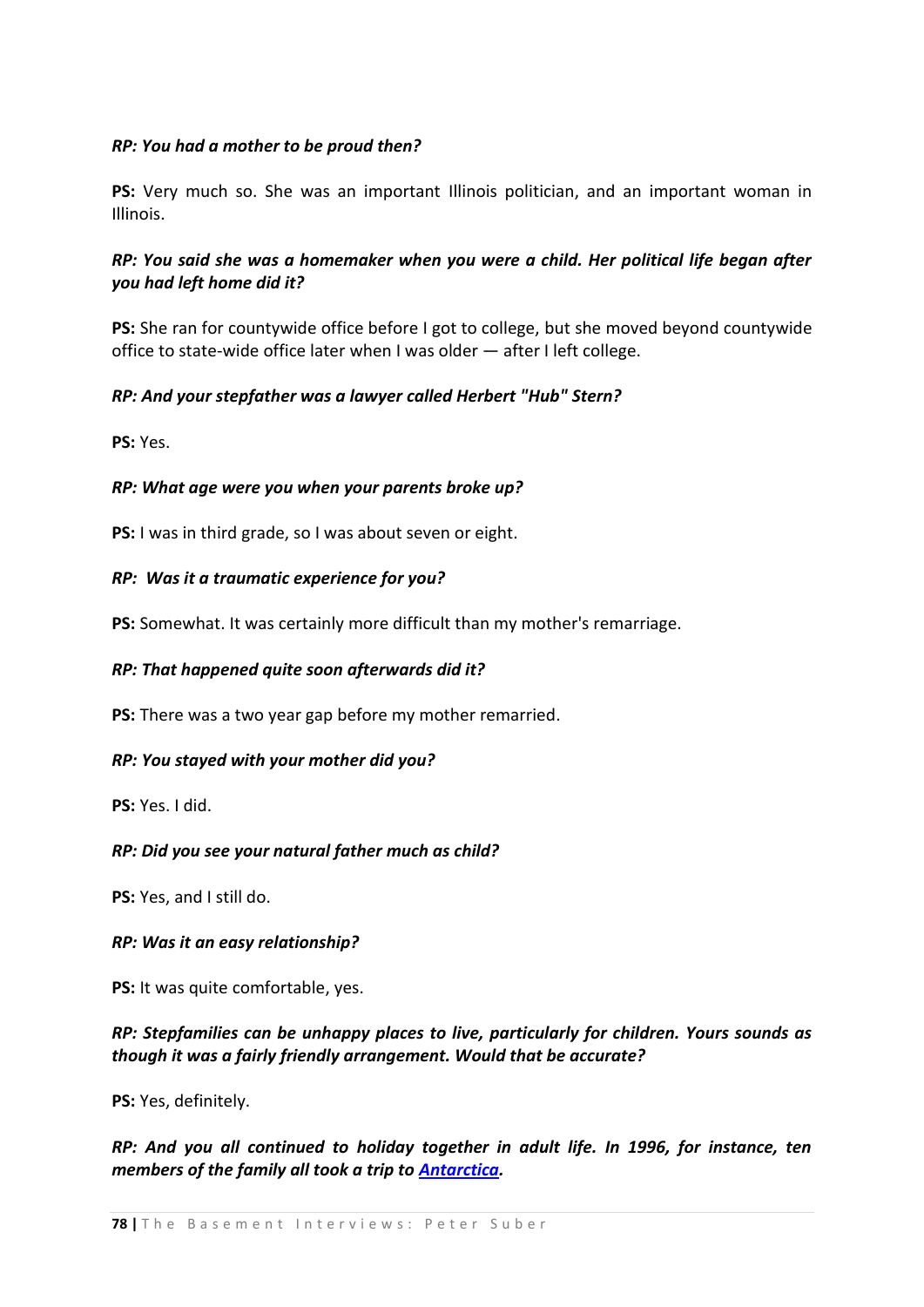**PS:** Right. My stepfather liked to go off on long trips with as many family members as he could recruit. Some of us would be free to go, and some of us wouldn't, so there would be different subsets of us on different trips. But I got to go on the Antarctic trip and I was very glad about that.

### *RP: Do you all still get together regularly?*

**PS:** When my mother was alive we would get together at least once a year, and she would sponsor a kind of reunion on the [North Carolina beach,](http://commons.wikimedia.org/wiki/Image:Outerbanks_nc_beach.JPG) and we all had a great time.

When she died we all promised we would keep it up, but without her personality and her organisation, it has fallen apart a bit. We all are on good terms, and wish we could see each other more often, but it's getting harder to do.

*RP: You mentioned that your wife — [Liffey Thorpe](http://www.earlham.edu/~liffeyt/) — is a classicist, and that you have two daughters. The family includes two Abyssinian [cats](http://www.earlham.edu/~liffeyt/images/bel.jpg) doesn't it?*

**PS:** Yes, that's right.

## **THE HISTORY BOOKS**

*RP: When the historians of scholarly communication look back from the future how important do you think they will deem the open access movement to have been, and how do you think they will characterise it?*

**PS:** I hope they will say that the internet was as deeply transformative as the printing press, and that open access was the key to taking full advantage of the internet, at least for research literature and data.

It won't be long before open access is old hat, taken for granted by a new generation of tools and services that depend on unrestricted access to research literature and data. As those tools and services come along, they will be the hot story.

But historians will note that they all depend on open access and that open access was not easily won.

## *RP: How would you like to see those historians portray your contribution to the movement?*

**PS:** You ask so many questions that want me to be immodest.

#### *RP: Why not be immodest occasionally?*

**PS:** That's hard.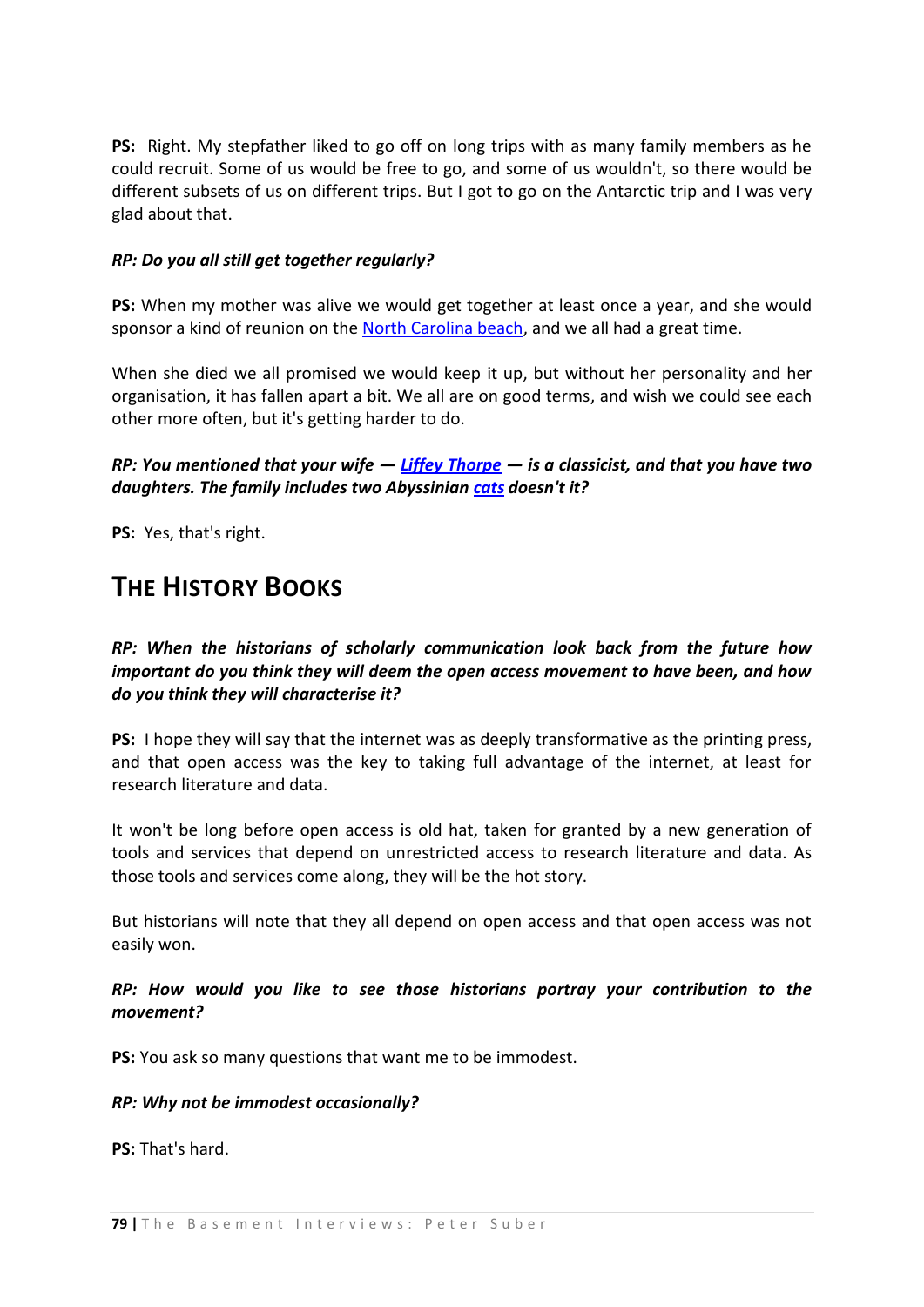## *RP: Ok, let's try this from a different angle. Melissa Hagemann said to me that she thought the key role you have played — and presumably will continue to play — is that you stopped the movement from tearing itself asunder. Would you agree?*

**PS:** Yes, or at least I'm conscious of trying. There are factions or interest groups in the movement that have different passions and priorities. I'm convinced that all the major ones are compatible, complementary, and beneficial, and I know that most of us agree with this proposition in theory.

But I'm sometimes struck by how few seem to agree in practice. I try to preserve — to use a political term — the big tent that can hold them all together in a movement. I want to see the disagreements in perspective.

I don't believe in false unity, and pretending that we all agree on more than we all agree on. In fact, I always hated that from school principals and American presidents. But I do believe that our different priorities are more productive than schismatic, and that we have a much better chance of accomplishing OA through a broad-based coalition than through bright ideas alone.

*RP: As you say, there are a number of factions in the movement. I've noticed that you very rarely contribute to the mailings lists that discuss open access — lists like the [American](http://amsci-forum.amsci.org/archives/American-Scientist-Open-Access-Forum.html)  [Scientist Open Access](http://amsci-forum.amsci.org/archives/American-Scientist-Open-Access-Forum.html) Forum and [Liblicense](http://www.library.yale.edu/~llicense/index.shtml)***.** *It is on these lists that the factional disputes tend to be played out, often in a virulent and hostile manner. Is it deliberate policy on your part not to take part in these disputes, or is it just that you do not have the time?* 

**PS:** Both. It's deliberate because I don't have time. Some of the listserv discussions are very valuable and constructive, and one of my regrets is that my workload forces me to spend my time elsewhere. But some of the discussions generate more heat than light. So even if I had more time, I'd only have time for some of those threads.

#### *RP: How do you mean?*

**PS:** When I participate in a discussion thread, and someone asks a question about something I said, I feel obliged to answer. I avoid listservs in part to avoid that kind of openended time commitment. It's as if answering a telephone call committed you to answer a dozen more over the next few days. The dialogue may be valuable, but it's too expensive.

On the other side, when I participate in a discussion thread and someone becomes abusive, or builds a response on a lazy or ideological reading of someone else's words, then I'd rather drop out than continue.

But as I said, many of the threads are constructive, and I regret that I don't have time to play a larger part in them. A lot of persuasion takes place there.

## *RP: It certainly does. But let's leave it there today. Thank you for your time.*